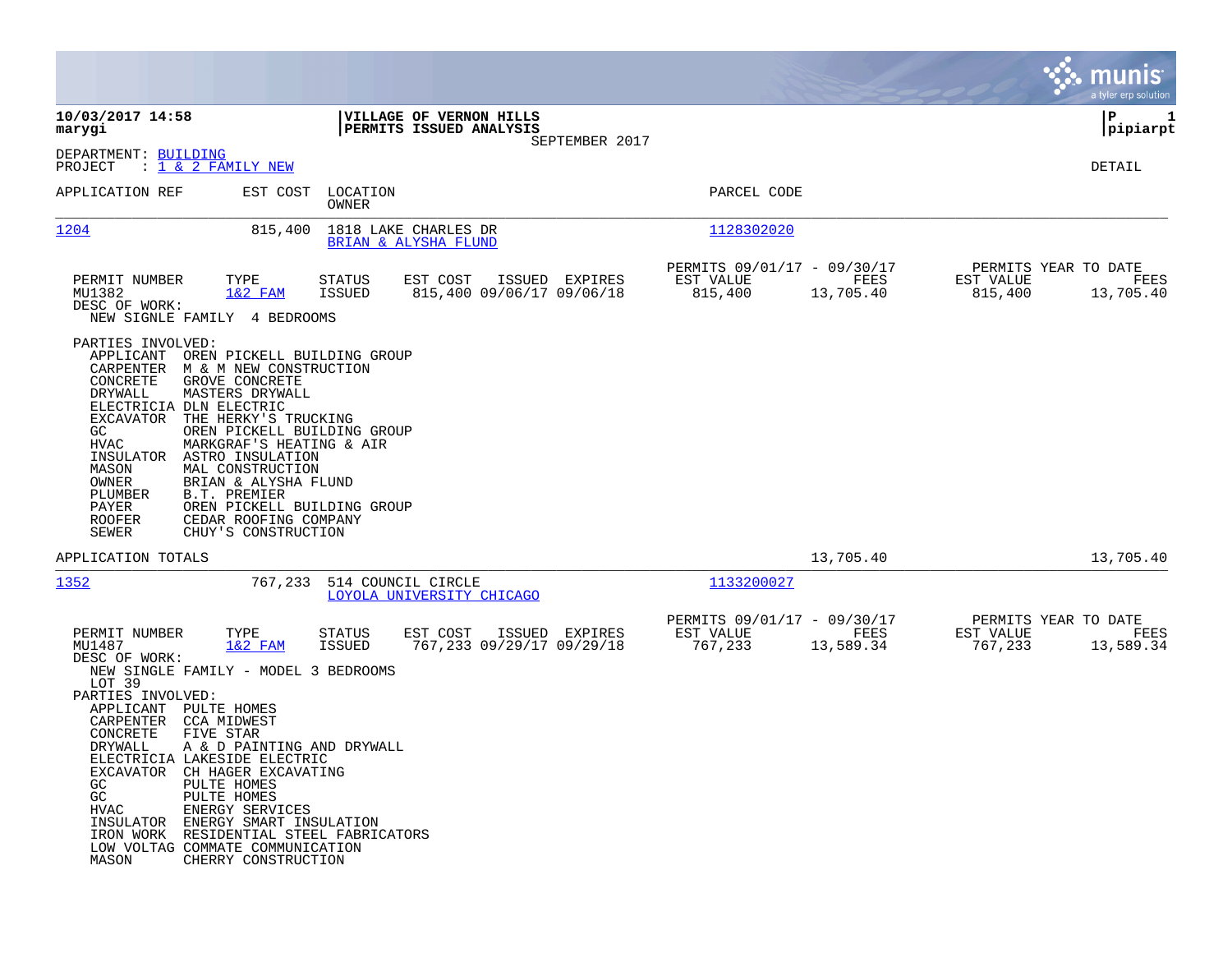|                                                                                                                                                                                                                                                                                                                                                                                                                                                                                                                                                                                                 |                                                     |                        |                      | munis<br>a tyler erp solution             |
|-------------------------------------------------------------------------------------------------------------------------------------------------------------------------------------------------------------------------------------------------------------------------------------------------------------------------------------------------------------------------------------------------------------------------------------------------------------------------------------------------------------------------------------------------------------------------------------------------|-----------------------------------------------------|------------------------|----------------------|-------------------------------------------|
| 10/03/2017 14:58<br>VILLAGE OF VERNON HILLS<br>PERMITS ISSUED ANALYSIS<br>marygi<br>SEPTEMBER 2017                                                                                                                                                                                                                                                                                                                                                                                                                                                                                              |                                                     |                        |                      | $\mathbf{P}$<br> pipiarpt                 |
| DEPARTMENT: BUILDING<br>: 1 & 2 FAMILY NEW<br>PROJECT                                                                                                                                                                                                                                                                                                                                                                                                                                                                                                                                           |                                                     |                        |                      | DETAIL                                    |
| APPLICATION REF<br>EST COST<br>LOCATION<br>OWNER<br>LOYOLA UNIVERSITY CHICAGO<br>OWNER<br>PLUMBER<br>RESOLUTE PLUMBING INCORPORATED<br>PAYER<br>PULTE HOMES<br><b>ROOFER</b><br>EXTERIOR BUILDERS<br>SEWER<br>HOLIDAY SEWER & WATER                                                                                                                                                                                                                                                                                                                                                             | PARCEL CODE                                         |                        |                      |                                           |
| APPLICATION TOTALS                                                                                                                                                                                                                                                                                                                                                                                                                                                                                                                                                                              |                                                     | 13,589.34              |                      | 13,589.34                                 |
| 1354<br>742,286<br>512 COUNCIL CIRCLE<br>LOYOLA UNIVERSITY CHICAGO                                                                                                                                                                                                                                                                                                                                                                                                                                                                                                                              | 1133200027                                          |                        |                      |                                           |
| TYPE<br>EST COST<br>PERMIT NUMBER<br><b>STATUS</b><br>ISSUED EXPIRES<br>MU1488<br>742,286 09/29/17 09/29/18<br>$1&2$ FAM<br>ISSUED<br>DESC OF WORK:<br>NEW SINGLE FAMILY HOME 5 BEDROOMS                                                                                                                                                                                                                                                                                                                                                                                                        | PERMITS 09/01/17 - 09/30/17<br>EST VALUE<br>742,286 | FEES<br>16,658.74      | EST VALUE<br>742,286 | PERMITS YEAR TO DATE<br>FEES<br>16,658.74 |
| PARTIES INVOLVED:<br>APPLICANT<br>PULTE HOMES<br>CARPENTER<br>CCA MIDWEST<br>CONCRETE<br>FIVE STAR<br>DRYWALL<br>A & D PAINTING AND DRYWALL<br>ELECTRICIA LAKESIDE ELECTRIC<br>EXCAVATOR CH HAGER EXCAVATING<br>PULTE HOMES<br>GC<br><b>HVAC</b><br>ENERGY SERVICES<br>ENERGY SMART INSULATION<br>INSULATOR<br>IRON WORK<br>RESIDENTIAL STEEL FABRICATORS<br>LOW VOLTAG COMMATE COMMUNICATION<br>MASON<br>CHERRY CONSTRUCTION<br>OWNER<br>LOYOLA UNIVERSITY CHICAGO<br>RESOLUTE PLUMBING INCORPORATED<br>PLUMBER<br><b>ROOFER</b><br>EXTERIOR BUILDERS<br><b>SEWER</b><br>HOLIDAY SEWER & WATER |                                                     |                        |                      |                                           |
| APPLICATION TOTALS<br>PROJECT TOTALS                                                                                                                                                                                                                                                                                                                                                                                                                                                                                                                                                            | 2,324,919                                           | 16,658.74<br>43,953.48 | 2,324,919            | 16,658.74<br>43,953.48                    |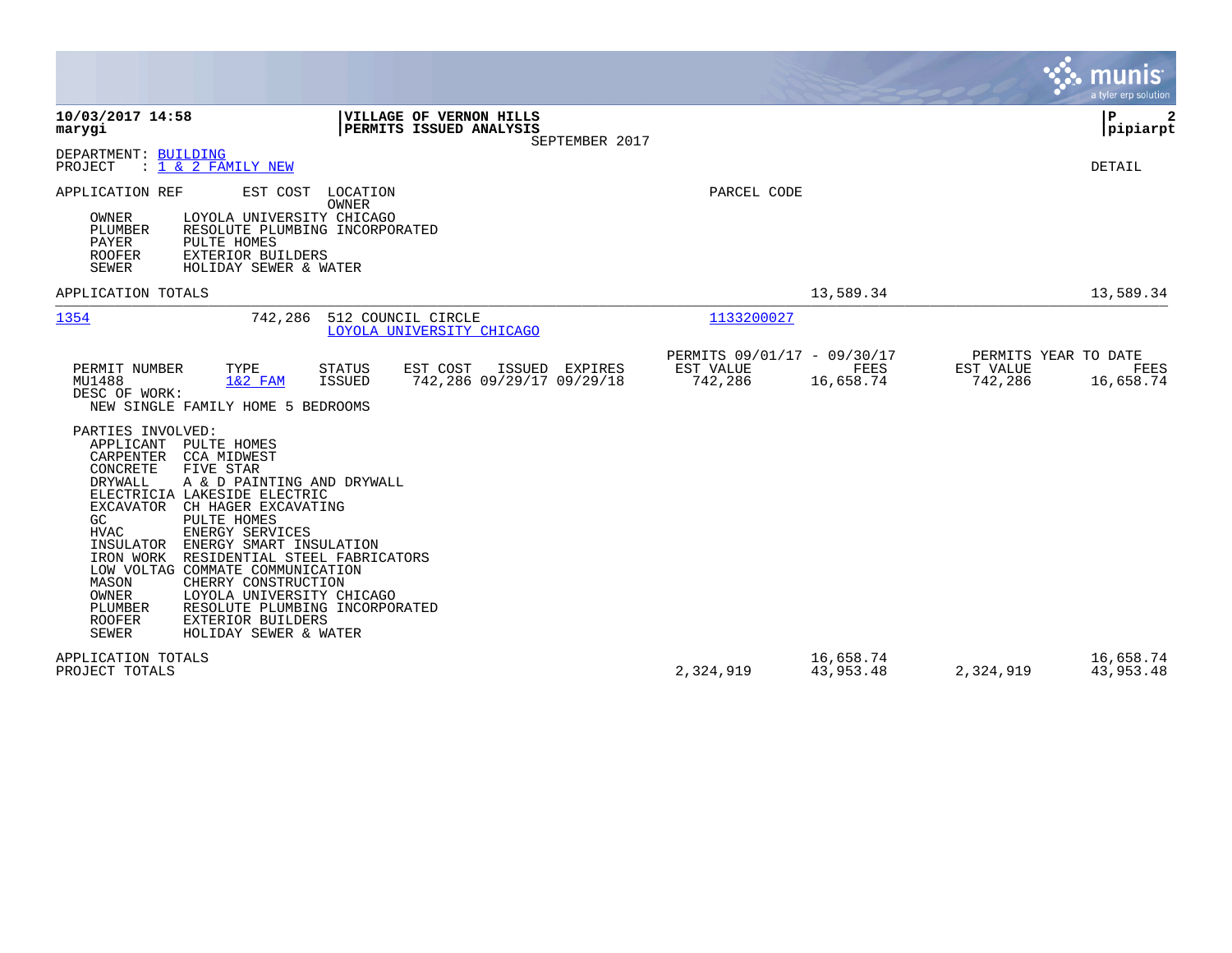|                                                                                                                         |                                                                                                                                                                                                                                                                         |                         |                                                           |                |                                                     |                      |                      | <b>munis</b><br>a tyler erp solution     |
|-------------------------------------------------------------------------------------------------------------------------|-------------------------------------------------------------------------------------------------------------------------------------------------------------------------------------------------------------------------------------------------------------------------|-------------------------|-----------------------------------------------------------|----------------|-----------------------------------------------------|----------------------|----------------------|------------------------------------------|
| 10/03/2017 14:58<br>marygi                                                                                              |                                                                                                                                                                                                                                                                         |                         | <b>VILLAGE OF VERNON HILLS</b><br>PERMITS ISSUED ANALYSIS | SEPTEMBER 2017 |                                                     |                      |                      | P<br> pipiarpt                           |
| DEPARTMENT: BUILDING<br>PROJECT                                                                                         | COMMERCIAL ADDITION                                                                                                                                                                                                                                                     |                         |                                                           |                |                                                     |                      |                      | DETAIL                                   |
| APPLICATION REF                                                                                                         | EST COST                                                                                                                                                                                                                                                                | LOCATION<br>OWNER       |                                                           |                | PARCEL CODE                                         |                      |                      |                                          |
| 462                                                                                                                     | 125,000                                                                                                                                                                                                                                                                 |                         | 1270 SOUTH MILWAUKEE AVE<br>SHAKER APARTMENTS LLC         |                | 1515410004                                          |                      |                      |                                          |
| PERMIT NUMBER<br>MU1429<br>DESC OF WORK:                                                                                | TYPE<br>COM ADDT<br>ADDITION OF STORAGE AREA                                                                                                                                                                                                                            | <b>STATUS</b><br>ISSUED | EST COST<br>ISSUED<br>125,000 09/18/17 09/27/18           | EXPIRES        | PERMITS 09/01/17 - 09/30/17<br>EST VALUE<br>125,000 | FEES<br>1,250.00     | EST VALUE<br>125,000 | PERMITS YEAR TO DATE<br>FEES<br>1,250.00 |
| PARTIES INVOLVED:<br>CONCRETE<br>EXCAVATOR<br>GC<br>HVAC<br>MASON<br><b>OCCUPANT</b><br>OWNER<br>PAYER<br><b>ROOFER</b> | CARPENTER ROSEWOOD CONSTRUCTION<br>ROSEWOOD CONSTRUCTION<br>ELECTRICIA LINDOUIST ELECTRICAL<br>DAVE'S CONCRETE<br>ROSEWOOD CONSTRUCTION<br>CSL CLIMATE CONTROL<br>X-CELLENT MASONRY<br><b>BEERHEAD</b><br>SHAKER APARTMENTS LLC<br>ROSEWOOD CONSTRUCTION<br>WBR ROOFNIG |                         |                                                           |                |                                                     |                      |                      |                                          |
| APPLICATION TOTALS<br>PROJECT TOTALS                                                                                    |                                                                                                                                                                                                                                                                         |                         |                                                           |                | 125,000                                             | 1,250.00<br>1,250.00 | 125,000              | 1,250.00<br>1,250.00                     |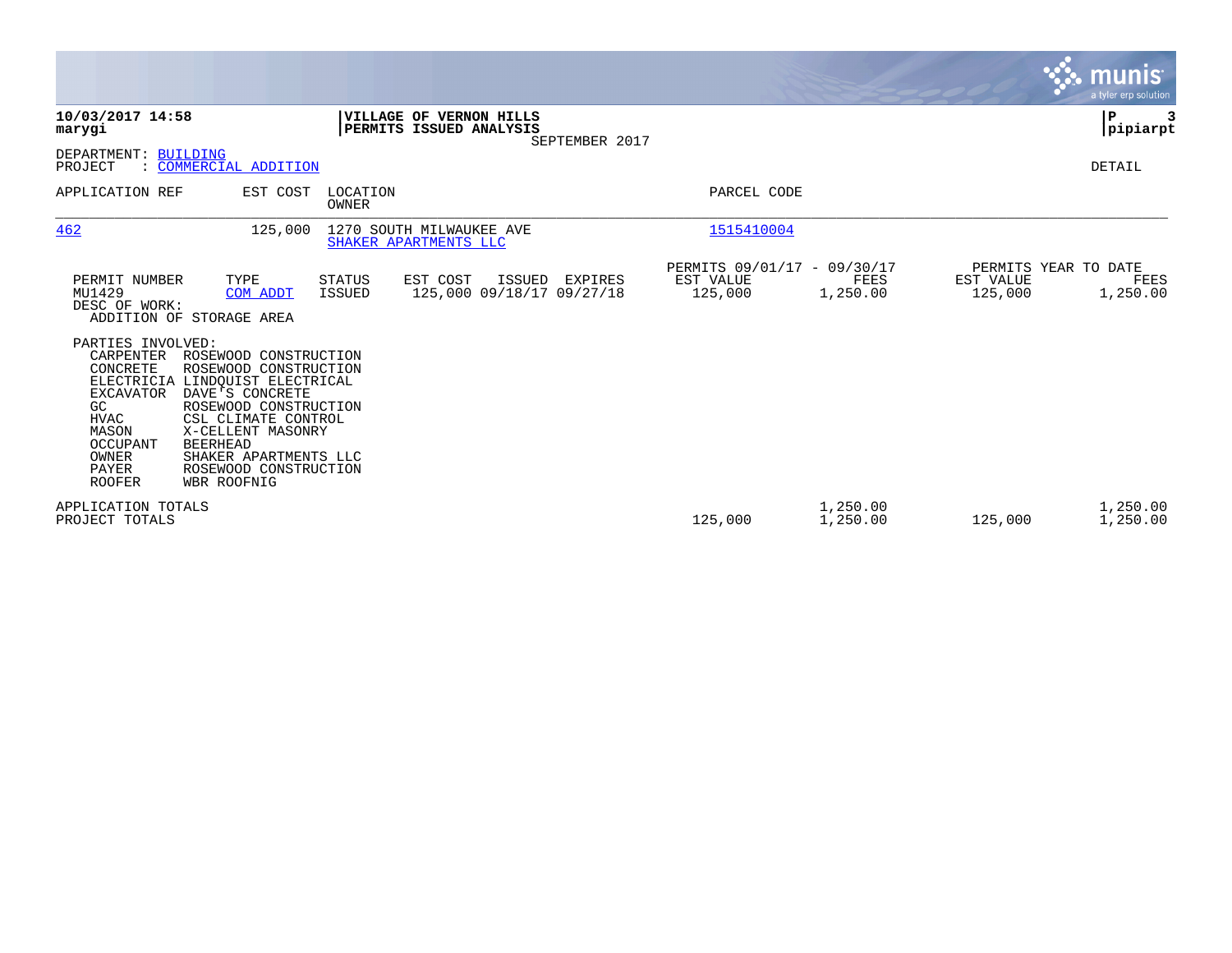|                                                                                                                                                                                                 |                                                                                                                                                                                                                      |                                |                                                               |                                           |                                                     |                  |                                              | munis<br>a tyler erp solution |
|-------------------------------------------------------------------------------------------------------------------------------------------------------------------------------------------------|----------------------------------------------------------------------------------------------------------------------------------------------------------------------------------------------------------------------|--------------------------------|---------------------------------------------------------------|-------------------------------------------|-----------------------------------------------------|------------------|----------------------------------------------|-------------------------------|
| 10/03/2017 14:58<br>marygi                                                                                                                                                                      |                                                                                                                                                                                                                      |                                | VILLAGE OF VERNON HILLS<br>PERMITS ISSUED ANALYSIS            | SEPTEMBER 2017                            |                                                     |                  |                                              | ΙP<br>4<br>pipiarpt           |
| DEPARTMENT: BUILDING<br>PROJECT                                                                                                                                                                 | : COMMERCIAL ALTERATION                                                                                                                                                                                              |                                |                                                               |                                           |                                                     |                  |                                              | DETAIL                        |
| APPLICATION REF                                                                                                                                                                                 |                                                                                                                                                                                                                      | EST COST LOCATION<br>OWNER     |                                                               |                                           | PARCEL CODE                                         |                  |                                              |                               |
| 1188                                                                                                                                                                                            | 9,000                                                                                                                                                                                                                |                                | 10 WEST PHILLIP RD 103<br>METRO SQUARE ONE LLC                |                                           | 1505201007                                          |                  |                                              |                               |
| PERMIT NUMBER<br>MU1427<br>DESC OF WORK:<br>COMMERCIAL ALTERATION                                                                                                                               | TYPE<br>CO NO FEE                                                                                                                                                                                                    | STATUS<br>ISSUED               | EST COST                                                      | ISSUED EXPIRES<br>9,000 09/18/17 09/18/18 | PERMITS 09/01/17 - 09/30/17<br>EST VALUE<br>0       | FEES<br>.00      | PERMITS YEAR TO DATE<br>EST VALUE<br>0       | FEES<br>.00                   |
| PARTIES INVOLVED:<br>APPLICANT<br>CARPENTER<br>ELECTRICIA BATTAGLIA INDUSTRIES<br>GC.<br>GC<br><b>OCCUPANT</b><br>OWNER<br>PLUMBER<br>PAYER                                                     | JL FABIAN & ASSOC<br>PHOENIX BUILDERS<br>JL FABIAN & ASSOC<br>METRO SQUARE ONE LLC<br>CARRIE CICCIU- SINGER PT INC<br>METRO SQUARE ONE LLC<br>PRAIRIE PLUMBING<br>METRO SQUARE ONE LLC                               |                                |                                                               |                                           |                                                     |                  |                                              |                               |
| APPLICATION TOTALS                                                                                                                                                                              |                                                                                                                                                                                                                      |                                |                                                               |                                           |                                                     | .00              |                                              | .00                           |
| 1290                                                                                                                                                                                            | 180,000                                                                                                                                                                                                              |                                | 701 NORTH MILWAUKEE AVE 312<br>INLAND REAL ESTATE CORPORATION |                                           | 1503102018                                          |                  |                                              |                               |
| PERMIT NUMBER<br>MU1372<br>DESC OF WORK:<br>INTERIOR BUILD OUT: NOTHING BUNDT CAKES                                                                                                             | TYPE<br>COM ALT                                                                                                                                                                                                      | <b>STATUS</b><br><b>ISSUED</b> | EST COST<br>180,000 09/05/17 09/22/18                         | ISSUED EXPIRES                            | PERMITS 09/01/17 - 09/30/17<br>EST VALUE<br>180,000 | FEES<br>2,000.00 | PERMITS YEAR TO DATE<br>EST VALUE<br>180,000 | FEES<br>2,000.00              |
| PARTIES INVOLVED:<br>APPLICANT NOTHING BUNDT CAKES<br>CARPENTER<br>ELECTRICIA REIN ELECTRIC<br>GC.<br><b>HVAC</b><br>LOW VOLTAG REIN ELECTRIC<br>OCCUPANT<br>OWNER<br>PLUMBER<br>PAYER<br>PAYER | SCOTT GENERAL CONTRACTING<br>SCOTT GENERAL CONTRACTING<br>SECO REFRIGERATION<br>NOTHING BUNDT CAKES<br>INLAND REAL ESTATE CORPORATION<br>BILL'S PLUMBING & SEWER<br>NOTHING BUNDT CAKES<br>SCOTT GENERAL CONTRACTING |                                |                                                               |                                           |                                                     |                  |                                              |                               |
| APPLICATION TOTALS                                                                                                                                                                              |                                                                                                                                                                                                                      |                                |                                                               |                                           |                                                     | 2,000.00         |                                              | 2,000.00                      |
| 1349                                                                                                                                                                                            | 100,000                                                                                                                                                                                                              | MAMOM POWERS, JR               | 445 EAST TOWNLINE RD A2                                       |                                           | 1504201008                                          |                  |                                              |                               |
| PERMIT NUMBER                                                                                                                                                                                   | TYPE                                                                                                                                                                                                                 | STATUS                         | EST COST                                                      | ISSUED EXPIRES                            | PERMITS 09/01/17 - 09/30/17<br>EST VALUE            | FEES             | PERMITS YEAR TO DATE<br>EST VALUE            | FEES                          |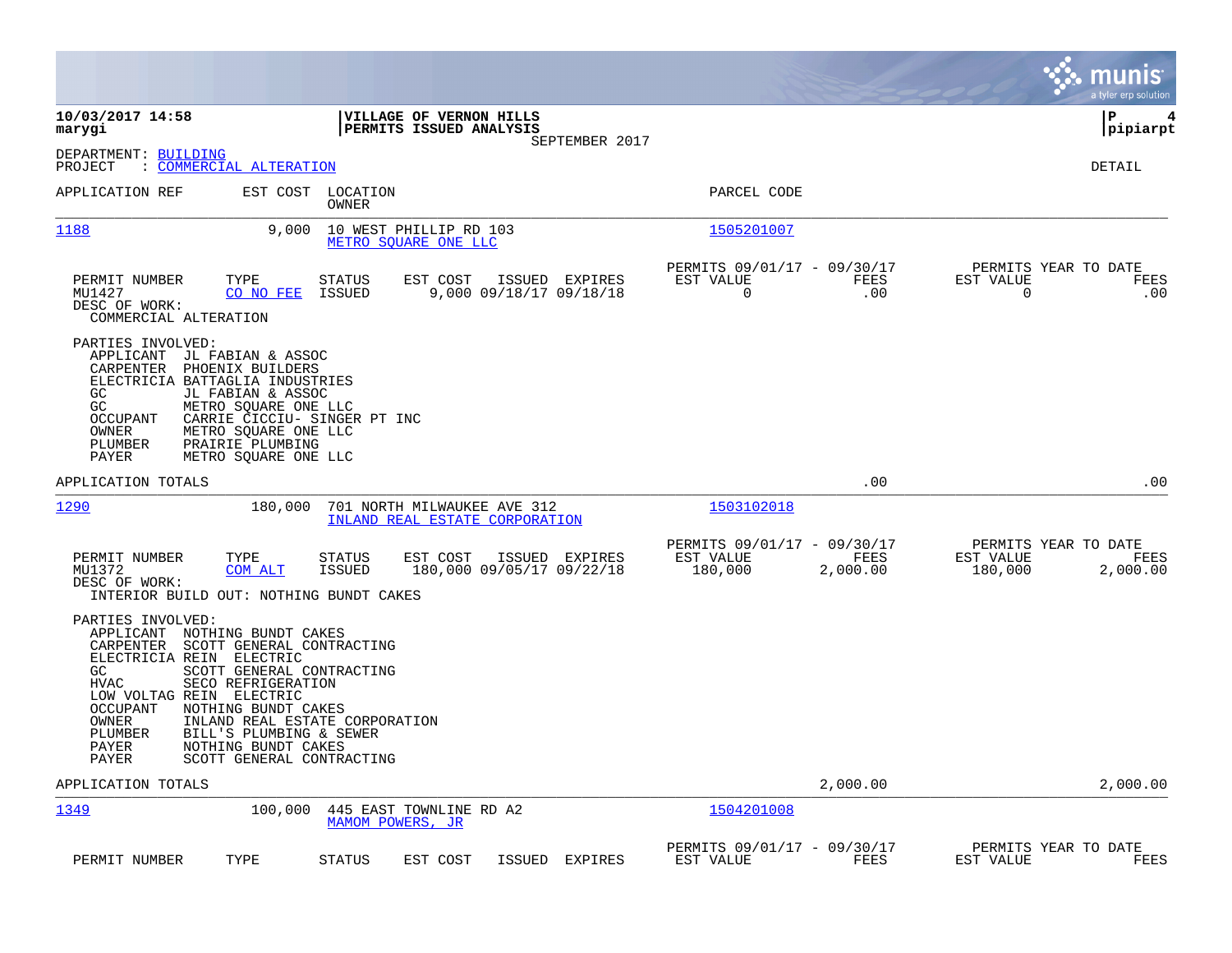|                                                                                                                                                                                                                                                                                                                                                                                                                            |                                   |                                                                  |                |                                                                |                       |                                 | munis<br>a tyler erp solution                 |
|----------------------------------------------------------------------------------------------------------------------------------------------------------------------------------------------------------------------------------------------------------------------------------------------------------------------------------------------------------------------------------------------------------------------------|-----------------------------------|------------------------------------------------------------------|----------------|----------------------------------------------------------------|-----------------------|---------------------------------|-----------------------------------------------|
| 10/03/2017 14:58<br>marygi                                                                                                                                                                                                                                                                                                                                                                                                 |                                   | VILLAGE OF VERNON HILLS<br>PERMITS ISSUED ANALYSIS               | SEPTEMBER 2017 |                                                                |                       |                                 | lР<br>5<br> pipiarpt                          |
| DEPARTMENT: BUILDING<br>: COMMERCIAL ALTERATION<br>PROJECT                                                                                                                                                                                                                                                                                                                                                                 |                                   |                                                                  |                |                                                                |                       |                                 | DETAIL                                        |
| APPLICATION REF                                                                                                                                                                                                                                                                                                                                                                                                            | EST COST LOCATION<br>OWNER        |                                                                  |                | PARCEL CODE                                                    |                       |                                 |                                               |
| MU1364<br><b>COM ALT</b><br>DESC OF WORK:<br>INTERIOR BUILD OUT: ROOSTERS                                                                                                                                                                                                                                                                                                                                                  | ISSUED                            | 100,000 09/05/17 10/03/18                                        |                | 100,000                                                        | 1,200.00              | 100,000                         | 1,200.00                                      |
| PARTIES INVOLVED:<br>APPLICANT A & E NATIONAL, INC<br>CARPENTER<br>REDEMPTIVE CREATIONS<br>REDEMPTIVE CREATIONS<br>DRYWALL<br>ELECTRICIA JRO ELECTRIC<br>GC<br>BURDG, DUNHAM & ASSOC<br>APOLLO CONSTRUCTION<br>GLASS<br><b>HVAC</b><br>CLASSIC AIR INC<br>ROOSTERS MEN'S GROOMING<br>OCCUPANT<br>OWNER<br>MAMOM POWERS, JR<br>PLUMBER<br><b>WW GROUP</b><br>PAYER<br>A & E NATIONAL, INC<br>PAYER<br>BURDG, DUNHAM & ASSOC |                                   |                                                                  |                |                                                                |                       |                                 |                                               |
| APPLICATION TOTALS                                                                                                                                                                                                                                                                                                                                                                                                         |                                   |                                                                  |                |                                                                | 1,200.00              |                                 | 1,200.00                                      |
| 1447<br>23,500                                                                                                                                                                                                                                                                                                                                                                                                             | <b>JOSEPH Z WASCOW</b>            | 103 WEST TOWNLINE RD                                             |                | 1505200032                                                     |                       |                                 |                                               |
| PERMIT NUMBER<br>TYPE<br>MU1423<br><b>COM ALT</b><br>DESC OF WORK:<br>COMMERCIAL ALTERATION - SEW PERSONAL                                                                                                                                                                                                                                                                                                                 | STATUS<br>ISSUED                  | EST COST<br>23,500 09/18/17 09/21/18                             | ISSUED EXPIRES | PERMITS 09/01/17 - 09/30/17<br>EST VALUE<br>23,500             | FEES<br>435.00        | EST VALUE<br>23,500             | PERMITS YEAR TO DATE<br>FEES<br>435.00        |
| PARTIES INVOLVED:<br>APPLICANT<br>SEW PERSONAL<br>CARPENTER<br>MARK III CONSTRUCTION<br>HOLLAND PAINTING<br>DRYWALL<br>ELECTRICIA N POWER LLC<br>GC<br>SEW PERSONAL<br><b>OCCUPANT</b><br>SEW PERSONAL<br>JOSEPH Z WASCOW<br>OWNER<br>PAYER<br>GAIL HARGROW<br><b>PAYER</b><br>SEW PERSONAL                                                                                                                                |                                   |                                                                  |                |                                                                |                       |                                 |                                               |
| APPLICATION TOTALS                                                                                                                                                                                                                                                                                                                                                                                                         |                                   |                                                                  |                |                                                                | 435.00                |                                 | 435.00                                        |
| 1456<br>20,000                                                                                                                                                                                                                                                                                                                                                                                                             | 313 HAWTHORN CTR<br>CENTENNIAL    |                                                                  |                | 1133401086                                                     |                       |                                 |                                               |
| PERMIT NUMBER<br>TYPE<br>MU1391<br>CO NO FEE<br>MU1376<br>COM ALT<br>DESC OF WORK:<br>INTERIOR ALTERATION:<br>OCCASIONS GIFTS HALLMARK                                                                                                                                                                                                                                                                                     | STATUS<br>ISSUED<br><b>ISSUED</b> | EST COST<br>20,000 09/07/17 09/08/18<br>20,000 09/06/17 09/08/18 | ISSUED EXPIRES | PERMITS 09/01/17 - 09/30/17<br>EST VALUE<br>$\Omega$<br>20,000 | FEES<br>.00<br>400.00 | EST VALUE<br>$\Omega$<br>20,000 | PERMITS YEAR TO DATE<br>FEES<br>.00<br>400.00 |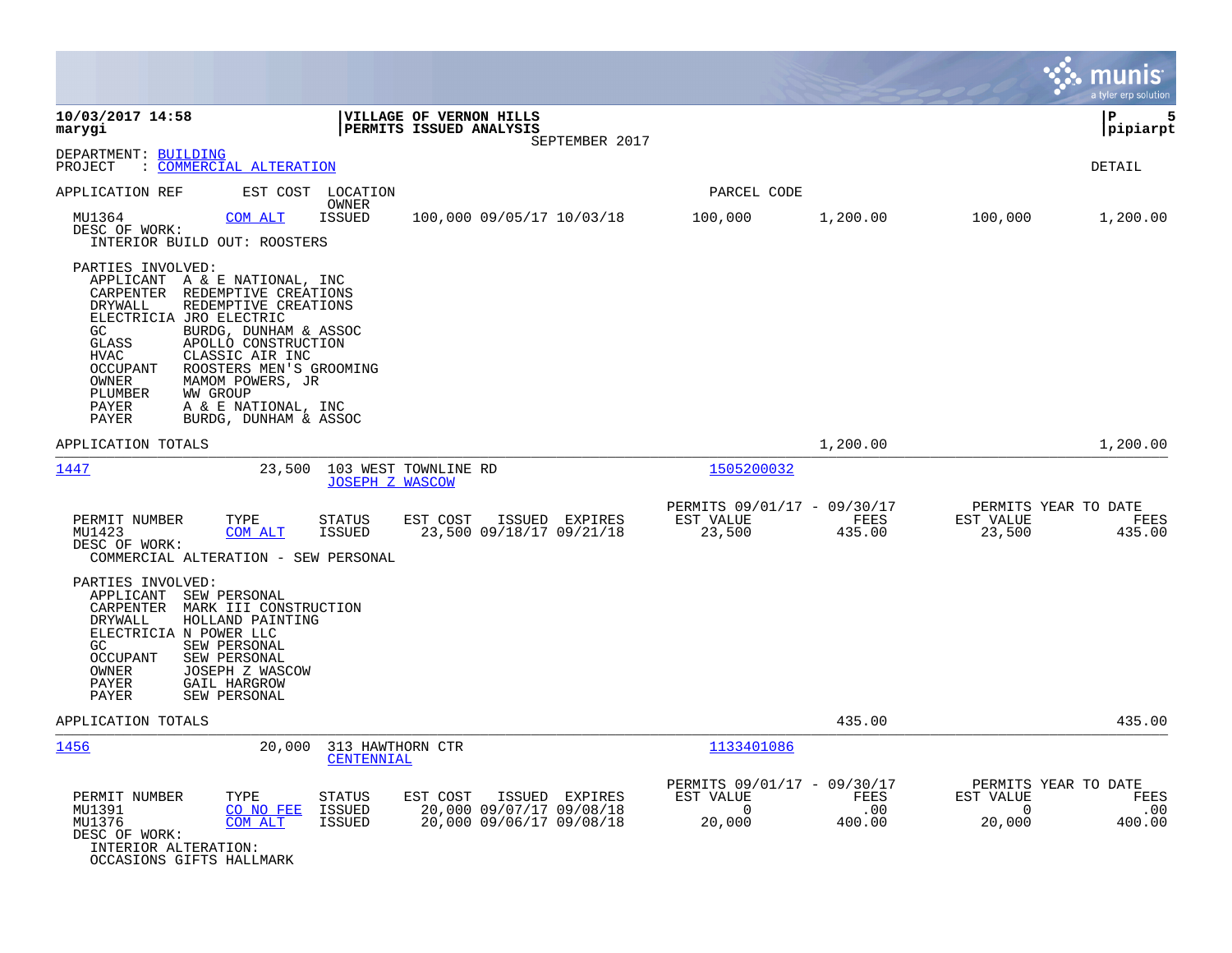|                                                                                                                                                                                                                                                                                                                                                                                                                 |                                                                         | munis<br>a tyler erp solution                                       |
|-----------------------------------------------------------------------------------------------------------------------------------------------------------------------------------------------------------------------------------------------------------------------------------------------------------------------------------------------------------------------------------------------------------------|-------------------------------------------------------------------------|---------------------------------------------------------------------|
| 10/03/2017 14:58<br>VILLAGE OF VERNON HILLS<br>PERMITS ISSUED ANALYSIS<br>marygi<br>SEPTEMBER 2017                                                                                                                                                                                                                                                                                                              |                                                                         | ΙP<br>6<br> pipiarpt                                                |
| DEPARTMENT: BUILDING<br>: COMMERCIAL ALTERATION<br>PROJECT                                                                                                                                                                                                                                                                                                                                                      |                                                                         | DETAIL                                                              |
| APPLICATION REF<br>EST COST<br>LOCATION<br>OWNER<br>PARTIES INVOLVED:<br>CARPENTER<br><b>QUANTUM BUILDERS</b><br>CONCRETE<br><b>QUANTUM BUILDERS</b><br>ELECTRICIA UMBDENSTOCK ELECTRIC<br>GC.<br>OCCASIONS GIFTS HALLMARK<br>OCCASIONS GIFTS HALLMARK<br>OCCUPANT<br>OWNER<br>CENTENNIAL<br>PAYER<br>OCCASIONS GIFTS HALLMARK                                                                                  | PARCEL CODE                                                             |                                                                     |
| APPLICATION TOTALS                                                                                                                                                                                                                                                                                                                                                                                              | 400.00                                                                  | 400.00                                                              |
| 229<br>581,120<br>562 BUNKER CT<br>CONTINENTAL EXECUTIVE PARKE, LLC                                                                                                                                                                                                                                                                                                                                             | 1504202144                                                              |                                                                     |
| PERMIT NUMBER<br>TYPE<br><b>STATUS</b><br>EST COST<br>ISSUED EXPIRES<br>ISSUED<br>581,120 09/20/17 09/20/18<br>MU1441<br>CO NO FEE<br>DESC OF WORK:<br>COMMERCIAL ALTERATION                                                                                                                                                                                                                                    | PERMITS 09/01/17 - 09/30/17<br>EST VALUE<br>FEES<br>$\mathbf 0$<br>.00  | PERMITS YEAR TO DATE<br>EST VALUE<br><b>FEES</b><br>$\Omega$<br>.00 |
| PARTIES INVOLVED:<br>APPLICANT<br>BEAR CONSTRUCTION CO<br>CARPENTER<br>BEAR CONSTRUCTION CO<br>INTERNATIONAL DECORATORS<br>DRYWALL<br>ELECTRICIA J.J. JONES & COMPANY<br>BEAR CONSTRUCTION CO<br>GC<br>RICE MECHANICAL<br>HVAC<br>OCCUPANT<br>PARKSON CORPORATION<br>OWNER<br>CONTINENTAL EXECUTIVE PARKE, LLC<br>PIENTKA PLUMBING<br>PLUMBER<br>PAYER<br>BEAR CONSTRUCTION CO<br>ROOFER<br>M CANNON ROOFING CO |                                                                         |                                                                     |
| APPLICATION TOTALS                                                                                                                                                                                                                                                                                                                                                                                              | .00                                                                     | .00                                                                 |
| 410<br>250,000<br>645 HAWTHORN CTR<br>CENTENNIAL                                                                                                                                                                                                                                                                                                                                                                | 1133401086                                                              |                                                                     |
| PERMIT NUMBER<br>TYPE<br>ISSUED EXPIRES<br>STATUS<br>EST COST<br>MU1374<br><b>COM ALT</b><br><b>ISSUED</b><br>250,000 09/05/17 09/15/18<br>DESC OF WORK:<br>INTERIOR BUILD OUT: CHEF YAN CAN                                                                                                                                                                                                                    | PERMITS 09/01/17 - 09/30/17<br>EST VALUE<br>FEES<br>250,000<br>2,700.00 | PERMITS YEAR TO DATE<br>EST VALUE<br>FEES<br>250,000<br>2,700.00    |
| PARTIES INVOLVED:<br>ELECTRICIA UMBDENSTOCK ELECTRIC<br>GC<br>PILAR GROUP INC<br>GLASS<br>GLAZING<br><b>HVAC</b><br>YASINI HEATING INC<br><b>OCCUPANT</b><br>CHEF YAN CAN<br>OWNER<br>CENTENNIAL<br>PLUMBER<br>ALTRA PLUMBING                                                                                                                                                                                   |                                                                         |                                                                     |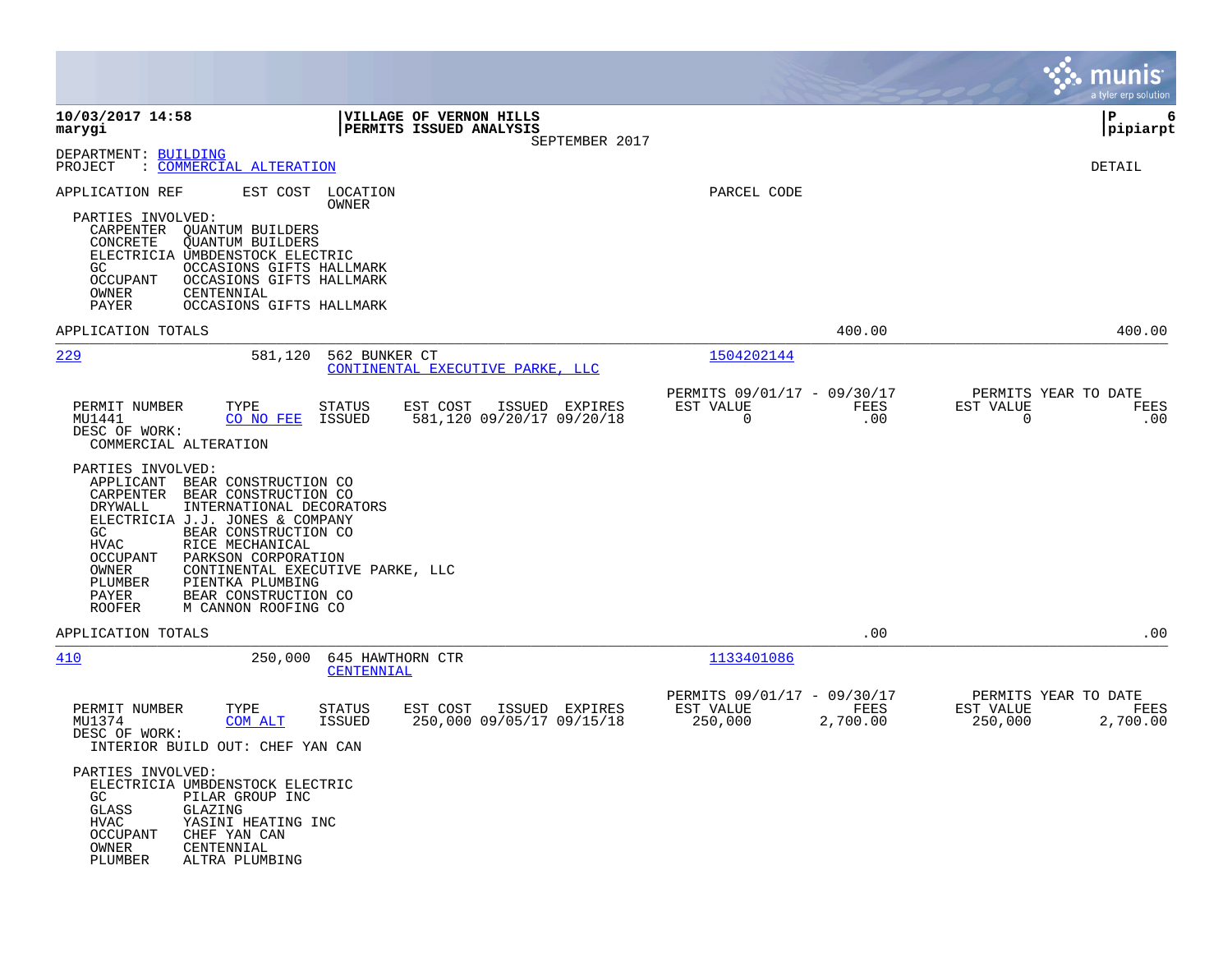|                                                                                                                                                                                                                                                                                                                                                   |                                             |                                                         |                    |                          | munis<br>a tyler erp solution       |
|---------------------------------------------------------------------------------------------------------------------------------------------------------------------------------------------------------------------------------------------------------------------------------------------------------------------------------------------------|---------------------------------------------|---------------------------------------------------------|--------------------|--------------------------|-------------------------------------|
| 10/03/2017 14:58<br><b>VILLAGE OF VERNON HILLS</b><br><b>PERMITS ISSUED ANALYSIS</b><br>marygi                                                                                                                                                                                                                                                    | SEPTEMBER 2017                              |                                                         |                    |                          | l P<br>7<br> pipiarpt               |
| DEPARTMENT: BUILDING<br>: COMMERCIAL ALTERATION<br>PROJECT                                                                                                                                                                                                                                                                                        |                                             |                                                         |                    |                          | DETAIL                              |
| APPLICATION REF<br>EST COST LOCATION<br>OWNER                                                                                                                                                                                                                                                                                                     |                                             | PARCEL CODE                                             |                    |                          |                                     |
| 5 ELEMENT NAIL SALON<br>PAYER<br>PAYER<br>CHEF YAN CAN                                                                                                                                                                                                                                                                                            |                                             |                                                         |                    |                          |                                     |
| APPLICATION TOTALS                                                                                                                                                                                                                                                                                                                                |                                             |                                                         | 2,700.00           |                          | 2,700.00                            |
| 415<br>100,000<br>220 HAWTHORN VILLAGE COMMONS<br>US TRUST-BOA-SAM RES                                                                                                                                                                                                                                                                            |                                             | 1133302053                                              |                    |                          |                                     |
| <b>STATUS</b><br>EST COST<br>PERMIT NUMBER<br>TYPE<br>MU1463<br>CO NO FEE<br>ISSUED<br>DESC OF WORK:<br>INTERIOR BUILD OUT: BURRITO EXPRESS                                                                                                                                                                                                       | ISSUED EXPIRES<br>100,000 09/25/17 09/25/18 | PERMITS 09/01/17 - 09/30/17<br>EST VALUE<br>$\mathbf 0$ | FEES<br>.00        | EST VALUE<br>$\mathbf 0$ | PERMITS YEAR TO DATE<br>FEES<br>.00 |
| PARTIES INVOLVED:<br>ELECTRICIA ALBERTS ELECTRIC<br>EXCAVATOR MCI<br>GC.<br>ROBERT KOFLER CONSTRUCTION<br>GC<br>TACO BURRITO EXPRES<br><b>OCCUPANT</b><br><b>BURRITO EXPRESS</b><br>OWNER<br>US TRUST-BOA-SAM RES<br>PADULA PLUMBING INC<br>PLUMBER<br>ROBERT KOFLER CONSTRUCTION<br>PAYER<br>PAYER<br>TACO BURRITO EXPRES<br><b>SEWER</b><br>MCI |                                             |                                                         |                    |                          |                                     |
| APPLICATION TOTALS                                                                                                                                                                                                                                                                                                                                |                                             |                                                         | .00                |                          | .00                                 |
| 644<br>90,000<br>555 EAST TOWNLINE RD 6<br>JDK & OVERLOOK TOWNLINE LLC                                                                                                                                                                                                                                                                            |                                             | 1504201018                                              |                    |                          |                                     |
| PERMIT NUMBER<br>TYPE<br>STATUS<br>EST COST<br>MU1448<br>CO NO FEE<br>ISSUED<br>DESC OF WORK:<br>INTERIOR BUILDOUT: 7 SPICES                                                                                                                                                                                                                      | ISSUED EXPIRES<br>90,000 09/22/17 09/26/18  | PERMITS 09/01/17 - 09/30/17<br>EST VALUE<br>$\mathbf 0$ | <b>FEES</b><br>.00 | EST VALUE<br>$\mathbf 0$ | PERMITS YEAR TO DATE<br>FEES<br>.00 |
| PARTIES INVOLVED:<br>APPLICANT AK MART<br>ASK 4 FERNANDO<br>DRYWALL<br>ELECTRICIA PRO TEAM ELECTRIC<br>GC.<br>ASK 4 FERNANDO<br>GC<br>AK MART<br>OCCUPANT<br>7 SPICES<br>OWNER<br>JDK & OVERLOOK TOWNLINE LLC<br>PLUMBER<br>MONTES SOLUTIONS PLUMBING INC<br>AK MART<br>PAYER                                                                     |                                             |                                                         |                    |                          |                                     |
| APPLICATION TOTALS                                                                                                                                                                                                                                                                                                                                |                                             |                                                         | .00                |                          | .00                                 |
| 929<br>175,000<br>555 EAST TOWNLINE RD 5<br>JDK & OVERLOOK TOWNLINE LLC                                                                                                                                                                                                                                                                           |                                             | 1504201018                                              |                    |                          |                                     |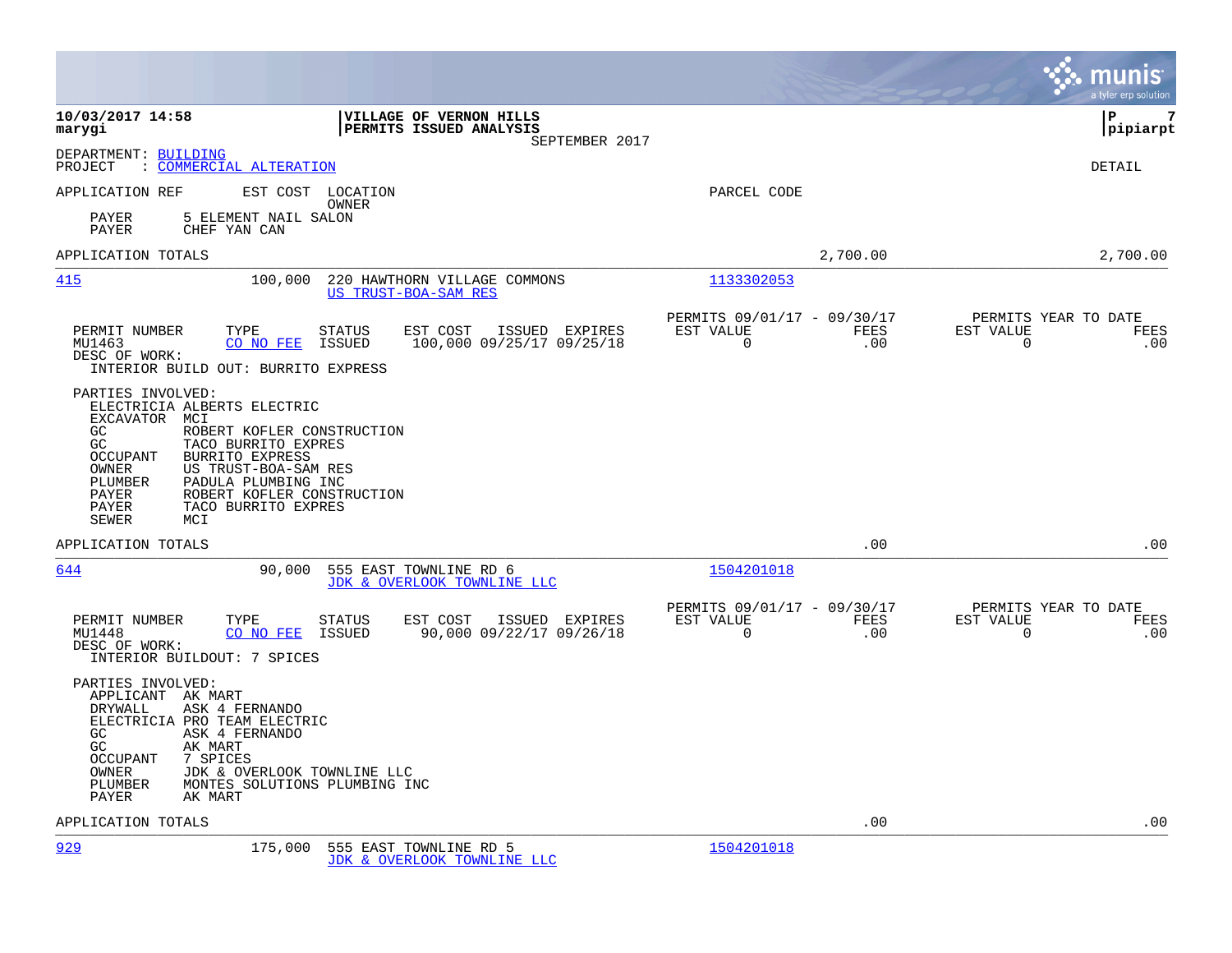|                                                                                             |                                                                                                                                                                                                                                                                                                                    |                   |                                                           |        |                           |                                          |                    |           | $\sim$ munis<br>a tyler erp solution |
|---------------------------------------------------------------------------------------------|--------------------------------------------------------------------------------------------------------------------------------------------------------------------------------------------------------------------------------------------------------------------------------------------------------------------|-------------------|-----------------------------------------------------------|--------|---------------------------|------------------------------------------|--------------------|-----------|--------------------------------------|
| 10/03/2017 14:58<br>marygi                                                                  |                                                                                                                                                                                                                                                                                                                    |                   | VILLAGE OF VERNON HILLS<br><b>PERMITS ISSUED ANALYSIS</b> |        |                           |                                          |                    |           | P<br> pipiarpt                       |
| PERMIT NUMBER                                                                               | TYPE                                                                                                                                                                                                                                                                                                               | STATUS            | EST COST                                                  | ISSUED | EXPIRES<br>SEPTEMBER 2017 | PERMITS 09/01/17 - 09/30/17<br>EST VALUE | FEES               | EST VALUE | PERMITS YEAR TO DATE<br>FEES         |
| DEPARTMENT: BUILDING<br>PROJECT                                                             | : COMMERCIAL ALTERATION                                                                                                                                                                                                                                                                                            |                   |                                                           |        |                           |                                          |                    |           | DETAIL                               |
| APPLICATION REF                                                                             | EST COST                                                                                                                                                                                                                                                                                                           | LOCATION<br>OWNER |                                                           |        |                           | PARCEL CODE                              |                    |           |                                      |
| MU1455<br>DESC OF WORK:                                                                     | COMM TCO<br>INTERIOR BUILD OUT: TOWNLINE ANIMAL HOSPITAL                                                                                                                                                                                                                                                           | ISSUED            | 175,000 09/25/17                                          |        |                           | 0                                        | 350.00             | 0         | 350.00                               |
| PARTIES INVOLVED:<br>APPLICANT<br>GC<br>GC<br>HVAC<br>OCCUPANT<br>OWNER<br>PLUMBER<br>PAYER | EMORY REMODELING DIVISION<br>ELECTRICIA KIRKEGAARD ELECTRIC CO<br>EMORY REMODELING DIVISION<br>TOWNLINE ANIMAL HOSPITAL<br>KENOSHA HEATING & COOLING<br>LOW VOLTAG TRI-TEL TECHNICAL SERVICES<br>TOWNLINE ANIMAL HOSPITAL<br>JDK & OVERLOOK TOWNLINE LLC<br>KOTUR MECHANICAL GROUP LLC<br>TOWNLINE ANIMAL HOSPITAL |                   |                                                           |        |                           |                                          |                    |           |                                      |
| APPLICATION TOTALS<br>PROJECT TOTALS                                                        |                                                                                                                                                                                                                                                                                                                    |                   |                                                           |        |                           | 573,500                                  | 350.00<br>7,085.00 | 573,500   | 350.00<br>7,085.00                   |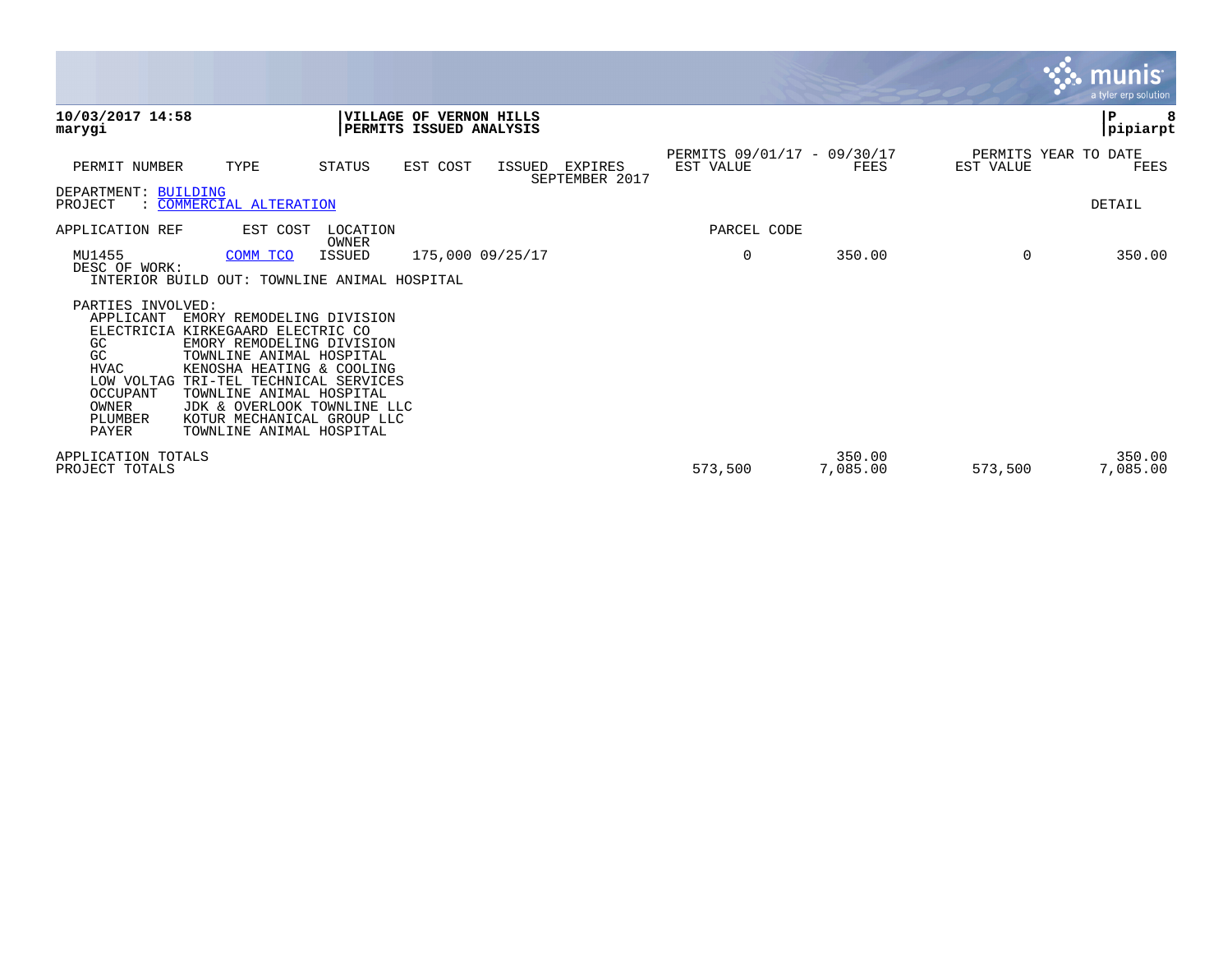|                                                                                                                                                                                                                                                                                                                                                                                                                                                                                                                                                                                                                                                                                 |                                                                                        |                                                                            | munis<br>a tyler erp solution                                       |
|---------------------------------------------------------------------------------------------------------------------------------------------------------------------------------------------------------------------------------------------------------------------------------------------------------------------------------------------------------------------------------------------------------------------------------------------------------------------------------------------------------------------------------------------------------------------------------------------------------------------------------------------------------------------------------|----------------------------------------------------------------------------------------|----------------------------------------------------------------------------|---------------------------------------------------------------------|
| 10/03/2017 14:58<br>marygi                                                                                                                                                                                                                                                                                                                                                                                                                                                                                                                                                                                                                                                      | VILLAGE OF VERNON HILLS<br><b>PERMITS ISSUED ANALYSIS</b><br>SEPTEMBER 2017            |                                                                            | ∣P<br> pipiarpt                                                     |
| DEPARTMENT: BUILDING<br>PROJECT<br>: COMMERCIAL NEW                                                                                                                                                                                                                                                                                                                                                                                                                                                                                                                                                                                                                             |                                                                                        |                                                                            | DETAIL                                                              |
| APPLICATION REF<br>EST COST                                                                                                                                                                                                                                                                                                                                                                                                                                                                                                                                                                                                                                                     | LOCATION<br>OWNER                                                                      | PARCEL CODE                                                                |                                                                     |
| 623<br>1,135,050                                                                                                                                                                                                                                                                                                                                                                                                                                                                                                                                                                                                                                                                | 931 NORTH MILWAUKEE AVENUE<br>PLACEHOLDER                                              | 1134300013                                                                 |                                                                     |
| TYPE<br>PERMIT NUMBER<br>MU1358<br><b>COM NEW</b><br>DESC OF WORK:<br>COMMERCIAL SHELL & CORE<br>BLDG E<br>PARTIES INVOLVED:<br>APPLICANT<br>KA, INC. ARCHITECTURE<br>CARPENTER<br>THE LEVY COMPANY<br>CONCRETE<br>EAGLE CONCRETE<br><b>DRYWALL</b><br>THE LEVY COMPANY<br>ELECTRICIA CONNELLY ELECTRIC<br>EXCAVATOR AA CONTE & SON, INC<br>GRAYCOR<br>GC<br>GC<br>REGENCY CENTERS LP<br>GLASS<br>CARDINAL GLASS COMPANY<br>HVAC<br>STATE MECHANICAL SERVICES<br>WILSON IRON WORKS<br>IRON WORK<br>MIDWEST MASONRY<br>MASON<br>MELLODY FARM<br>OCCUPANT<br>PLACEHOLDER<br>OWNER<br>PLUMBER<br>TRITON PLUMBING<br>PAYER<br>REGENCY CENTERS LP<br><b>ROOFER</b><br>OLSSON ROOFING | STATUS<br>EST COST<br>ISSUED EXPIRES<br>1,135,050 09/01/17 09/01/18<br><b>ISSUED</b>   | PERMITS 09/01/17 - 09/30/17<br>EST VALUE<br>FEES<br>1,135,050<br>12,947.70 | PERMITS YEAR TO DATE<br>EST VALUE<br>FEES<br>1,135,050<br>12,947.70 |
| APPLICATION TOTALS                                                                                                                                                                                                                                                                                                                                                                                                                                                                                                                                                                                                                                                              |                                                                                        | 12,947.70                                                                  | 12,947.70                                                           |
| 627<br>2,111,505                                                                                                                                                                                                                                                                                                                                                                                                                                                                                                                                                                                                                                                                | 925 NORTH MILWAUKEE AVENUE<br><b>PLACEHOLDER</b>                                       | 1134300013                                                                 |                                                                     |
| PERMIT NUMBER<br>TYPE<br>MU1486<br>COM NEW<br>DESC OF WORK:<br>COMM SHELL & CORE<br>BLDG F<br>PARTIES INVOLVED:<br>APPLICANT KA, INC. ARCHITECTURE<br>CARPENTER<br>THE LEVY COMPANY<br>CONCRETE<br>EAGLE CONCRETE<br>DRYWALL<br>THE LEVY COMPANY<br>ELECTRICIA CONNELLY ELECTRIC<br>EXCAVATOR<br>AA CONTE & SON, INC<br>GC.<br>GRAYCOR<br>GC<br>REGENCY CENTERS LP<br><b>HVAC</b><br>STATE MECHANICAL SERVICES<br>IRON WORK<br>WILSON IRON WORKS<br>MASON<br>MIDWEST MASONRY                                                                                                                                                                                                    | EST COST<br>ISSUED EXPIRES<br><b>STATUS</b><br>2, 111, 505 09/29/17 09/29/18<br>ISSUED | PERMITS 09/01/17 - 09/30/17<br>EST VALUE<br>FEES<br>2,111,505<br>23,974.45 | PERMITS YEAR TO DATE<br>EST VALUE<br>FEES<br>2,111,505<br>23,974.45 |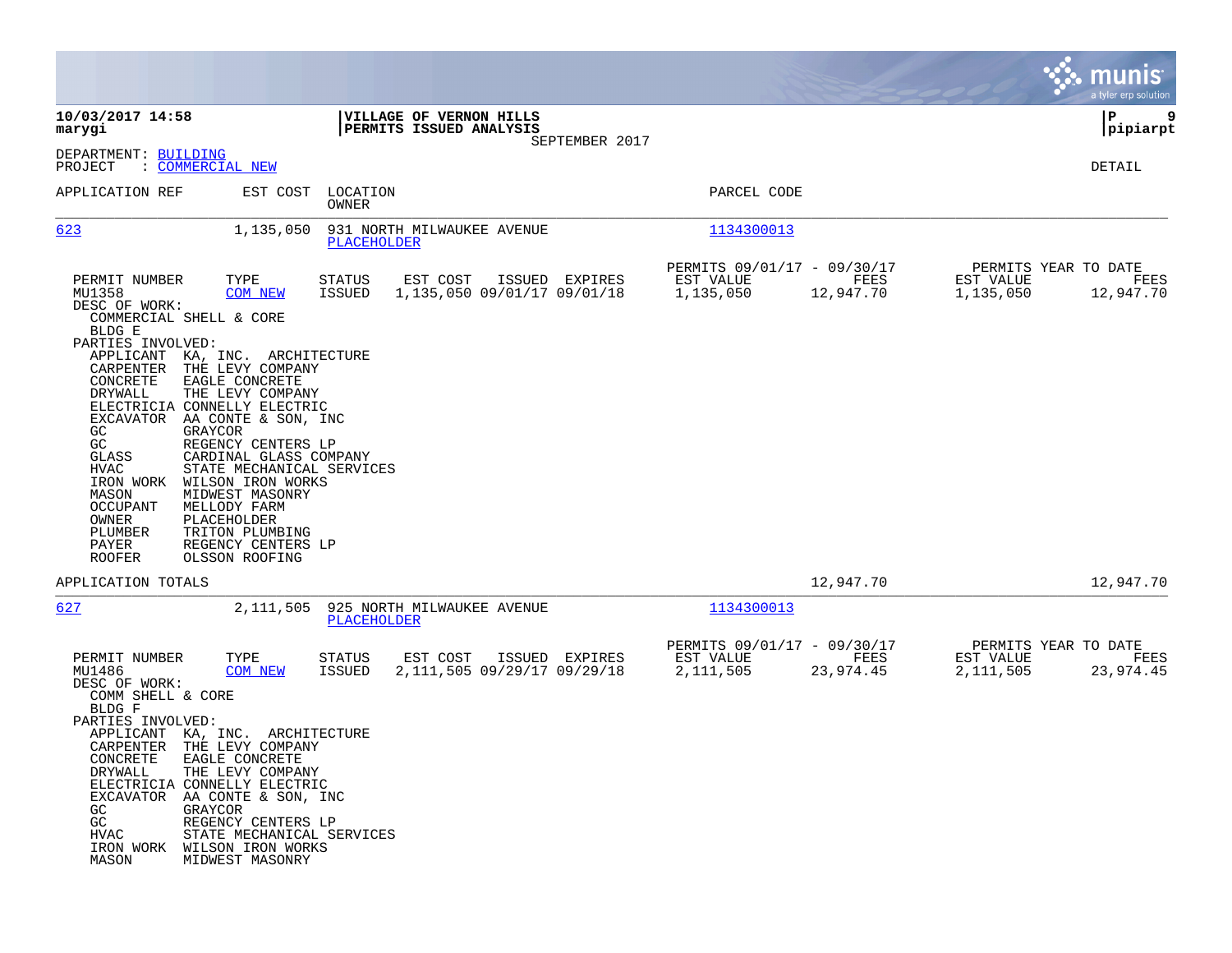|                                                                  |                                                                              |                                                                             |             |                        |           | <b>munis</b><br>a tyler erp solution |
|------------------------------------------------------------------|------------------------------------------------------------------------------|-----------------------------------------------------------------------------|-------------|------------------------|-----------|--------------------------------------|
| 10/03/2017 14:58<br>marygi                                       |                                                                              | VILLAGE OF VERNON HILLS<br><b>PERMITS ISSUED ANALYSIS</b><br>SEPTEMBER 2017 |             |                        |           | 10<br>l P<br> pipiarpt               |
| DEPARTMENT: BUILDING<br>PROJECT                                  | : COMMERCIAL NEW                                                             |                                                                             |             |                        |           | DETAIL                               |
| APPLICATION REF<br>OCCUPANT<br>OWNER<br>PLUMBER<br><b>ROOFER</b> | EST COST<br>MELLODY FARM<br>PLACEHOLDER<br>TRITON PLUMBING<br>OLSSON ROOFING | LOCATION<br>OWNER                                                           | PARCEL CODE |                        |           |                                      |
| APPLICATION TOTALS<br>PROJECT TOTALS                             |                                                                              |                                                                             | 3, 246, 555 | 23,974.45<br>36,922.15 | 3,246,555 | 23,974.45<br>36,922.15               |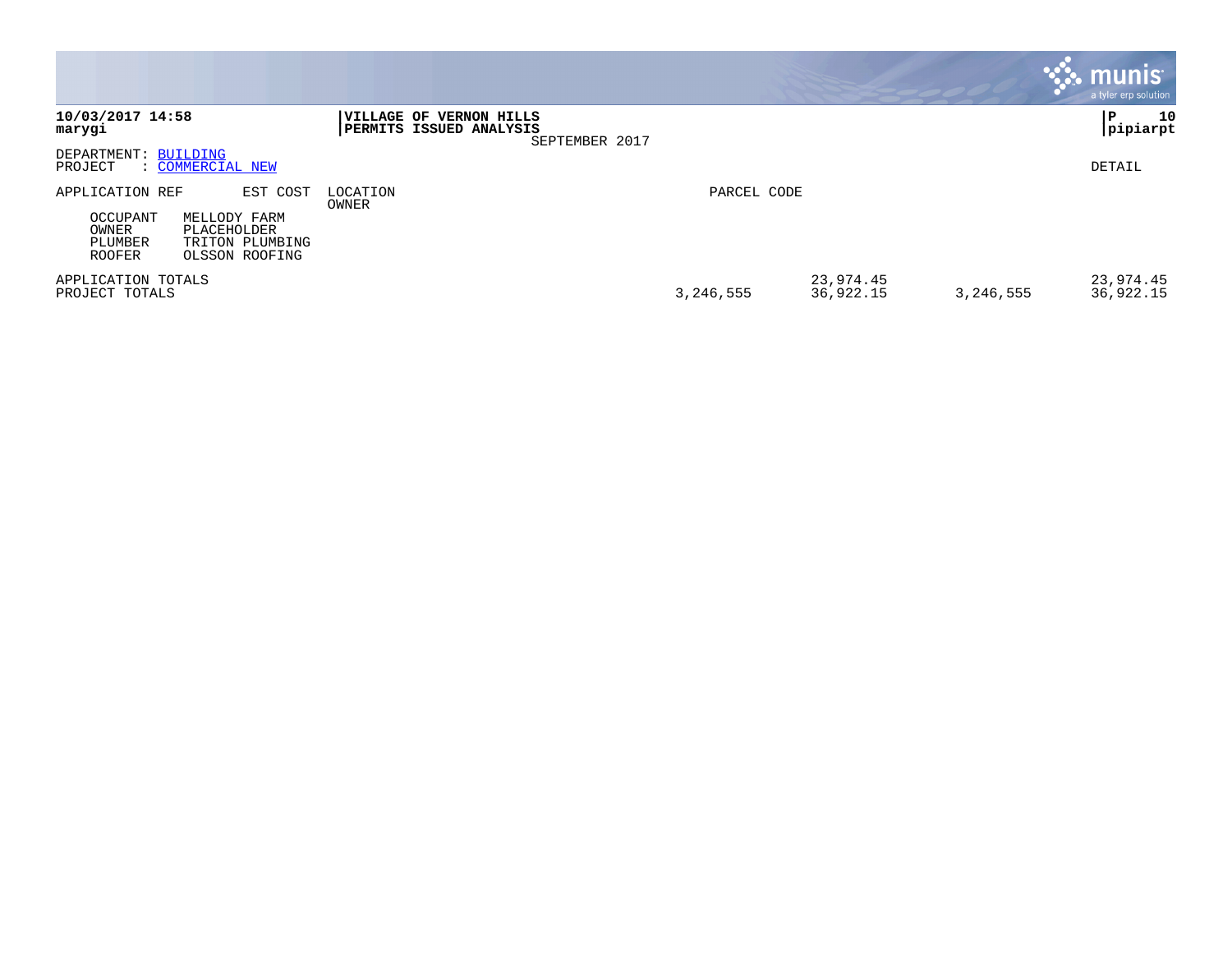|                                                                        |                                                                                                                      |                                      |                                                    |                |                                                         |               |                          | munis<br>a tyler erp solution         |
|------------------------------------------------------------------------|----------------------------------------------------------------------------------------------------------------------|--------------------------------------|----------------------------------------------------|----------------|---------------------------------------------------------|---------------|--------------------------|---------------------------------------|
| 10/03/2017 14:58<br>marygi                                             |                                                                                                                      |                                      | VILLAGE OF VERNON HILLS<br>PERMITS ISSUED ANALYSIS | SEPTEMBER 2017 |                                                         |               |                          | l P<br>11<br> pipiarpt                |
| DEPARTMENT: BUILDING<br>: AC/FURNACE<br>PROJECT                        |                                                                                                                      |                                      |                                                    |                |                                                         |               |                          | <b>DETAIL</b>                         |
| APPLICATION REF                                                        | EST COST                                                                                                             | LOCATION<br>OWNER                    |                                                    |                | PARCEL CODE                                             |               |                          |                                       |
| 1468                                                                   | 10,149                                                                                                               | 600 NORTH DEERPATH DR                | COUNTRYSIDE FIRE PROTECTION DISTRICT               |                | 1504100003                                              |               |                          |                                       |
| PERMIT NUMBER<br>MU1363<br>DESC OF WORK:<br>A/C                        | TYPE<br><b>AC/FURN</b>                                                                                               | <b>STATUS</b><br><b>ISSUED</b>       | EST COST<br>10,149 09/05/17 09/05/18               | ISSUED EXPIRES | PERMITS 09/01/17 - 09/30/17<br>EST VALUE<br>$\mathbf 0$ | FEES<br>.00   | EST VALUE<br>$\mathbf 0$ | PERMITS YEAR TO DATE<br>FEES<br>.00   |
| PARTIES INVOLVED:<br>APPLICANT<br>GC<br>OWNER                          | SERVICE MECHANICAL<br>SERVICE MECHANICAL                                                                             | COUNTRYSIDE FIRE PROTECTION DISTRICT |                                                    |                |                                                         |               |                          |                                       |
| APPLICATION TOTALS                                                     |                                                                                                                      |                                      |                                                    |                |                                                         | .00           |                          | .00                                   |
| 1522                                                                   | 3,000                                                                                                                | 1899 TREVINO TER<br>CAROL PROULX     |                                                    |                | 1129311101                                              |               |                          |                                       |
| PERMIT NUMBER<br>MU1412<br>DESC OF WORK:<br>FURNANCE                   | TYPE<br>AC/FURN                                                                                                      | STATUS<br><b>ISSUED</b>              | EST COST<br>3,000 09/13/17 09/13/18                | ISSUED EXPIRES | PERMITS 09/01/17 - 09/30/17<br>EST VALUE<br>$\mathbf 0$ | FEES<br>50.00 | EST VALUE<br>0           | PERMITS YEAR TO DATE<br>FEES<br>50.00 |
| PARTIES INVOLVED:<br>APPLICANT<br>GC<br>OWNER<br>PAYER                 | TDH MECHANICAL<br>TDH MECHANICAL<br>CAROL PROULX<br>DAVID GOLDBERG                                                   |                                      |                                                    |                |                                                         |               |                          |                                       |
| APPLICATION TOTALS                                                     |                                                                                                                      |                                      |                                                    |                |                                                         | 50.00         |                          | 50.00                                 |
| 1528                                                                   | 4,470                                                                                                                | 182 MONTCLAIR RD                     | RICHARD K & LINDA K MONTGOMERY                     |                | 1508409024                                              |               |                          |                                       |
| PERMIT NUMBER<br>MU1417<br>DESC OF WORK:<br>FURNACE                    | TYPE<br><b>AC/FURN</b>                                                                                               | STATUS<br><b>ISSUED</b>              | EST COST<br>4,470 09/14/17 09/14/18                | ISSUED EXPIRES | PERMITS 09/01/17 - 09/30/17<br>EST VALUE<br>$\Omega$    | FEES<br>50.00 | EST VALUE<br>$\mathbf 0$ | PERMITS YEAR TO DATE<br>FEES<br>50.00 |
| PARTIES INVOLVED:<br>APPLICANT<br>GC.<br><b>HVAC</b><br>OWNER<br>PAYER | FOUR SEASONS HEATING & AIR<br>FOUR SEASONS HEATING & AIR<br>FOUR SEASONS HEATING & AIR<br>FOUR SEASONS HEATING & AIR | RICHARD K & LINDA K MONTGOMERY       |                                                    |                |                                                         |               |                          |                                       |
| APPLICATION TOTALS                                                     |                                                                                                                      |                                      |                                                    |                |                                                         | 50.00         |                          | 50.00                                 |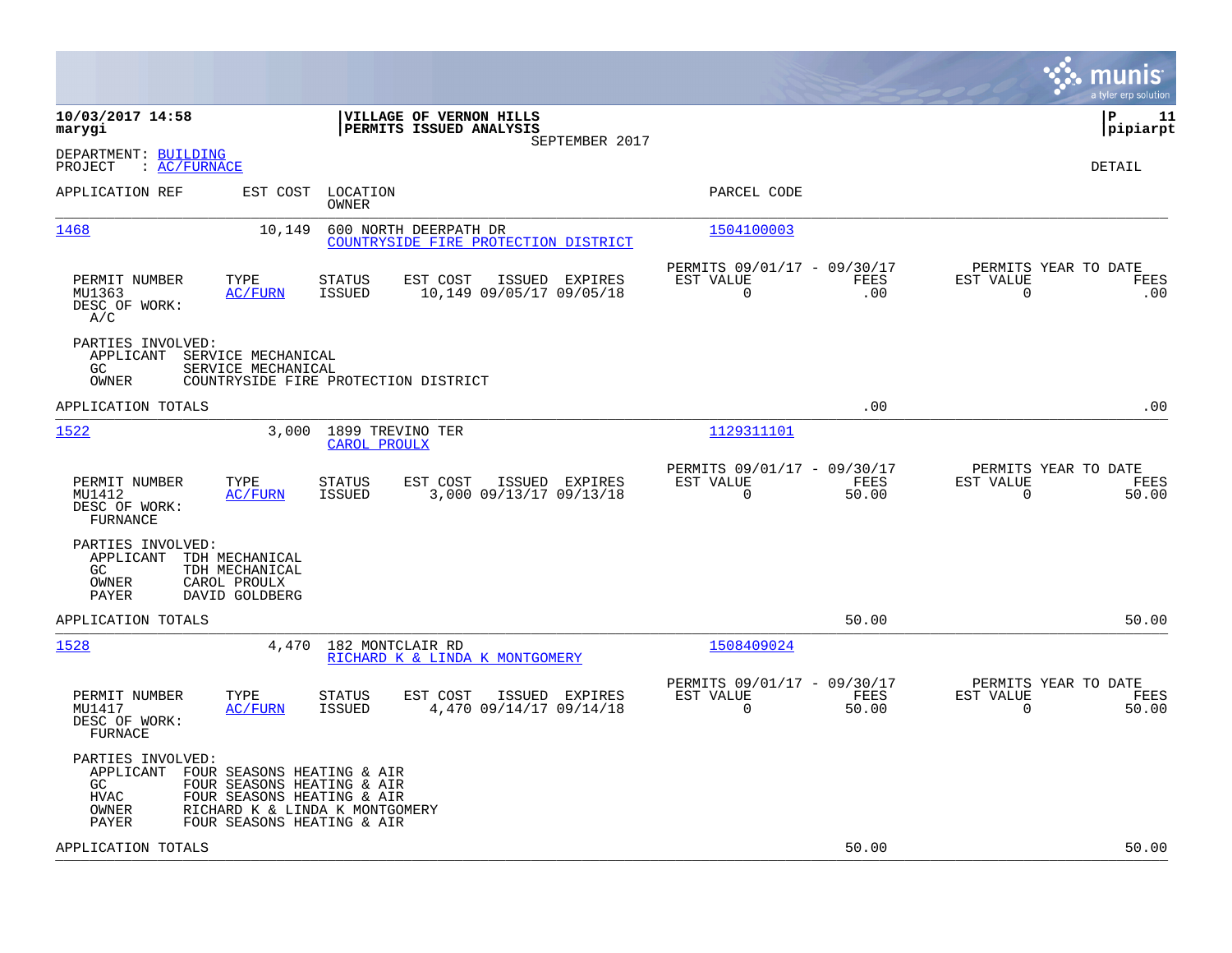|                                                                                                 |                                                                                                                           |                                |                                                                                  |                                           |                                                         |               |                                                  | munis<br>a tyler erp solution |
|-------------------------------------------------------------------------------------------------|---------------------------------------------------------------------------------------------------------------------------|--------------------------------|----------------------------------------------------------------------------------|-------------------------------------------|---------------------------------------------------------|---------------|--------------------------------------------------|-------------------------------|
| 10/03/2017 14:58<br>marygi<br>1531                                                              | 6,623                                                                                                                     | MICHELLE KIBRIT                | <b>VILLAGE OF VERNON HILLS</b><br>PERMITS ISSUED ANALYSIS<br>507 SADDLE BROOK LN |                                           | 8888888888                                              |               |                                                  | P<br>12<br> pipiarpt          |
| PERMIT NUMBER                                                                                   | TYPE                                                                                                                      | <b>STATUS</b>                  | EST COST                                                                         | ISSUED EXPIRES<br>SEPTEMBER 2017          | PERMITS 09/01/17 - 09/30/17<br>EST VALUE                | FEES          | PERMITS YEAR TO DATE<br>EST VALUE                | FEES                          |
| DEPARTMENT: BUILDING<br>: <u>AC/FURNACE</u><br>PROJECT                                          |                                                                                                                           |                                |                                                                                  |                                           |                                                         |               |                                                  | DETAIL                        |
| APPLICATION REF                                                                                 | EST COST                                                                                                                  | LOCATION<br>OWNER              |                                                                                  |                                           | PARCEL CODE                                             |               |                                                  |                               |
| MU1419<br>DESC OF WORK:<br>AC/FURNACE                                                           | AC/FURN                                                                                                                   | <b>ISSUED</b>                  |                                                                                  | 6,623 09/15/17 09/15/18                   | $\mathbf 0$                                             | 66.23         | $\Omega$                                         | 66.23                         |
| PARTIES INVOLVED:<br>APPLICANT<br>GC<br><b>HVAC</b><br>OWNER<br>PAYER                           | MICHELLE KIBRIT<br>MICHELLE KIBRIT<br>ALL TEMP HEATING<br>MICHELLE KIBRIT<br>MICHELLE KIBRIT                              |                                |                                                                                  |                                           |                                                         |               |                                                  |                               |
| APPLICATION TOTALS                                                                              |                                                                                                                           |                                |                                                                                  |                                           |                                                         | 66.23         |                                                  | 66.23                         |
| 1560                                                                                            | 4,050                                                                                                                     | 341 HADDON CIR                 | SEUNGHO & MYOUNGHEE KIM                                                          |                                           | 1508401044                                              |               |                                                  |                               |
| PERMIT NUMBER<br>MU1451<br>DESC OF WORK:<br>A/C                                                 | TYPE<br>AC/FURN                                                                                                           | <b>STATUS</b><br><b>ISSUED</b> | EST COST                                                                         | ISSUED EXPIRES<br>4,050 09/22/17 09/22/18 | PERMITS 09/01/17 - 09/30/17<br>EST VALUE<br>$\mathbf 0$ | FEES<br>50.00 | PERMITS YEAR TO DATE<br>EST VALUE<br>$\mathbf 0$ | FEES<br>50.00                 |
| PARTIES INVOLVED:<br>APPLICANT ARS OF ILLINOIS<br>GC.<br><b>HVAC</b><br>OWNER<br>PAYER          | ARS OF ILLINOIS<br>ARS OF ILLINOIS<br>SEUNGHO & MYOUNGHEE KIM<br>ARS OF ILLINOIS                                          |                                |                                                                                  |                                           |                                                         |               |                                                  |                               |
| APPLICATION TOTALS                                                                              |                                                                                                                           |                                |                                                                                  |                                           |                                                         | 50.00         |                                                  | 50.00                         |
| 1577                                                                                            | 4,445                                                                                                                     |                                | 402 SHADOW CREEK DR<br>JOSEPH FALZONE & CHRISTINA LIAKOS                         |                                           | 1129212013                                              |               |                                                  |                               |
| PERMIT NUMBER<br>MU1469<br>DESC OF WORK:<br>A/C                                                 | TYPE<br>AC/FURN                                                                                                           | STATUS<br><b>ISSUED</b>        | EST COST                                                                         | ISSUED EXPIRES<br>4,445 09/26/17 09/26/18 | PERMITS 09/01/17 - 09/30/17<br>EST VALUE<br>$\mathbf 0$ | FEES<br>50.00 | PERMITS YEAR TO DATE<br>EST VALUE<br>0           | FEES<br>50.00                 |
| PARTIES INVOLVED:<br>APPLICANT ABC PLUMBING, HEATING, COOLING, ELECTRIC<br>GC<br>OWNER<br>PAYER | ABC PLUMBING, HEATING, COOLING, ELECTRIC<br>JOSEPH FALZONE & CHRISTINA LIAKOS<br>ABC PLUMBING, HEATING, COOLING, ELECTRIC |                                |                                                                                  |                                           |                                                         |               |                                                  |                               |
| APPLICATION TOTALS                                                                              |                                                                                                                           |                                |                                                                                  |                                           |                                                         | 50.00         |                                                  | 50.00                         |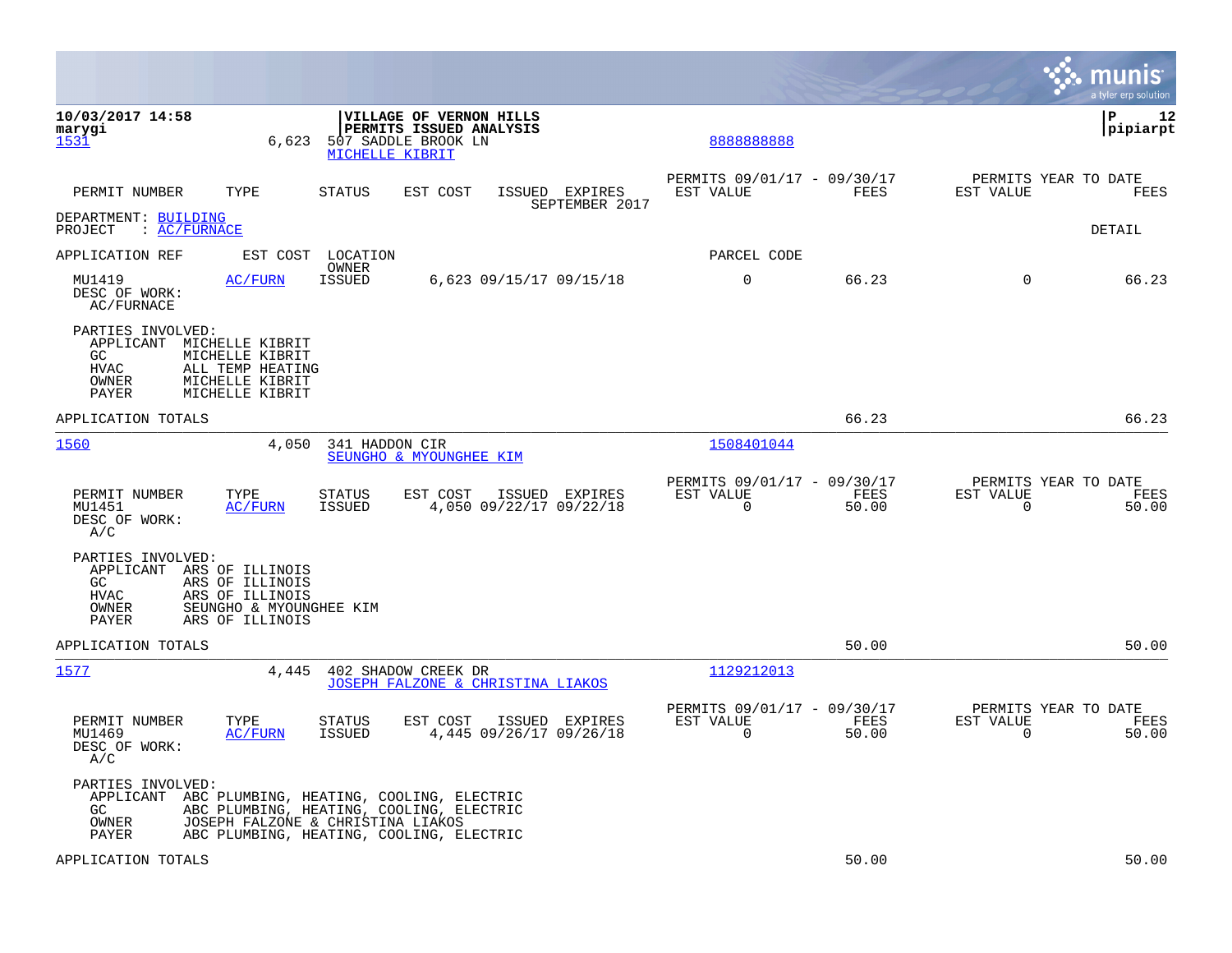|                                                                                        |                                                                      |                                                                                                                                                                    |                |                                                            |               |                          | munis<br>a tyler erp solution         |
|----------------------------------------------------------------------------------------|----------------------------------------------------------------------|--------------------------------------------------------------------------------------------------------------------------------------------------------------------|----------------|------------------------------------------------------------|---------------|--------------------------|---------------------------------------|
| 10/03/2017 14:58<br>marygi                                                             |                                                                      | VILLAGE OF VERNON HILLS<br>PERMITS ISSUED ANALYSIS                                                                                                                 | SEPTEMBER 2017 |                                                            |               |                          | l P<br>13<br> pipiarpt                |
| DEPARTMENT: BUILDING<br>PROJECT<br>$\colon$ AC/FURNACE                                 |                                                                      |                                                                                                                                                                    |                |                                                            |               |                          | DETAIL                                |
| APPLICATION REF                                                                        | EST COST                                                             | LOCATION<br>OWNER                                                                                                                                                  |                | PARCEL CODE                                                |               |                          |                                       |
| 1578                                                                                   | 7,891                                                                | 1760 STANWICH RD<br><b>JERAMY &amp; RENEE FISHER</b>                                                                                                               |                | 1129313007                                                 |               |                          |                                       |
| PERMIT NUMBER<br>MU1470<br>DESC OF WORK:<br>A/C                                        | TYPE<br>AC/FURN                                                      | STATUS<br>EST COST<br><b>ISSUED</b><br>7,891 09/26/17 09/26/18                                                                                                     | ISSUED EXPIRES | PERMITS 09/01/17 - 09/30/17<br>EST VALUE<br>$\overline{0}$ | FEES<br>78.91 | EST VALUE<br>$\mathbf 0$ | PERMITS YEAR TO DATE<br>FEES<br>78.91 |
| PARTIES INVOLVED:<br>APPLICANT<br>GC.<br>OWNER<br>PAYER                                | JERAMY & RENEE FISHER                                                | ABC PLUMBING, HEATING, COOLING, ELECTRIC<br>ABC PLUMBING, HEATING, COOLING, ELECTRIC<br>ABC PLUMBING, HEATING, COOLING, ELECTRIC                                   |                |                                                            |               |                          |                                       |
| APPLICATION TOTALS                                                                     |                                                                      |                                                                                                                                                                    |                |                                                            | 78.91         |                          | 78.91                                 |
| <u>1579</u>                                                                            | 3,800                                                                | 305 ALEXANDRIA DR<br>MARIA F MENENDEZ & LISA C ASHE                                                                                                                |                | 1505403002                                                 |               |                          |                                       |
| PERMIT NUMBER<br>MU1471<br>DESC OF WORK:<br>A/C                                        | TYPE<br>AC/FURN                                                      | <b>STATUS</b><br>EST COST<br><b>ISSUED</b><br>3,800 09/26/17 09/26/18                                                                                              | ISSUED EXPIRES | PERMITS 09/01/17 - 09/30/17<br>EST VALUE<br>$\mathbf 0$    | FEES<br>50.00 | EST VALUE<br>$\mathbf 0$ | PERMITS YEAR TO DATE<br>FEES<br>50.00 |
| PARTIES INVOLVED:<br>APPLICANT<br>GC.<br>OWNER<br>PAYER                                |                                                                      | ABC PLUMBING, HEATING, COOLING, ELECTRIC<br>ABC PLUMBING, HEATING, COOLING, ELECTRIC<br>MARIA F MENENDEZ & LISA C ASHE<br>ABC PLUMBING, HEATING, COOLING, ELECTRIC |                |                                                            |               |                          |                                       |
| APPLICATION TOTALS                                                                     |                                                                      |                                                                                                                                                                    |                |                                                            | 50.00         |                          | 50.00                                 |
| 1586                                                                                   | 7,737                                                                | 313 FARMINGDALE CIR<br>RYAN BAYRON                                                                                                                                 |                | 888888888                                                  |               |                          |                                       |
| PERMIT NUMBER<br>MU1476<br>DESC OF WORK:<br>A/C AND FURNACE                            | TYPE<br>AC/FURN                                                      | <b>STATUS</b><br>EST COST<br>7,737 09/28/17 09/28/18<br><b>ISSUED</b>                                                                                              | ISSUED EXPIRES | PERMITS 09/01/17 - 09/30/17<br>EST VALUE<br>0              | FEES<br>77.37 | EST VALUE<br>$\Omega$    | PERMITS YEAR TO DATE<br>FEES<br>77.37 |
| PARTIES INVOLVED:<br>APPLICANT ARS OF ILLINOIS<br>GC.<br>HVAC<br>OWNER<br><b>PAYER</b> | ARS OF ILLINOIS<br>ARS OF ILLINOIS<br>RYAN BAYRON<br>ARS OF ILLINOIS |                                                                                                                                                                    |                |                                                            |               |                          |                                       |
| APPLICATION TOTALS                                                                     |                                                                      |                                                                                                                                                                    |                |                                                            | 77.37         |                          | 77.37                                 |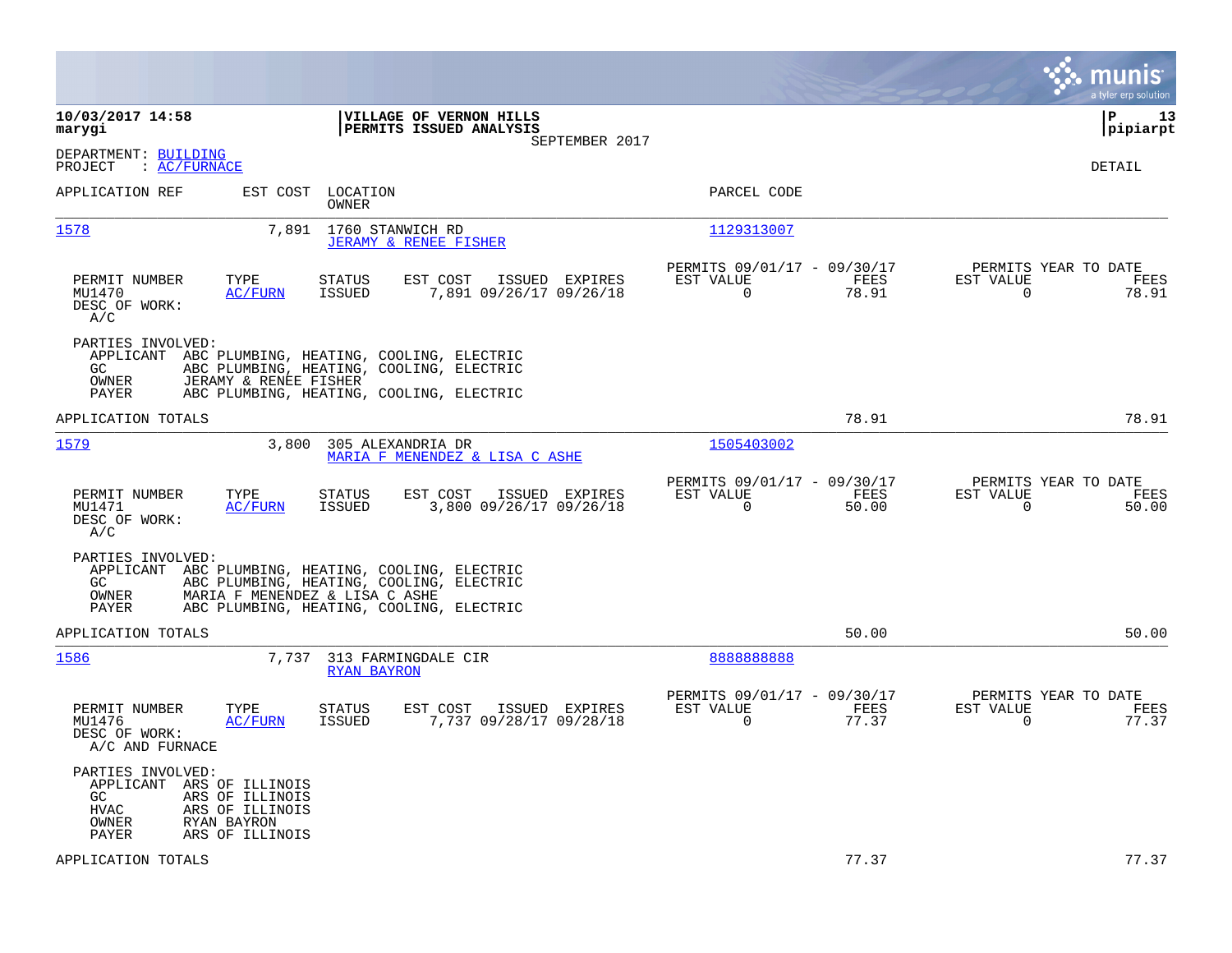|                                                 |          |                                                    |                |             |        | munis<br>a tyler erp solution |
|-------------------------------------------------|----------|----------------------------------------------------|----------------|-------------|--------|-------------------------------|
| 10/03/2017 14:58<br>marygi                      |          | VILLAGE OF VERNON HILLS<br>PERMITS ISSUED ANALYSIS | SEPTEMBER 2017 |             |        | 14<br> P<br>pipiarpt          |
| DEPARTMENT: BUILDING<br>PROJECT<br>: AC/FURNACE |          |                                                    |                |             |        | DETAIL                        |
| APPLICATION REF                                 | EST COST | LOCATION                                           |                | PARCEL CODE |        |                               |
| PROJECT TOTALS                                  |          | OWNER                                              |                | $\Omega$    | 472.51 | 472.51                        |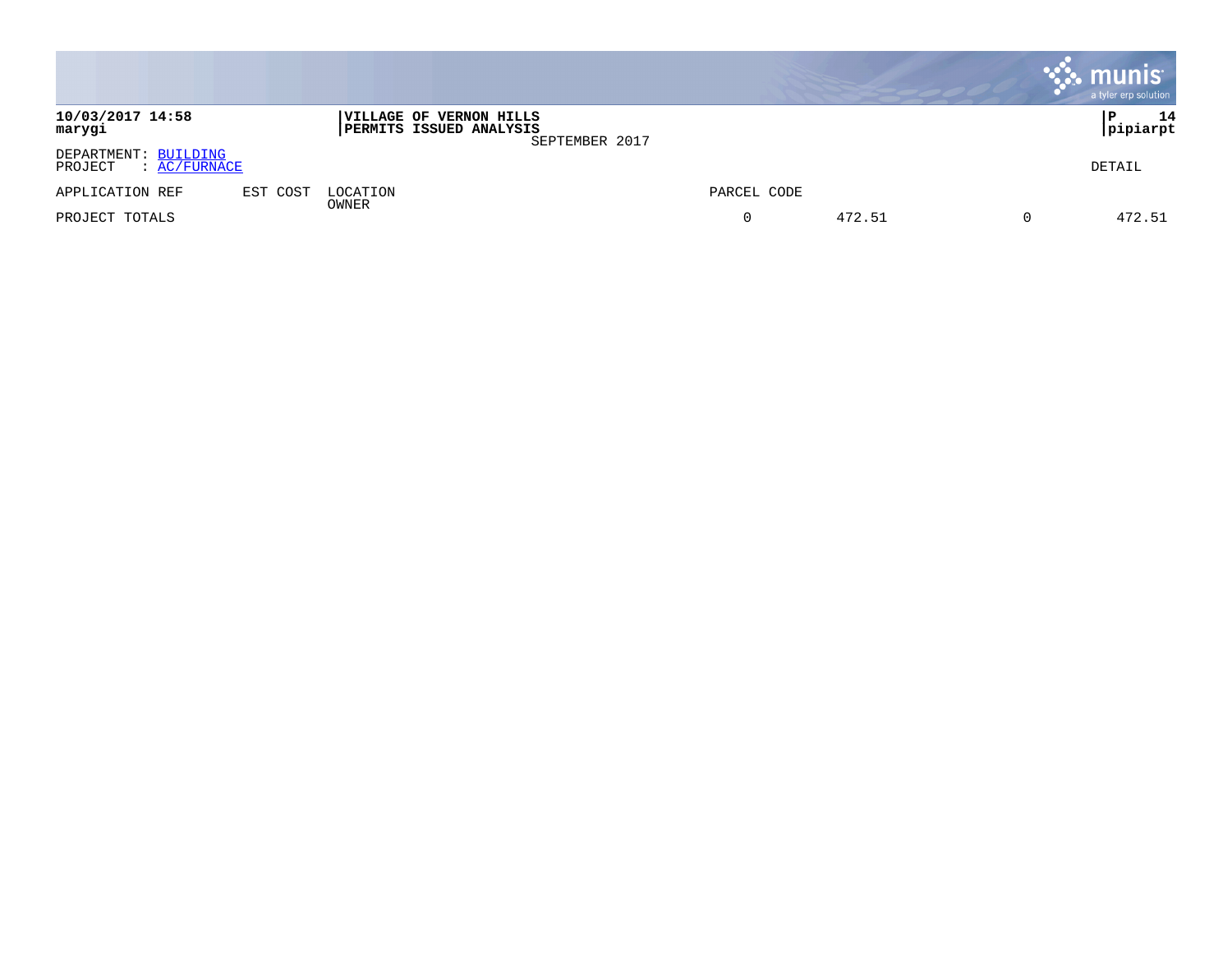|                                                                                          |                                                                                         |                                |                                                           |                |                                                         |                  |                          | munis<br>a tyler erp solution          |
|------------------------------------------------------------------------------------------|-----------------------------------------------------------------------------------------|--------------------------------|-----------------------------------------------------------|----------------|---------------------------------------------------------|------------------|--------------------------|----------------------------------------|
| 10/03/2017 14:58<br>marygi                                                               |                                                                                         |                                | <b>VILLAGE OF VERNON HILLS</b><br>PERMITS ISSUED ANALYSIS | SEPTEMBER 2017 |                                                         |                  |                          | ΙP<br>15<br> pipiarpt                  |
| DEPARTMENT: BUILDING<br>: ANTENNA<br>PROJECT                                             |                                                                                         |                                |                                                           |                |                                                         |                  |                          | DETAIL                                 |
| APPLICATION REF                                                                          | EST COST                                                                                | LOCATION<br><b>OWNER</b>       |                                                           |                | PARCEL CODE                                             |                  |                          |                                        |
| 1330                                                                                     | 15,000                                                                                  | 490 GREENLEAF DR               | VILLAGE OF VERNON HILLS                                   |                | 1132306182                                              |                  |                          |                                        |
| PERMIT NUMBER<br>MU1418<br>DESC OF WORK:<br><b>ANTENNA</b><br>T-MOBILE L1900             | TYPE<br><b>ANTENNA</b>                                                                  | <b>STATUS</b><br><b>ISSUED</b> | EST COST<br>15,000 09/14/17 09/14/18                      | ISSUED EXPIRES | PERMITS 09/01/17 - 09/30/17<br>EST VALUE<br>$\mathbf 0$ | FEES<br>150.00   | EST VALUE<br>$\mathbf 0$ | PERMITS YEAR TO DATE<br>FEES<br>150.00 |
| PARTIES INVOLVED:<br>APPLICANT LCC TELECOM SERVICES<br>GC<br>GC<br>OWNER<br><b>PAYER</b> | SAC WIRELESS<br>LCC TELECOM SERVICES<br>VILLAGE OF VERNON HILLS<br>LCC TELECOM SERVICES |                                |                                                           |                |                                                         |                  |                          |                                        |
| APPLICATION TOTALS                                                                       |                                                                                         |                                |                                                           |                |                                                         | 150.00           |                          | 150.00                                 |
| 1458                                                                                     | 15,000                                                                                  | 145 LAKEVIEW PKY               | SUPERINTENDENT, SCHOOL DISTRICT #128                      |                | 1504402009                                              |                  |                          |                                        |
| PERMIT NUMBER<br>MU1397<br>DESC OF WORK:<br><b>ANTENNA</b>                               | TYPE<br><b>ANTENNA</b>                                                                  | <b>STATUS</b><br><b>ISSUED</b> | EST COST<br>15,000 09/11/17 09/11/18                      | ISSUED EXPIRES | PERMITS 09/01/17 - 09/30/17<br>EST VALUE<br>$\mathbf 0$ | FEES<br>150.00   | EST VALUE<br>$\Omega$    | PERMITS YEAR TO DATE<br>FEES<br>150.00 |
| PARTIES INVOLVED:<br>APPLICANT<br>ELECTRICIA BRIAN PETERSEN<br>GC<br>OWNER<br>PAYER      | CROWN CASTLE<br>CROWN CASTLE<br>SUPERINTENDENT, SCHOOL DISTRICT #128<br>CROWN CASTLE    |                                |                                                           |                |                                                         |                  |                          |                                        |
| APPLICATION TOTALS<br>PROJECT TOTALS                                                     |                                                                                         |                                |                                                           |                | $\mathbf 0$                                             | 150.00<br>300.00 | $\mathbf 0$              | 150.00<br>300.00                       |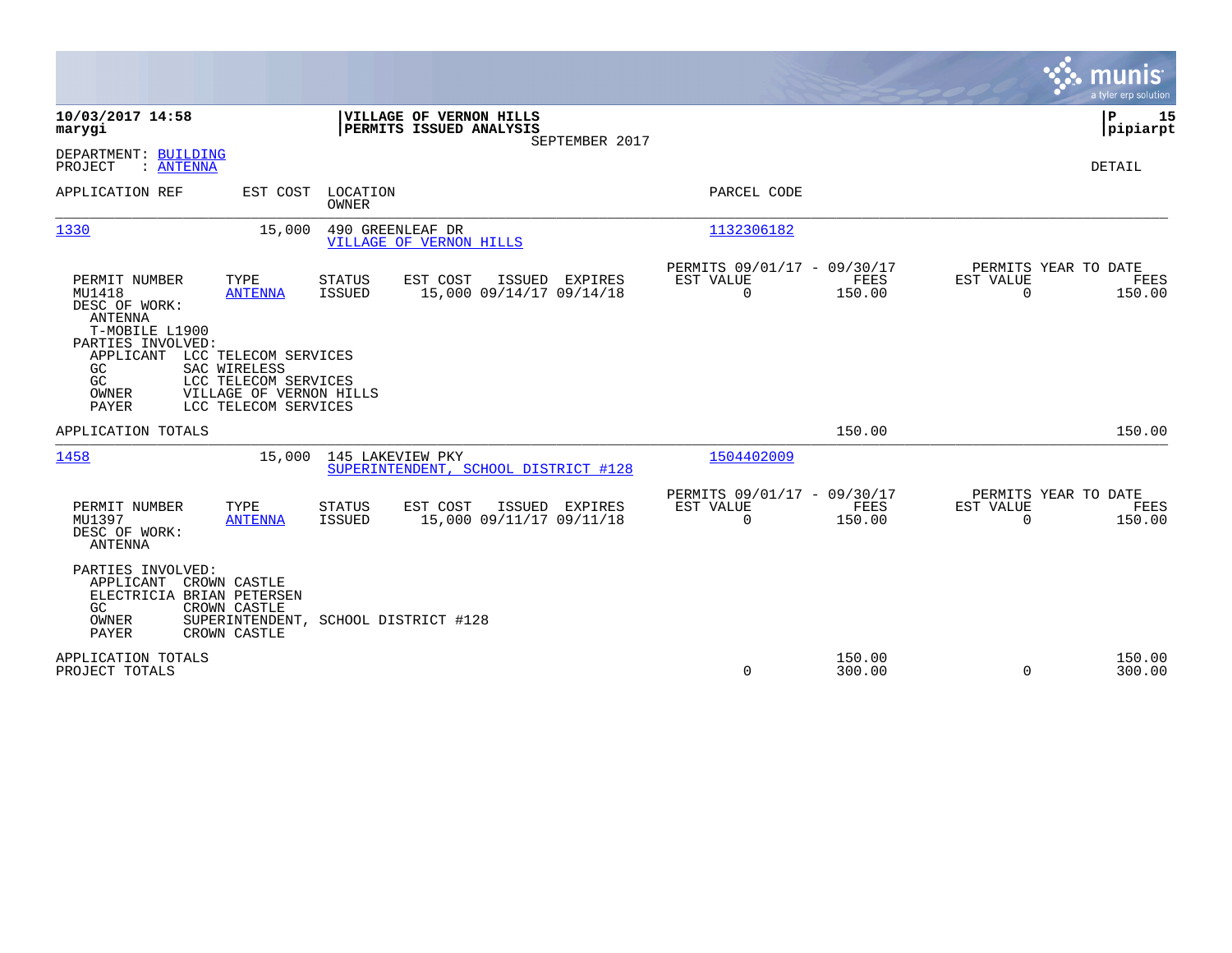|                                                                                                                                                                                                   |                                           |                                                            |                |                                                                        |                       |                                                                 | munis<br>a tyler erp solution |
|---------------------------------------------------------------------------------------------------------------------------------------------------------------------------------------------------|-------------------------------------------|------------------------------------------------------------|----------------|------------------------------------------------------------------------|-----------------------|-----------------------------------------------------------------|-------------------------------|
| 10/03/2017 14:58<br>marygi                                                                                                                                                                        |                                           | VILLAGE OF VERNON HILLS<br>PERMITS ISSUED ANALYSIS         |                |                                                                        |                       |                                                                 | l P<br>16<br> pipiarpt        |
| DEPARTMENT: BUILDING<br>: NEW BUSINESS NO REMODEL<br>PROJECT                                                                                                                                      |                                           |                                                            | SEPTEMBER 2017 |                                                                        |                       |                                                                 | DETAIL                        |
| APPLICATION REF                                                                                                                                                                                   | EST COST LOCATION<br>OWNER                |                                                            |                | PARCEL CODE                                                            |                       |                                                                 |                               |
| 1131<br>0                                                                                                                                                                                         | 650 FOREST EDGE DR<br>VAN VLISSINGEN & CO |                                                            |                | 1515101025                                                             |                       |                                                                 |                               |
| PERMIT NUMBER<br>TYPE<br>MU1430<br>CO NO FEE<br>DESC OF WORK:<br>CO: BARON CHOCOLATIER                                                                                                            | <b>STATUS</b><br>COMPLT                   | EST COST<br>$0$ 09/19/17 09/19/18                          | ISSUED EXPIRES | PERMITS 09/01/17 - 09/30/17<br>EST VALUE<br>$\Omega$                   | FEES<br>.00           | PERMITS YEAR TO DATE<br>EST VALUE<br>$\Omega$                   | FEES<br>.00                   |
| PARTIES INVOLVED:<br>APPLICANT<br>BARON CHOCOLATE FACTORY<br>GC<br><b>BARON CHOCOLATIER</b><br>OCCUPANT<br>BARON CHOCOLATIER<br>OWNER<br>VAN VLISSINGEN & CO<br><b>BARON CHOCOLATIER</b><br>PAYER |                                           |                                                            |                |                                                                        |                       |                                                                 |                               |
| APPLICATION TOTALS                                                                                                                                                                                |                                           |                                                            |                |                                                                        | .00                   |                                                                 | .00                           |
| 1347<br>$\Omega$                                                                                                                                                                                  | 906 WEST USHY 45<br>EUGENIA ECONOMOS      |                                                            |                | 1506400003                                                             |                       |                                                                 |                               |
| PERMIT NUMBER<br>TYPE<br>MU1395<br>CO NO FEE<br>DESC OF WORK:<br>NEW TENANT/ NEW BUSINESS CERT OF OCC                                                                                             | <b>STATUS</b><br>COMPLT                   | EST COST<br>$0$ 09/08/17 09/14/18                          | ISSUED EXPIRES | PERMITS 09/01/17 - 09/30/17<br>EST VALUE<br>$\mathbf 0$                | <b>FEES</b><br>.00    | PERMITS YEAR TO DATE<br>EST VALUE<br>0                          | FEES<br>.00                   |
| PARTIES INVOLVED:<br>APPLICANT<br>SELENE PADILLA<br>GARDEN BERRY CAFE<br>GC.<br>OCCUPANT<br>GARDEN BERRY CAFE<br>OWNER<br>EUGENIA ECONOMOS<br>PAYER<br>SELENE PADILLA                             |                                           |                                                            |                |                                                                        |                       |                                                                 |                               |
| APPLICATION TOTALS                                                                                                                                                                                |                                           |                                                            |                |                                                                        | .00                   |                                                                 | .00                           |
| 1510<br>$\Omega$                                                                                                                                                                                  |                                           | 10 WEST PHILLIP RD 108<br>METRO SOUARE ONE LLC             |                | 1505201007                                                             |                       |                                                                 |                               |
| PERMIT NUMBER<br>TYPE<br>MU1404<br>NO REMODEL COMPLT<br>MU1475<br>CO NO FEE<br>DESC OF WORK:<br>CO - NICOLETTER KOMIC & ASSOCIATES LLC                                                            | STATUS<br>COMPLT                          | EST COST<br>$0$ 09/11/17 09/22/18<br>$0$ 09/27/17 09/27/18 | ISSUED EXPIRES | PERMITS 09/01/17 - 09/30/17<br>EST VALUE<br>$\mathbf 0$<br>$\mathbf 0$ | FEES<br>150.00<br>.00 | PERMITS YEAR TO DATE<br>EST VALUE<br>$\mathbf 0$<br>$\mathbf 0$ | FEES<br>150.00<br>.00         |
| PARTIES INVOLVED:<br>APPLICANT<br>NICOLETTE KOMIE & ASSOC.<br>NICOLETTE KOMIE & ASSOC.<br>GC.<br>NICOLETTE KOMIE & ASSOC.<br>OCCUPANT<br>OWNER<br>METRO SQUARE ONE LLC                            |                                           |                                                            |                |                                                                        |                       |                                                                 |                               |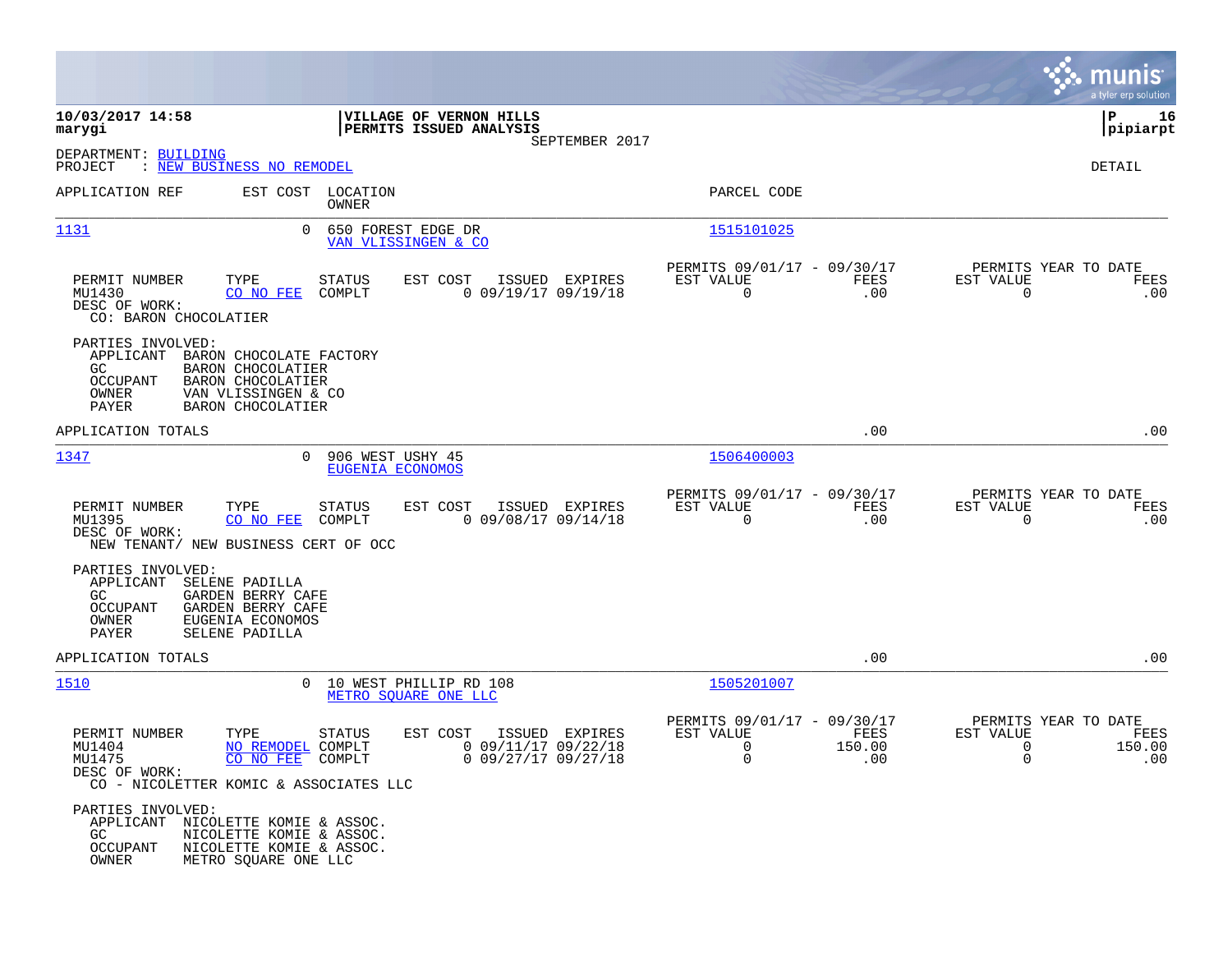|                                                                                                                                                                 |                                                                      |                                                                              | munis<br>a tyler erp solution                                      |
|-----------------------------------------------------------------------------------------------------------------------------------------------------------------|----------------------------------------------------------------------|------------------------------------------------------------------------------|--------------------------------------------------------------------|
| 10/03/2017 14:58<br>marygi                                                                                                                                      | VILLAGE OF VERNON HILLS<br>PERMITS ISSUED ANALYSIS<br>SEPTEMBER 2017 |                                                                              | 17<br>ΙP<br> pipiarpt                                              |
| DEPARTMENT: BUILDING<br>PROJECT<br>: NEW BUSINESS NO REMODEL                                                                                                    |                                                                      |                                                                              | DETAIL                                                             |
| APPLICATION REF                                                                                                                                                 | EST COST LOCATION<br>OWNER                                           | PARCEL CODE                                                                  |                                                                    |
| PAYER<br>NICOLETTE KOMIE & ASSOC.                                                                                                                               |                                                                      |                                                                              |                                                                    |
| APPLICATION TOTALS                                                                                                                                              |                                                                      | 150.00                                                                       | 150.00                                                             |
| 1564                                                                                                                                                            | 0 100 NORTH FAIRWAY DR 120<br>ARTHUR J ROGERS & CO                   | 1504303179                                                                   |                                                                    |
| PERMIT NUMBER<br>TYPE<br>NO REMODEL ISSUED<br>MU1458<br>DESC OF WORK:<br>CO: SANTA'S BEST                                                                       | STATUS<br>EST COST ISSUED EXPIRES<br>$0$ 09/25/17 10/03/18           | PERMITS 09/01/17 - 09/30/17<br>FEES<br>EST VALUE<br>$\overline{0}$<br>150.00 | PERMITS YEAR TO DATE<br>EST VALUE<br>FEES<br>$\Omega$<br>150.00    |
| PARTIES INVOLVED:<br>GC.<br>SANTA'S BEST<br><b>OCCUPANT</b><br>SANTA'S BEST<br>OWNER<br>ARTHUR J ROGERS & CO<br>PAYER<br>SANTA'S BEST                           |                                                                      |                                                                              |                                                                    |
| APPLICATION TOTALS                                                                                                                                              |                                                                      | 150.00                                                                       | 150.00                                                             |
| 1574                                                                                                                                                            | 145 WEST TOWNLINE RD<br><b>JOSEPH Z WASCOW</b>                       | 1505200032                                                                   |                                                                    |
| PERMIT NUMBER<br>TYPE<br>MU1466<br>NO REMODEL ISSUED<br>DESC OF WORK:<br>NEW OWNER $-C$ OF O $7/11$                                                             | EST COST<br>ISSUED EXPIRES<br>STATUS<br>$0$ 09/26/17 10/02/18        | PERMITS 09/01/17 - 09/30/17<br>EST VALUE<br>FEES<br>$\mathbf 0$<br>150.00    | PERMITS YEAR TO DATE<br>EST VALUE<br>FEES<br>$\mathbf 0$<br>150.00 |
| PARTIES INVOLVED:<br>APPLICANT SLS CONSULTING, INC<br>SLS CONSULTING, INC<br>GC<br>OCCUPANT<br>7/11<br>OWNER<br>JOSEPH Z WASCOW<br>PAYER<br>SLS CONSULTING, INC |                                                                      |                                                                              |                                                                    |
| APPLICATION TOTALS                                                                                                                                              |                                                                      | 150.00                                                                       | 150.00                                                             |
| 1575                                                                                                                                                            | 0 100 CORPORATE WOODS PKY<br>PEARL ORIGINAL LTD                      | 1516204007                                                                   |                                                                    |
| PERMIT NUMBER<br>TYPE<br>MU1467<br><b>NO REMODEL ISSUED</b><br>DESC OF WORK:<br>NEW BUSINESS - C OF O SPEAR TRAINING                                            | EST COST ISSUED EXPIRES<br>STATUS<br>$0$ 09/26/17 10/02/18           | PERMITS 09/01/17 - 09/30/17<br>EST VALUE<br>FEES<br>$\Omega$<br>150.00       | PERMITS YEAR TO DATE<br>EST VALUE<br>FEES<br>$\Omega$<br>150.00    |
| PARTIES INVOLVED:<br>APPLICANT SPEAR TRAINING CENTER<br>SPEAR TRAINING CENTER<br>GC<br>OCCUPANT<br>SPEAR TRAINING CENTER                                        |                                                                      |                                                                              |                                                                    |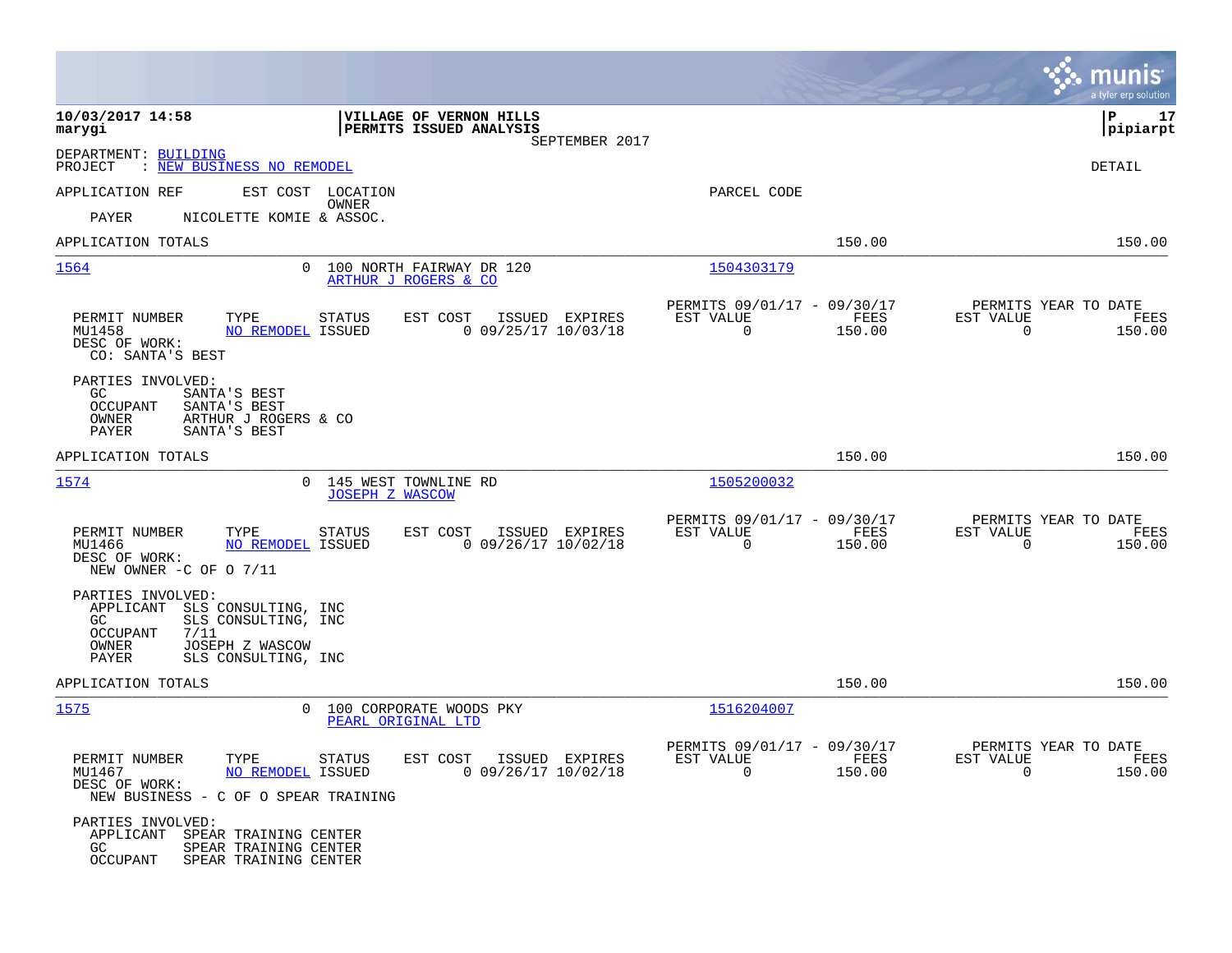|                                                                                                                   |             |                  | <b>munis</b><br>a tyler erp solution |
|-------------------------------------------------------------------------------------------------------------------|-------------|------------------|--------------------------------------|
| 10/03/2017 14:58<br>VILLAGE OF VERNON HILLS<br>PERMITS ISSUED ANALYSIS<br>marygi<br>SEPTEMBER 2017                |             |                  | 18<br>ΙP<br> pipiarpt                |
| DEPARTMENT: BUILDING<br>: NEW BUSINESS NO REMODEL<br>PROJECT                                                      |             |                  | DETAIL                               |
| APPLICATION REF<br>EST COST<br>LOCATION<br>OWNER<br>OWNER<br>PEARL ORIGINAL LTD<br>PAYER<br>SPEAR TRAINING CENTER | PARCEL CODE |                  |                                      |
| APPLICATION TOTALS<br>PROJECT TOTALS                                                                              | 0           | 150.00<br>600.00 | 150.00<br>600.00<br>C                |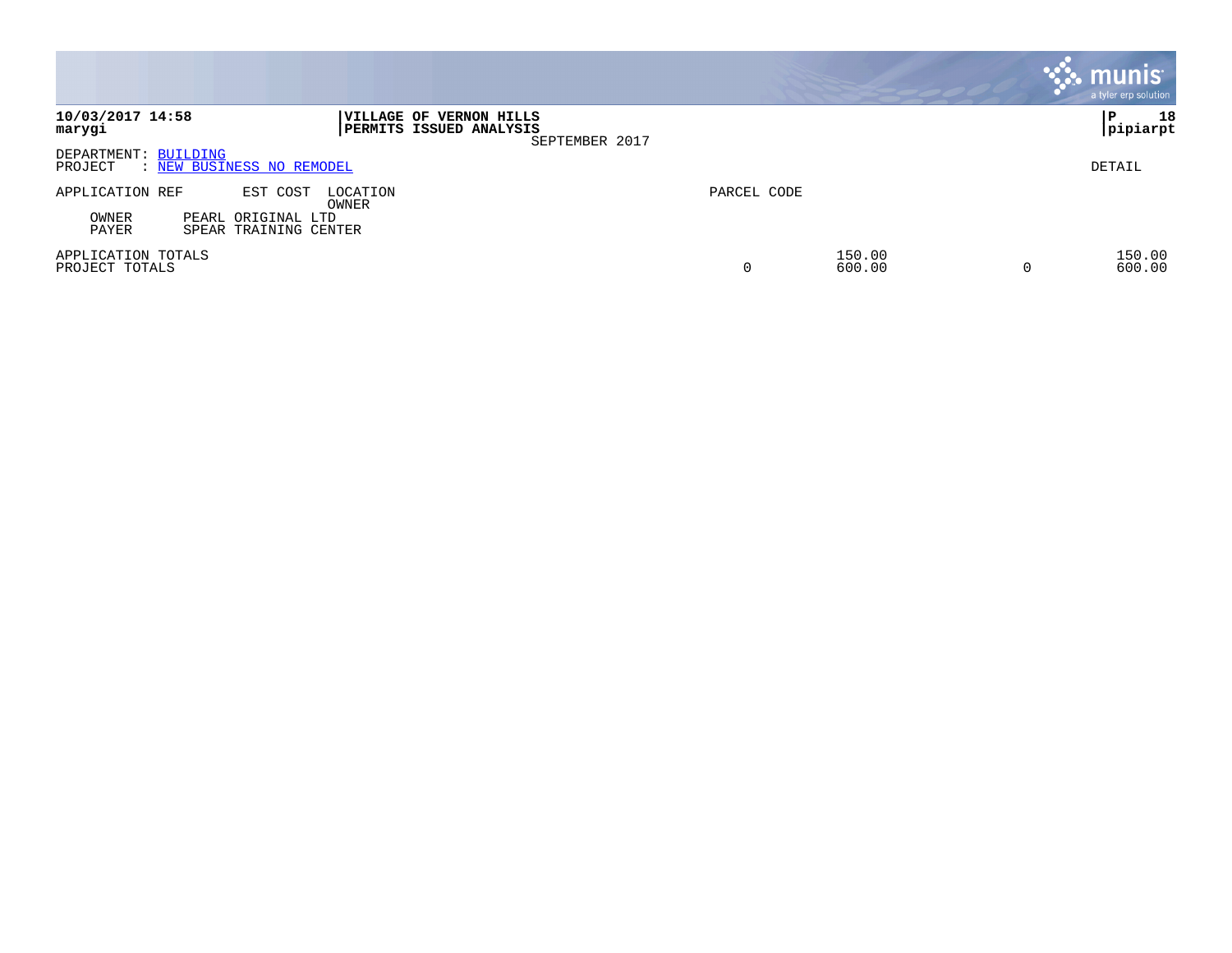|                                                                        |                                                                                                       |                   |                                                    |                |                                                         |                  |                                        | <b>munis</b><br>a tyler erp solution |
|------------------------------------------------------------------------|-------------------------------------------------------------------------------------------------------|-------------------|----------------------------------------------------|----------------|---------------------------------------------------------|------------------|----------------------------------------|--------------------------------------|
| 10/03/2017 14:58<br>marygi                                             |                                                                                                       |                   | VILLAGE OF VERNON HILLS<br>PERMITS ISSUED ANALYSIS | SEPTEMBER 2017 |                                                         |                  |                                        | 19<br>P<br> pipiarpt                 |
| DEPARTMENT:<br>PROJECT                                                 | <b>BUILDING</b><br>: COMMERCIAL ROOFTOP HVAC                                                          |                   |                                                    |                |                                                         |                  |                                        | DETAIL                               |
| APPLICATION REF                                                        | EST COST                                                                                              | LOCATION<br>OWNER |                                                    |                | PARCEL CODE                                             |                  |                                        |                                      |
| 1505                                                                   | 11,350                                                                                                |                   | 450 NORTH MILWAUKEE AVE<br>HOTEL VERNON HILLS LP   |                | 1503103004                                              |                  |                                        |                                      |
| PERMIT NUMBER<br>MU1400<br>DESC OF WORK:                               | TYPE<br>RFTP HVAC<br>COMMERCIAL ROOTTAP AC                                                            | STATUS<br>ISSUED  | EST COST<br>ISSUED<br>11,350 09/11/17 09/11/18     | EXPIRES        | PERMITS 09/01/17 - 09/30/17<br>EST VALUE<br>$\mathbf 0$ | FEES<br>113.50   | PERMITS YEAR TO DATE<br>EST VALUE<br>0 | FEES<br>113.50                       |
| PARTIES INVOLVED:<br>APPLICANT<br>GC.<br><b>HVAC</b><br>OWNER<br>PAYER | ALL TEMP HEATING<br>ALL TEMP HEATING<br>ALL TEMP HEATING<br>HOTEL VERNON HILLS LP<br>ALL TEMP HEATING |                   |                                                    |                |                                                         |                  |                                        |                                      |
| APPLICATION TOTALS<br>PROJECT TOTALS                                   |                                                                                                       |                   |                                                    |                | 0                                                       | 113.50<br>113.50 | 0                                      | 113.50<br>113.50                     |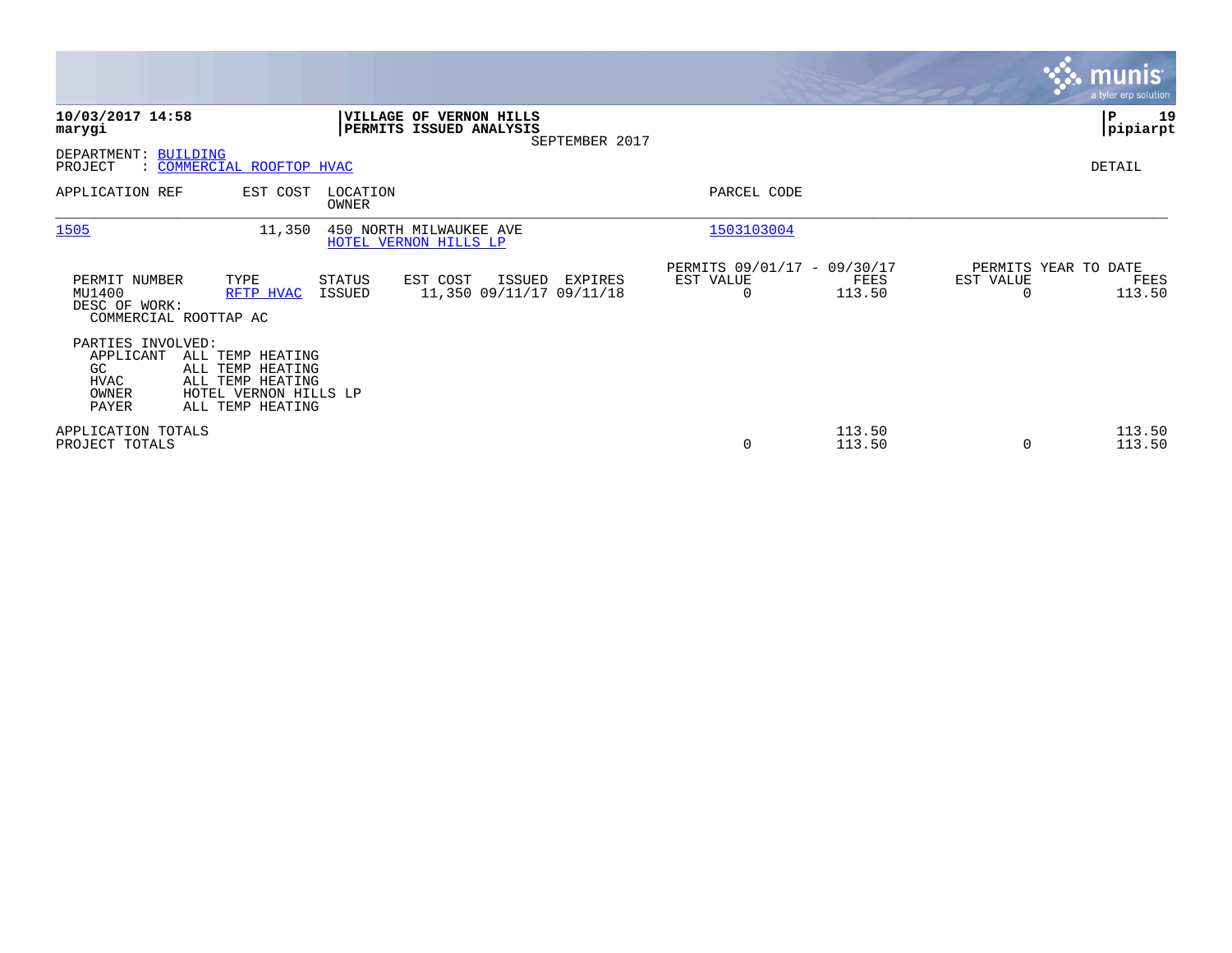|                                                                                                                                                                        |                                                                                                                                                          |                                                                        | munis<br>a tyler erp solution                                   |
|------------------------------------------------------------------------------------------------------------------------------------------------------------------------|----------------------------------------------------------------------------------------------------------------------------------------------------------|------------------------------------------------------------------------|-----------------------------------------------------------------|
| 10/03/2017 14:58<br>marygi                                                                                                                                             | VILLAGE OF VERNON HILLS<br>PERMITS ISSUED ANALYSIS<br>SEPTEMBER 2017                                                                                     |                                                                        | 20<br>IΡ<br> pipiarpt                                           |
| DEPARTMENT: BUILDING<br>PROJECT<br>: DRIVEWAY                                                                                                                          |                                                                                                                                                          |                                                                        | DETAIL                                                          |
| APPLICATION REF                                                                                                                                                        | EST COST LOCATION<br>OWNER                                                                                                                               | PARCEL CODE                                                            |                                                                 |
| 1355<br>10,440                                                                                                                                                         | 419 APPLETON DR<br>DONALD M & PATRICIA A SCHNEIDER, JR                                                                                                   | 1505203018                                                             |                                                                 |
| TYPE<br>PERMIT NUMBER<br>MU1393<br><b>DRVWY</b><br>DESC OF WORK:<br>DRIVEWAY, PATIO & SIDWALKS                                                                         | EST COST<br><b>STATUS</b><br>ISSUED EXPIRES<br><b>ISSUED</b><br>10,440 09/08/17 10/02/18                                                                 | PERMITS 09/01/17 - 09/30/17<br>FEES<br>EST VALUE<br>$\Omega$<br>104.40 | PERMITS YEAR TO DATE<br>EST VALUE<br>FEES<br>$\Omega$<br>104.40 |
| PARTIES INVOLVED:<br>APPLICANT<br>CONCRETE<br>NORTHRANGE CONCRETE<br>GC.<br>OWNER<br>PAYER                                                                             | DONALD M & PATRICIA A SCHNEIDER, JR<br>DONALD M & PATRICIA A SCHNEIDER, JR<br>DONALD M & PATRICIA A SCHNEIDER, JR<br>DONALD M & PATRICIA A SCHNEIDER, JR |                                                                        |                                                                 |
| APPLICATION TOTALS                                                                                                                                                     |                                                                                                                                                          | 104.40                                                                 | 104.40                                                          |
| 1393                                                                                                                                                                   | 3,750 12 MONTEBELLO DR<br><b>WILLIAM R MURPHY</b>                                                                                                        | 1508205011                                                             |                                                                 |
| PERMIT NUMBER<br>TYPE<br>MU1465<br><b>DRVWY</b><br>DESC OF WORK:<br>DRIVEWAY & STEP                                                                                    | <b>STATUS</b><br>EST COST<br>ISSUED EXPIRES<br><b>ISSUED</b><br>3,750 09/26/17 10/02/18                                                                  | PERMITS 09/01/17 - 09/30/17<br>EST VALUE<br>FEES<br>$\Omega$<br>50.00  | PERMITS YEAR TO DATE<br>EST VALUE<br>FEES<br>$\Omega$<br>50.00  |
| PARTIES INVOLVED:<br>APPLICANT<br>WILLIAM R MURPHY<br>CONCRETE<br>RAS CONCRETE<br>GC.<br>WILLIAM R MURPHY<br>OWNER<br>WILLIAM R MURPHY<br>PAYER<br>WILLIAM R MURPHY    |                                                                                                                                                          |                                                                        |                                                                 |
| APPLICATION TOTALS                                                                                                                                                     |                                                                                                                                                          | 50.00                                                                  | 50.00                                                           |
| 1422                                                                                                                                                                   | 8,936 1077 DEARBORN LN<br><b>JERZY TYCZYNSKI</b>                                                                                                         | 1506403009                                                             |                                                                 |
| PERMIT NUMBER<br>TYPE<br>MU1357<br><b>DRVWY</b><br>DESC OF WORK:<br>DRIVEWAY & WALKWAY                                                                                 | <b>STATUS</b><br>EST COST<br>ISSUED EXPIRES<br>COMPLT<br>8,936 09/01/17 10/03/18                                                                         | PERMITS 09/01/17 - 09/30/17<br>EST VALUE<br>FEES<br>89.36<br>0         | PERMITS YEAR TO DATE<br>EST VALUE<br>FEES<br>0<br>89.36         |
| PARTIES INVOLVED:<br>APPLICANT CREATIVE CONCRETE<br>CONCRETE<br>CREATIVE CONCRETE<br>GC<br>CREATIVE CONCRETE<br>OWNER<br>JERZY TYCZYNSKI<br>PAYER<br>CREATIVE CONCRETE |                                                                                                                                                          |                                                                        |                                                                 |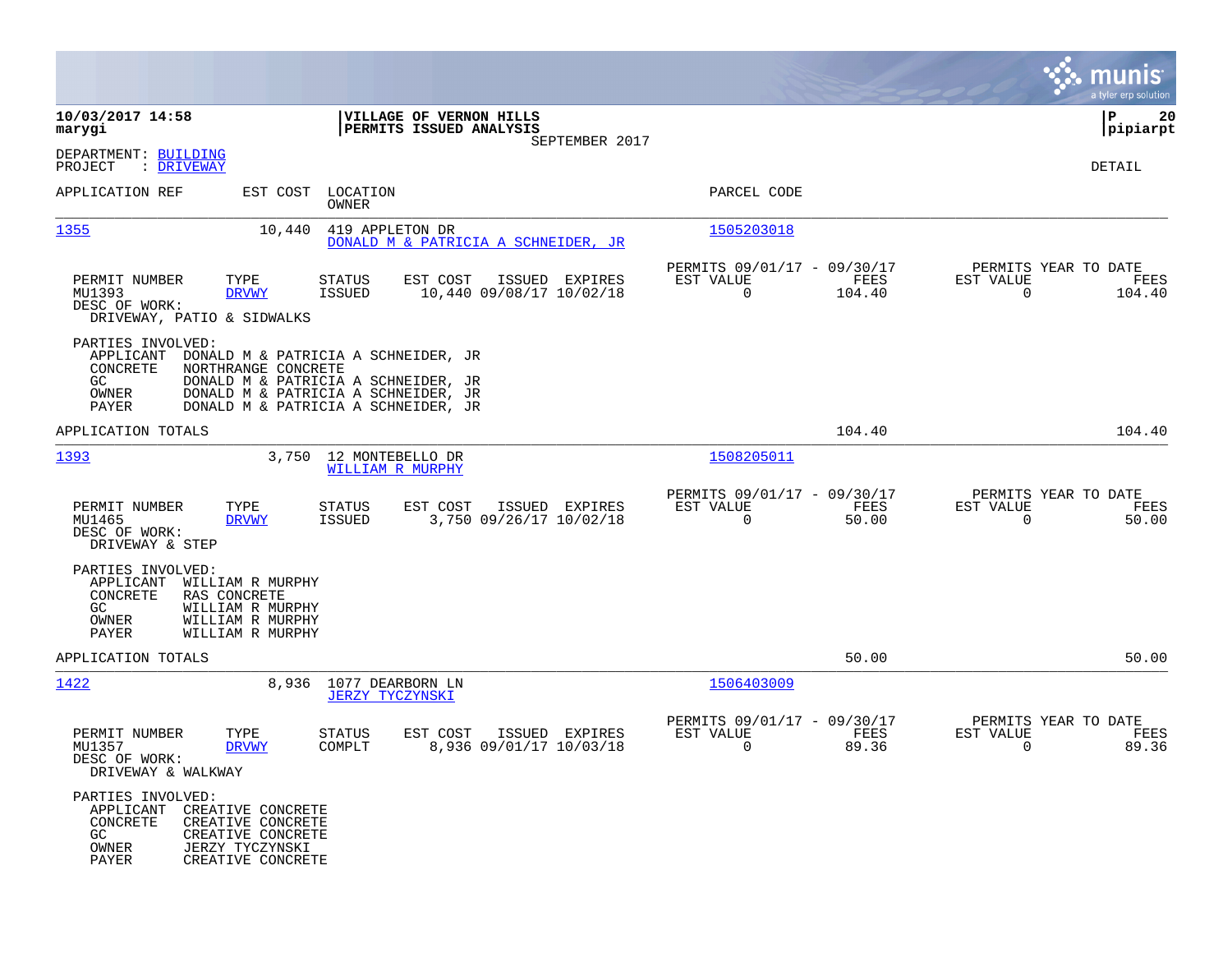|                                                                                                                                                               |                                                                                            |                                                                          | munis<br>a tyler erp solution                                     |
|---------------------------------------------------------------------------------------------------------------------------------------------------------------|--------------------------------------------------------------------------------------------|--------------------------------------------------------------------------|-------------------------------------------------------------------|
| 10/03/2017 14:58<br>marygi                                                                                                                                    | VILLAGE OF VERNON HILLS<br>PERMITS ISSUED ANALYSIS<br>SEPTEMBER 2017                       |                                                                          | l P<br>21<br>$ $ pipiarpt                                         |
| DEPARTMENT: BUILDING<br>: DRIVEWAY<br>PROJECT                                                                                                                 |                                                                                            |                                                                          | <b>DETAIL</b>                                                     |
| APPLICATION REF<br>EST COST                                                                                                                                   | LOCATION<br><b>OWNER</b>                                                                   | PARCEL CODE                                                              |                                                                   |
| APPLICATION TOTALS                                                                                                                                            |                                                                                            | 89.36                                                                    | 89.36                                                             |
| 1449<br>2,632                                                                                                                                                 | 390 COLONIAL DR<br>DOUGLAS K SKEOCH                                                        | 1128111010                                                               |                                                                   |
| PERMIT NUMBER<br>TYPE<br><b>DRVWY</b><br>MU1378<br>DESC OF WORK:<br><b>DRIVEWAY</b>                                                                           | STATUS<br>EST COST<br>ISSUED EXPIRES<br><b>ISSUED</b><br>2,632 09/06/17 09/06/18           | PERMITS 09/01/17 - 09/30/17<br>EST VALUE<br>FEES<br>0<br>50.00           | PERMITS YEAR TO DATE<br>EST VALUE<br>FEES<br>$\mathbf 0$<br>50.00 |
| PARTIES INVOLVED:<br>APPLICANT<br>DOUGLAS K SKEOCH<br>GC<br>KAPLAN PAVING<br>GC<br>DOUGLAS K SKEOCH<br>OWNER<br>DOUGLAS K SKEOCH<br>PAYER<br>DOUGLAS K SKEOCH |                                                                                            |                                                                          |                                                                   |
| APPLICATION TOTALS                                                                                                                                            |                                                                                            | 50.00                                                                    | 50.00                                                             |
| 1473<br>4,000                                                                                                                                                 | 210 CRABTREE LN<br>WALTER & NANCY GRUBER                                                   | 1504308008                                                               |                                                                   |
| PERMIT NUMBER<br>TYPE<br>MU1414<br><b>DRVWY</b><br>DESC OF WORK:<br>DRIVEWAY /WALK / FRONT STEP                                                               | <b>STATUS</b><br>EST COST<br>ISSUED<br>EXPIRES<br>4,000 09/13/17 09/20/18<br><b>ISSUED</b> | PERMITS 09/01/17 - 09/30/17<br>EST VALUE<br>FEES<br>$\mathbf 0$<br>50.00 | PERMITS YEAR TO DATE<br>EST VALUE<br>FEES<br>$\mathbf 0$<br>50.00 |
| PARTIES INVOLVED:<br>APPLICANT AC GENERAL REMODELING<br>GC<br>AC GENERAL REMODELING<br>OWNER<br>WALTER & NANCY GRUBER<br>PAYER<br>AC GENERAL REMODELING       |                                                                                            |                                                                          |                                                                   |
| APPLICATION TOTALS                                                                                                                                            |                                                                                            | 50.00                                                                    | 50.00                                                             |
| 1495<br>2,200                                                                                                                                                 | 1525 OAKMONT DR<br><b>JOSEPH BENSON</b>                                                    | 1133211002                                                               |                                                                   |
| PERMIT NUMBER<br>TYPE<br>MU1459<br><b>DRVWY</b><br>DESC OF WORK:<br>DRIVEWAY                                                                                  | STATUS<br>EST COST<br>ISSUED EXPIRES<br>2,200 09/25/17 09/25/18<br><b>ISSUED</b>           | PERMITS 09/01/17 - 09/30/17<br>EST VALUE<br>FEES<br>$\mathbf 0$<br>50.00 | PERMITS YEAR TO DATE<br>EST VALUE<br>FEES<br>$\mathbf 0$<br>50.00 |
| PARTIES INVOLVED:<br>APPLICANT<br>TOTAL PAVING<br>GC<br>TOTAL PAVING<br>OWNER<br><b>JOSEPH BENSON</b>                                                         |                                                                                            |                                                                          |                                                                   |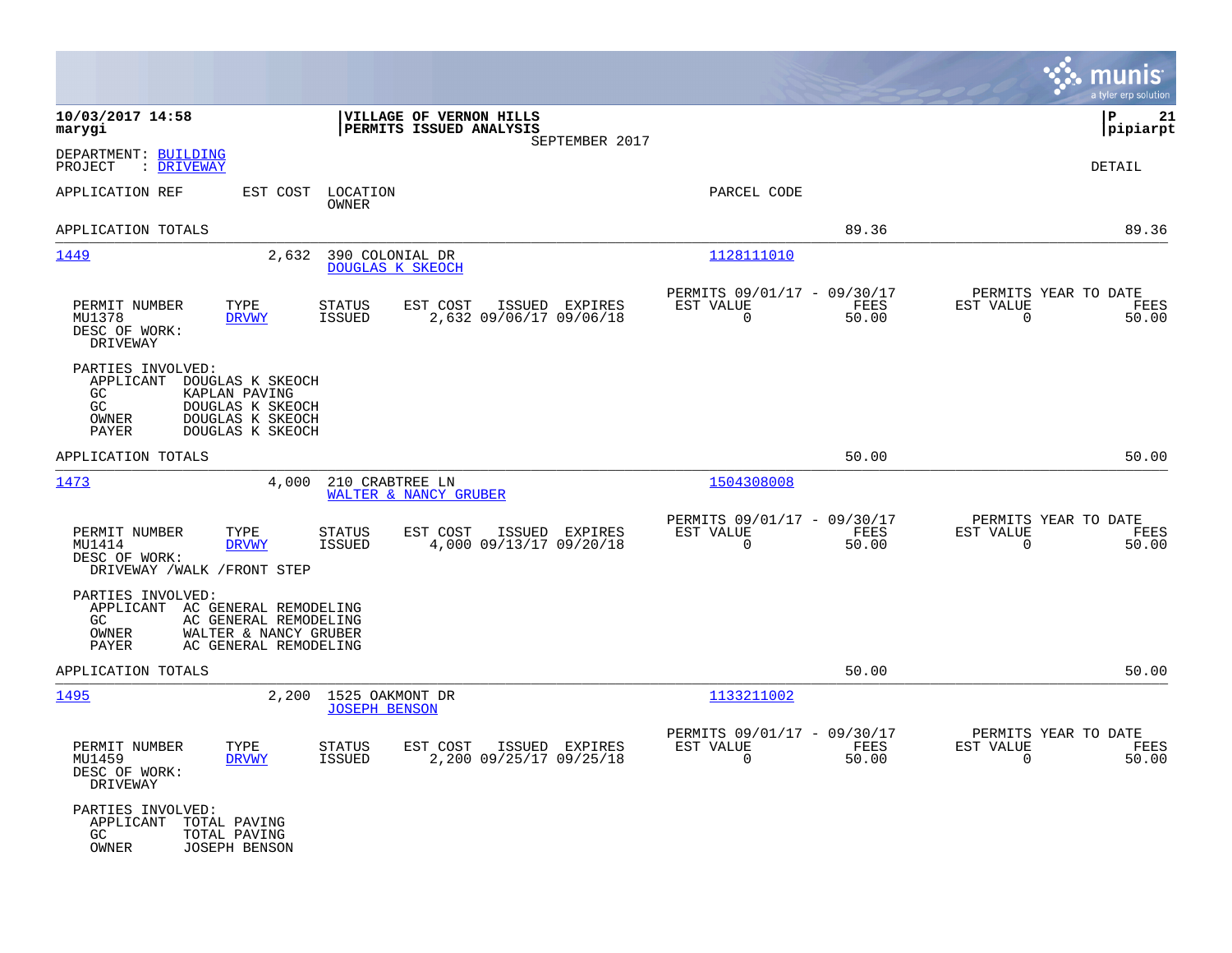|                                                                                                                                                                                                                            |                                                                                      |                                                                               | munis<br>a tyler erp solution                                     |
|----------------------------------------------------------------------------------------------------------------------------------------------------------------------------------------------------------------------------|--------------------------------------------------------------------------------------|-------------------------------------------------------------------------------|-------------------------------------------------------------------|
| 10/03/2017 14:58<br>marygi<br>APPLICATION TOTALS                                                                                                                                                                           | VILLAGE OF VERNON HILLS<br>PERMITS ISSUED ANALYSIS<br>SEPTEMBER 2017                 | 50.00                                                                         | P<br>22<br> pipiarpt<br>50.00                                     |
| DEPARTMENT: BUILDING<br>PROJECT<br>: DRIVEWAY                                                                                                                                                                              |                                                                                      |                                                                               | <b>DETAIL</b>                                                     |
| EST COST<br>APPLICATION REF                                                                                                                                                                                                | LOCATION<br>OWNER                                                                    | PARCEL CODE                                                                   |                                                                   |
| 1507<br>2,400                                                                                                                                                                                                              | 472S SYCAMORE ST<br>DENNIS & PATRICIA DREXLER                                        | 1132104085                                                                    |                                                                   |
| TYPE<br>PERMIT NUMBER<br>MU1460<br><b>DRVWY</b><br>DESC OF WORK:<br>DRIVEWAY                                                                                                                                               | EST COST<br>STATUS<br>ISSUED<br><b>EXPIRES</b><br>2,400 09/25/17 09/25/18<br>ISSUED  | PERMITS 09/01/17 - 09/30/17<br>EST VALUE<br>FEES<br>$\mathbf 0$<br>50.00      | PERMITS YEAR TO DATE<br>EST VALUE<br>FEES<br>$\mathbf 0$<br>50.00 |
| PARTIES INVOLVED:<br>APPLICANT<br>DENNIS & PATRICIA DREXLER<br>GC<br>AMERICAN ASPHALT MAINTENANCE INC<br>OWNER<br>DENNIS & PATRICIA DREXLER                                                                                |                                                                                      |                                                                               |                                                                   |
| APPLICATION TOTALS                                                                                                                                                                                                         |                                                                                      | 50.00                                                                         | 50.00                                                             |
| 1527<br>14,000                                                                                                                                                                                                             | 205 KNOLLWOOD LN<br>DAVID J & JOYCE C DOERHOEFER                                     | 1504309005                                                                    |                                                                   |
| PERMIT NUMBER<br>TYPE<br>MU1489<br><b>DRVWY</b><br>DESC OF WORK:<br>DRIVEWAY, SIDEWALK, PATIO                                                                                                                              | <b>STATUS</b><br>EST COST<br>ISSUED<br>EXPIRES<br>14,000 09/29/17 09/29/18<br>ISSUED | PERMITS 09/01/17 - 09/30/17<br><b>EST VALUE</b><br>FEES<br>$\Omega$<br>140.00 | PERMITS YEAR TO DATE<br>EST VALUE<br>FEES<br>140.00<br>$\Omega$   |
| PARTIES INVOLVED:<br>DAVID J & JOYCE C DOERHOEFER<br>APPLICANT<br><b>CONCRETE</b><br>RAS CONCRETE<br>DAVID J & JOYCE C DOERHOEFER<br>GC.<br>DAVID J & JOYCE C DOERHOEFER<br>OWNER<br>DAVID J & JOYCE C DOERHOEFER<br>PAYER |                                                                                      |                                                                               |                                                                   |
| APPLICATION TOTALS<br>PROJECT TOTALS                                                                                                                                                                                       |                                                                                      | 140.00<br>$\mathbf 0$<br>583.76                                               | 140.00<br>583.76<br>0                                             |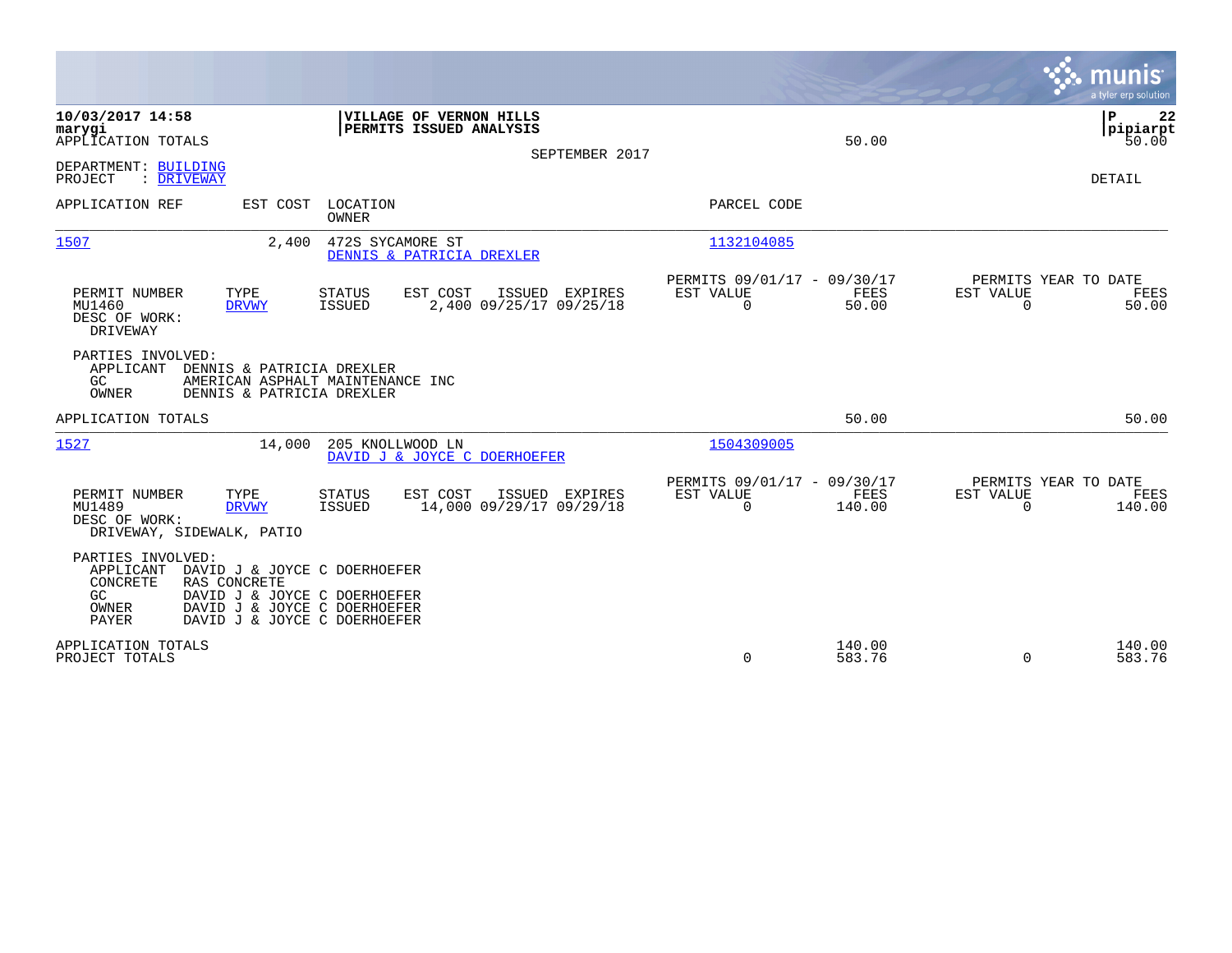|                                                                 |                                                                                                                      |                                         |                                                    |                |                                                            |               |                                                  | munis<br>a tyler erp solution |
|-----------------------------------------------------------------|----------------------------------------------------------------------------------------------------------------------|-----------------------------------------|----------------------------------------------------|----------------|------------------------------------------------------------|---------------|--------------------------------------------------|-------------------------------|
| 10/03/2017 14:58<br>marygi                                      |                                                                                                                      |                                         | VILLAGE OF VERNON HILLS<br>PERMITS ISSUED ANALYSIS |                |                                                            |               |                                                  | 23<br>  P<br> pipiarpt        |
| DEPARTMENT: BUILDING<br>: FENCE<br>PROJECT                      |                                                                                                                      |                                         |                                                    | SEPTEMBER 2017 |                                                            |               |                                                  | DETAIL                        |
| APPLICATION REF                                                 | EST COST                                                                                                             | LOCATION<br><b>OWNER</b>                |                                                    |                | PARCEL CODE                                                |               |                                                  |                               |
| 1424                                                            | 2,100                                                                                                                | 103 AUSTIN CT<br><b>KRYSTYNA BARNAT</b> |                                                    |                | 1504305022                                                 |               |                                                  |                               |
| PERMIT NUMBER<br>MU1371<br>DESC OF WORK:<br>FENCE               | TYPE<br><b>FENCE</b>                                                                                                 | STATUS<br><b>ISSUED</b>                 | EST COST<br>2,100 09/05/17 09/07/18                | ISSUED EXPIRES | PERMITS 09/01/17 - 09/30/17<br>EST VALUE<br>$\overline{0}$ | FEES<br>50.00 | PERMITS YEAR TO DATE<br>EST VALUE<br>$\mathbf 0$ | FEES<br>50.00                 |
| PARTIES INVOLVED:<br>APPLICANT<br>FENCE<br>GC<br>OWNER<br>PAYER | JOHN'S FENCE<br>JOHN'S FENCE<br>JOHN'S FENCE<br>KRYSTYNA BARNAT<br>JOHN'S FENCE                                      |                                         |                                                    |                |                                                            |               |                                                  |                               |
| APPLICATION TOTALS                                              |                                                                                                                      |                                         |                                                    |                |                                                            | 50.00         |                                                  | 50.00                         |
| 1463                                                            | 2,838                                                                                                                | <b>MARIANNE JACKSON</b>                 | 127 SOUTH DEERPATH DR                              |                | 1508210002                                                 |               |                                                  |                               |
| PERMIT NUMBER<br>MU1428<br>DESC OF WORK:<br>FENCE               | TYPE<br><b>FENCE</b>                                                                                                 | STATUS<br><b>ISSUED</b>                 | EST COST<br>2,838 09/18/17 09/25/18                | ISSUED EXPIRES | PERMITS 09/01/17 - 09/30/17<br>EST VALUE<br>$\mathbf 0$    | FEES<br>50.00 | PERMITS YEAR TO DATE<br>EST VALUE<br>$\mathbf 0$ | FEES<br>50.00                 |
| PARTIES INVOLVED:<br>APPLICANT<br>FENCE<br>GC<br>OWNER<br>PAYER | MARIANNE JACKSON<br><b>ACTION FENCE</b><br>MARIANNE JACKSON<br>MARIANNE JACKSON<br>MARIANNE JACKSON                  |                                         |                                                    |                |                                                            |               |                                                  |                               |
| APPLICATION TOTALS                                              |                                                                                                                      |                                         |                                                    |                |                                                            | 50.00         |                                                  | 50.00                         |
| 1539                                                            | 1,000                                                                                                                |                                         | 417 CHESTERFIELD LN<br>ERIK & DANA ALBRECHT        |                | 1508404002                                                 |               |                                                  |                               |
| PERMIT NUMBER<br>MU1492<br>DESC OF WORK:<br>FENCE               | TYPE<br><b>FENCE</b>                                                                                                 | STATUS<br>ISSUED                        | EST COST<br>1,000 09/29/17 09/29/18                | ISSUED EXPIRES | PERMITS 09/01/17 - 09/30/17<br>EST VALUE<br>0              | FEES<br>30.00 | PERMITS YEAR TO DATE<br>EST VALUE<br>0           | FEES<br>30.00                 |
| PARTIES INVOLVED:<br>APPLICANT<br>FENCE<br>GC<br>OWNER<br>PAYER | ERIK & DANA ALBRECHT<br>ERIK & DANA ALBRECHT<br>ERIK & DANA ALBRECHT<br>ERIK & DANA ALBRECHT<br>ERIK & DANA ALBRECHT |                                         |                                                    |                |                                                            |               |                                                  |                               |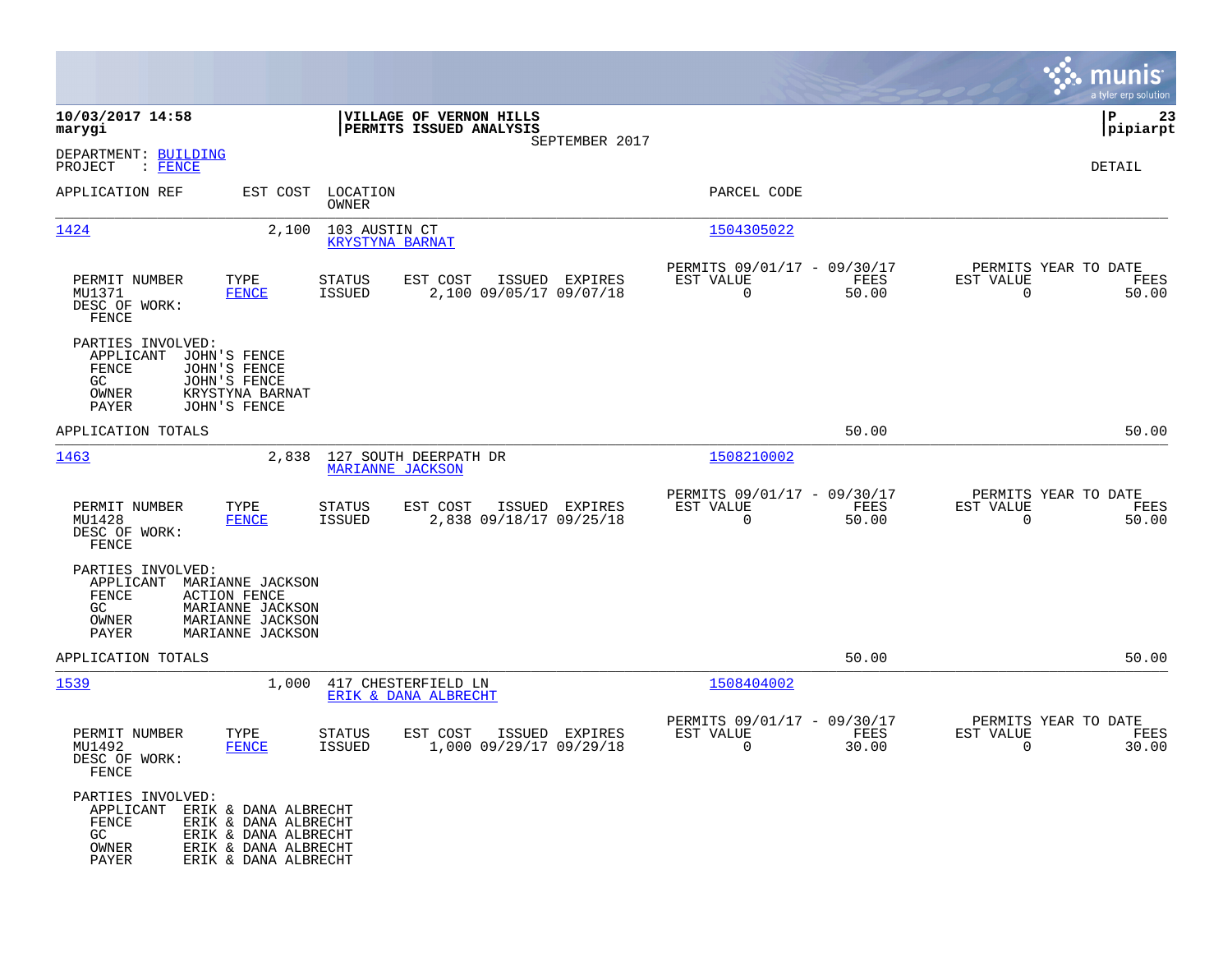|                                                                                     |                                                                                                                                                 |                   |                                                    |                |                                               |                 |                                               | <b>munis</b><br>a tyler erp solution |
|-------------------------------------------------------------------------------------|-------------------------------------------------------------------------------------------------------------------------------------------------|-------------------|----------------------------------------------------|----------------|-----------------------------------------------|-----------------|-----------------------------------------------|--------------------------------------|
| 10/03/2017 14:58<br>marygi                                                          |                                                                                                                                                 |                   | VILLAGE OF VERNON HILLS<br>PERMITS ISSUED ANALYSIS | SEPTEMBER 2017 |                                               |                 |                                               | P<br>24<br> pipiarpt                 |
| DEPARTMENT: BUILDING<br>PROJECT<br>: FENCE                                          |                                                                                                                                                 |                   |                                                    |                |                                               |                 |                                               | DETAIL                               |
| APPLICATION REF                                                                     | EST COST                                                                                                                                        | LOCATION<br>OWNER |                                                    |                | PARCEL CODE                                   |                 |                                               |                                      |
| APPLICATION TOTALS                                                                  |                                                                                                                                                 |                   |                                                    |                |                                               | 30.00           |                                               | 30.00                                |
| 998                                                                                 | 5,600                                                                                                                                           |                   | 383 BARN SWALLOW LN<br>LAURA B SMITH, TRUSTEE      |                | 1509106012                                    |                 |                                               |                                      |
| PERMIT NUMBER<br>MU1141<br>DESC OF WORK:<br>FENCE                                   | TYPE<br><b>FENCE</b>                                                                                                                            | STATUS<br>COMPLT  | EST COST<br>ISSUED<br>5,600 09/14/17 09/14/18      | EXPIRES        | PERMITS 09/01/17 - 09/30/17<br>EST VALUE<br>0 | FEES<br>56.00   | PERMITS YEAR TO DATE<br>EST VALUE<br>$\Omega$ | FEES<br>56.00                        |
| PARTIES INVOLVED:<br>APPLICANT<br>APPLICANT<br>FENCE<br>GC<br>OWNER<br><b>PAYER</b> | LAURA B SMITH, TRUSTEE<br>LAURA B SMITH, TRUSTEE<br>ARONSON FENCE<br>LAURA B SMITH, TRUSTEE<br>LAURA B SMITH, TRUSTEE<br>LAURA B SMITH, TRUSTEE |                   |                                                    |                |                                               |                 |                                               |                                      |
| APPLICATION TOTALS<br>PROJECT TOTALS                                                |                                                                                                                                                 |                   |                                                    |                | $\mathbf 0$                                   | 56.00<br>186.00 | 0                                             | 56.00<br>186.00                      |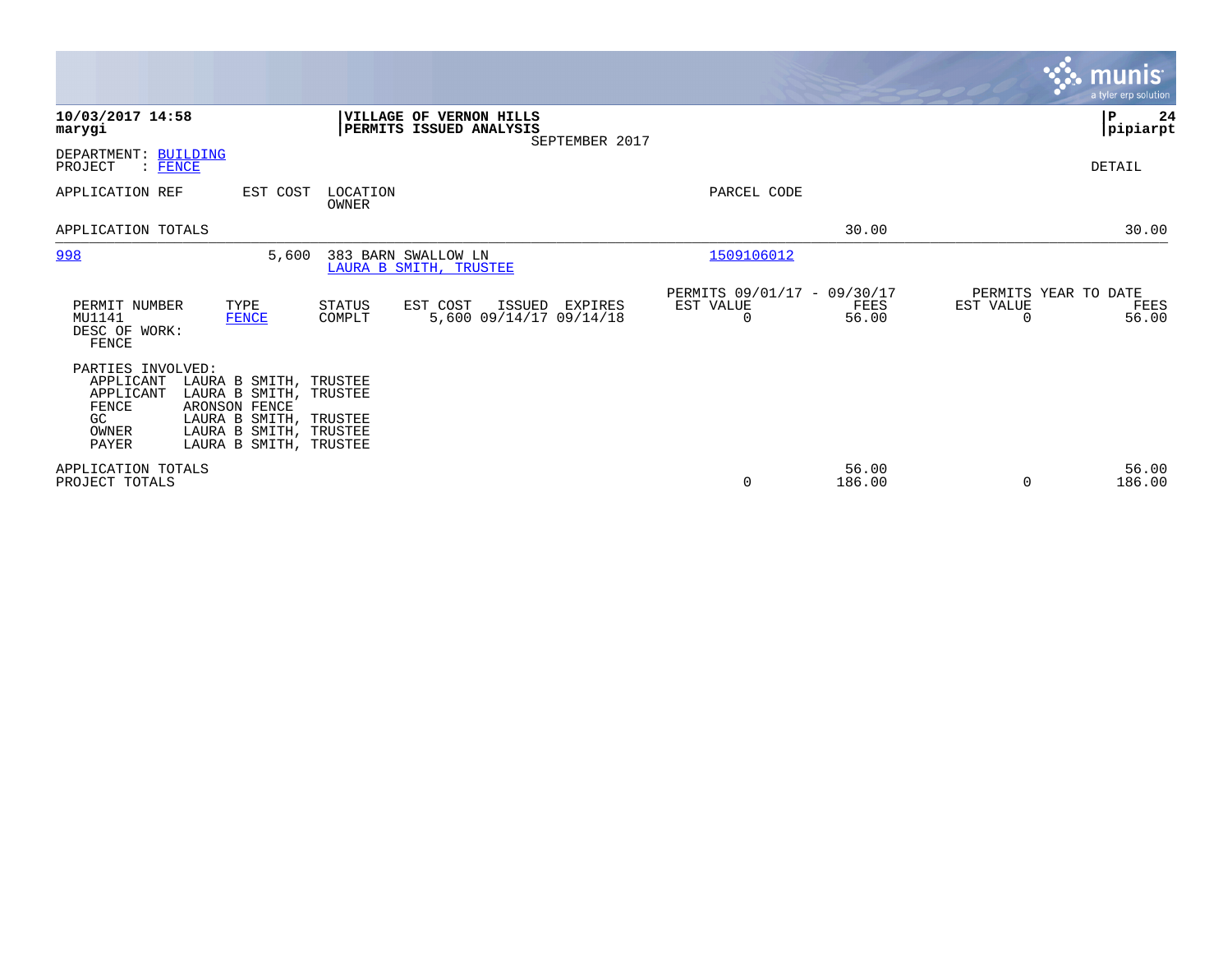|                                                                                                                                                                                                                                                                  |                                             |                                                      |                    |                       | munis<br>a tyler erp solution            |
|------------------------------------------------------------------------------------------------------------------------------------------------------------------------------------------------------------------------------------------------------------------|---------------------------------------------|------------------------------------------------------|--------------------|-----------------------|------------------------------------------|
| 10/03/2017 14:58<br>VILLAGE OF VERNON HILLS<br>PERMITS ISSUED ANALYSIS<br>marygi                                                                                                                                                                                 | SEPTEMBER 2017                              |                                                      |                    |                       | ΙP<br>25<br> pipiarpt                    |
| DEPARTMENT: BUILDING<br>: FIRE ALARM<br>PROJECT                                                                                                                                                                                                                  |                                             |                                                      |                    |                       | <b>DETAIL</b>                            |
| APPLICATION REF<br>EST COST<br>LOCATION<br><b>OWNER</b>                                                                                                                                                                                                          |                                             | PARCEL CODE                                          |                    |                       |                                          |
| 1333<br>1111 NORTH MILWAUKEE AVENUE<br>100,000<br><b>PLACEHOLDER</b>                                                                                                                                                                                             |                                             | 1134300013                                           |                    |                       |                                          |
| TYPE<br>EST COST<br>PERMIT NUMBER<br><b>STATUS</b><br>MU1407<br>FIRE ALARM ISSUED<br>DESC OF WORK:<br>FIRE ALARM                                                                                                                                                 | ISSUED EXPIRES<br>100,000 09/12/17 09/12/18 | PERMITS 09/01/17 - 09/30/17<br>EST VALUE<br>$\Omega$ | FEES<br>6,435.00   | EST VALUE<br>$\Omega$ | PERMITS YEAR TO DATE<br>FEES<br>6,435.00 |
| PARTIES INVOLVED:<br><b>ALARM</b><br>LAMARCO SYSTEMS<br>APPLICANT LAMARCO SYSTEMS<br>GC.<br>P8/FOCUS MELODY FARMS APARTMENT OWNER<br><b>OCCUPANT</b><br>MELLODY FARM APARTMENTS<br>OWNER<br>PLACEHOLDER<br><b>PAYER</b><br>P8/FOCUS MELODY FARMS APARTMENT OWNER |                                             |                                                      |                    |                       |                                          |
| APPLICATION TOTALS                                                                                                                                                                                                                                               |                                             |                                                      | 6,435.00           |                       | 6,435.00                                 |
| 1499<br>1,500<br>445 EAST TOWNLINE RD A2<br>MAMOM POWERS, JR                                                                                                                                                                                                     |                                             | 1504201008                                           |                    |                       |                                          |
| PERMIT NUMBER<br>TYPE<br><b>STATUS</b><br>EST COST<br>MU1481<br>FIRE ALARM ISSUED<br>DESC OF WORK:<br>FIRE ALARM                                                                                                                                                 | ISSUED EXPIRES<br>1,500 09/28/17 09/28/18   | PERMITS 09/01/17 - 09/30/17<br>EST VALUE<br>$\Omega$ | FEES<br>335.00     | EST VALUE<br>$\Omega$ | PERMITS YEAR TO DATE<br>FEES<br>335.00   |
| PARTIES INVOLVED:<br>ALARM<br>THOMAS ALARM INC<br>APPLICANT<br>THOMAS ALARM INC<br>GC.<br>THOMAS ALARM INC<br>ROOSTERS MEN'S GROOMING<br>OCCUPANT<br>OWNER<br>MAMOM POWERS, JR<br><b>PAYER</b><br>THOMAS ALARM INC                                               |                                             |                                                      |                    |                       |                                          |
| APPLICATION TOTALS<br>PROJECT TOTALS                                                                                                                                                                                                                             |                                             | 0                                                    | 335.00<br>6,770.00 | 0                     | 335.00<br>6,770.00                       |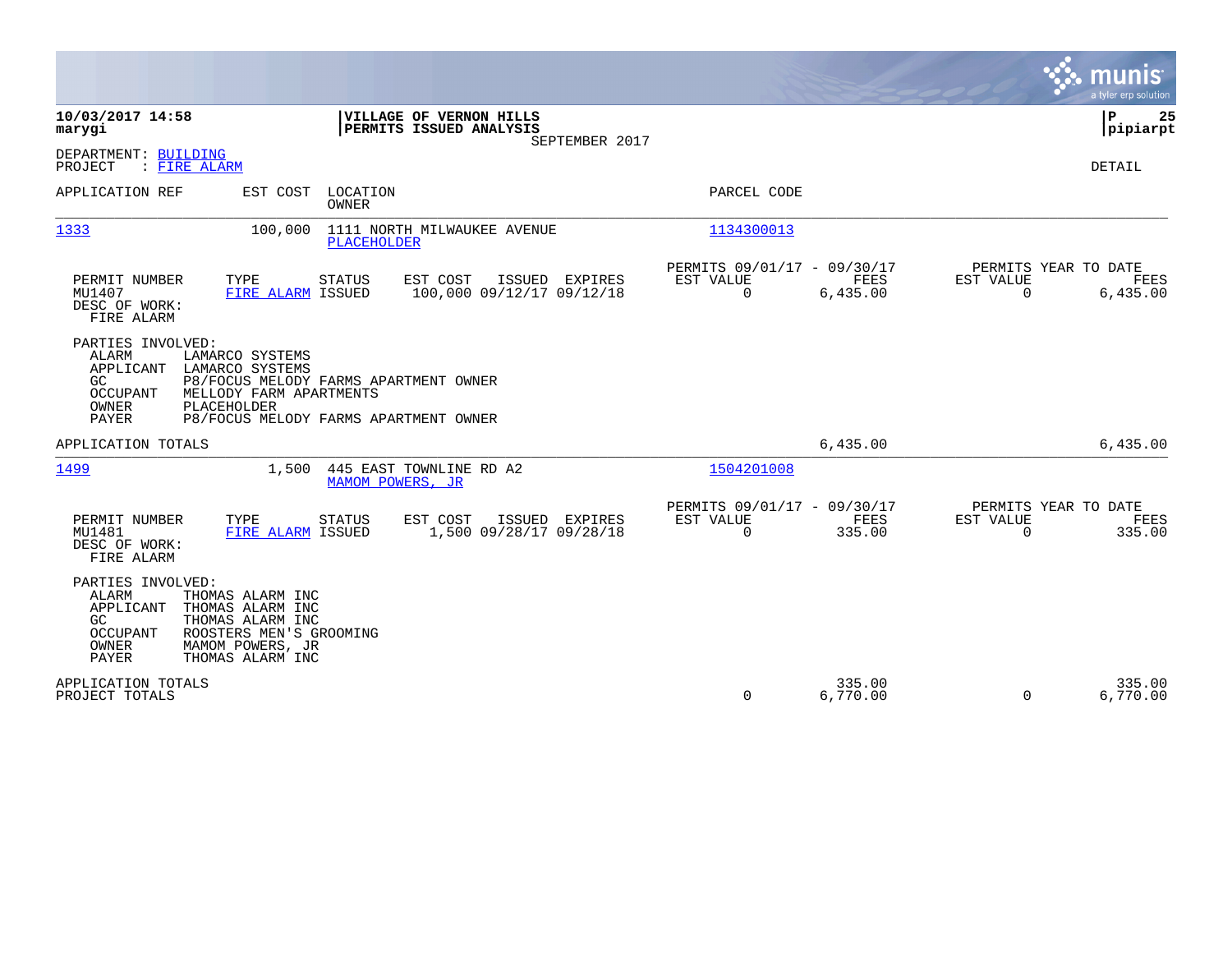|                                                                                                                                                                                                                                       |                                                                                      |                                                                              | munis<br>a tyler erp solution                                         |
|---------------------------------------------------------------------------------------------------------------------------------------------------------------------------------------------------------------------------------------|--------------------------------------------------------------------------------------|------------------------------------------------------------------------------|-----------------------------------------------------------------------|
| 10/03/2017 14:58<br>marygi                                                                                                                                                                                                            | VILLAGE OF VERNON HILLS<br>PERMITS ISSUED ANALYSIS                                   |                                                                              | l P<br>26<br> pipiarpt                                                |
| DEPARTMENT: BUILDING<br>: FIRE SPRINKLER<br>PROJECT                                                                                                                                                                                   | SEPTEMBER 2017                                                                       |                                                                              | DETAIL                                                                |
| APPLICATION REF<br>EST COST                                                                                                                                                                                                           | LOCATION<br>OWNER                                                                    | PARCEL CODE                                                                  |                                                                       |
| 1168<br>1,100,000                                                                                                                                                                                                                     | 1111 NORTH MILWAUKEE AVENUE<br><b>PLACEHOLDER</b>                                    | 1134300013                                                                   |                                                                       |
| PERMIT NUMBER<br>TYPE<br>MU1472<br>FIRE SPR<br>DESC OF WORK:<br>FIRE SPRINKLERS                                                                                                                                                       | STATUS<br>EST COST<br>ISSUED EXPIRES<br><b>ISSUED</b><br>1,100,000 09/26/17 09/26/18 | PERMITS 09/01/17 - 09/30/17<br>EST VALUE<br>FEES<br>21,494.46<br>$\mathbf 0$ | PERMITS YEAR TO DATE<br>EST VALUE<br>FEES<br>$\mathbf 0$<br>21,494.46 |
| PARTIES INVOLVED:<br>APPLICANT NOVA FIRE PROTECTION<br>FIRE SPRIN NOVA FIRE PROTECTION<br>GC.<br>OCCUPANT<br>ATWORTH AT MELLODY FARMS<br>OWNER<br>PLACEHOLDER<br>PAYER<br>NOVA FIRE PROTECTION<br>PAYER                               | P8/FOCUS MELODY FARMS APARTMENT OWNER<br>P8/FOCUS MELODY FARMS APARTMENT OWNER       |                                                                              |                                                                       |
| APPLICATION TOTALS                                                                                                                                                                                                                    |                                                                                      | 21,494.46                                                                    | 21,494.46                                                             |
| 1351<br>6.400                                                                                                                                                                                                                         | 1270 SOUTH MILWAUKEE AVE<br>SHAKER APARTMENTS LLC                                    | 1515410004                                                                   |                                                                       |
| PERMIT NUMBER<br>TYPE<br>MU1361<br>FIRE SPR<br>DESC OF WORK:<br>FIRE SPRINKLER                                                                                                                                                        | STATUS<br>EST COST<br>ISSUED EXPIRES<br>ISSUED<br>6,400 09/01/17 09/27/18            | PERMITS 09/01/17 - 09/30/17<br>EST VALUE<br>FEES<br>$\mathbf 0$<br>452.00    | PERMITS YEAR TO DATE<br>EST VALUE<br>FEES<br>$\Omega$<br>452.00       |
| PARTIES INVOLVED:<br>APPLICANT VALLEY FIRE PROTECTION<br>FIRE SPRIN VALLEY FIRE PROTECTION<br>GC<br>VALLEY FIRE PROTECTION<br><b>OCCUPANT</b><br><b>BEERHEAD</b><br>OWNER<br>SHAKER APARTMENTS LLC<br>PAYER<br>VALLEY FIRE PROTECTION |                                                                                      |                                                                              |                                                                       |
| APPLICATION TOTALS                                                                                                                                                                                                                    |                                                                                      | 452.00                                                                       | 452.00                                                                |
| 1384<br>9,000                                                                                                                                                                                                                         | 881 WRITER CT<br>GRAZYNA PIWOWARCZYK                                                 | 1516209006                                                                   |                                                                       |
| PERMIT NUMBER<br>TYPE<br>MU1421<br>FIRE SPR<br>DESC OF WORK:<br>FIRE SPRINKLER                                                                                                                                                        | STATUS<br>EST COST<br>ISSUED EXPIRES<br>ISSUED<br>9,000 09/18/17 09/18/18            | PERMITS 09/01/17 - 09/30/17<br>EST VALUE<br>FEES<br>$\mathbf 0$<br>830.00    | PERMITS YEAR TO DATE<br>EST VALUE<br>FEES<br>$\Omega$<br>830.00       |
| PARTIES INVOLVED:<br>APPLICANT BND FIRE PROTECTION INC<br>FIRE SPRIN BND FIRE PROTECTION INC                                                                                                                                          |                                                                                      |                                                                              |                                                                       |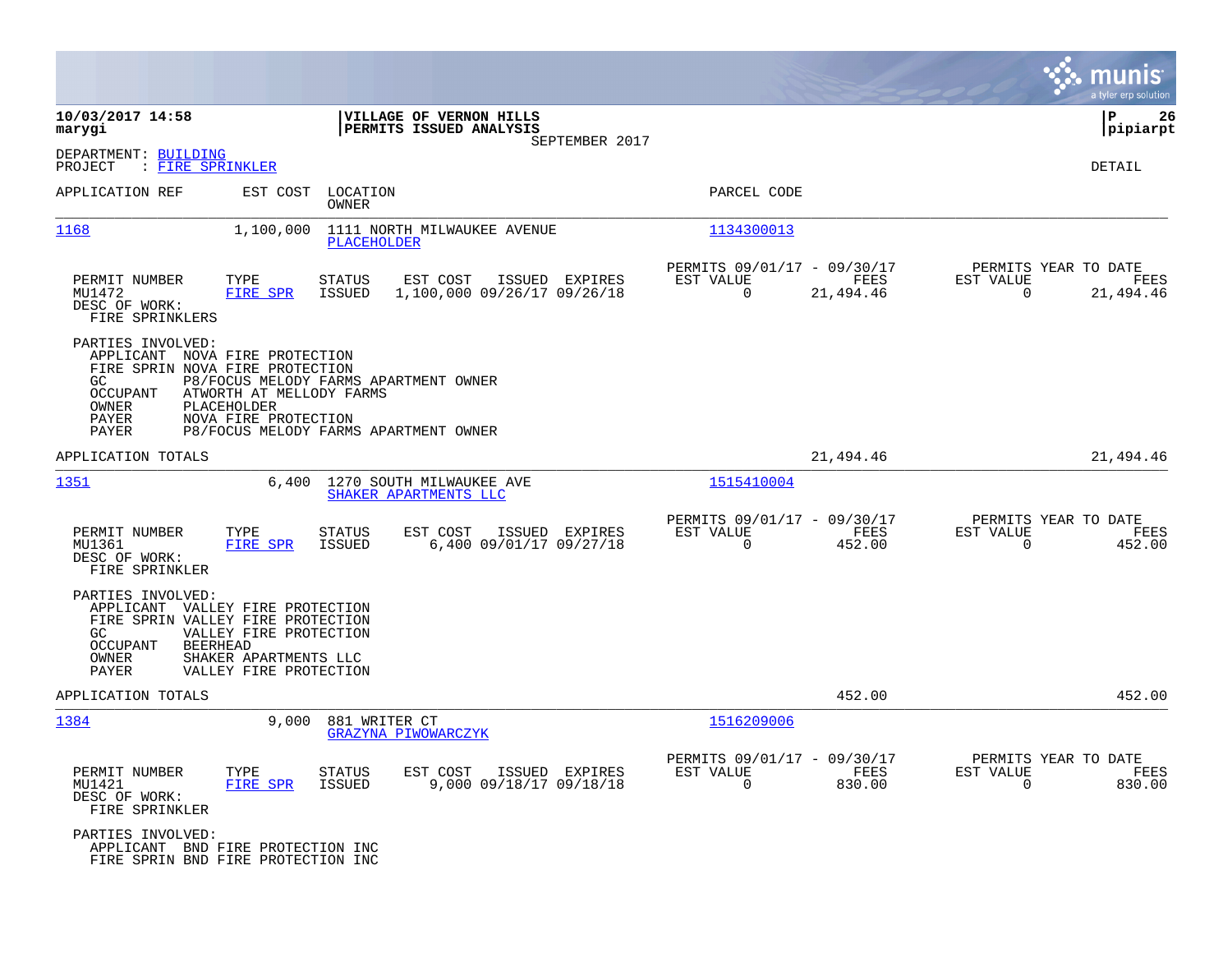|                                                                                                                                                                                                                                                    |                                                      |                     |                                               | munis<br>a tyler erp solution |
|----------------------------------------------------------------------------------------------------------------------------------------------------------------------------------------------------------------------------------------------------|------------------------------------------------------|---------------------|-----------------------------------------------|-------------------------------|
| 10/03/2017 14:58<br>VILLAGE OF VERNON HILLS<br>PERMITS ISSUED ANALYSIS<br>marygi<br>SEPTEMBER 2017                                                                                                                                                 |                                                      |                     |                                               | P<br>27<br> pipiarpt          |
| DEPARTMENT: BUILDING<br>: FIRE SPRINKLER<br>PROJECT                                                                                                                                                                                                |                                                      |                     |                                               | DETAIL                        |
| APPLICATION REF<br>LOCATION<br>EST COST<br>OWNER<br>GC<br>GRAZYNA PIWOWARCZYK<br>OWNER<br>GRAZYNA PIWOWARCZYK<br><b>PAYER</b><br>GRAZYNA PIWOWARCZYK                                                                                               | PARCEL CODE                                          |                     |                                               |                               |
| APPLICATION TOTALS                                                                                                                                                                                                                                 |                                                      | 830.00              |                                               | 830.00                        |
| 1477<br>4,500<br>701 NORTH MILWAUKEE AVE 246<br>INLAND REAL ESTATE CORPORATION                                                                                                                                                                     | 1503102018                                           |                     |                                               |                               |
| <b>STATUS</b><br>EST COST<br>PERMIT NUMBER<br>TYPE<br>ISSUED<br>EXPIRES<br>MU1436<br>4,500 09/19/17 09/19/18<br>FIRE SPR<br><b>ISSUED</b><br>DESC OF WORK:<br>FIRE SPRINKLERS                                                                      | PERMITS 09/01/17 - 09/30/17<br>EST VALUE<br>$\Omega$ | FEES<br>311.00      | PERMITS YEAR TO DATE<br>EST VALUE<br>$\Omega$ | FEES<br>311.00                |
| PARTIES INVOLVED:<br>APPLICANT<br>DND FIRE PROTECTION INC<br>FIRE SPRIN DND FIRE PROTECTION INC<br>DND FIRE PROTECTION INC<br>GC.<br>OCCUPANT<br>LIL KICKERS<br>OWNER<br>INLAND REAL ESTATE CORPORATION<br><b>PAYER</b><br>DND FIRE PROTECTION INC |                                                      |                     |                                               |                               |
| APPLICATION TOTALS<br>PROJECT TOTALS                                                                                                                                                                                                               | 0                                                    | 311.00<br>23,087.46 | $\Omega$                                      | 311.00<br>23,087.46           |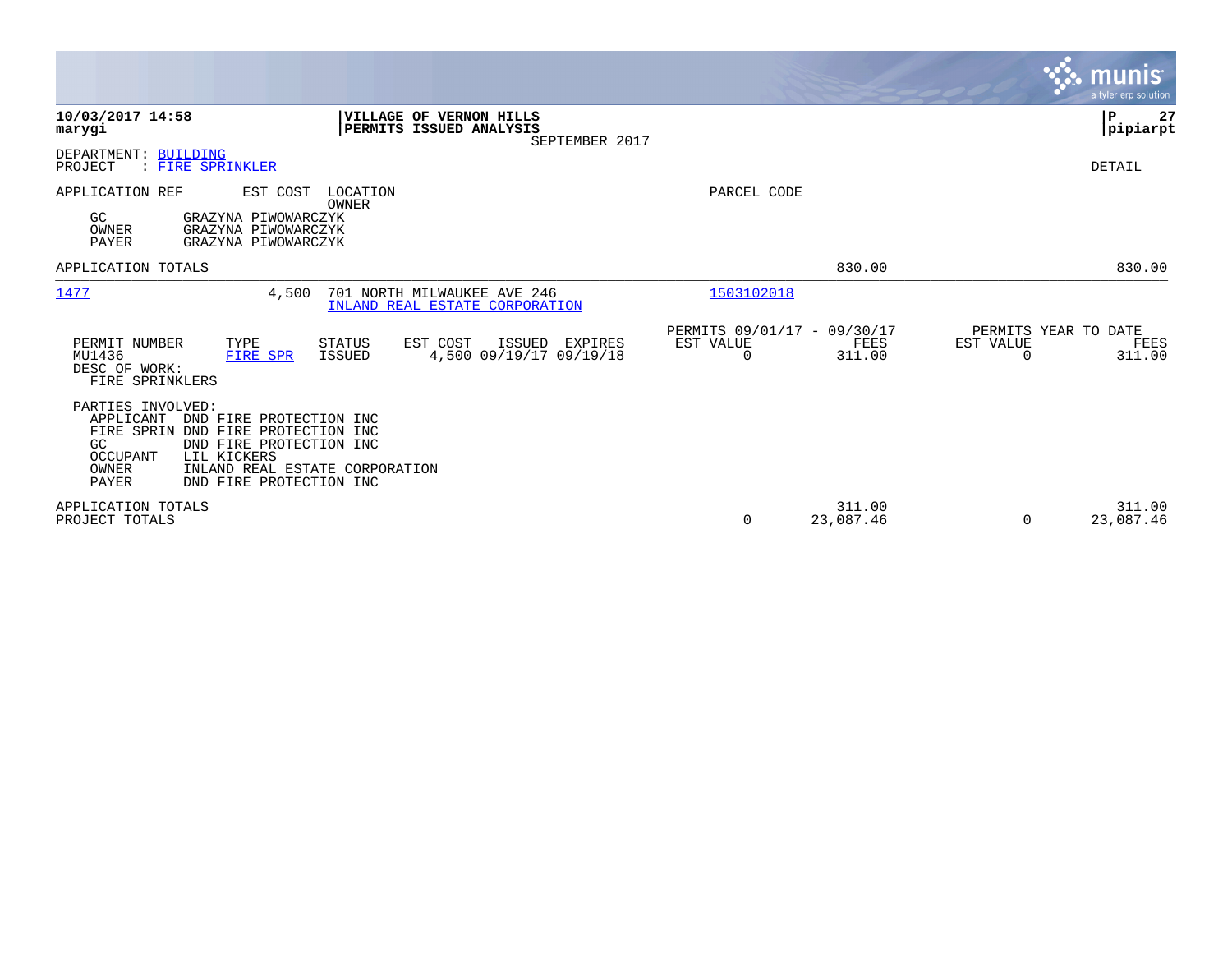|                                                                                                                                                                                                                                                                               |                                                                                                                                                 |                                                      |                            | munis<br>a tyler erp solution                                   |
|-------------------------------------------------------------------------------------------------------------------------------------------------------------------------------------------------------------------------------------------------------------------------------|-------------------------------------------------------------------------------------------------------------------------------------------------|------------------------------------------------------|----------------------------|-----------------------------------------------------------------|
| 10/03/2017 14:58<br>marygi                                                                                                                                                                                                                                                    | VILLAGE OF VERNON HILLS<br>PERMITS ISSUED ANALYSIS<br>SEPTEMBER 2017                                                                            |                                                      |                            | 28<br>IΡ<br> pipiarpt                                           |
| DEPARTMENT: BUILDING<br>: MISC COMMERCIAL<br>PROJECT                                                                                                                                                                                                                          |                                                                                                                                                 |                                                      |                            | <b>DETAIL</b>                                                   |
| APPLICATION REF<br>EST COST                                                                                                                                                                                                                                                   | LOCATION<br>OWNER                                                                                                                               | PARCEL CODE                                          |                            |                                                                 |
| 1311<br>6,000                                                                                                                                                                                                                                                                 | 675 HAWTHORN CTR<br>CENTENNIAL                                                                                                                  | 1133401086                                           |                            |                                                                 |
| TYPE<br>PERMIT NUMBER<br>MISC COMM<br>MU1457<br>DESC OF WORK:<br>ALTERATION TO AUDITORIUM 1                                                                                                                                                                                   | <b>STATUS</b><br>EST COST<br>ISSUED EXPIRES<br>6,000 09/25/17 09/27/18<br>ISSUED                                                                | PERMITS 09/01/17 - 09/30/17<br>EST VALUE<br>$\Omega$ | FEES<br>275.00             | PERMITS YEAR TO DATE<br>EST VALUE<br>FEES<br>$\Omega$<br>275.00 |
| PARTIES INVOLVED:<br>APPLICANT GASTINGER & WALKER ARCHITECH, INC<br><b>DRYWALL</b><br>LTCI LTD<br>ELECTRICIA UMBDENSTOCK ELECTRIC<br>LTCI LTD<br>GC.<br>OCCUPANT<br>AMC HAWTHORN 12<br>OWNER<br>CENTENNIAL<br>PAYER<br>GASTINGER & WALKER ARCHITECH, INC<br>PAYER<br>LTCI LTD |                                                                                                                                                 |                                                      |                            |                                                                 |
| APPLICATION TOTALS                                                                                                                                                                                                                                                            |                                                                                                                                                 |                                                      | 275.00                     | 275.00                                                          |
| 1379<br>6,500                                                                                                                                                                                                                                                                 | 850 NORTH MILWAUKEE AVE 100<br>CAL SAG RETAIL PARTNERS LLC                                                                                      | 1133401016                                           |                            |                                                                 |
| PERMIT NUMBER<br>TYPE<br>MU1483<br>MISC COMM<br>DESC OF WORK:<br>INSTALL 6 UTILITY FAN DISCHARGE EXTENSIONS                                                                                                                                                                   | EST COST<br>ISSUED EXPIRES<br>STATUS<br>6,500 09/28/17 09/28/18<br>ISSUED                                                                       | PERMITS 09/01/17 - 09/30/17<br>EST VALUE<br>$\Omega$ | FEES<br>275.00             | PERMITS YEAR TO DATE<br>EST VALUE<br>FEES<br>$\Omega$<br>275.00 |
| PARTIES INVOLVED:<br>GC<br>REPAIR MASTERS, INC<br>HVAC<br>REPAIR MASTERS, INC<br>UNCLE JULIO'S<br>OCCUPANT<br>OWNER<br>CAL SAG RETAIL PARTNERS LLC<br>PAYER<br>REPAIR MASTERS, INC                                                                                            |                                                                                                                                                 |                                                      |                            |                                                                 |
| APPLICATION TOTALS                                                                                                                                                                                                                                                            |                                                                                                                                                 |                                                      | 275.00                     | 275.00                                                          |
| 1532<br>3,000                                                                                                                                                                                                                                                                 | 700 NORTH MILWAUKEE AVE 103<br>HAWTHORN HILLS SOUARE 1687 LLC                                                                                   | 1504201051                                           |                            |                                                                 |
| PERMIT NUMBER<br>TYPE<br>MISC COMM<br>MU1435<br>DESC OF WORK:<br>FRAMING & CONCRETE BOARD & DRYWALL MUD & SAND& RE PAINT<br>PARTIES INVOLVED:<br>APPLICANT FIREPLACE PLUS, INC<br>ELECTRICIA DEERFIELD ELECTRIC                                                               | EST COST<br><b>STATUS</b><br>ISSUED EXPIRES<br>3,000 09/19/17 09/19/18<br>ISSUED<br>REMOVE DRYWALL AND FRAMING. RESIZEFIREPLACE OPENINGS W/ NEW | PERMITS 09/01/17 -<br>EST VALUE<br>$\Omega$          | 09/30/17<br>FEES<br>275.00 | PERMITS YEAR TO DATE<br>EST VALUE<br>FEES<br>275.00<br>0        |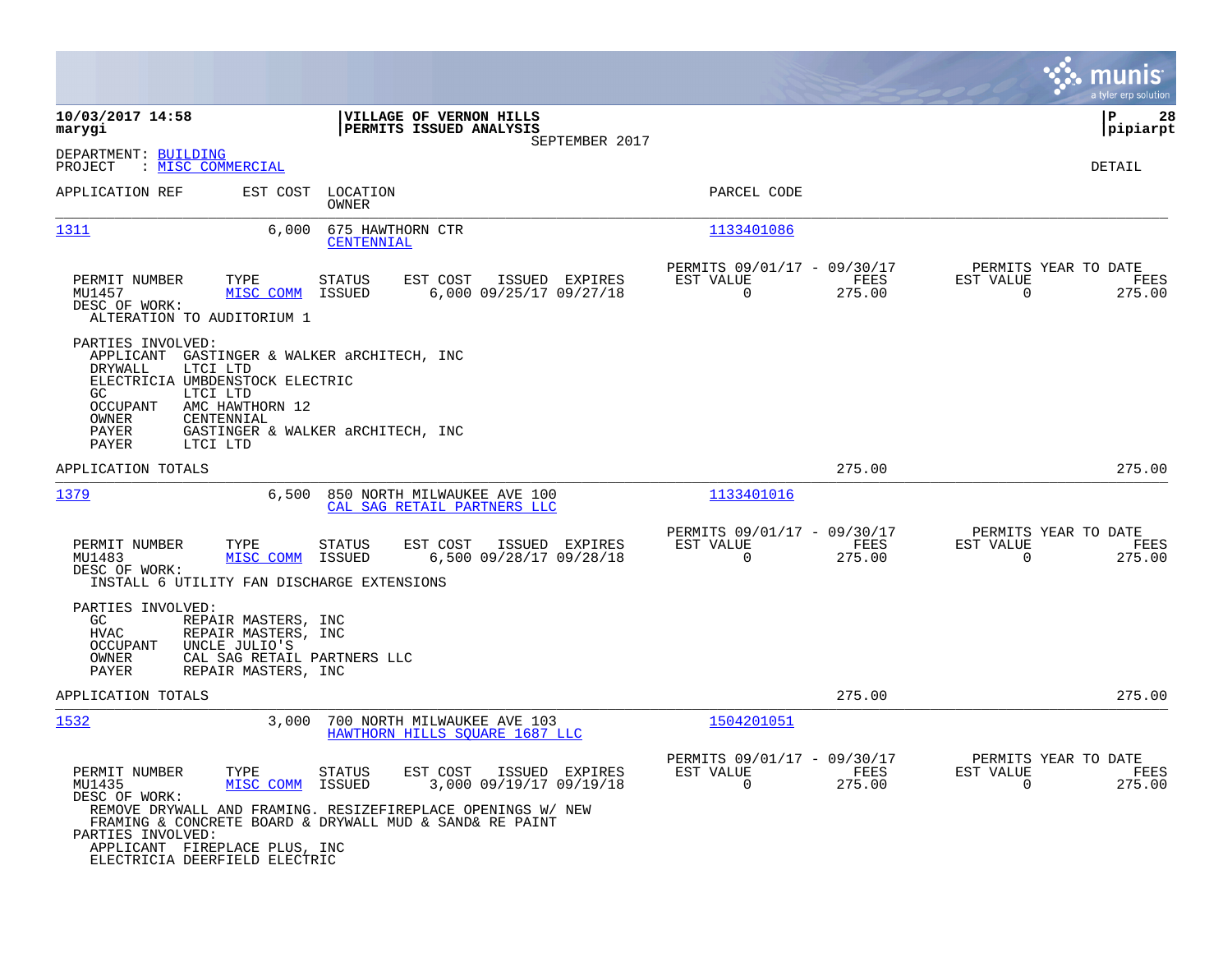|                                                                                                                                      |                                                                      |             |                  | munis <sup>®</sup><br>a tyler erp solution |
|--------------------------------------------------------------------------------------------------------------------------------------|----------------------------------------------------------------------|-------------|------------------|--------------------------------------------|
| 10/03/2017 14:58<br>marygi                                                                                                           | VILLAGE OF VERNON HILLS<br>PERMITS ISSUED ANALYSIS<br>SEPTEMBER 2017 |             |                  | 29<br>P<br> pipiarpt                       |
| DEPARTMENT: BUILDING<br>: MISC COMMERCIAL<br>PROJECT                                                                                 |                                                                      |             |                  | DETAIL                                     |
| APPLICATION REF<br>EST COST<br>GC.<br>FIREPLACE PLUS, INC<br>HAWTHORN HILLS SQUARE 1687 LLC<br>OWNER<br>FIREPLACE PLUS, INC<br>PAYER | LOCATION<br>OWNER                                                    | PARCEL CODE |                  |                                            |
| APPLICATION TOTALS<br>PROJECT TOTALS                                                                                                 |                                                                      | $\Omega$    | 275.00<br>825.00 | 275.00<br>825.00                           |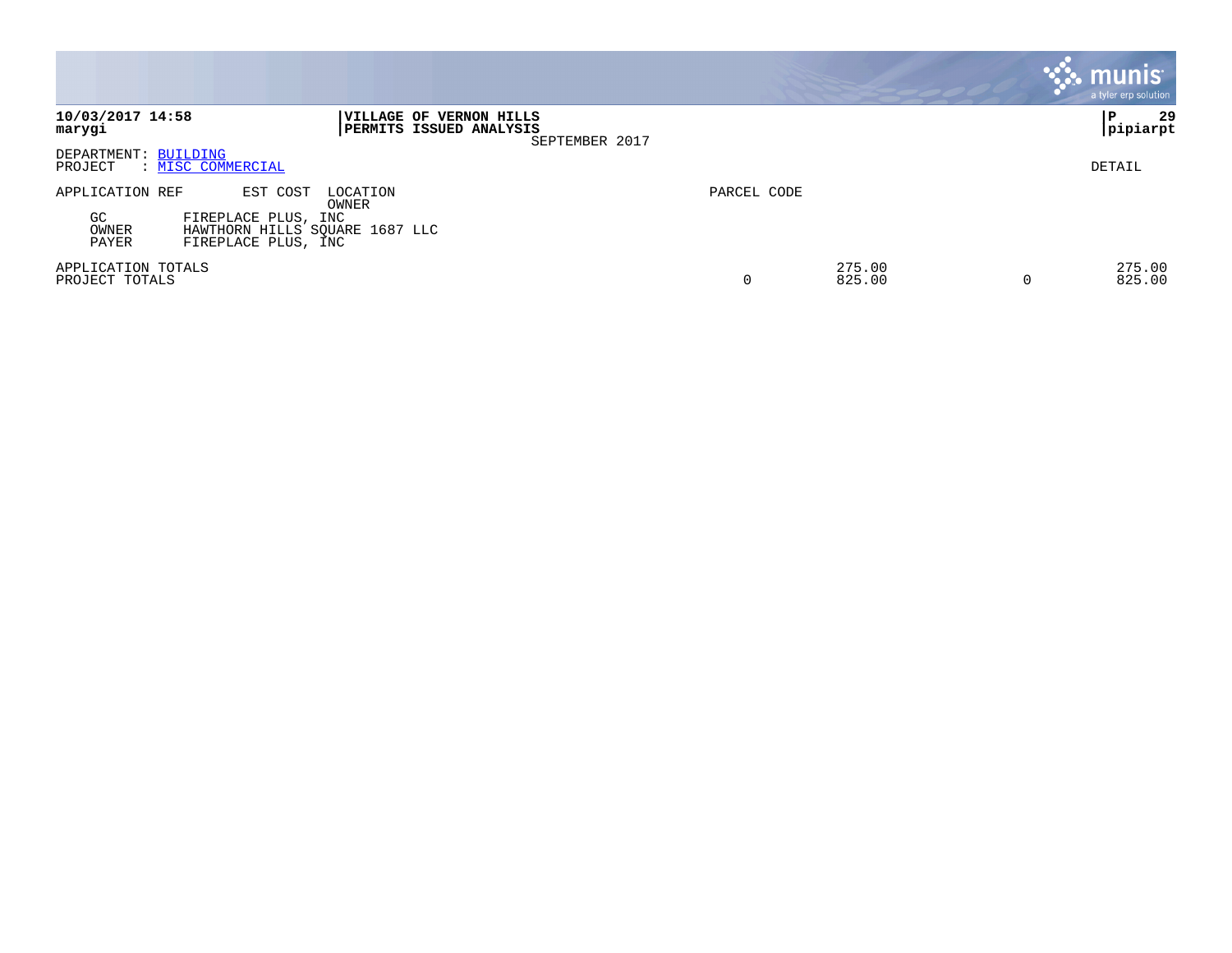|                                                                                                       |                                              |                                |                                                       |                |                                                      |                 |                          | munis<br>a tyler erp solution         |
|-------------------------------------------------------------------------------------------------------|----------------------------------------------|--------------------------------|-------------------------------------------------------|----------------|------------------------------------------------------|-----------------|--------------------------|---------------------------------------|
| 10/03/2017 14:58<br>marygi                                                                            |                                              |                                | VILLAGE OF VERNON HILLS<br>PERMITS ISSUED ANALYSIS    | SEPTEMBER 2017 |                                                      |                 |                          | P<br>30<br> pipiarpt                  |
| DEPARTMENT: BUILDING<br>PROJECT                                                                       | : MIS ELEC RESIDENTIAL                       |                                |                                                       |                |                                                      |                 |                          | DETAIL                                |
| APPLICATION REF                                                                                       | EST COST                                     | LOCATION<br><b>OWNER</b>       |                                                       |                | PARCEL CODE                                          |                 |                          |                                       |
| 1497                                                                                                  | 8,200                                        | 1821 SAWGRASS ST               | HEATH ALLAN & SARAH J FERRY                           |                | 1128303042                                           |                 |                          |                                       |
| PERMIT NUMBER<br>MU1479<br>DESC OF WORK:<br><b>GENERATOR</b>                                          | TYPE<br><b>ELEC RES</b>                      | <b>STATUS</b><br><b>ISSUED</b> | EST COST<br>ISSUED<br>8,200 09/28/17 09/28/18         | EXPIRES        | PERMITS 09/01/17 - 09/30/17<br>EST VALUE<br>$\Omega$ | FEES<br>82.00   | EST VALUE<br>$\Omega$    | PERMITS YEAR TO DATE<br>FEES<br>82.00 |
| PARTIES INVOLVED:<br>APPLICANT ADRIAN ELECTRIC<br>ELECTRICIA ADRIAN ELECTRIC<br>OWNER<br><b>PAYER</b> | ADRIAN ELECTRIC                              | HEATH ALLAN & SARAH J FERRY    |                                                       |                |                                                      |                 |                          |                                       |
| APPLICATION TOTALS                                                                                    |                                              |                                |                                                       |                |                                                      | 82.00           |                          | 82.00                                 |
| 1498                                                                                                  | 8,100                                        | 1829 SAWGRASS ST               | FRANK COOK & GUOYING TANG                             |                | 1128303041                                           |                 |                          |                                       |
| PERMIT NUMBER<br>MU1477<br>DESC OF WORK:<br><b>GENERATOR</b>                                          | TYPE<br><b>ELEC RES</b>                      | <b>STATUS</b><br><b>ISSUED</b> | EST COST<br>ISSUED EXPIRES<br>8,100 09/28/17 09/28/18 |                | PERMITS 09/01/17 - 09/30/17<br>EST VALUE<br>0        | FEES<br>81.00   | EST VALUE<br>$\mathbf 0$ | PERMITS YEAR TO DATE<br>FEES<br>81.00 |
| PARTIES INVOLVED:<br>APPLICANT ADRIAN ELECTRIC<br>ELECTRICIA ADRIAN ELECTRIC<br>OWNER<br><b>PAYER</b> | FRANK COOK & GUOYING TANG<br>ADRIAN ELECTRIC |                                |                                                       |                |                                                      |                 |                          |                                       |
| APPLICATION TOTALS<br>PROJECT TOTALS                                                                  |                                              |                                |                                                       |                | 0                                                    | 81.00<br>163.00 | 0                        | 81.00<br>163.00                       |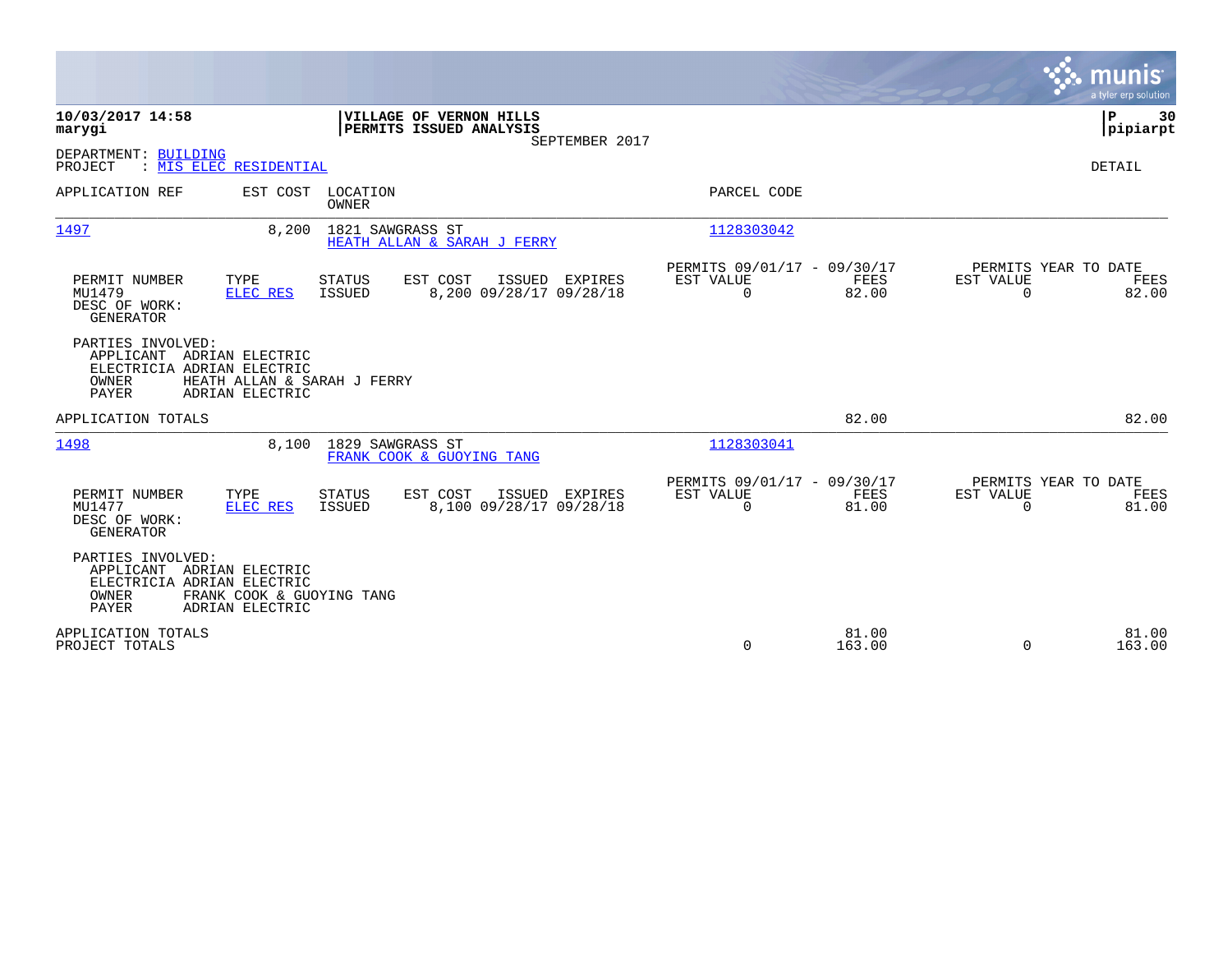|                                                                                                                                                    |                                                                                                                                                             |                                         |                                                    |                |                                                         |                |                                                  | munis<br>a tyler erp solution |
|----------------------------------------------------------------------------------------------------------------------------------------------------|-------------------------------------------------------------------------------------------------------------------------------------------------------------|-----------------------------------------|----------------------------------------------------|----------------|---------------------------------------------------------|----------------|--------------------------------------------------|-------------------------------|
| 10/03/2017 14:58<br>marygi                                                                                                                         |                                                                                                                                                             |                                         | VILLAGE OF VERNON HILLS<br>PERMITS ISSUED ANALYSIS |                |                                                         |                |                                                  | ΙP<br>31<br> pipiarpt         |
| DEPARTMENT: BUILDING<br>: <u>MISC RESIDENTIAL</u><br>PROJECT                                                                                       |                                                                                                                                                             |                                         |                                                    | SEPTEMBER 2017 |                                                         |                |                                                  | <b>DETAIL</b>                 |
| APPLICATION REF                                                                                                                                    | EST COST                                                                                                                                                    | LOCATION<br>OWNER                       |                                                    |                | PARCEL CODE                                             |                |                                                  |                               |
| 1382                                                                                                                                               | 32,800                                                                                                                                                      | 1015 WILDFLOWER CT<br>SUSAN B KARLINSKY |                                                    |                | 1507209064                                              |                |                                                  |                               |
| PERMIT NUMBER<br>MU1411<br>DESC OF WORK:<br>BATHROOM REMODEL                                                                                       | TYPE<br>MISC RES                                                                                                                                            | <b>STATUS</b><br><b>ISSUED</b>          | EST COST<br>32,800 09/12/17 09/12/18               | ISSUED EXPIRES | PERMITS 09/01/17 - 09/30/17<br>EST VALUE<br>$\Omega$    | FEES<br>328.00 | PERMITS YEAR TO DATE<br>EST VALUE<br>$\Omega$    | FEES<br>328.00                |
| PARTIES INVOLVED:<br>APPLICANT<br>CARPENTER<br>DRYWALL<br>ELECTRICIA KAC ENTERPRISES<br>GC<br>GC<br>OWNER<br>PLUMBER<br>PAYER                      | ARA CABINETS 4U<br>ARA CABINETS 4U<br>ARA CABINETS 4U<br>ARA CABINETS 4U<br>SUSAN B KARLINSKY<br>SUSAN B KARLINSKY<br>DYNAMIC PLUMBING<br>SUSAN B KARLINSKY |                                         |                                                    |                |                                                         |                |                                                  |                               |
| APPLICATION TOTALS                                                                                                                                 |                                                                                                                                                             |                                         |                                                    |                |                                                         | 328.00         |                                                  | 328.00                        |
| 1383                                                                                                                                               | 50,000                                                                                                                                                      | 24 MANCHESTER LN<br>PHIL & LISA REAUME  |                                                    |                | 1508206020                                              |                |                                                  |                               |
| PERMIT NUMBER<br>MU1396<br>DESC OF WORK:<br>KITCHEN/BATH REMODEL                                                                                   | TYPE<br>MISC RES                                                                                                                                            | <b>STATUS</b><br><b>ISSUED</b>          | EST COST<br>50,000 09/08/17 09/18/18               | ISSUED EXPIRES | PERMITS 09/01/17 - 09/30/17<br>EST VALUE<br>0           | FEES<br>500.00 | PERMITS YEAR TO DATE<br>EST VALUE<br>$\mathbf 0$ | FEES<br>500.00                |
| PARTIES INVOLVED:<br>APPLICANT LISA REAUME<br>CARPENTER LISA REAUME<br>DRYWALL<br>ELECTRICIA MARTIN J. READING<br>GC.<br>OWNER<br>PLUMBER<br>PAYER | LISA REAUME<br>LISA REAUME<br>PHIL & LISA REAUME<br>ALL AFFORDABLE PLUMBING<br>LISA REAUME                                                                  |                                         |                                                    |                |                                                         |                |                                                  |                               |
| APPLICATION TOTALS                                                                                                                                 |                                                                                                                                                             |                                         |                                                    |                |                                                         | 500.00         |                                                  | 500.00                        |
| 1461                                                                                                                                               | 16,000                                                                                                                                                      | 1963 TREVINO TER                        | NANCY J DIMENT WILSON                              |                | 1129311093                                              |                |                                                  |                               |
| PERMIT NUMBER<br>MU1413<br>DESC OF WORK:<br>BATHROOM REMODEL                                                                                       | TYPE<br>MISC RES                                                                                                                                            | <b>STATUS</b><br><b>ISSUED</b>          | EST COST<br>16,000 09/13/17 09/13/18               | ISSUED EXPIRES | PERMITS 09/01/17 - 09/30/17<br>EST VALUE<br>$\mathbf 0$ | FEES<br>160.00 | PERMITS YEAR TO DATE<br>EST VALUE<br>0           | FEES<br>160.00                |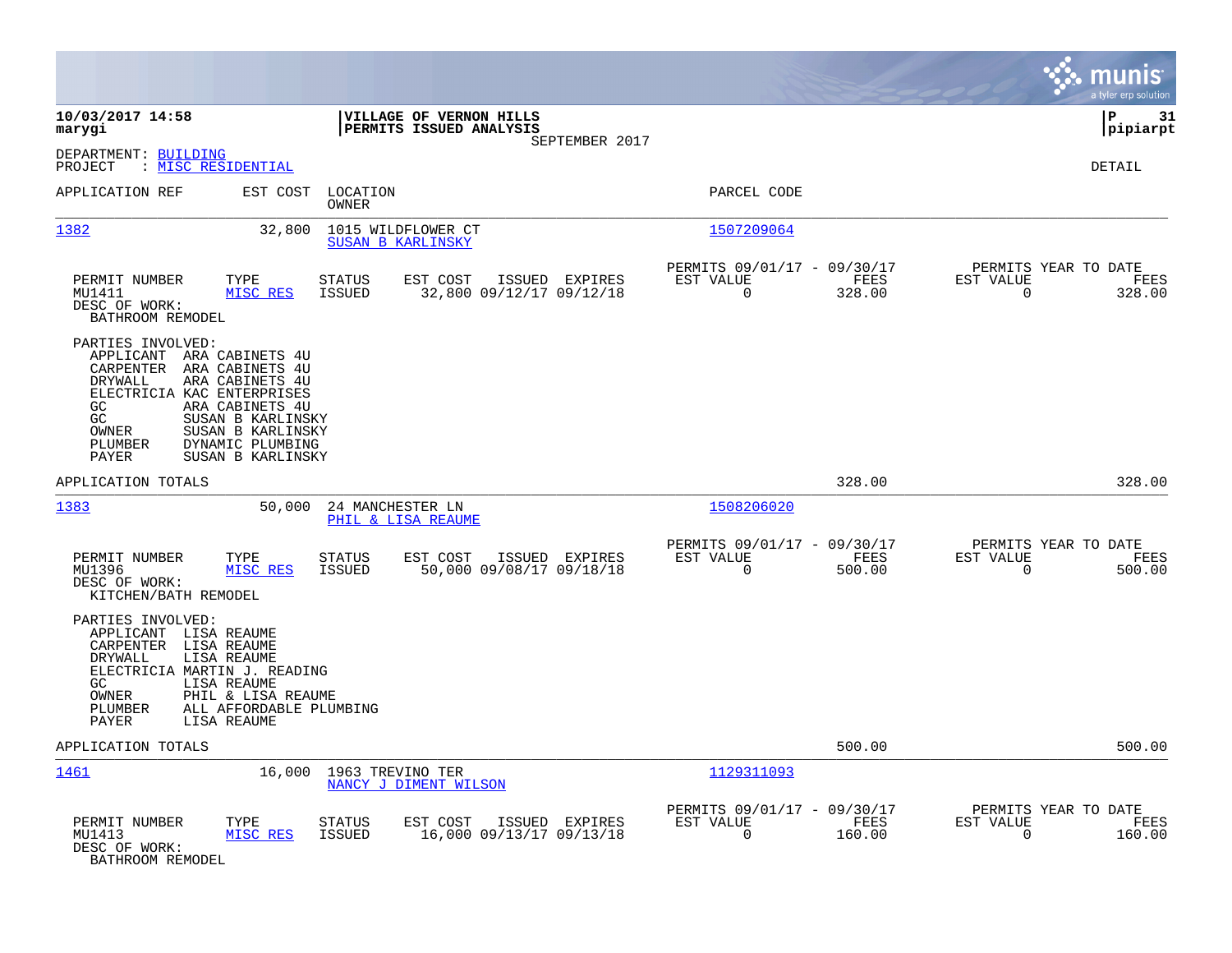|                                                                                                                                                                                                                                                          |                                                                                     |                                               |                   | munis<br>a tyler erp solution                           |
|----------------------------------------------------------------------------------------------------------------------------------------------------------------------------------------------------------------------------------------------------------|-------------------------------------------------------------------------------------|-----------------------------------------------|-------------------|---------------------------------------------------------|
| 10/03/2017 14:58<br>marygi                                                                                                                                                                                                                               | VILLAGE OF VERNON HILLS<br><b>PERMITS ISSUED ANALYSIS</b>                           |                                               |                   | $\mathbf P$<br>32<br> pipiarpt                          |
|                                                                                                                                                                                                                                                          | SEPTEMBER 2017                                                                      |                                               |                   |                                                         |
| DEPARTMENT: BUILDING<br>MISC RESIDENTIAL<br>PROJECT                                                                                                                                                                                                      |                                                                                     |                                               |                   | <b>DETAIL</b>                                           |
| APPLICATION REF<br>EST COST<br>PARTIES INVOLVED:<br>APPLICANT<br>REGENCY HOME REMODELING<br>ELECTRICIA LUKE ELECTRIC<br>REGENCY HOME REMODELING<br>GC<br>NANCY J DIMENT WILSON<br>OWNER<br>PLUMBER<br>SPEED PLUMBING<br>REGENCY HOME REMODELING<br>PAYER | LOCATION<br><b>OWNER</b>                                                            | PARCEL CODE                                   |                   |                                                         |
| APPLICATION TOTALS                                                                                                                                                                                                                                       |                                                                                     |                                               | 160.00            | 160.00                                                  |
| 1492<br>5,000                                                                                                                                                                                                                                            | 1011 GREEN MEADOW AVE<br><b>EMILY DE SOUSA</b>                                      | 1132307011                                    |                   |                                                         |
| PERMIT NUMBER<br>TYPE<br>MU1444<br>MISC RES<br>DESC OF WORK:<br>ADD LOFT TO 2 STORY FOYER                                                                                                                                                                | <b>STATUS</b><br>EST COST<br>ISSUED<br>EXPIRES<br>ISSUED<br>5,000 09/21/17 09/21/18 | PERMITS 09/01/17 - 09/30/17<br>EST VALUE<br>0 | FEES<br>50.00     | PERMITS YEAR TO DATE<br>EST VALUE<br>FEES<br>0<br>50.00 |
| PARTIES INVOLVED:<br>APPLICANT<br>EMILY DE SOUSA<br>CARPENTER<br><b>B &amp; M CONSTRUCTION</b><br>ELECTRICIA TOPP NOTCH ELECTRIC LLC<br><b>B &amp; M CONSTRUCTION</b><br>GC<br>EMILY DE SOUSA<br>OWNER<br>PAYER<br>EMILY DE SOUSA                        |                                                                                     |                                               |                   |                                                         |
| APPLICATION TOTALS<br>PROJECT TOTALS                                                                                                                                                                                                                     |                                                                                     | $\mathbf 0$                                   | 50.00<br>1,038.00 | 50.00<br>1,038.00<br>$\Omega$                           |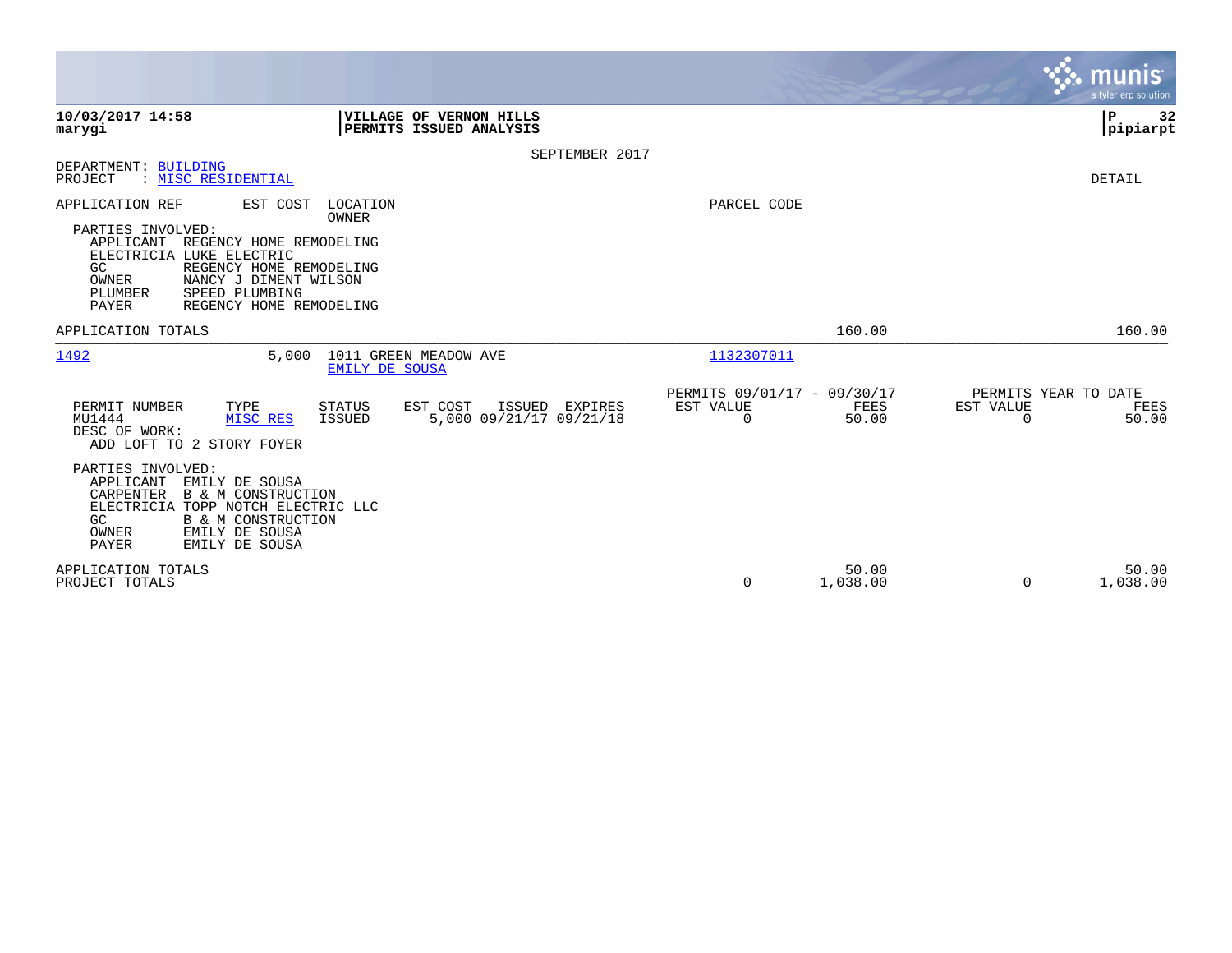|                                                                                                                                                                                             |                                                                                              |                                |                                                           |                |                                                         |                  |                                                  | munis<br>a tyler erp solution |
|---------------------------------------------------------------------------------------------------------------------------------------------------------------------------------------------|----------------------------------------------------------------------------------------------|--------------------------------|-----------------------------------------------------------|----------------|---------------------------------------------------------|------------------|--------------------------------------------------|-------------------------------|
| 10/03/2017 14:58<br>marygi                                                                                                                                                                  |                                                                                              |                                | VILLAGE OF VERNON HILLS<br><b>PERMITS ISSUED ANALYSIS</b> |                |                                                         |                  |                                                  | 33<br>  P<br> pipiarpt        |
| DEPARTMENT: BUILDING<br>PROJECT<br>: <u>PARKING LOT</u>                                                                                                                                     |                                                                                              |                                |                                                           | SEPTEMBER 2017 |                                                         |                  |                                                  | DETAIL                        |
| APPLICATION REF                                                                                                                                                                             | EST COST                                                                                     | LOCATION<br>OWNER              |                                                           |                | PARCEL CODE                                             |                  |                                                  |                               |
| 1107                                                                                                                                                                                        | 360,000                                                                                      | 122 HAWTHORN CTR<br>CENTENNIAL |                                                           |                | 1133401086                                              |                  |                                                  |                               |
| PERMIT NUMBER<br>MU1356<br>DESC OF WORK:<br>PARKING LOT AND AREAS ON RING RD                                                                                                                | TYPE<br>PKG LOT                                                                              | STATUS<br><b>ISSUED</b>        | EST COST<br>360,000 09/01/17 09/01/18                     | ISSUED EXPIRES | PERMITS 09/01/17 - 09/30/17<br>EST VALUE<br>0           | FEES<br>4,320.00 | PERMITS YEAR TO DATE<br>EST VALUE<br>$\mathbf 0$ | FEES<br>4,320.00              |
| PARTIES INVOLVED:<br>APPLICANT<br>CENTENNIAL<br>GC.<br>OWNER<br>CENTENNIAL<br>PAYER                                                                                                         | ORANGE CRUSH<br>ORANGE CRUSH                                                                 |                                |                                                           |                |                                                         |                  |                                                  |                               |
| APPLICATION TOTALS                                                                                                                                                                          |                                                                                              |                                |                                                           |                |                                                         | 4,320.00         |                                                  | 4,320.00                      |
| 1425                                                                                                                                                                                        | 9,500                                                                                        | 870 WEST END CT                | WEST END BUTTERFIELD HOLDINGS LLC                         |                | 1132305032                                              |                  |                                                  |                               |
| PERMIT NUMBER<br>MU1390<br>DESC OF WORK:<br>MAINTENANCE AND SEAL COAT                                                                                                                       | TYPE<br>PKG LOT                                                                              | STATUS<br><b>ISSUED</b>        | EST COST<br>9,500 09/07/17 09/07/18                       | ISSUED EXPIRES | PERMITS 09/01/17 - 09/30/17<br>EST VALUE<br>$\mathbf 0$ | FEES<br>308.00   | PERMITS YEAR TO DATE<br>EST VALUE<br>$\mathbf 0$ | FEES<br>308.00                |
| PARTIES INVOLVED:<br>APPLICANT R.A. PETERSON CO<br>GC<br>OWNER<br>PAYER                                                                                                                     | R.A. PETERSON CO<br>WEST END BUTTERFIELD HOLDINGS LLC<br>R.A. PETERSON CO                    |                                |                                                           |                |                                                         |                  |                                                  |                               |
| APPLICATION TOTALS                                                                                                                                                                          |                                                                                              |                                |                                                           |                |                                                         | 308.00           |                                                  | 308.00                        |
| 1437                                                                                                                                                                                        | 170,000                                                                                      | S & W LLC                      | 255W CORPORATE WOODS PKY                                  |                | 1509403026                                              |                  |                                                  |                               |
| PERMIT NUMBER<br>MU1454<br>DESC OF WORK:<br>PARKING LOT EXPANSION; SITE WORK IMPROVEMENTS;<br>NEW STORM SEWERS; LANDSCAPE<br>PARTIES INVOLVED:<br>APPLICANT EUROPA EYEWEAR CORP<br>CONCRETE | TYPE<br>PKG LOT<br>SEVERIN CONSTRUCTION                                                      | STATUS<br><b>ISSUED</b>        | EST COST<br>170,000 09/25/17 09/25/18                     | ISSUED EXPIRES | PERMITS 09/01/17 - 09/30/17<br>EST VALUE<br>0           | FEES<br>8,976.00 | PERMITS YEAR TO DATE<br>EST VALUE<br>$\Omega$    | FEES<br>8,976.00              |
| EXCAVATOR<br>GC<br>OCCUPANT<br>OWNER<br>S & W LLC<br>PAYER                                                                                                                                  | LAKE COUNTY ENTERPRISES<br>EUROPA EYEWEAR CORP<br>EUROPA EYEWEAR CORP<br>EUROPA EYEWEAR CORP |                                |                                                           |                |                                                         |                  |                                                  |                               |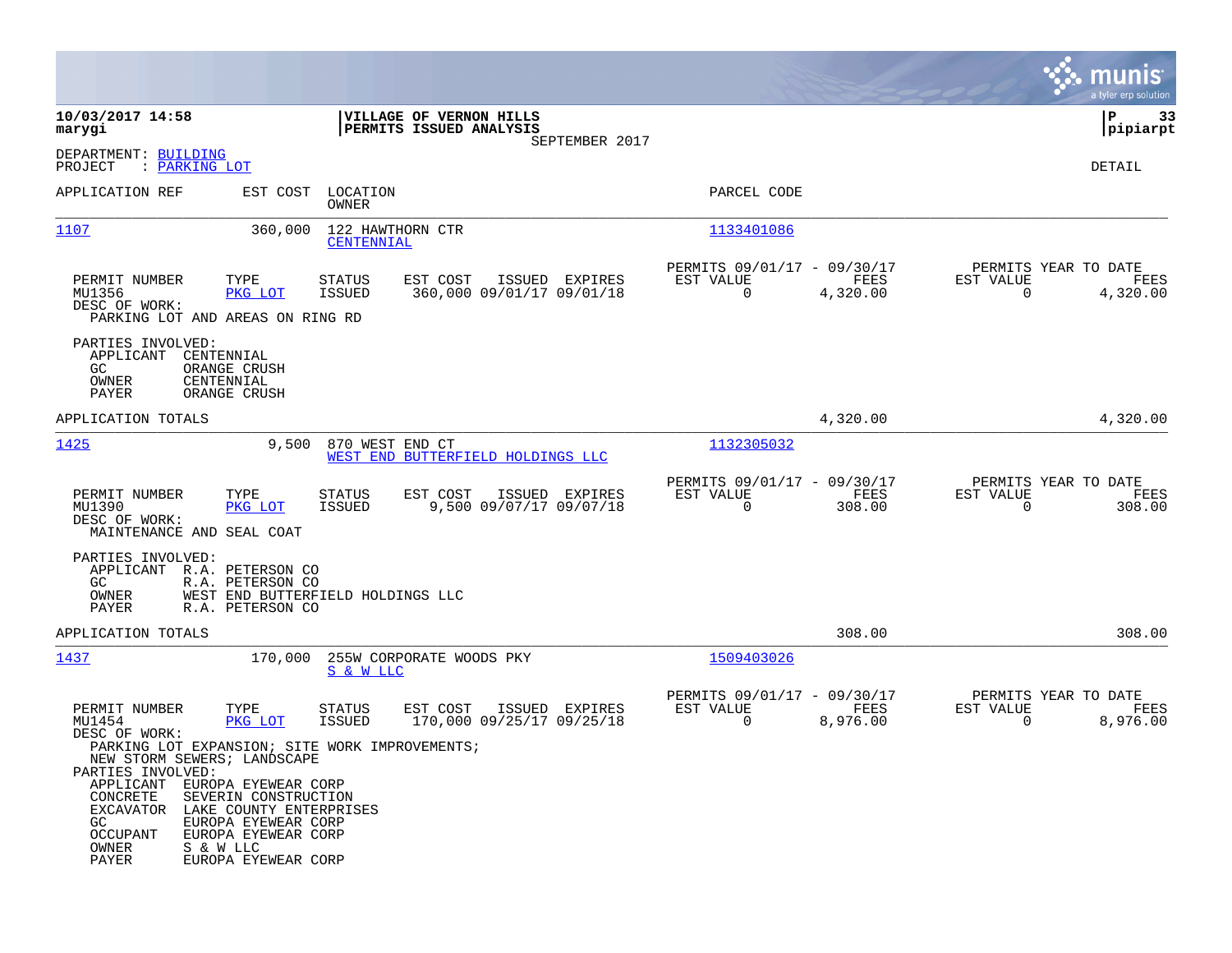|                                                                                                                                                                                                                                                                                                                                   |                                                                        | munis<br>a tyler erp solution                                     |
|-----------------------------------------------------------------------------------------------------------------------------------------------------------------------------------------------------------------------------------------------------------------------------------------------------------------------------------|------------------------------------------------------------------------|-------------------------------------------------------------------|
| 10/03/2017 14:58<br>VILLAGE OF VERNON HILLS<br>PERMITS ISSUED ANALYSIS<br>marygi<br>SEPTEMBER 2017                                                                                                                                                                                                                                |                                                                        | P<br>34<br> pipiarpt                                              |
| DEPARTMENT: BUILDING<br>PROJECT<br>: PARKING LOT                                                                                                                                                                                                                                                                                  |                                                                        | DETAIL                                                            |
| APPLICATION REF<br>EST COST<br>LOCATION                                                                                                                                                                                                                                                                                           | PARCEL CODE                                                            |                                                                   |
| <b>OWNER</b><br><b>SEWER</b><br>ROOUES PLUMBING/SEWER                                                                                                                                                                                                                                                                             |                                                                        |                                                                   |
| APPLICATION TOTALS                                                                                                                                                                                                                                                                                                                | 8,976.00                                                               | 8,976.00                                                          |
| 1444<br>4,350<br>WILLOWS<br>MCGILL & POOLE MGMT                                                                                                                                                                                                                                                                                   | 1132409014                                                             |                                                                   |
| PERMIT NUMBER<br>TYPE<br><b>STATUS</b><br>EST COST<br>ISSUED EXPIRES<br>MU1389<br>4,350 09/07/17 09/07/18<br>PKG LOT<br><b>ISSUED</b><br>DESC OF WORK:<br>REPAIRS: 11 CRESTVIEW, 1003 AND 1007 CENTURION                                                                                                                          | PERMITS 09/01/17 - 09/30/17<br>EST VALUE<br>FEES<br>$\Omega$<br>292.00 | PERMITS YEAR TO DATE<br>EST VALUE<br>FEES<br>0<br>292.00          |
| PARTIES INVOLVED:<br>APPLICANT<br>JAMESON PAVEMENT SURFACES<br>GC<br>JAMESON PAVEMENT SURFACES<br>MCGILL & POOLE MGMT<br>OWNER<br><b>PAYER</b><br>JAMESON PAVEMENT SURFACES                                                                                                                                                       |                                                                        |                                                                   |
| APPLICATION TOTALS                                                                                                                                                                                                                                                                                                                | 292.00                                                                 | 292.00                                                            |
| 1451<br>260,510<br>544 LAKEVIEW PKY<br>COLLIERS INTERNATIONAL                                                                                                                                                                                                                                                                     | 1504202152                                                             |                                                                   |
| EST COST<br>PERMIT NUMBER<br>TYPE<br><b>STATUS</b><br>ISSUED EXPIRES<br>MU1482<br>260,510 09/28/17 09/28/18<br>ISSUED<br>PKG LOT<br>PARTIES INVOLVED:<br>ABBEY PAVING CO<br>APPLICANT<br>GC<br>ABBEY PAVING CO<br><b>OCCUPANT</b><br>COLLIERS INTERNATIONAL<br>OWNER<br>COLLIERS INTERNATIONAL<br><b>PAYER</b><br>ABBEY PAVING CO | PERMITS 09/01/17 - 09/30/17<br>EST VALUE<br>FEES<br>0<br>3,126.00      | PERMITS YEAR TO DATE<br>EST VALUE<br>FEES<br>$\Omega$<br>3,126.00 |
| APPLICATION TOTALS<br>PROJECT TOTALS                                                                                                                                                                                                                                                                                              | 3,126.00<br>0<br>17,022.00                                             | 3,126.00<br>$\mathbf 0$<br>17,022.00                              |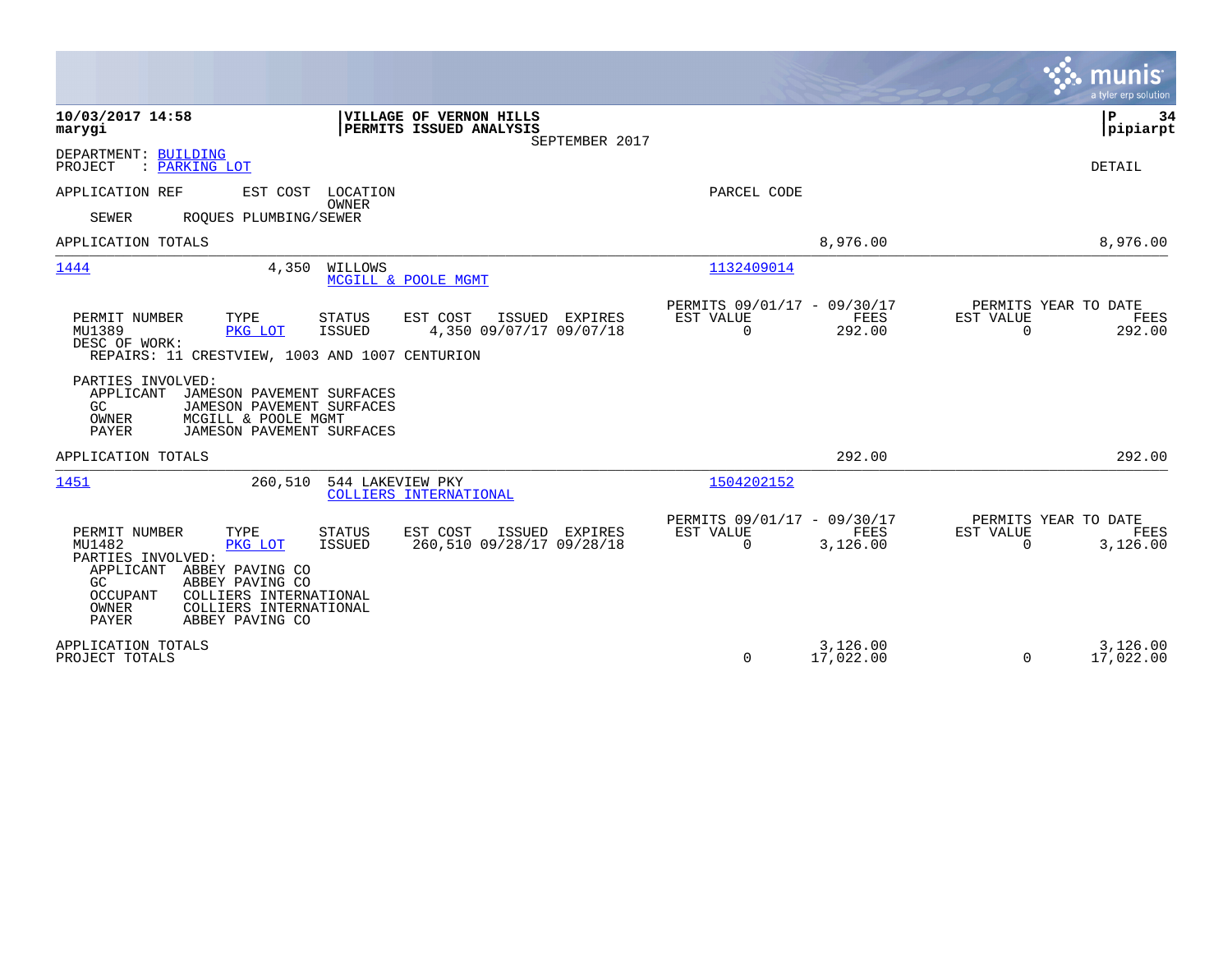|                                                                                                                                                                                                                                 |                                                                                         |                                                                             | munis<br>a tyler erp solution                                     |
|---------------------------------------------------------------------------------------------------------------------------------------------------------------------------------------------------------------------------------|-----------------------------------------------------------------------------------------|-----------------------------------------------------------------------------|-------------------------------------------------------------------|
| 10/03/2017 14:58<br>marygi                                                                                                                                                                                                      | VILLAGE OF VERNON HILLS<br>PERMITS ISSUED ANALYSIS                                      |                                                                             | ΙP<br>35<br> pipiarpt                                             |
| DEPARTMENT: BUILDING<br>PROJECT<br>: <u>PATIO</u>                                                                                                                                                                               | SEPTEMBER 2017                                                                          |                                                                             | DETAIL                                                            |
| APPLICATION REF<br>EST COST                                                                                                                                                                                                     | LOCATION<br>OWNER                                                                       | PARCEL CODE                                                                 |                                                                   |
| 1356<br>3,985                                                                                                                                                                                                                   | 127 SOUTH DEERPATH DR<br><b>MARIANNE JACKSON</b>                                        | 1508210002                                                                  |                                                                   |
| PERMIT NUMBER<br>TYPE<br>MU1388<br>PATIO<br>DESC OF WORK:<br>PATIO                                                                                                                                                              | <b>STATUS</b><br>EST COST<br>ISSUED EXPIRES<br>3,985 09/07/17 09/22/18<br><b>ISSUED</b> | PERMITS 09/01/17 - 09/30/17<br>FEES<br>EST VALUE<br>$\overline{0}$<br>50.00 | PERMITS YEAR TO DATE<br>EST VALUE<br>FEES<br>$\mathbf 0$<br>50.00 |
| PARTIES INVOLVED:<br>APPLICANT<br>MARIANNE JACKSON<br>CONCRETE<br>RAS CONCRETE<br>GC.<br>MARIANNE JACKSON<br>OWNER<br>MARIANNE JACKSON<br><b>PAYER</b><br>MARIANNE JACKSON                                                      |                                                                                         |                                                                             |                                                                   |
| APPLICATION TOTALS                                                                                                                                                                                                              |                                                                                         | 50.00                                                                       | 50.00                                                             |
| <u> 1369</u><br>3,565                                                                                                                                                                                                           | 1100 SWINBURNE PL<br>BRIAN V & BARBARA L PETTERSEN                                      | 1132302010                                                                  |                                                                   |
| PERMIT NUMBER<br>TYPE<br>MU1456<br><b>PATIO</b><br>DESC OF WORK:<br>PATIO                                                                                                                                                       | STATUS<br>EST COST<br>ISSUED EXPIRES<br><b>ISSUED</b><br>3,565 09/25/17 09/25/18        | PERMITS 09/01/17 - 09/30/17<br>EST VALUE<br>FEES<br>$\mathbf 0$<br>50.00    | PERMITS YEAR TO DATE<br>EST VALUE<br>FEES<br>$\mathbf 0$<br>50.00 |
| PARTIES INVOLVED:<br>APPLICANT<br>BRIAN V & BARBARA L PETTERSEN<br>CONCRETE<br>NORTH RANGE CONCRETE<br>BRIAN V & BARBARA L PETTERSEN<br>GC.<br>BRIAN V & BARBARA L PETTERSEN<br>OWNER<br>PAYER<br>BRIAN V & BARBARA L PETTERSEN |                                                                                         |                                                                             |                                                                   |
| APPLICATION TOTALS                                                                                                                                                                                                              |                                                                                         | 50.00                                                                       | 50.00                                                             |
| 1420<br>2,000                                                                                                                                                                                                                   | 80 COMMONWEALTH CT 2A<br><b>ANTHONY ISABELLI</b>                                        | 1132414012                                                                  |                                                                   |
| PERMIT NUMBER<br>TYPE<br>MU1362<br><b>PATIO</b><br>DESC OF WORK:<br>PATIO                                                                                                                                                       | EST COST<br>ISSUED EXPIRES<br>STATUS<br><b>ISSUED</b><br>2,000 09/01/17 09/22/18        | PERMITS 09/01/17 - 09/30/17<br>EST VALUE<br>FEES<br>0<br>50.00              | PERMITS YEAR TO DATE<br>EST VALUE<br>FEES<br>50.00<br>0           |
| PARTIES INVOLVED:<br>APPLICANT<br>ANTHONY ISABELLI<br>CONCRETE<br>DAVE'S CONCRETE<br>GC.<br>ANTHONY ISABELLI<br>OWNER<br>ANTHONY ISABELLI<br>PAYER<br>ANTHONY ISABELLI                                                          |                                                                                         |                                                                             |                                                                   |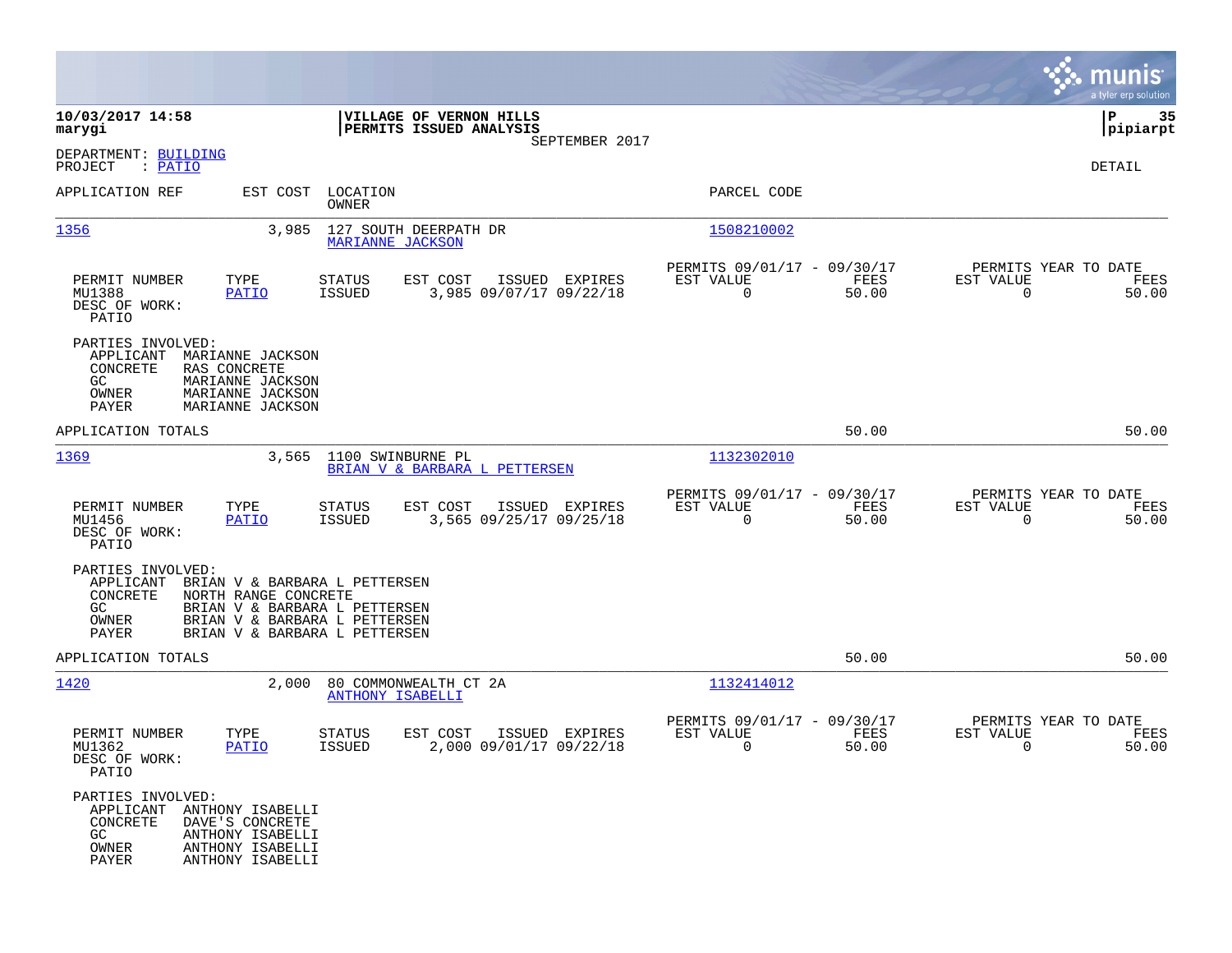|                                                         |                                                                                                                               |                         |                                                                      |                                               |                 |                                        | <b>munis</b><br>a tyler erp solution |
|---------------------------------------------------------|-------------------------------------------------------------------------------------------------------------------------------|-------------------------|----------------------------------------------------------------------|-----------------------------------------------|-----------------|----------------------------------------|--------------------------------------|
| 10/03/2017 14:58<br>marygi                              |                                                                                                                               |                         | VILLAGE OF VERNON HILLS<br>PERMITS ISSUED ANALYSIS<br>SEPTEMBER 2017 |                                               |                 |                                        | ∣P<br>36<br> pipiarpt                |
| DEPARTMENT: BUILDING<br>PROJECT<br>: PATIO              |                                                                                                                               |                         |                                                                      |                                               |                 |                                        | DETAIL                               |
| APPLICATION REF                                         | EST COST                                                                                                                      | LOCATION<br>OWNER       |                                                                      | PARCEL CODE                                   |                 |                                        |                                      |
| APPLICATION TOTALS                                      |                                                                                                                               |                         |                                                                      |                                               | 50.00           |                                        | 50.00                                |
| 1426                                                    | 5,700                                                                                                                         | <b>ANDY GARVEY</b>      | 221 NORTH FIORE PKY                                                  | 1506409012                                    |                 |                                        |                                      |
| PERMIT NUMBER<br>MU1375<br>DESC OF WORK:                | TYPE<br>PATIO<br>PATIO EXTENSION W/FIREPIT                                                                                    | STATUS<br><b>ISSUED</b> | EST COST<br>ISSUED EXPIRES<br>5,700 09/06/17 09/12/18                | PERMITS 09/01/17 - 09/30/17<br>EST VALUE<br>0 | FEES<br>57.00   | PERMITS YEAR TO DATE<br>EST VALUE<br>0 | FEES<br>57.00                        |
| PARTIES INVOLVED:<br>APPLICANT<br>GC.<br>OWNER<br>PAYER | GABRIEL'S LANDSCAPE & TREE SERVICE<br>GABRIEL'S LANDSCAPE & TREE SERVICE<br>ANDY GARVEY<br>GABRIEL'S LANDSCAPE & TREE SERVICE |                         |                                                                      |                                               |                 |                                        |                                      |
| APPLICATION TOTALS<br>PROJECT TOTALS                    |                                                                                                                               |                         |                                                                      | 0                                             | 57.00<br>207.00 | $\Omega$                               | 57.00<br>207.00                      |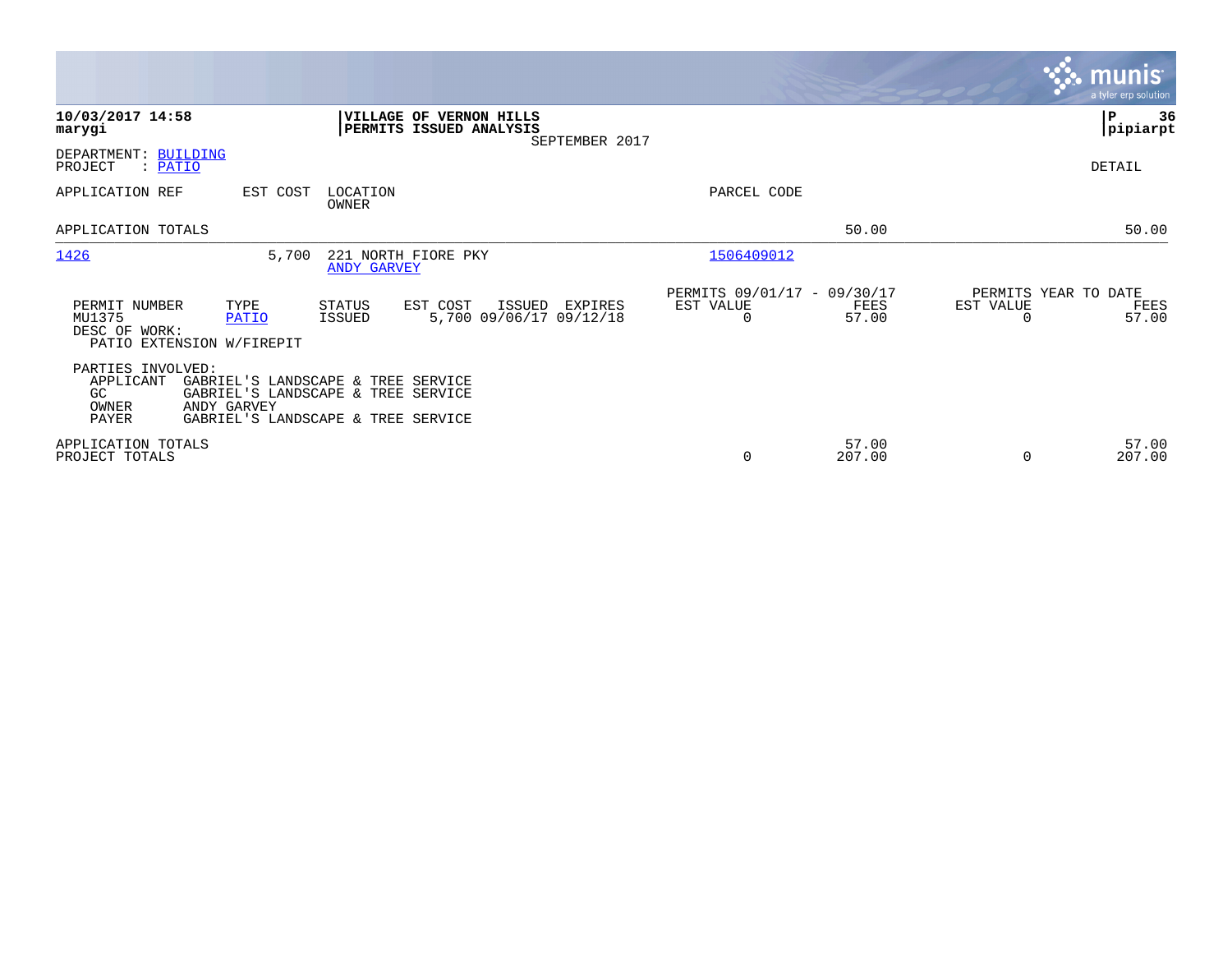|                                                                     |                                                                                                                                                  |                   |                                                    |                                              |                                                      |                |                                               | <b>munis</b><br>a tyler erp solution |
|---------------------------------------------------------------------|--------------------------------------------------------------------------------------------------------------------------------------------------|-------------------|----------------------------------------------------|----------------------------------------------|------------------------------------------------------|----------------|-----------------------------------------------|--------------------------------------|
| 10/03/2017 14:58<br>marygi                                          |                                                                                                                                                  |                   | VILLAGE OF VERNON HILLS<br>PERMITS ISSUED ANALYSIS | SEPTEMBER 2017                               |                                                      |                |                                               | ∣P<br>37<br> pipiarpt                |
| DEPARTMENT: BUILDING<br>PROJECT                                     | : SIDEWALK                                                                                                                                       |                   |                                                    |                                              |                                                      |                |                                               | DETAIL                               |
| APPLICATION REF                                                     | EST COST                                                                                                                                         | LOCATION<br>OWNER |                                                    |                                              | PARCEL CODE                                          |                |                                               |                                      |
| 1496                                                                | 2,900                                                                                                                                            |                   | 119 THORNE GROVE DR<br>VINCENT & PAMELA J SOTTILE  |                                              | 1507209047                                           |                |                                               |                                      |
| PERMIT NUMBER<br>MU1453<br>DESC OF WORK:                            | TYPE<br><b>SIDEWALK</b><br>SIDEWALK & RIBBONS ON DRIVEWAY                                                                                        | STATUS<br>ISSUED  | EST COST                                           | ISSUED<br>EXPIRES<br>2,900 09/25/17 09/25/18 | PERMITS 09/01/17 - 09/30/17<br>EST VALUE<br>$\Omega$ | FEES<br>50.00  | PERMITS YEAR TO DATE<br>EST VALUE<br>$\Omega$ | FEES<br>50.00                        |
| PARTIES INVOLVED:<br>APPLICANT<br>CONCRETE<br>GC.<br>OWNER<br>PAYER | VINCENT & PAMELA J SOTTILE<br>ANGEL & TONY LANDSCAPING<br>VINCENT & PAMELA J SOTTILE<br>VINCENT & PAMELA J SOTTILE<br>VINCENT & PAMELA J SOTTILE |                   |                                                    |                                              |                                                      |                |                                               |                                      |
| APPLICATION TOTALS<br>PROJECT TOTALS                                |                                                                                                                                                  |                   |                                                    |                                              | $\Omega$                                             | 50.00<br>50.00 | $\Omega$                                      | 50.00<br>50.00                       |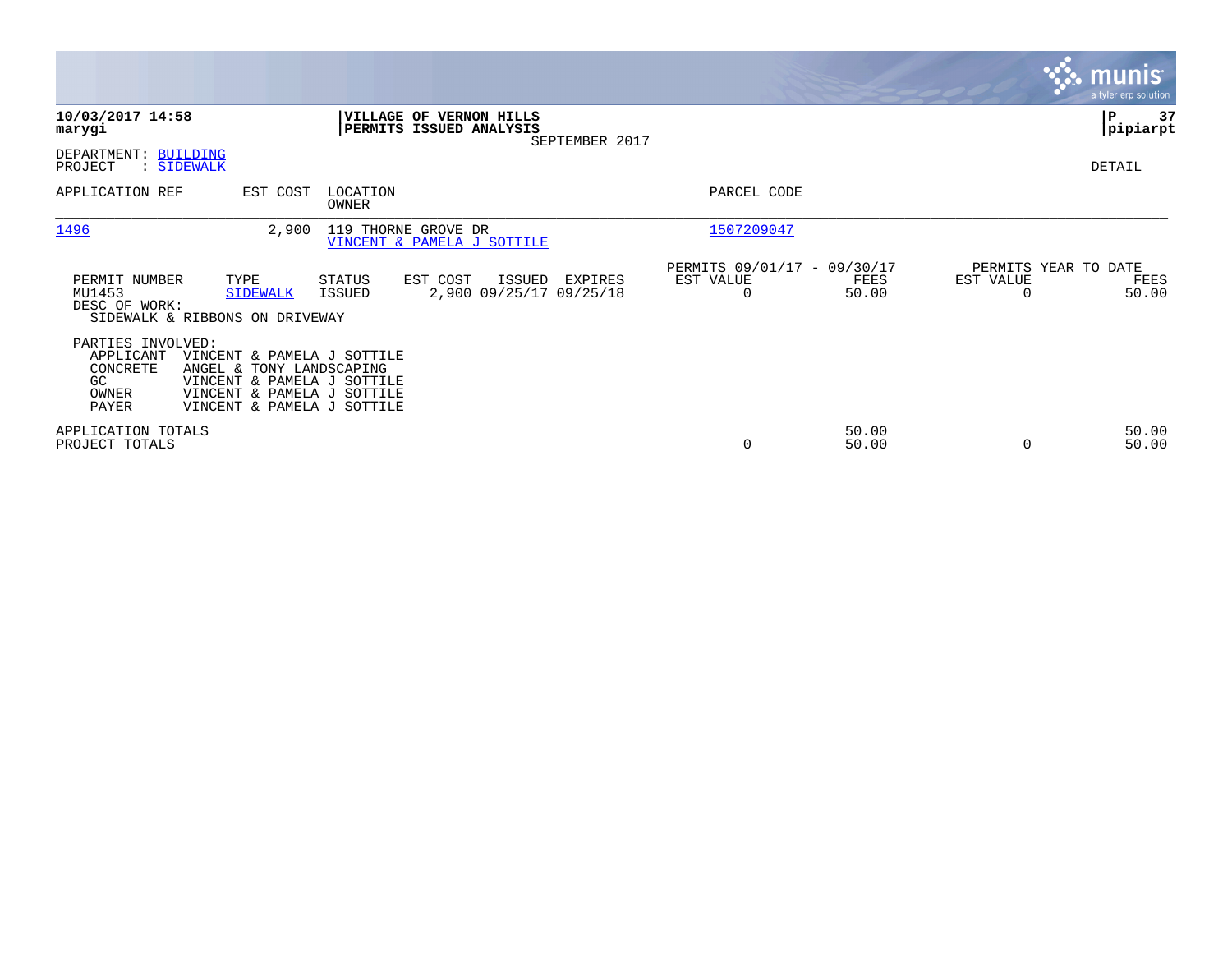|                                                                                               |                                                                                        |                                              |                                                    |                |                                                            |                |                                               | munis<br>a tyler erp solution |
|-----------------------------------------------------------------------------------------------|----------------------------------------------------------------------------------------|----------------------------------------------|----------------------------------------------------|----------------|------------------------------------------------------------|----------------|-----------------------------------------------|-------------------------------|
| 10/03/2017 14:58<br>marygi                                                                    |                                                                                        |                                              | VILLAGE OF VERNON HILLS<br>PERMITS ISSUED ANALYSIS |                |                                                            |                |                                               | 38<br>IΡ<br> pipiarpt         |
| DEPARTMENT: BUILDING<br>PROJECT<br>: REROOF                                                   |                                                                                        |                                              |                                                    | SEPTEMBER 2017 |                                                            |                |                                               | DETAIL                        |
| APPLICATION REF                                                                               |                                                                                        | EST COST LOCATION<br>OWNER                   |                                                    |                | PARCEL CODE                                                |                |                                               |                               |
| 1404                                                                                          | 8,500                                                                                  | 305 OAKWOOD RD<br><b>MELODY E HOLST</b>      |                                                    |                | 1508112013                                                 |                |                                               |                               |
| PERMIT NUMBER<br>MU1292<br>DESC OF WORK:<br><b>REROOF</b>                                     | TYPE<br><b>REROOF</b>                                                                  | <b>STATUS</b><br>COMPLT                      | EST COST<br>8,500 09/12/17 09/12/18                | ISSUED EXPIRES | PERMITS 09/01/17 - 09/30/17<br>EST VALUE<br>$\overline{0}$ | FEES<br>85.00  | PERMITS YEAR TO DATE<br>EST VALUE<br>$\Omega$ | FEES<br>85.00                 |
| PARTIES INVOLVED:<br>APPLICANT REYES CONTRACTOR INC<br>GC.<br>OWNER<br>PAYER<br><b>ROOFER</b> | REYES CONTRACTOR INC<br>MELODY E HOLST<br>REYES CONTRACTOR INC<br>REYES CONTRACTOR INC |                                              |                                                    |                |                                                            |                |                                               |                               |
| APPLICATION TOTALS                                                                            |                                                                                        |                                              |                                                    |                |                                                            | 85.00          |                                               | 85.00                         |
| 1469                                                                                          |                                                                                        | 15,720 618 SYCAMORE ST<br>PHILIP LIN         |                                                    |                | 1132107010                                                 |                |                                               |                               |
| PERMIT NUMBER<br>MU1365<br>DESC OF WORK:<br><b>REROOF</b>                                     | TYPE<br><b>REROOF</b>                                                                  | <b>STATUS</b><br><b>ISSUED</b>               | EST COST<br>15,720 09/05/17 09/05/18               | ISSUED EXPIRES | PERMITS 09/01/17 - 09/30/17<br>EST VALUE<br>$\Omega$       | FEES<br>157.20 | PERMITS YEAR TO DATE<br>EST VALUE<br>$\Omega$ | FEES<br>157.20                |
| PARTIES INVOLVED:<br>APPLICANT<br>GC<br>OWNER<br>PAYER<br><b>ROOFER</b>                       | PIONEER RENOVATIONS<br>KOZY ROOF<br>PHILIP LIN<br>KOZY ROOF<br>PIONEER RENOVATIONS     |                                              |                                                    |                |                                                            |                |                                               |                               |
| APPLICATION TOTALS                                                                            |                                                                                        |                                              |                                                    |                |                                                            | 157.20         |                                               | 157.20                        |
| 1471                                                                                          |                                                                                        | 20,649 1220 RIDGEWOOD CT<br>KEVIN S KOSOWSKI |                                                    |                | 1132104047                                                 |                |                                               |                               |
| PERMIT NUMBER<br>MU1367<br>DESC OF WORK:<br>REROOF                                            | TYPE<br><b>REROOF</b>                                                                  | <b>STATUS</b><br><b>ISSUED</b>               | EST COST<br>20,649 09/05/17 09/05/18               | ISSUED EXPIRES | PERMITS 09/01/17 - 09/30/17<br>EST VALUE<br>0              | FEES<br>206.49 | PERMITS YEAR TO DATE<br>EST VALUE<br>0        | FEES<br>206.49                |
| PARTIES INVOLVED:<br>APPLICANT KOZY ROOF<br>GC.<br>OWNER<br>PAYER<br><b>ROOFER</b>            | KOZY ROOF<br>KEVIN S KOSOWSKI<br>KOZY ROOF<br>PIONEER RENOVATIONS                      |                                              |                                                    |                |                                                            |                |                                               |                               |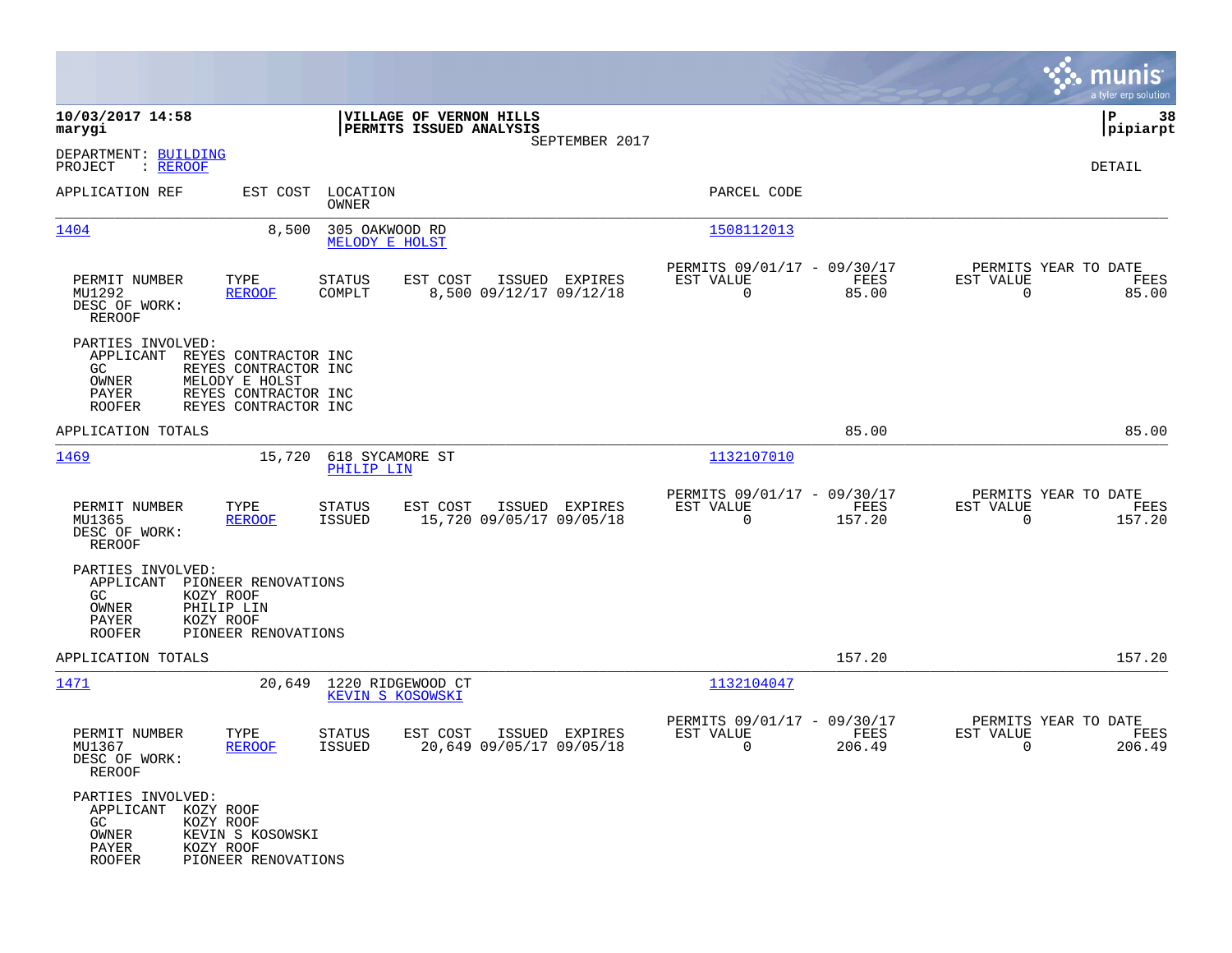|                                                                                                                                                                                                                                                                  |                                           |                                                         |                |                                                  | munis<br>a tyler erp solution |
|------------------------------------------------------------------------------------------------------------------------------------------------------------------------------------------------------------------------------------------------------------------|-------------------------------------------|---------------------------------------------------------|----------------|--------------------------------------------------|-------------------------------|
| 10/03/2017 14:58<br>VILLAGE OF VERNON HILLS<br>PERMITS ISSUED ANALYSIS<br>marygi                                                                                                                                                                                 | SEPTEMBER 2017                            |                                                         |                |                                                  | ΙP<br>39<br> pipiarpt         |
| DEPARTMENT: BUILDING<br>PROJECT<br>: <u>REROOF</u>                                                                                                                                                                                                               |                                           |                                                         |                |                                                  | DETAIL                        |
| APPLICATION REF<br>EST COST<br>LOCATION<br>OWNER                                                                                                                                                                                                                 |                                           | PARCEL CODE                                             |                |                                                  |                               |
| APPLICATION TOTALS                                                                                                                                                                                                                                               |                                           |                                                         | 206.49         |                                                  | 206.49                        |
| 1482<br>3,900<br>874N CREEK BEND DR<br>BRYAN J & VICTORIA A VANOVER                                                                                                                                                                                              |                                           | 1516101012                                              |                |                                                  |                               |
| PERMIT NUMBER<br>TYPE<br>STATUS<br>EST COST<br>MU1379<br><b>ISSUED</b><br><b>REROOF</b><br>DESC OF WORK:<br>REROOF                                                                                                                                               | ISSUED EXPIRES<br>3,900 09/06/17 09/06/18 | PERMITS 09/01/17 - 09/30/17<br>EST VALUE<br>$\mathbf 0$ | FEES<br>50.00  | PERMITS YEAR TO DATE<br>EST VALUE<br>$\mathbf 0$ | FEES<br>50.00                 |
| PARTIES INVOLVED:<br>APPLICANT<br>CORRECT ROOFING & CONSTRUCTION INC<br>GC.<br>CORRECT ROOFING & CONSTRUCTION INC<br>BRYAN J & VICTORIA A VANOVER<br>OWNER<br>PAYER<br>CORRECT ROOFING & CONSTRUCTION INC<br>CORRECT ROOFING & CONSTRUCTION INC<br><b>ROOFER</b> |                                           |                                                         |                |                                                  |                               |
| APPLICATION TOTALS                                                                                                                                                                                                                                               |                                           |                                                         | 50.00          |                                                  | 50.00                         |
| 105 SOUTH DEERPATH DR<br>1483<br>6,100<br><b>ADAM KARSKI</b>                                                                                                                                                                                                     |                                           | 1509103019                                              |                |                                                  |                               |
| PERMIT NUMBER<br>TYPE<br>STATUS<br>EST COST<br>MU1380<br><b>ISSUED</b><br><b>REROOF</b><br>DESC OF WORK:<br><b>REROOF</b>                                                                                                                                        | ISSUED EXPIRES<br>6,100 09/06/17 09/06/18 | PERMITS 09/01/17 - 09/30/17<br>EST VALUE<br>$\mathbf 0$ | FEES<br>61.00  | PERMITS YEAR TO DATE<br>EST VALUE<br>$\mathbf 0$ | FEES<br>61.00                 |
| PARTIES INVOLVED:<br>GC<br>CITYWIDE HOME EXTERIORS LLC<br>ADAM KARSKI<br>OWNER<br>PAYER<br>CITYWIDE HOME EXTERIORS LLC<br><b>ROOFER</b><br>CITYWIDE HOME EXTERIORS LLC<br>CITYWIDE HOME EXTERIORS LLC<br><b>ROOFER</b>                                           |                                           |                                                         |                |                                                  |                               |
| APPLICATION TOTALS                                                                                                                                                                                                                                               |                                           |                                                         | 61.00          |                                                  | 61.00                         |
| <u> 1489</u><br>20,000<br>571 QUAKER RIDGE CT<br>ROGER R & NATALIE S ZELLNER TRUSTEES                                                                                                                                                                            |                                           | 1132107023                                              |                |                                                  |                               |
| STATUS<br>EST COST ISSUED EXPIRES<br>PERMIT NUMBER<br>TYPE<br>MU1386<br><b>REROOF</b><br>ISSUED<br>DESC OF WORK:<br>REROOF                                                                                                                                       | 20,000 09/07/17 09/07/18                  | PERMITS 09/01/17 - 09/30/17<br>EST VALUE<br>$\Omega$    | FEES<br>200.00 | PERMITS YEAR TO DATE<br>EST VALUE<br>$\Omega$    | FEES<br>200.00                |
| PARTIES INVOLVED:<br>APPLICANT JARVIS EXTERIORS<br>GC<br>JARVIS EXTERIORS<br>OWNER<br>ROGER R & NATALIE S ZELLNER TRUSTEES                                                                                                                                       |                                           |                                                         |                |                                                  |                               |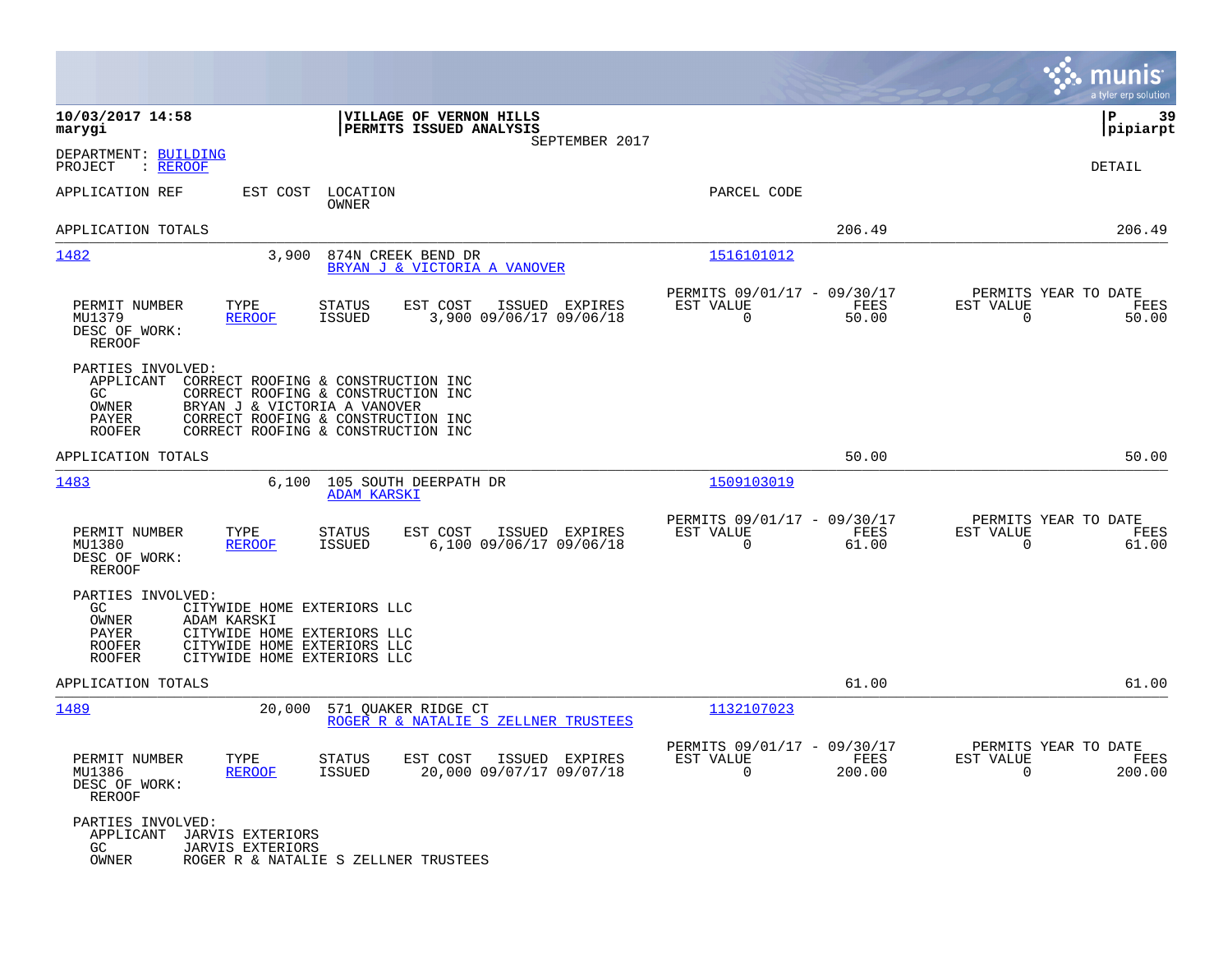|                                                                                            |                                                                                         |                                       |                                                    |                |                                                         |                |                                                  | munis<br>a tyler erp solution |
|--------------------------------------------------------------------------------------------|-----------------------------------------------------------------------------------------|---------------------------------------|----------------------------------------------------|----------------|---------------------------------------------------------|----------------|--------------------------------------------------|-------------------------------|
| 10/03/2017 14:58<br>marygi                                                                 |                                                                                         |                                       | VILLAGE OF VERNON HILLS<br>PERMITS ISSUED ANALYSIS | SEPTEMBER 2017 |                                                         |                |                                                  | P<br>40<br> pipiarpt          |
| DEPARTMENT: BUILDING<br>: REROOF<br>PROJECT                                                |                                                                                         |                                       |                                                    |                |                                                         |                |                                                  | DETAIL                        |
| APPLICATION REF                                                                            | EST COST                                                                                | LOCATION<br>OWNER                     |                                                    |                | PARCEL CODE                                             |                |                                                  |                               |
| PAYER<br><b>ROOFER</b>                                                                     | <b>JARVIS EXTERIORS</b><br><b>JARVIS EXTERIORS</b>                                      |                                       |                                                    |                |                                                         |                |                                                  |                               |
| APPLICATION TOTALS                                                                         |                                                                                         |                                       |                                                    |                |                                                         | 200.00         |                                                  | 200.00                        |
| 1490                                                                                       | 9,275                                                                                   | 1552 HAIG POINT LN                    | STEVEN C & SUSAN J BOREN                           |                | 1133116001                                              |                |                                                  |                               |
| PERMIT NUMBER<br>MU1387<br>DESC OF WORK:<br>REROOF                                         | TYPE<br><b>REROOF</b>                                                                   | <b>STATUS</b><br>ISSUED               | EST COST<br>ISSUED<br>9,275 09/07/17 09/07/18      | EXPIRES        | PERMITS 09/01/17 - 09/30/17<br>EST VALUE<br>0           | FEES<br>92.75  | PERMITS YEAR TO DATE<br>EST VALUE<br>$\mathbf 0$ | FEES<br>92.75                 |
| PARTIES INVOLVED:<br>APPLICANT AKRA CONSTRUCTION<br>GC.<br>OWNER<br>PAYER<br><b>ROOFER</b> | AKRA CONSTRUCTION<br>STEVEN C & SUSAN J BOREN<br>AKRA CONSTRUCTION<br>AKRA CONSTRUCTION |                                       |                                                    |                |                                                         |                |                                                  |                               |
| APPLICATION TOTALS                                                                         |                                                                                         |                                       |                                                    |                |                                                         | 92.75          |                                                  | 92.75                         |
| 1493                                                                                       | 5,500                                                                                   | 305 COURT OF ELM<br><b>JUAN CELON</b> |                                                    |                | 1508108045                                              |                |                                                  |                               |
| PERMIT NUMBER<br>MU1392<br>DESC OF WORK:<br>REROOF AND FRONT SIDING                        | TYPE<br><b>REROOF</b>                                                                   | <b>STATUS</b><br>ISSUED               | EST COST<br>5,500 09/07/17 09/07/18                | ISSUED EXPIRES | PERMITS 09/01/17 - 09/30/17<br>EST VALUE<br>0           | FEES<br>55.00  | PERMITS YEAR TO DATE<br>EST VALUE<br>$\mathbf 0$ | FEES<br>55.00                 |
| PARTIES INVOLVED:<br>APPLICANT<br>GC<br>OWNER<br>PAYER<br><b>ROOFER</b>                    | JUAN CELON<br><b>JUAN CELON</b><br>JUAN CELON<br><b>JUAN CELON</b><br><b>JUAN CELON</b> |                                       |                                                    |                |                                                         |                |                                                  |                               |
| APPLICATION TOTALS                                                                         |                                                                                         |                                       |                                                    |                |                                                         | 55.00          |                                                  | 55.00                         |
| 1503                                                                                       | 10,700                                                                                  | 1266 MAIDSTONE DR                     | THOMAS R & LORI R MOHRDIECK                        |                | 1132107025                                              |                |                                                  |                               |
| PERMIT NUMBER<br>MU1398<br>DESC OF WORK:<br>REROOF                                         | TYPE<br><b>REROOF</b>                                                                   | <b>STATUS</b><br><b>ISSUED</b>        | EST COST<br>10,700 09/11/17 09/11/18               | ISSUED EXPIRES | PERMITS 09/01/17 - 09/30/17<br>EST VALUE<br>$\mathbf 0$ | FEES<br>107.00 | PERMITS YEAR TO DATE<br>EST VALUE<br>$\Omega$    | FEES<br>107.00                |
| PARTIES INVOLVED:<br>APPLICANT CUSTOM ROOFING                                              |                                                                                         |                                       |                                                    |                |                                                         |                |                                                  |                               |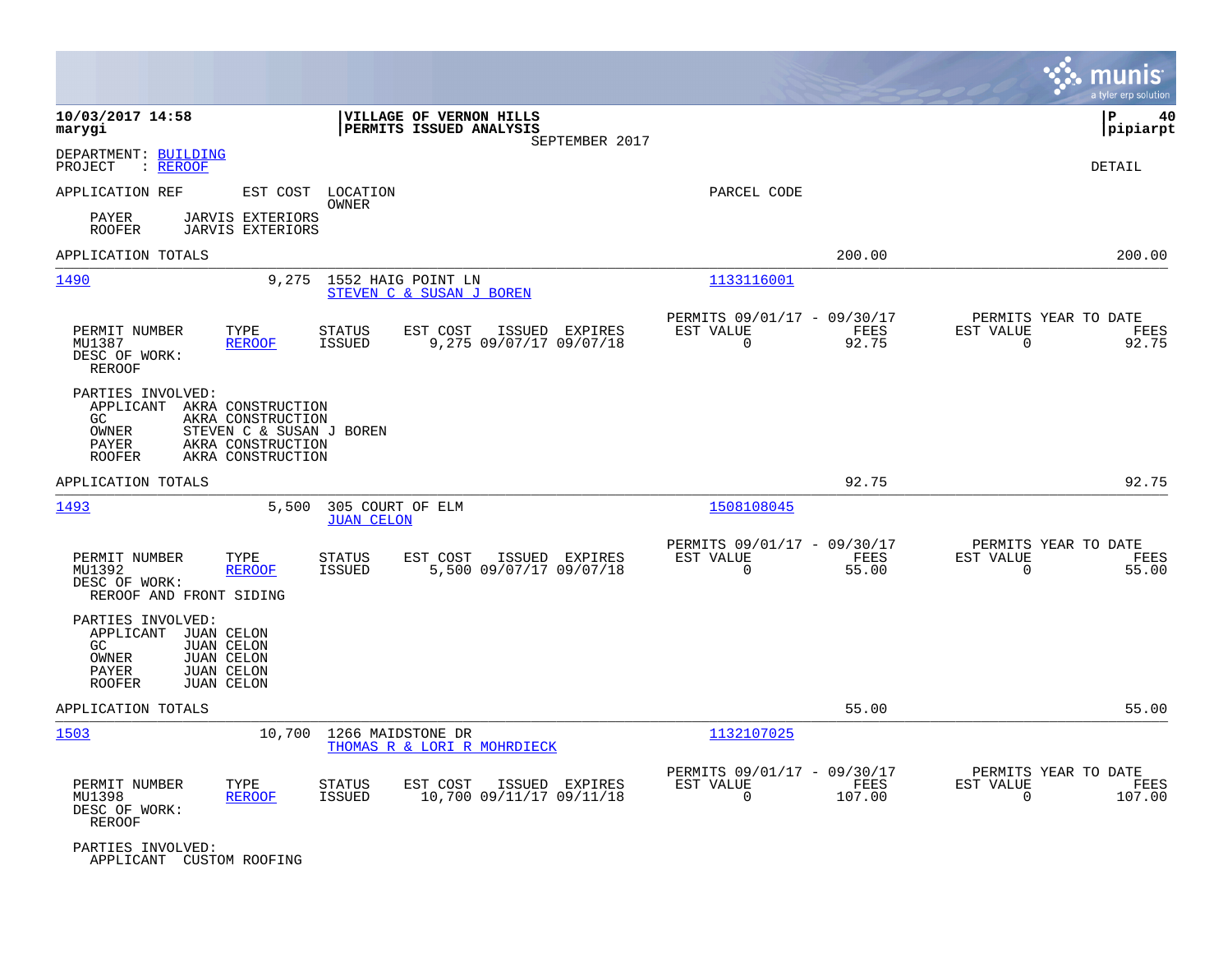|                                                                                                                                                                                                                               |                                                                          | munis<br>a tyler erp solution                                  |
|-------------------------------------------------------------------------------------------------------------------------------------------------------------------------------------------------------------------------------|--------------------------------------------------------------------------|----------------------------------------------------------------|
| 10/03/2017 14:58<br>VILLAGE OF VERNON HILLS<br>PERMITS ISSUED ANALYSIS<br>marygi<br>SEPTEMBER 2017                                                                                                                            |                                                                          | lР<br>41<br> pipiarpt                                          |
| DEPARTMENT: BUILDING<br>: REROOF<br>PROJECT                                                                                                                                                                                   |                                                                          | <b>DETAIL</b>                                                  |
| APPLICATION REF<br>EST COST<br>LOCATION<br>OWNER                                                                                                                                                                              | PARCEL CODE                                                              |                                                                |
| <b>CUSTOM ROOFING</b><br>GC.<br>OWNER<br>THOMAS R & LORI R MOHRDIECK<br><b>CUSTOM ROOFING</b><br>PAYER<br><b>ROOFER</b><br><b>CUSTOM ROOFING</b>                                                                              |                                                                          |                                                                |
| APPLICATION TOTALS                                                                                                                                                                                                            | 107.00                                                                   | 107.00                                                         |
| 1508<br>206 ARRON CT<br>4,500<br>GAURAV & SAPNA KHURANA                                                                                                                                                                       | 1505405018                                                               |                                                                |
| PERMIT NUMBER<br>TYPE<br>EST COST<br>STATUS<br>ISSUED EXPIRES<br><b>ISSUED</b><br>4,500 09/11/17 09/11/18<br>MU1403<br><b>REROOF</b><br>DESC OF WORK:<br><b>REROOF</b>                                                        | PERMITS 09/01/17 - 09/30/17<br>EST VALUE<br>FEES<br>$\mathbf 0$<br>50.00 | PERMITS YEAR TO DATE<br>EST VALUE<br>FEES<br>0<br>50.00        |
| PARTIES INVOLVED:<br>APPLICANT<br>TOTAL CONSTRUCTION CONCEPTS<br>TOTAL CONSTRUCTION CONCEPTS<br>GC<br>OWNER<br>GAURAV & SAPNA KHURANA<br>PAYER<br>TOTAL CONSTRUCTION CONCEPTS<br>TOTAL CONSTRUCTION CONCEPTS<br><b>ROOFER</b> |                                                                          |                                                                |
| APPLICATION TOTALS                                                                                                                                                                                                            | 50.00                                                                    | 50.00                                                          |
| 1511<br>4,290<br>1808 SAINT ANDREW DR<br>SHENG & LI XU                                                                                                                                                                        | 1129311008                                                               |                                                                |
| <b>STATUS</b><br>EST COST<br>PERMIT NUMBER<br>TYPE<br>ISSUED EXPIRES<br>4,290 09/11/17 09/11/18<br>MU1405<br><b>REROOF</b><br><b>ISSUED</b><br>DESC OF WORK:<br>REROOF                                                        | PERMITS 09/01/17 - 09/30/17<br>EST VALUE<br>FEES<br>$\Omega$<br>50.00    | PERMITS YEAR TO DATE<br>EST VALUE<br>FEES<br>50.00<br>$\Omega$ |
| PARTIES INVOLVED:<br>APPLICANT MORNING DEW EXTERIOR INC<br>GC.<br>MORNING DEW EXTERIOR INC<br>OWNER<br>SHENG & LI XU<br>MORNING DEW EXTERIOR INC<br>PAYER<br><b>ROOFER</b><br>MORNING DEW EXTERIOR INC                        |                                                                          |                                                                |
| APPLICATION TOTALS                                                                                                                                                                                                            | 50.00                                                                    | 50.00                                                          |
| 1536<br>4,685<br>117 SOUTH DEERPATH DR<br>ROBERT & DIANE LOGAN                                                                                                                                                                | 1509103025                                                               |                                                                |
| PERMIT NUMBER<br>TYPE<br>STATUS<br>EST COST<br>ISSUED EXPIRES<br>MU1422<br>4,685 09/18/17 09/18/18<br><b>REROOF</b><br><b>ISSUED</b><br>DESC OF WORK:<br>REROOF                                                               | PERMITS 09/01/17 - 09/30/17<br>EST VALUE<br>FEES<br>50.00<br>$\Omega$    | PERMITS YEAR TO DATE<br>EST VALUE<br>FEES<br>50.00<br>0        |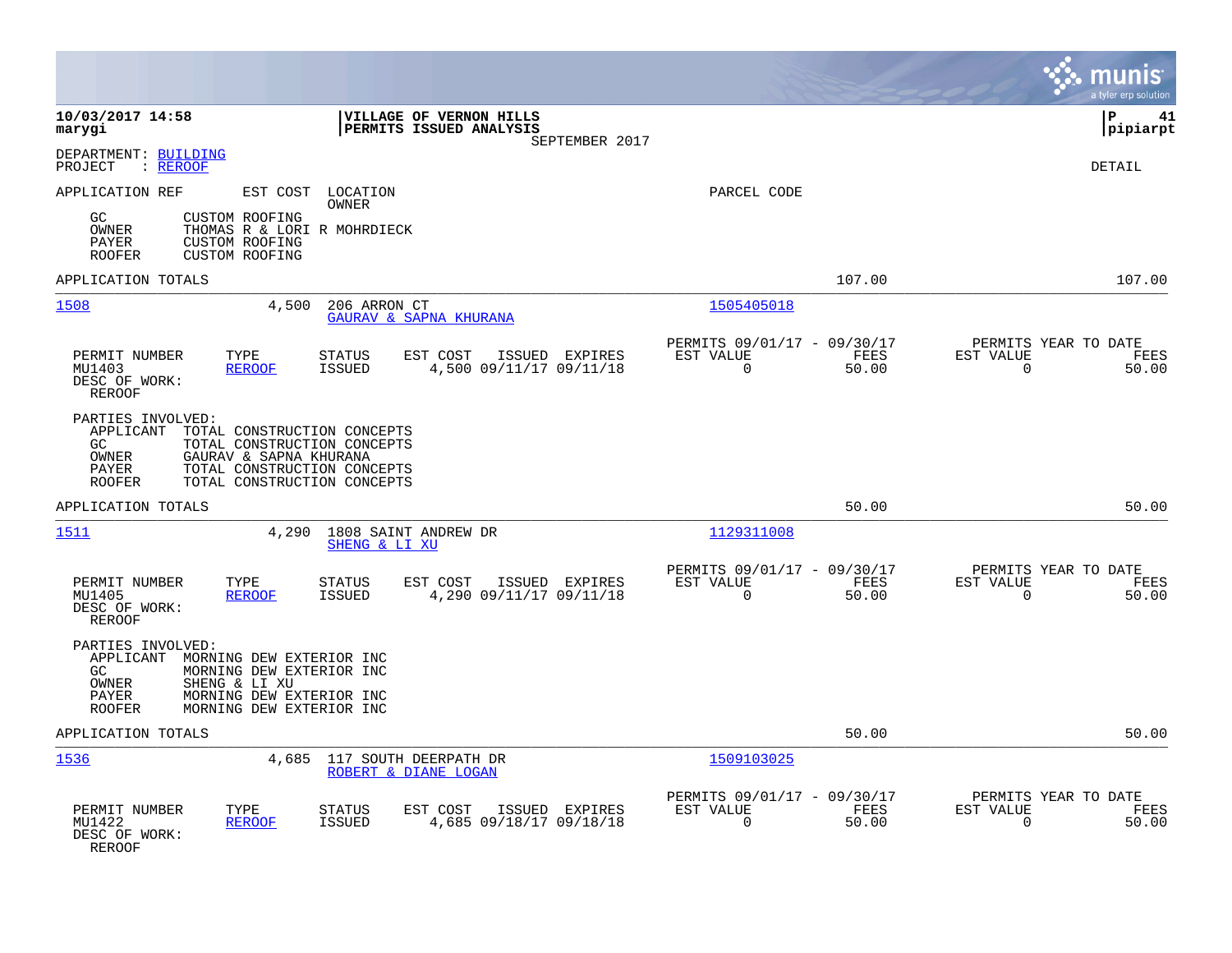|                                                                                      |                                                                                                           |                                |                                                            |                |                                                         |                       |                          | munis<br>a tyler erp solution          |
|--------------------------------------------------------------------------------------|-----------------------------------------------------------------------------------------------------------|--------------------------------|------------------------------------------------------------|----------------|---------------------------------------------------------|-----------------------|--------------------------|----------------------------------------|
| 10/03/2017 14:58<br>marygi                                                           |                                                                                                           |                                | VILLAGE OF VERNON HILLS<br>PERMITS ISSUED ANALYSIS         | SEPTEMBER 2017 |                                                         |                       |                          | l P<br>42<br> pipiarpt                 |
| DEPARTMENT: BUILDING<br>: REROOF<br>PROJECT                                          |                                                                                                           |                                |                                                            |                |                                                         |                       |                          | <b>DETAIL</b>                          |
| APPLICATION REF                                                                      | EST COST                                                                                                  | LOCATION<br>OWNER              |                                                            |                | PARCEL CODE                                             |                       |                          |                                        |
| PARTIES INVOLVED:<br>APPLICANT AMB ROOFING<br>GC.<br>OWNER<br>PAYER<br><b>ROOFER</b> | AMB ROOFING<br>ROBERT & DIANE LOGAN<br>AMB ROOFING<br>AMB ROOFING                                         |                                |                                                            |                |                                                         |                       |                          |                                        |
| APPLICATION TOTALS                                                                   |                                                                                                           |                                |                                                            |                |                                                         | 50.00                 |                          | 50.00                                  |
| 1542                                                                                 | 8,600                                                                                                     | 588S HADDON CIR                | WALID & WIDAD KHAYR                                        |                | 1508401034                                              |                       |                          |                                        |
| PERMIT NUMBER<br>MU1433<br>DESC OF WORK:<br><b>REROOF</b>                            | TYPE<br><b>REROOF</b>                                                                                     | STATUS<br><b>ISSUED</b>        | EST COST<br>8,600 09/19/17 09/19/18                        | ISSUED EXPIRES | PERMITS 09/01/17 - 09/30/17<br>EST VALUE<br>$\Omega$    | FEES<br>86.00         | EST VALUE<br>0           | PERMITS YEAR TO DATE<br>FEES<br>86.00  |
| PARTIES INVOLVED:<br>APPLICANT<br>GC.<br>OWNER<br>PAYER<br><b>ROOFER</b>             | RSC BUILDERS INC<br>RSC BUILDERS INC<br>WALID & WIDAD KHAYR<br>RSC BUILDERS INC<br>RSC BUILDERS INC       |                                |                                                            |                |                                                         |                       |                          |                                        |
| APPLICATION TOTALS                                                                   |                                                                                                           |                                |                                                            |                |                                                         | 86.00                 |                          | 86.00                                  |
| 1551                                                                                 | 6,150                                                                                                     | 307 ANGELA CT                  | DONALD W & DIXIE J KELTON                                  |                | 1505419005                                              |                       |                          |                                        |
| PERMIT NUMBER<br>MU1439<br>DESC OF WORK:<br>REROOF                                   | TYPE<br><b>REROOF</b>                                                                                     | <b>STATUS</b><br><b>ISSUED</b> | EST COST<br>6,150 09/20/17 09/20/18                        | ISSUED EXPIRES | PERMITS 09/01/17 - 09/30/17<br>EST VALUE<br>$\Omega$    | FEES<br>61.50         | EST VALUE<br>$\mathbf 0$ | PERMITS YEAR TO DATE<br>FEES<br>61.50  |
| PARTIES INVOLVED:<br>APPLICANT<br>GC<br>OWNER<br>PAYER<br><b>ROOFER</b>              | AARCO INDUSTRIES<br>AARCO INDUSTRIES<br>DONALD W & DIXIE J KELTON<br>AARCO INDUSTRIES<br>AARCO INDUSTRIES |                                |                                                            |                |                                                         |                       |                          |                                        |
| APPLICATION TOTALS                                                                   |                                                                                                           |                                |                                                            |                |                                                         | 61.50                 |                          | 61.50                                  |
| 1552                                                                                 | 38,540                                                                                                    |                                | 595 NORTH DEERPATH DR<br>AMERICAN NATIONAL BANK OF CHICAGO |                | 1504100004                                              |                       |                          |                                        |
| PERMIT NUMBER<br>MU1440<br>DESC OF WORK:                                             | TYPE<br><b>REROOF</b>                                                                                     | <b>STATUS</b><br>ISSUED        | EST COST<br>38,540 09/20/17 09/20/18                       | ISSUED EXPIRES | PERMITS 09/01/17 - 09/30/17<br>EST VALUE<br>$\mathbf 0$ | <b>FEES</b><br>385.40 | EST VALUE<br>0           | PERMITS YEAR TO DATE<br>FEES<br>385.40 |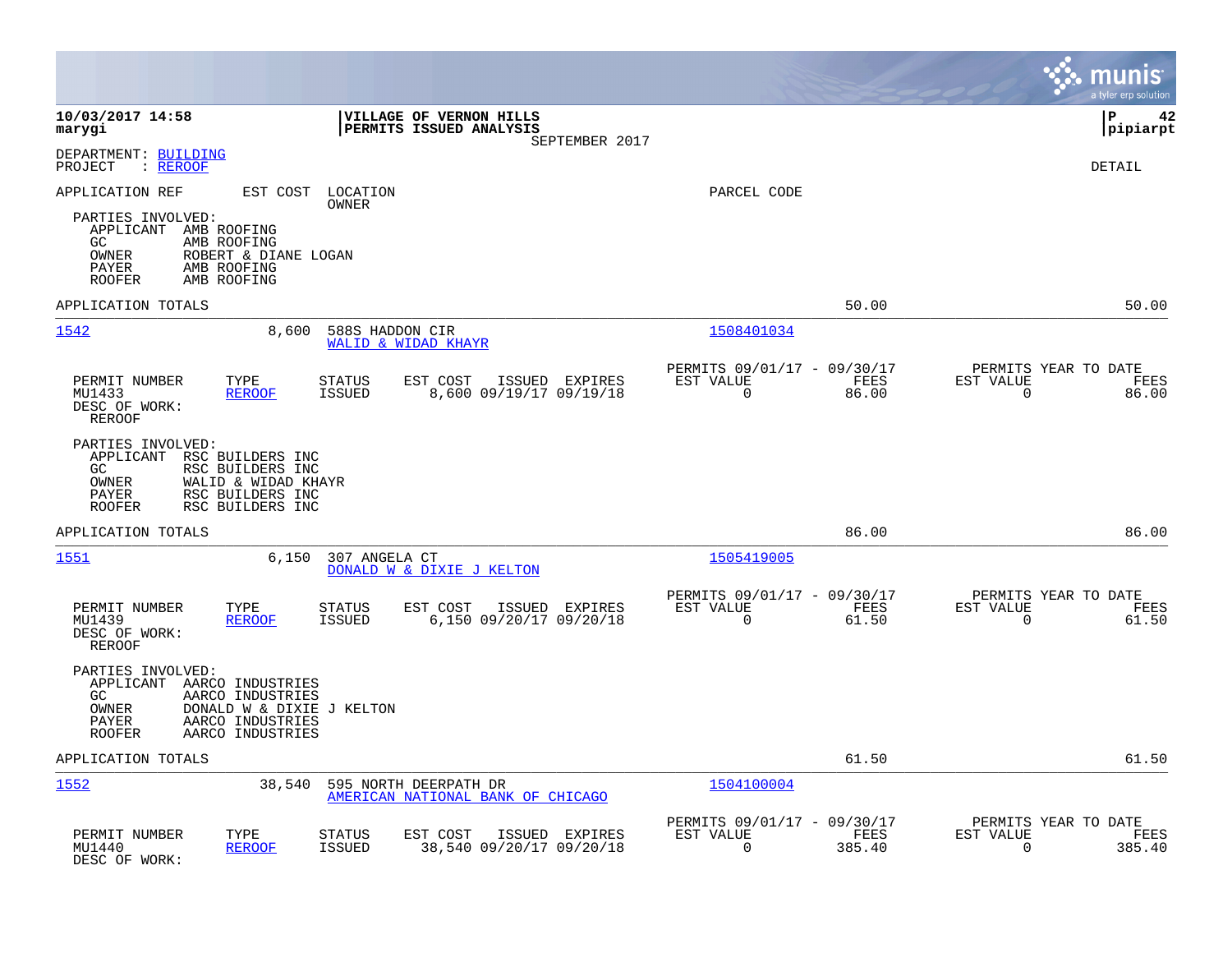|                                                                                                                                                                                                                                                                         |                                                                           | munis<br>a tyler erp solution                                         |
|-------------------------------------------------------------------------------------------------------------------------------------------------------------------------------------------------------------------------------------------------------------------------|---------------------------------------------------------------------------|-----------------------------------------------------------------------|
| 10/03/2017 14:58<br>VILLAGE OF VERNON HILLS<br>marygi<br>PERMITS ISSUED ANALYSIS<br>REROOF                                                                                                                                                                              |                                                                           | l P<br>43<br> pipiarpt                                                |
| SEPTEMBER 2017                                                                                                                                                                                                                                                          |                                                                           |                                                                       |
| DEPARTMENT: BUILDING<br>PROJECT<br>: REROOF                                                                                                                                                                                                                             |                                                                           | DETAIL                                                                |
| APPLICATION REF<br>EST COST<br>LOCATION                                                                                                                                                                                                                                 | PARCEL CODE                                                               |                                                                       |
| OWNER<br>PARTIES INVOLVED:<br>APPLICANT 123 EXTERIORS<br><b>GC</b><br>123 EXTERIORS<br>OWNER<br>AMERICAN NATIONAL BANK OF CHICAGO<br>123 EXTERIORS<br>PAYER<br>123 EXTERIORS<br><b>ROOFER</b>                                                                           |                                                                           |                                                                       |
| APPLICATION TOTALS                                                                                                                                                                                                                                                      | 385.40                                                                    | 385.40                                                                |
| 1554<br>10,500<br>836 SAUGATUCK TRL<br>Y WU W DU                                                                                                                                                                                                                        | 1507211011                                                                |                                                                       |
| PERMIT NUMBER<br>TYPE<br><b>STATUS</b><br>EST COST<br>ISSUED EXPIRES<br>MU1443<br><b>REROOF</b><br>ISSUED<br>10,500 09/21/17 09/21/18<br>DESC OF WORK:<br>REROOF                                                                                                        | PERMITS 09/01/17 - 09/30/17<br>EST VALUE<br>FEES<br>$\Omega$<br>105.00    | PERMITS YEAR TO DATE<br>EST VALUE<br>FEES<br>0<br>105.00              |
| PARTIES INVOLVED:<br>APPLICANT OHS CONSTRUCTION<br>GC.<br>OHS CONSTRUCTION<br>OWNER<br>Y WU W DU<br>OHS CONSTRUCTION<br>PAYER<br><b>ROOFER</b><br>OHS CONSTRUCTION                                                                                                      |                                                                           |                                                                       |
| APPLICATION TOTALS                                                                                                                                                                                                                                                      | 105.00                                                                    | 105.00                                                                |
| 1555<br>10,122<br>105 HAMILTON PL<br>CHARLES G & VICTORIA S BROWN                                                                                                                                                                                                       | 1132204011                                                                |                                                                       |
| PERMIT NUMBER<br>EST COST<br>ISSUED EXPIRES<br>TYPE<br>STATUS<br>ISSUED<br>10,122 09/21/17 09/21/18<br>MU1445<br><b>REROOF</b><br>DESC OF WORK:<br><b>REROOF</b>                                                                                                        | PERMITS 09/01/17 - 09/30/17<br>EST VALUE<br>FEES<br>$\mathbf 0$<br>101.22 | PERMITS YEAR TO DATE<br>EST VALUE<br>FEES<br>$\overline{0}$<br>101.22 |
| PARTIES INVOLVED:<br>APPLICANT<br>COUNTRYSIDE ROOFING SIDING & WINDOWS<br>GC<br>COUNTRYSIDE ROOFING SIDING & WINDOWS<br>OWNER<br>CHARLES G & VICTORIA S BROWN<br>COUNTRYSIDE ROOFING SIDING & WINDOWS<br>PAYER<br>COUNTRYSIDE ROOFING SIDING & WINDOWS<br><b>ROOFER</b> |                                                                           |                                                                       |
| APPLICATION TOTALS                                                                                                                                                                                                                                                      | 101.22                                                                    | 101.22                                                                |
| 1556<br>32,327<br>450 SUTCLIFFE CIR<br>JEFFREY S & LUANN ALM                                                                                                                                                                                                            | 1508401005                                                                |                                                                       |
| PERMIT NUMBER<br>TYPE<br><b>STATUS</b><br>EST COST<br>ISSUED EXPIRES                                                                                                                                                                                                    | PERMITS 09/01/17 - 09/30/17<br>EST VALUE<br>FEES                          | PERMITS YEAR TO DATE<br>EST VALUE<br>FEES                             |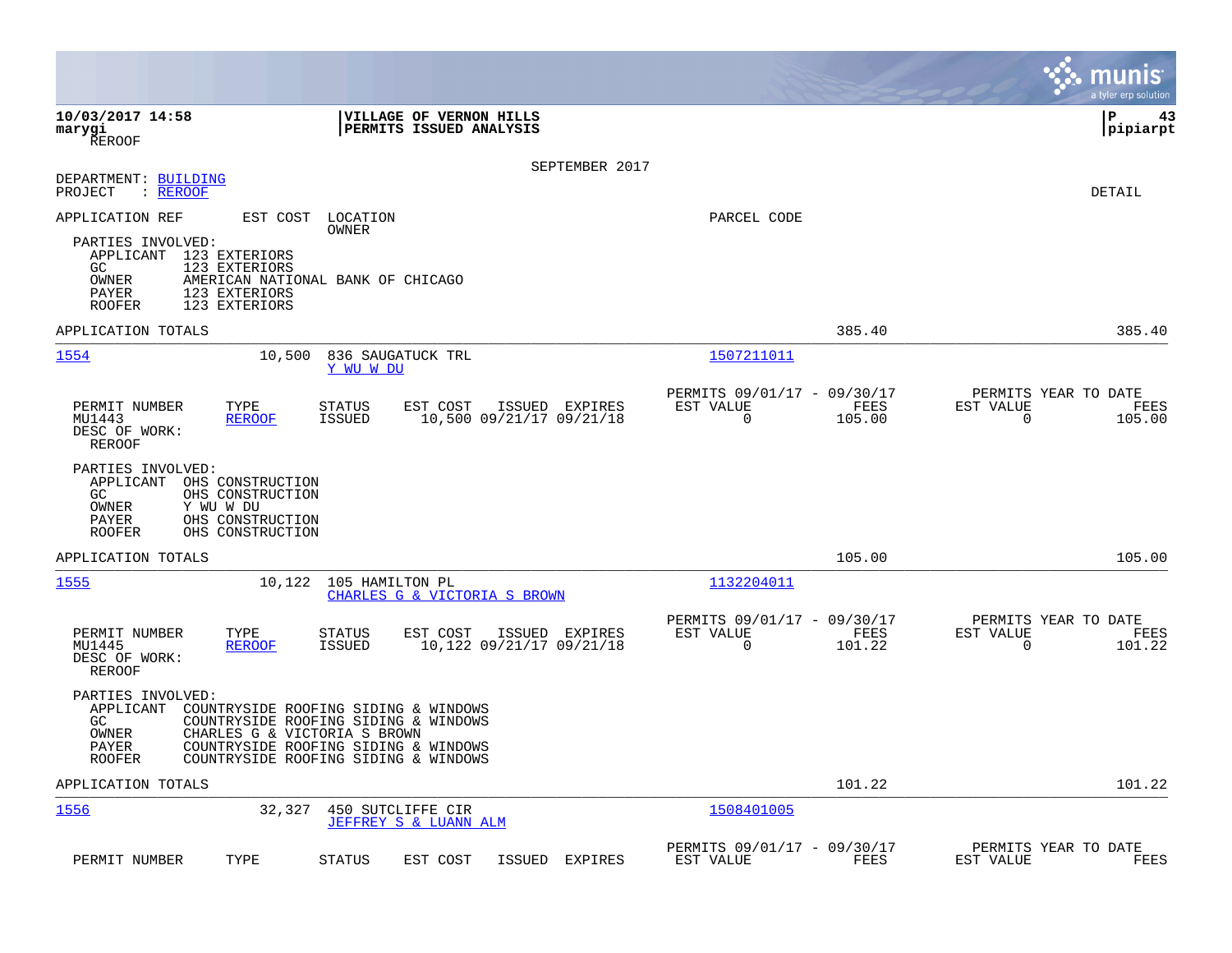|                                                                                                                                                                                                                           |                                           |                                                      |               |                                                  | munis<br>a tyler erp solution |
|---------------------------------------------------------------------------------------------------------------------------------------------------------------------------------------------------------------------------|-------------------------------------------|------------------------------------------------------|---------------|--------------------------------------------------|-------------------------------|
| 10/03/2017 14:58<br>VILLAGE OF VERNON HILLS<br>PERMITS ISSUED ANALYSIS<br>marygi                                                                                                                                          | SEPTEMBER 2017                            |                                                      |               |                                                  | lР<br>44<br> pipiarpt         |
| DEPARTMENT: BUILDING<br>PROJECT<br>: <u>REROOF</u>                                                                                                                                                                        |                                           |                                                      |               |                                                  | <b>DETAIL</b>                 |
| APPLICATION REF<br>EST COST LOCATION                                                                                                                                                                                      |                                           | PARCEL CODE                                          |               |                                                  |                               |
| OWNER<br>MU1446<br><b>ISSUED</b><br>REROOF<br>DESC OF WORK:<br>REROOF                                                                                                                                                     | 32,327 09/21/17 09/21/18                  | $\Omega$                                             | 323.27        | $\Omega$                                         | 323.27                        |
| PARTIES INVOLVED:<br>APPLICANT JOSE & JORGE ENTERPRISES<br>JOSE & JORGE ENTERPRISES<br>GC.<br>OWNER<br>JEFFREY S & LUANN ALM<br>PAYER<br><b>JOSE &amp; JORGE ENTERPRISES</b><br>JOSE & JORGE ENTERPRISES<br><b>ROOFER</b> |                                           |                                                      |               |                                                  |                               |
| APPLICATION TOTALS                                                                                                                                                                                                        |                                           |                                                      | 323.27        |                                                  | 323.27                        |
| 1559<br>4,799<br>1111 SWINBURNE PL<br>A N ROBERTS & S L MASARCCHIA ROBERTS                                                                                                                                                |                                           | 1132301012                                           |               |                                                  |                               |
| PERMIT NUMBER<br>TYPE<br><b>STATUS</b><br>EST COST<br>MU1450<br><b>ISSUED</b><br><b>REROOF</b><br>DESC OF WORK:<br>REROOF                                                                                                 | ISSUED EXPIRES<br>4,799 09/22/17 09/22/18 | PERMITS 09/01/17 - 09/30/17<br>EST VALUE<br>$\Omega$ | FEES<br>50.00 | PERMITS YEAR TO DATE<br>EST VALUE<br>$\Omega$    | FEES<br>50.00                 |
| PARTIES INVOLVED:<br>APPLICANT RK ROOFING<br>GC.<br>RK ROOFING<br>OWNER<br>A N ROBERTS & S L MASARCCHIA ROBERTS<br>PAYER<br>RK ROOFING<br>ROOFER<br>RK ROOFING                                                            |                                           |                                                      |               |                                                  |                               |
| APPLICATION TOTALS                                                                                                                                                                                                        |                                           |                                                      | 50.00         |                                                  | 50.00                         |
| 1565<br>6,800<br>36 MANCHESTER LN<br>LEONARDO & FANNY VELANDIA                                                                                                                                                            |                                           | 1508206026                                           |               |                                                  |                               |
| PERMIT NUMBER<br>TYPE<br><b>STATUS</b><br>EST COST<br>MU1461<br><b>REROOF</b><br>ISSUED<br>DESC OF WORK:<br><b>REROOF</b>                                                                                                 | ISSUED EXPIRES<br>6,800 09/25/17 09/25/18 | PERMITS 09/01/17 - 09/30/17<br>EST VALUE<br>$\Omega$ | FEES<br>68.00 | PERMITS YEAR TO DATE<br>EST VALUE<br>$\mathbf 0$ | FEES<br>68.00                 |
| PARTIES INVOLVED:<br>APPLICANT<br>RELIANZ RESTORATIONS CO<br>RELIANZ RESTORATIONS CO<br>GC.<br>OWNER<br>LEONARDO & FANNY VELANDIA<br>RELIANZ RESTERATIONS CO<br>PAYER<br>RELIANZ RESTORATIONS CO<br><b>ROOFER</b>         |                                           |                                                      |               |                                                  |                               |
| APPLICATION TOTALS                                                                                                                                                                                                        |                                           |                                                      | 68.00         |                                                  | 68.00                         |
| 1566<br>5,300<br>310 ALBRIGHT CT<br>MICHAEL A & NANCY J BATEY                                                                                                                                                             |                                           | 1505424012                                           |               |                                                  |                               |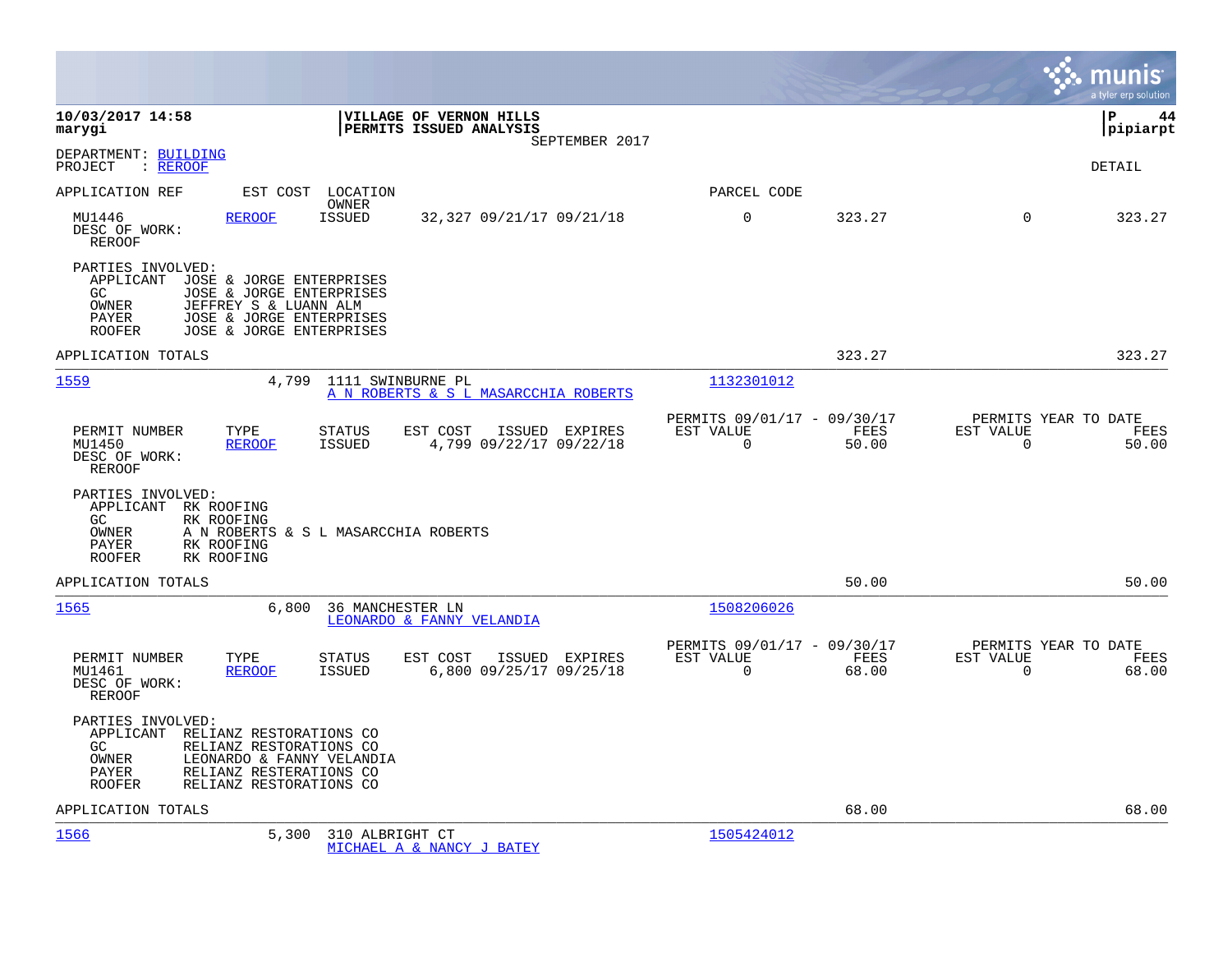|                                                                                                                                                                                                                     |                                                                                         |                                                                          | munis<br>a tyler erp solution                                     |
|---------------------------------------------------------------------------------------------------------------------------------------------------------------------------------------------------------------------|-----------------------------------------------------------------------------------------|--------------------------------------------------------------------------|-------------------------------------------------------------------|
| 10/03/2017 14:58<br>marygi                                                                                                                                                                                          | <b>VILLAGE OF VERNON HILLS</b><br><b>PERMITS ISSUED ANALYSIS</b>                        | PERMITS 09/01/17 - 09/30/17                                              | l P<br>45<br> pipiarpt<br>PERMITS YEAR TO DATE                    |
| TYPE<br>PERMIT NUMBER                                                                                                                                                                                               | <b>STATUS</b><br>EST COST<br>ISSUED EXPIRES<br>SEPTEMBER 2017                           | EST VALUE<br>FEES                                                        | EST VALUE<br>FEES                                                 |
| DEPARTMENT: BUILDING<br>: REROOF<br>PROJECT                                                                                                                                                                         |                                                                                         |                                                                          | DETAIL                                                            |
| APPLICATION REF<br>EST COST                                                                                                                                                                                         | LOCATION<br>OWNER                                                                       | PARCEL CODE                                                              |                                                                   |
| MU1462<br>REROOF<br>DESC OF WORK:<br>REROOF                                                                                                                                                                         | <b>ISSUED</b><br>5,300 09/25/17 09/25/18                                                | $\mathsf{O}$<br>53.00                                                    | $\mathbf 0$<br>53.00                                              |
| PARTIES INVOLVED:<br>APPLICANT<br>MICHAEL A & NANCY J BATEY<br>GC<br>MICHAEL A & NANCY J BATEY<br>OWNER<br>MICHAEL A & NANCY J BATEY<br>MICHAEL A & NANCY J BATEY<br>PAYER<br><b>ROOFER</b><br>A AFFORDABLE ROOFING |                                                                                         |                                                                          |                                                                   |
| APPLICATION TOTALS                                                                                                                                                                                                  |                                                                                         | 53.00                                                                    | 53.00                                                             |
| 1570<br>3,300                                                                                                                                                                                                       | 209 EAST LAKESIDE DR<br>ROBERTO A MARTINEZ                                              | 1508104019                                                               |                                                                   |
| PERMIT NUMBER<br>TYPE<br>MU1464<br><b>REROOF</b><br>DESC OF WORK:<br><b>REROOF</b>                                                                                                                                  | <b>STATUS</b><br>EST COST<br>ISSUED EXPIRES<br>3,300 09/25/17 09/25/18<br><b>ISSUED</b> | PERMITS 09/01/17 - 09/30/17<br>EST VALUE<br>FEES<br>$\mathbf 0$<br>50.00 | PERMITS YEAR TO DATE<br>EST VALUE<br>FEES<br>$\mathbf 0$<br>50.00 |
| PARTIES INVOLVED:<br>APPLICANT<br>ADVOCATE CONSTRUCTION<br>GC<br>ADVOCATE CONSTRUCTION<br>OWNER<br>ROBERTO A MARTINEZ<br>ADVOCATE CONSTRUCTION<br>PAYER<br><b>ROOFER</b><br>ADVOCATE CONSTRUCTION                   |                                                                                         |                                                                          |                                                                   |
| APPLICATION TOTALS                                                                                                                                                                                                  |                                                                                         | 50.00                                                                    | 50.00                                                             |
| 1576<br>4,290                                                                                                                                                                                                       | 1781 SAINT ANDREW DR<br>TOM & NANCY PANOS                                               | 1129312001                                                               |                                                                   |
| PERMIT NUMBER<br>TYPE<br>MU1468<br><b>REROOF</b><br>DESC OF WORK:<br><b>REROOF</b>                                                                                                                                  | <b>STATUS</b><br>EST COST<br>ISSUED EXPIRES<br><b>ISSUED</b><br>4,290 09/26/17 09/26/18 | PERMITS 09/01/17 - 09/30/17<br>FEES<br>EST VALUE<br>$\mathbf 0$<br>50.00 | PERMITS YEAR TO DATE<br>EST VALUE<br>FEES<br>$\mathbf 0$<br>50.00 |
| PARTIES INVOLVED:<br>APPLICANT<br>MORNING DEW EXTERIOR INC<br>GC<br>MORNING DEW EXTERIOR INC<br>OWNER<br>TOM & NANCY PANOS<br>MORNING DEW EXTERIOR INC<br>PAYER<br>MORNING DEW EXTERIOR INC<br><b>ROOFER</b>        |                                                                                         |                                                                          |                                                                   |
| APPLICATION TOTALS                                                                                                                                                                                                  |                                                                                         | 50.00                                                                    | 50.00                                                             |
| 1580<br>25,500                                                                                                                                                                                                      | 208 CRABTREE LN                                                                         | 1504308009                                                               |                                                                   |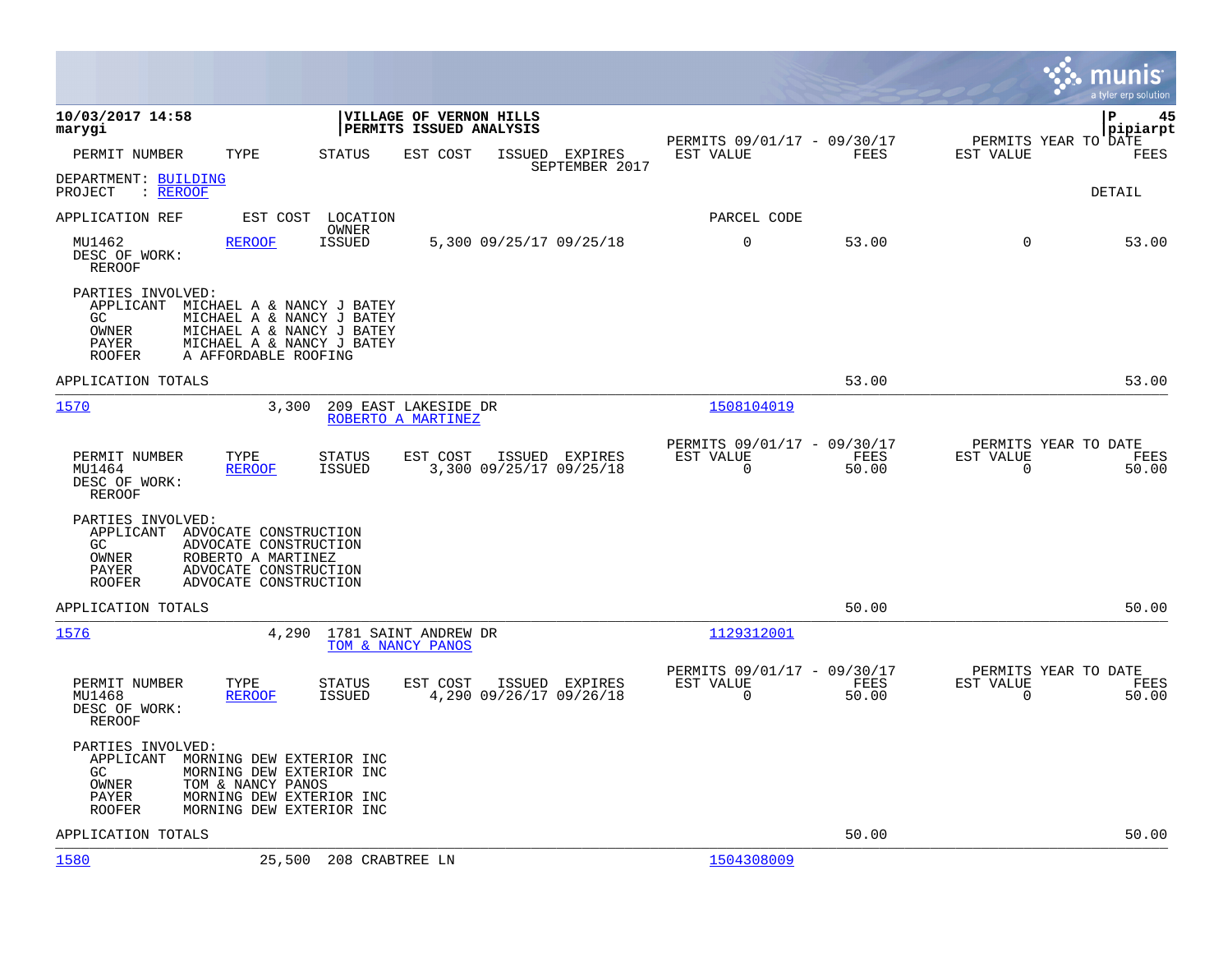|                                                                                                                                                                                                                      |                                                                                     |          |                                            |                                                      |                            |                                                  | munis<br>a tyler erp solution |
|----------------------------------------------------------------------------------------------------------------------------------------------------------------------------------------------------------------------|-------------------------------------------------------------------------------------|----------|--------------------------------------------|------------------------------------------------------|----------------------------|--------------------------------------------------|-------------------------------|
| 10/03/2017 14:58<br>marygi                                                                                                                                                                                           | VILLAGE OF VERNON HILLS<br>PERMITS ISSUED ANALYSIS<br>ARNOLD M & STEPHANIE R DONATO |          |                                            |                                                      |                            |                                                  | l P<br>46<br> pipiarpt        |
| PERMIT NUMBER<br>TYPE                                                                                                                                                                                                | <b>STATUS</b>                                                                       | EST COST | ISSUED EXPIRES<br>SEPTEMBER 2017           | PERMITS 09/01/17 - 09/30/17<br>EST VALUE             | FEES                       | PERMITS YEAR TO DATE<br>EST VALUE                | FEES                          |
| DEPARTMENT: BUILDING<br>PROJECT<br>$:$ REROOF                                                                                                                                                                        |                                                                                     |          |                                            |                                                      |                            |                                                  | DETAIL                        |
| APPLICATION REF                                                                                                                                                                                                      | EST COST LOCATION<br>OWNER                                                          |          |                                            | PARCEL CODE                                          |                            |                                                  |                               |
| <b>REROOF</b><br>MU1473<br>DESC OF WORK:<br>REROOF, SIDING, SOFFIT, FASCIA                                                                                                                                           | <b>ISSUED</b>                                                                       |          | 25,500 09/26/17 09/26/18                   | $\mathbf 0$                                          | 255.00                     | $\Omega$                                         | 255.00                        |
| PARTIES INVOLVED:<br>APPLICANT<br>123 EXTERIORS<br>CARPENTER<br>123 EXTERIORS<br>GC<br>123 EXTERIORS<br>OWNER<br>ARNOLD M & STEPHANIE R DONATO<br>PAYER<br>123 EXTERIORS<br>123 EXTERIORS<br><b>ROOFER</b>           |                                                                                     |          |                                            |                                                      |                            |                                                  |                               |
| APPLICATION TOTALS                                                                                                                                                                                                   |                                                                                     |          |                                            |                                                      | 255.00                     |                                                  | 255.00                        |
| 1584<br>10,600                                                                                                                                                                                                       | 312 SHEFFIELD LN<br>JAMES & LORRAINE O CHOMKO                                       |          |                                            | 1508406009                                           |                            |                                                  |                               |
| PERMIT NUMBER<br>TYPE<br>MU1474<br><b>REROOF</b><br>DESC OF WORK:<br><b>REROOF</b>                                                                                                                                   | <b>STATUS</b><br><b>ISSUED</b>                                                      | EST COST | ISSUED EXPIRES<br>10,600 09/27/17 09/27/18 | PERMITS 09/01/17 -<br>EST VALUE<br>$\Omega$          | 09/30/17<br>FEES<br>106.00 | PERMITS YEAR TO DATE<br>EST VALUE<br>$\mathbf 0$ | FEES<br>106.00                |
| PARTIES INVOLVED:<br>APPLICANT<br>LEN ROOFING & REMODELING<br>GC<br>LEN ROOFING & REMODELING<br>OWNER<br>JAMES & LORRAINE O CHOMKO<br>LEN ROOFING & REMODELING<br>PAYER<br><b>ROOFER</b><br>LEN ROOFING & REMODELING |                                                                                     |          |                                            |                                                      |                            |                                                  |                               |
| APPLICATION TOTALS                                                                                                                                                                                                   |                                                                                     |          |                                            |                                                      | 106.00                     |                                                  | 106.00                        |
| 1589<br>12,000                                                                                                                                                                                                       | 243 COLONIAL DR<br>HAITAO YAO                                                       |          |                                            | 1128303005                                           |                            |                                                  |                               |
| PERMIT NUMBER<br>TYPE<br>MU1480<br><b>REROOF</b><br>DESC OF WORK:<br>REROOF                                                                                                                                          | <b>STATUS</b><br>ISSUED                                                             | EST COST | ISSUED EXPIRES<br>12,000 09/28/17 09/28/18 | PERMITS 09/01/17 - 09/30/17<br>EST VALUE<br>$\Omega$ | FEES<br>120.00             | PERMITS YEAR TO DATE<br>EST VALUE<br>$\Omega$    | FEES<br>120.00                |
| PARTIES INVOLVED:<br>APPLICANT<br>153 HOME IMPROVEMENT<br>GC.<br>153 HOME IMPROVEMENT<br>OWNER<br>HAITAO YAO<br>153 HOME IMPROVEMENT<br>PAYER<br><b>ROOFER</b><br>153 HOME IMPROVEMENT                               |                                                                                     |          |                                            |                                                      |                            |                                                  |                               |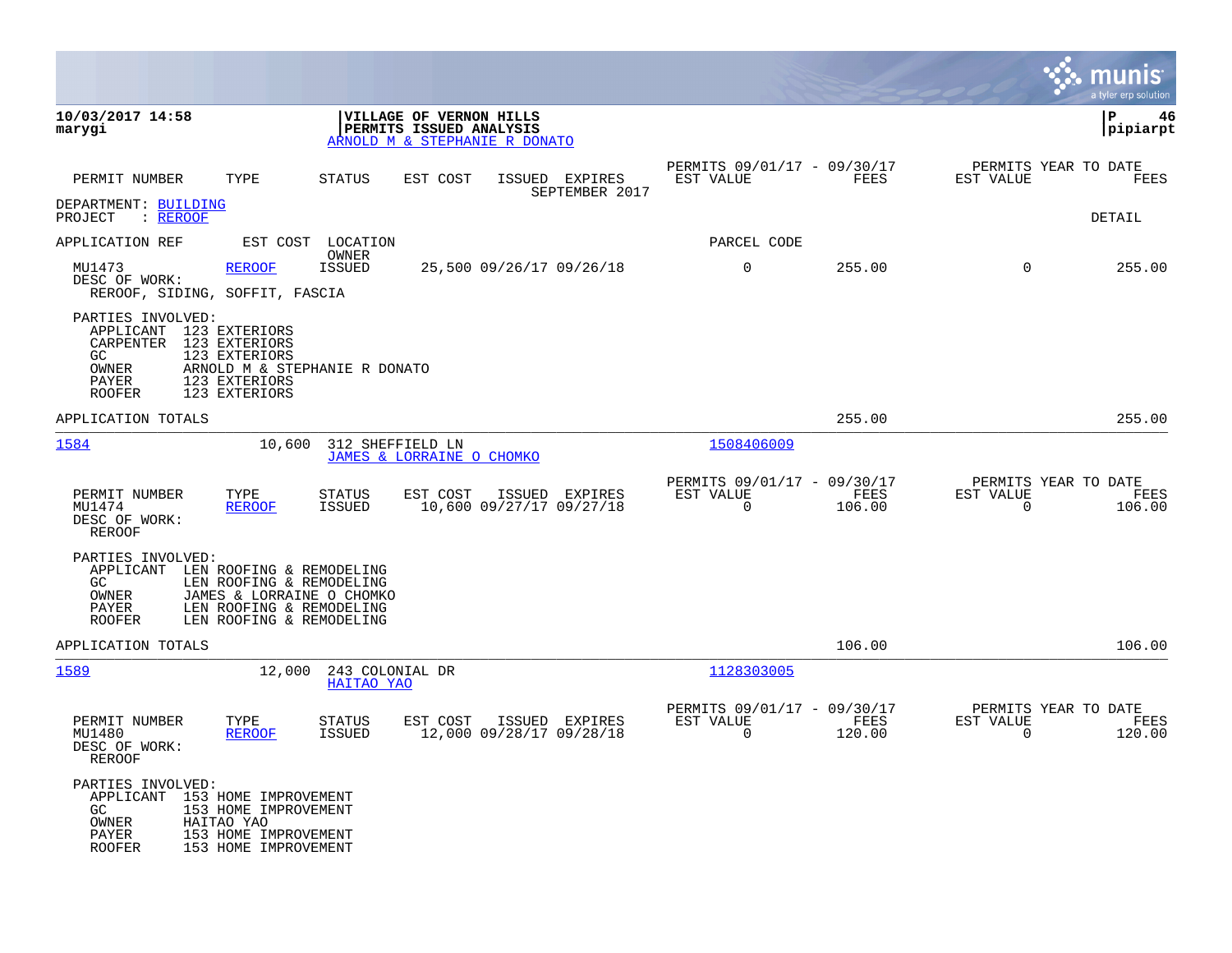|                                                                                                                  |                                                                                                     |                         |                                                                                                                                                                          |                |                                                            |                |                                                     | munis<br>a tyler erp solution   |
|------------------------------------------------------------------------------------------------------------------|-----------------------------------------------------------------------------------------------------|-------------------------|--------------------------------------------------------------------------------------------------------------------------------------------------------------------------|----------------|------------------------------------------------------------|----------------|-----------------------------------------------------|---------------------------------|
| 10/03/2017 14:58<br>marygi<br>APPLICATION TOTALS                                                                 |                                                                                                     |                         | VILLAGE OF VERNON HILLS<br>PERMITS ISSUED ANALYSIS                                                                                                                       | SEPTEMBER 2017 |                                                            | 120.00         |                                                     | 47<br>ΙP<br> pipiarpt<br>120.00 |
| DEPARTMENT: BUILDING<br>PROJECT<br>: REROOF                                                                      |                                                                                                     |                         |                                                                                                                                                                          |                |                                                            |                |                                                     | DETAIL                          |
| APPLICATION REF                                                                                                  | EST COST                                                                                            | LOCATION<br>OWNER       |                                                                                                                                                                          |                | PARCEL CODE                                                |                |                                                     |                                 |
| 1594                                                                                                             | 87,500                                                                                              | <b>BOB MIKE</b>         | 1871 ROYAL BIRKDALE DR                                                                                                                                                   |                | 1129402017                                                 |                |                                                     |                                 |
| PERMIT NUMBER<br>MU1484<br>DESC OF WORK:<br>CEDAR SHAKE ROOF                                                     | TYPE<br><b>REROOF</b>                                                                               | STATUS<br>ISSUED        | EST COST<br>87,500 09/28/17 09/28/18                                                                                                                                     | ISSUED EXPIRES | PERMITS 09/01/17 - 09/30/17<br>EST VALUE<br>$\mathbf 0$    | FEES<br>875.00 | PERMITS YEAR TO DATE<br>EST VALUE<br>0              | FEES<br>875.00                  |
| PARTIES INVOLVED:<br>APPLICANT<br>GC.<br>OWNER<br>BOB MIKE<br>PAYER<br><b>ROOFER</b>                             | AB EDWARDS ENTERPRISES<br>AB EDWARD ENTERPRISES<br>AB EDWARDS ENTERPRISES<br>AB EDWARDS ENTERPRISES |                         |                                                                                                                                                                          |                |                                                            |                |                                                     |                                 |
| APPLICATION TOTALS                                                                                               |                                                                                                     |                         |                                                                                                                                                                          |                |                                                            | 875.00         |                                                     | 875.00                          |
| <u> 1595</u>                                                                                                     | 1,740                                                                                               | 34 MANCHESTER LN        | MIKHAIL GUROVICH & RIMMA LETITCHEVSKAYA                                                                                                                                  |                | 1508206025                                                 |                |                                                     |                                 |
| PERMIT NUMBER<br>MU1485<br>DESC OF WORK:<br>REROOF                                                               | TYPE<br>REROOF                                                                                      | STATUS<br><b>ISSUED</b> | EST COST<br>1,740 09/28/17 09/28/18                                                                                                                                      | ISSUED EXPIRES | PERMITS 09/01/17 - 09/30/17<br>EST VALUE<br>$\Omega$       | FEES<br>50.00  | PERMITS YEAR TO DATE<br>EST VALUE<br>0              | FEES<br>50.00                   |
| PARTIES INVOLVED:<br>APPLICANT MIKHAIL GUROVICH & RIMMA LETITCHEVSKAYA<br>GC.<br>OWNER<br>PAYER<br><b>ROOFER</b> |                                                                                                     |                         | MIKHAIL GUROVICH & RIMMA LETITCHEVSKAYA<br>MIKHAIL GUROVICH & RIMMA LETITCHEVSKAYA<br>MIKHAIL GUROVICH & RIMMA LETITCHEVSKAYA<br>MIKHAIL GUROVICH & RIMMA LETITCHEVSKAYA |                |                                                            |                |                                                     |                                 |
| APPLICATION TOTALS                                                                                               |                                                                                                     |                         |                                                                                                                                                                          |                |                                                            | 50.00          |                                                     | 50.00                           |
| 1598                                                                                                             | 16,089                                                                                              | 667 WILLIAMS WAY        | VLADIMIR DVOSKIN & MAYRA ZEPEDA                                                                                                                                          |                | 1508104062                                                 |                |                                                     |                                 |
| PERMIT NUMBER<br>MU1490<br>DESC OF WORK:<br>REROOF                                                               | TYPE<br><b>REROOF</b>                                                                               | STATUS<br>ISSUED        | EST COST<br>16,089 09/29/17 09/29/18                                                                                                                                     | ISSUED EXPIRES | PERMITS 09/01/17 - 09/30/17<br>EST VALUE<br>$\overline{0}$ | FEES<br>160.89 | PERMITS YEAR TO DATE<br>EST VALUE<br>$\overline{0}$ | FEES<br>160.89                  |
| PARTIES INVOLVED:<br>APPLICANT ADVANCED HOME IMPROVEMENTS<br>GC<br>OWNER<br>PAYER                                | ADVANCED HOME IMPROVEMENTS<br>VLADIMIR DVOSKIN & MAYRA ZEPEDA<br>ADVANCED HOME IMPROVEMENTS         |                         |                                                                                                                                                                          |                |                                                            |                |                                                     |                                 |

 $\mathcal{L}^{\text{max}}$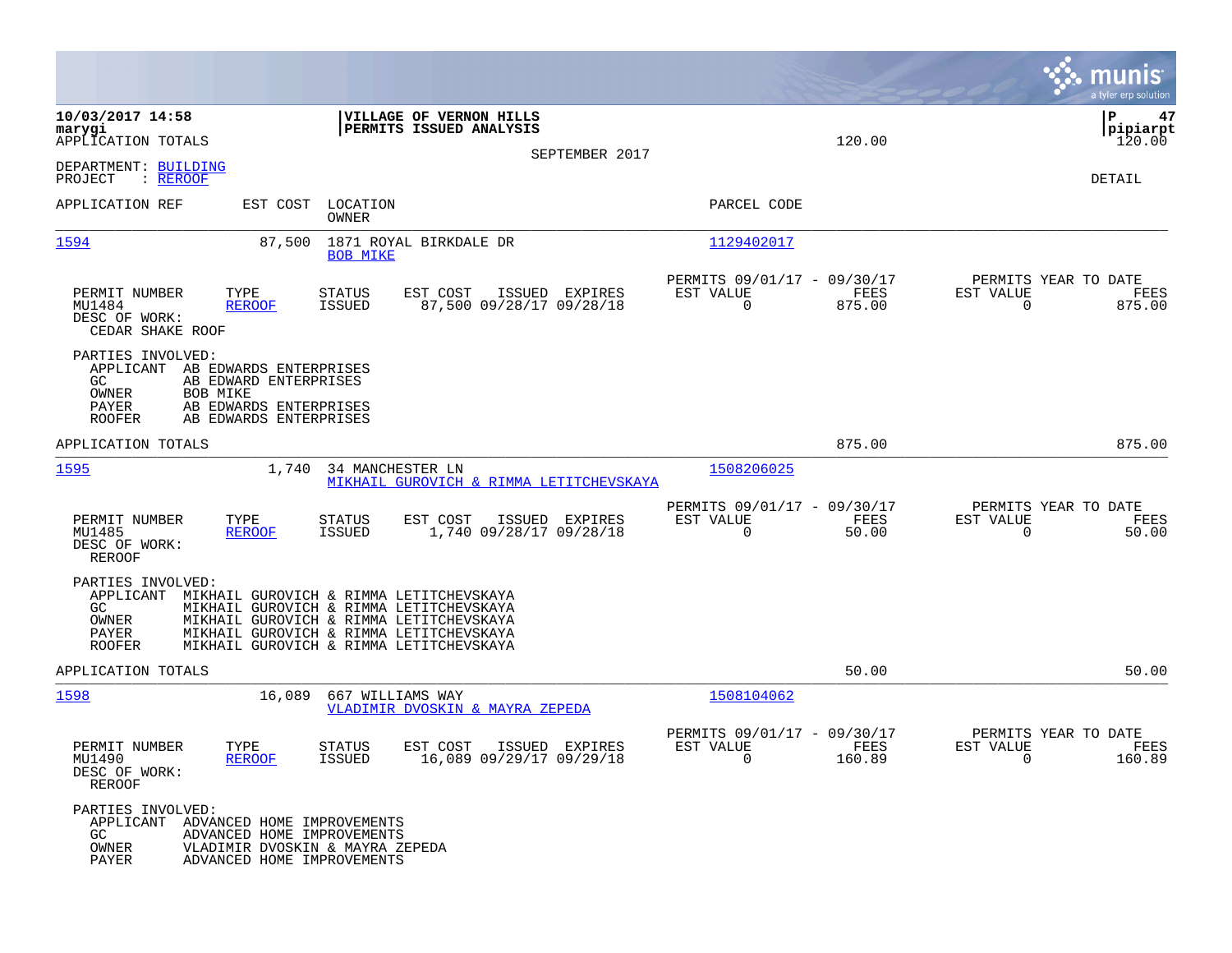|                                               |                                                                             |             |                    |   | <b>munis</b><br>a tyler erp solution |
|-----------------------------------------------|-----------------------------------------------------------------------------|-------------|--------------------|---|--------------------------------------|
| 10/03/2017 14:58<br>marygi                    | VILLAGE OF VERNON HILLS<br><b>PERMITS ISSUED ANALYSIS</b><br>SEPTEMBER 2017 |             |                    |   | 48<br>P<br> pipiarpt                 |
| DEPARTMENT: BUILDING<br>PROJECT<br>: REROOF   |                                                                             |             |                    |   | DETAIL                               |
| APPLICATION REF<br>EST COST<br>LOCATION       |                                                                             | PARCEL CODE |                    |   |                                      |
| OWNER<br>ROOFER<br>ADVANCED HOME IMPROVEMENTS |                                                                             |             |                    |   |                                      |
| APPLICATION TOTALS<br>PROJECT TOTALS          |                                                                             | 0           | 160.89<br>4,064.72 | 0 | 160.89<br>4,064.72                   |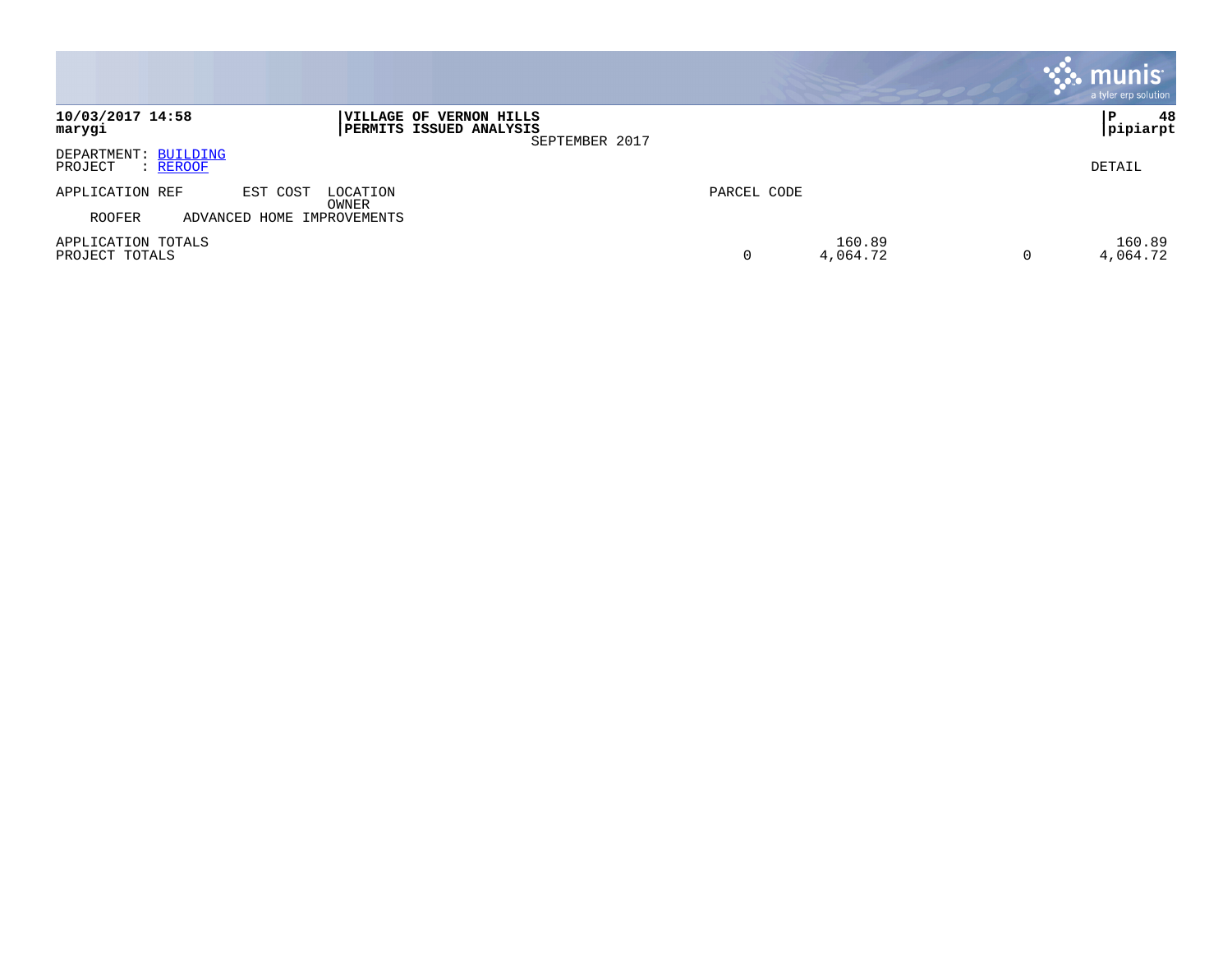|                                                                     |                                                                                       |                   |                                                           |                |                                                      |                  |                                               | <b>munis</b><br>a tyler erp solution |
|---------------------------------------------------------------------|---------------------------------------------------------------------------------------|-------------------|-----------------------------------------------------------|----------------|------------------------------------------------------|------------------|-----------------------------------------------|--------------------------------------|
| 10/03/2017 14:58<br>marygi                                          |                                                                                       |                   | <b>VILLAGE OF VERNON HILLS</b><br>PERMITS ISSUED ANALYSIS | SEPTEMBER 2017 |                                                      |                  |                                               | P<br>49<br> pipiarpt                 |
| DEPARTMENT: BUILDING<br>PROJECT                                     | : SECURITY SYSTEM                                                                     |                   |                                                           |                |                                                      |                  |                                               | DETAIL                               |
| APPLICATION REF                                                     | EST COST                                                                              | LOCATION<br>OWNER |                                                           |                | PARCEL CODE                                          |                  |                                               |                                      |
| 1488                                                                | 20,418                                                                                | MENARD, INC       | 1860 NORTH MILWAUKEE AVE                                  |                | 1128413065                                           |                  |                                               |                                      |
| PERMIT NUMBER<br>MU1385<br>DESC OF WORK:<br>SECURITY SYSTEM         | TYPE<br>SEC SYSTEM ISSUED                                                             | STATUS            | EST COST<br>ISSUED<br>20,418 09/07/17 09/29/18            | EXPIRES        | PERMITS 09/01/17 - 09/30/17<br>EST VALUE<br>$\Omega$ | FEES<br>204.18   | PERMITS YEAR TO DATE<br>EST VALUE<br>$\Omega$ | FEES<br>204.18                       |
| PARTIES INVOLVED:<br>APPLICANT<br>GC.<br>OCCUPANT<br>OWNER<br>PAYER | TYCO INTERGRATED<br>TYCO INTERGRATED<br>CHASE BANK<br>MENARD, INC<br>TYCO INTERGRATED |                   |                                                           |                |                                                      |                  |                                               |                                      |
| APPLICATION TOTALS<br>PROJECT TOTALS                                |                                                                                       |                   |                                                           |                | 0                                                    | 204.18<br>204.18 | 0                                             | 204.18<br>204.18                     |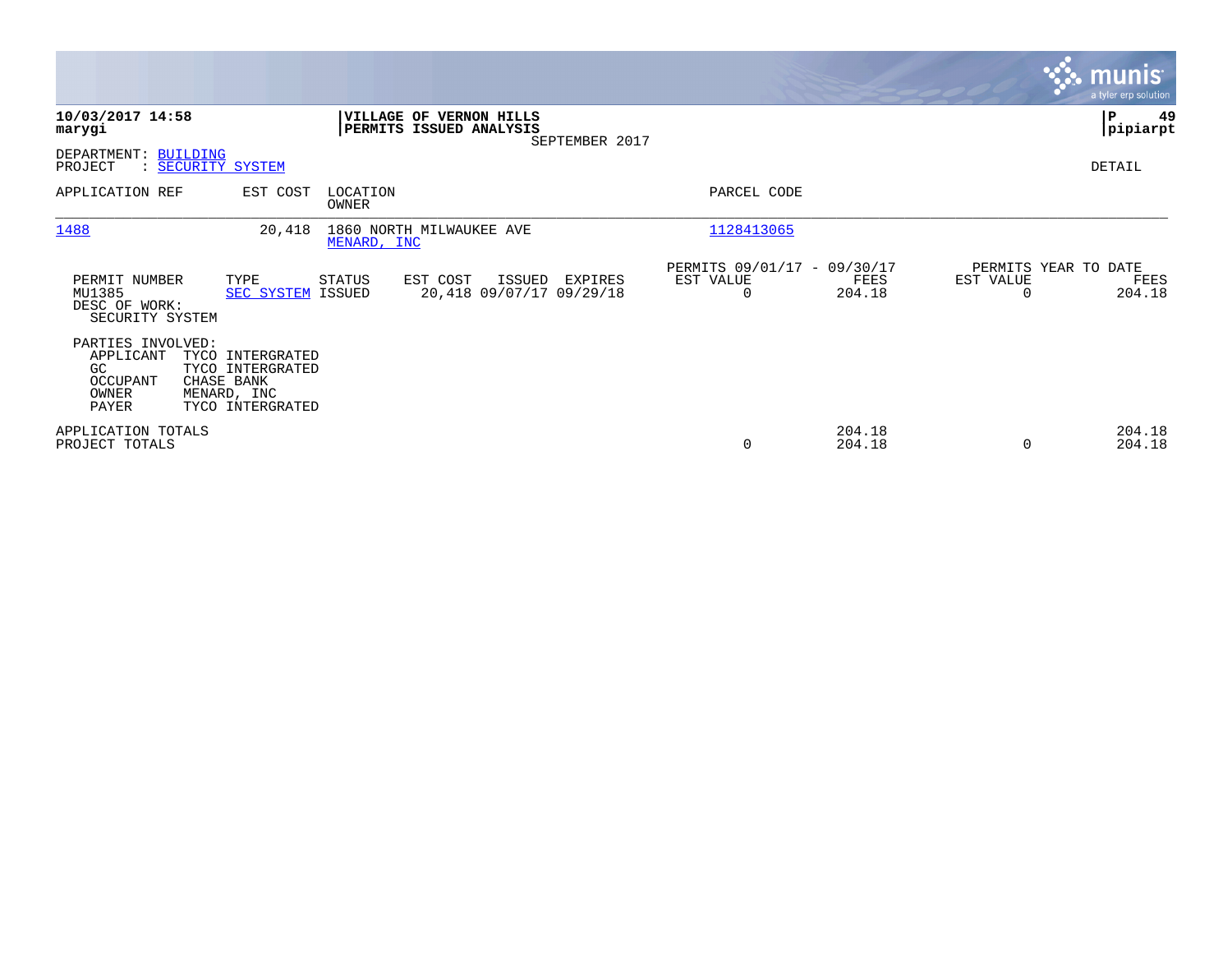|                                                                                                                                                                                    |                                                                            |                                                                           | munis<br>a tyler erp solution                                      |
|------------------------------------------------------------------------------------------------------------------------------------------------------------------------------------|----------------------------------------------------------------------------|---------------------------------------------------------------------------|--------------------------------------------------------------------|
| 10/03/2017 14:58<br>marygi                                                                                                                                                         | VILLAGE OF VERNON HILLS<br>PERMITS ISSUED ANALYSIS<br>SEPTEMBER 2017       |                                                                           | lР<br>50<br> pipiarpt                                              |
| DEPARTMENT: BUILDING<br>PROJECT<br>: SEWER REPAIR                                                                                                                                  |                                                                            |                                                                           | DETAIL                                                             |
| APPLICATION REF<br>EST COST                                                                                                                                                        | LOCATION<br>OWNER                                                          | PARCEL CODE                                                               |                                                                    |
| 1474<br>15,400                                                                                                                                                                     | 102 BRANDYWINE CT<br>TIM MILLER                                            | 1132413026                                                                |                                                                    |
| TYPE<br>PERMIT NUMBER<br>MU1369<br>SEWER REP<br>DESC OF WORK:<br>INSTALL STORM SEWER LINES                                                                                         | EST COST<br>STATUS<br>ISSUED EXPIRES<br>ISSUED<br>15,400 09/05/17 09/05/18 | PERMITS 09/01/17 - 09/30/17<br>EST VALUE<br>FEES<br>$\mathbf 0$<br>154.00 | PERMITS YEAR TO DATE<br>EST VALUE<br>FEES<br>$\mathbf 0$<br>154.00 |
| PARTIES INVOLVED:<br>APPLICANT LEO'S PLUMBING, INC<br>GC<br>LEO'S PLUMBING, INC<br>TIM MILLER<br>OWNER<br>LEO'S PLUMBING, INC<br>PLUMBER                                           |                                                                            |                                                                           |                                                                    |
| APPLICATION TOTALS                                                                                                                                                                 |                                                                            | 154.00                                                                    | 154.00                                                             |
| 1475<br>32,192                                                                                                                                                                     | 922 PRINCETON CT<br><b>KAREN TROPHAM</b>                                   | 1132413079                                                                |                                                                    |
| PERMIT NUMBER<br>TYPE<br>MU1370<br><b>SEWER REP</b><br>DESC OF WORK:<br>INSTALL STORM SEWER LINES                                                                                  | STATUS<br>EST COST<br>ISSUED EXPIRES<br>32,192 09/05/17 09/05/18<br>ISSUED | PERMITS 09/01/17 - 09/30/17<br>EST VALUE<br>FEES<br>$\mathbf 0$<br>321.92 | PERMITS YEAR TO DATE<br>EST VALUE<br>FEES<br>$\mathbf 0$<br>321.92 |
| PARTIES INVOLVED:<br>APPLICANT LEO'S PLUMBING, INC<br>GC<br>LEO'S PLUMBING, INC<br>KAREN TROPHAM<br>OWNER<br>LEO'S PLUMBING, INC<br>PLUMBER<br>PAYER<br>LEO'S PLUMBING, INC        |                                                                            |                                                                           |                                                                    |
| APPLICATION TOTALS                                                                                                                                                                 |                                                                            | 321.92                                                                    | 321.92                                                             |
| 1476                                                                                                                                                                               | 5,270 8 CRESTVIEW LANE<br>MCGILL & POOLE MGMT                              | 1132409014                                                                |                                                                    |
| PERMIT NUMBER<br>TYPE<br>MU1373<br><b>SEWER REP</b><br>DESC OF WORK:<br>REPLACE SHUT OFF VALVALVE INSIDE MANHOLE                                                                   | STATUS<br>EST COST<br>ISSUED EXPIRES<br>ISSUED<br>5,270 09/05/17 09/05/18  | PERMITS 09/01/17 - 09/30/17<br>EST VALUE<br>FEES<br>$\mathbf 0$<br>52.70  | PERMITS YEAR TO DATE<br>EST VALUE<br>FEES<br>$\mathbf 0$<br>52.70  |
| PARTIES INVOLVED:<br>APPLICANT LEO'S PLUMBING, INC<br>LEO'S PLUMBING, INC<br>GC.<br>OWNER<br>MCGILL & POOLE MGMT<br>LEO'S PLUMBING, INC<br>PLUMBER<br>PAYER<br>LEO'S PLUMBING, INC |                                                                            |                                                                           |                                                                    |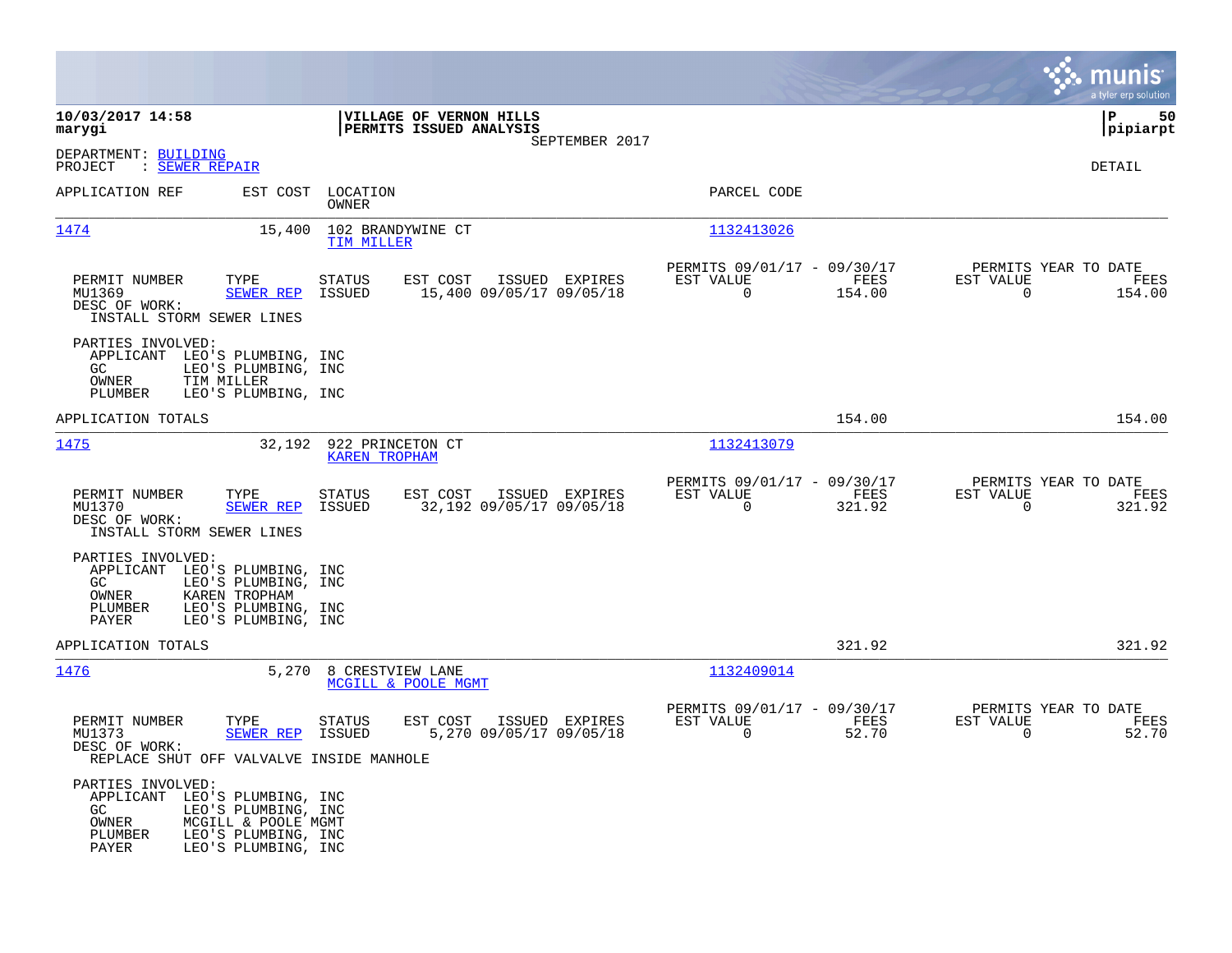|                                                                                                                                                                                                                        | munis<br>a tyler erp solution                                                                                                           |                          |
|------------------------------------------------------------------------------------------------------------------------------------------------------------------------------------------------------------------------|-----------------------------------------------------------------------------------------------------------------------------------------|--------------------------|
| 10/03/2017 14:58<br>VILLAGE OF VERNON HILLS<br>PERMITS ISSUED ANALYSIS<br>marygi<br>APPLICATION TOTALS                                                                                                                 | ΙP<br>52.70<br>SEPTEMBER 2017                                                                                                           | 51<br> pipiarpt<br>52.70 |
| DEPARTMENT: BUILDING<br>: SEWER REPAIR<br>PROJECT                                                                                                                                                                      | DETAIL                                                                                                                                  |                          |
| LOCATION<br>APPLICATION REF<br>EST COST<br>OWNER                                                                                                                                                                       | PARCEL CODE                                                                                                                             |                          |
| 1506<br>6,300<br>1069 WEST ROYAL OAK DR<br>JAMES J & GABRIEL H BARNES                                                                                                                                                  | 1507209006                                                                                                                              |                          |
| PERMIT NUMBER<br>TYPE<br><b>STATUS</b><br>EST COST<br>ISSUED<br>MU1401<br>COMPLT<br>6,300 09/14/17 09/14/18<br>SEWER REP<br>DESC OF WORK:<br>SEWER REPAIR                                                              | PERMITS 09/01/17 - 09/30/17<br>PERMITS YEAR TO DATE<br>FEES<br>EXPIRES<br>EST VALUE<br>EST VALUE<br>$\mathbf 0$<br>63.00<br>$\mathbf 0$ | FEES<br>63.00            |
| PARTIES INVOLVED:<br>APPLICANT<br>ROTO ROOTER<br>ROTO ROOTER<br>GC.<br>OWNER<br>JAMES J & GABRIEL H BARNES<br>PLUMBER<br>ROTO ROOTER<br><b>PAYER</b><br>ROTO ROOTER                                                    |                                                                                                                                         |                          |
| APPLICATION TOTALS                                                                                                                                                                                                     | 63.00                                                                                                                                   | 63.00                    |
| 4,500<br>1018 CUMBERLAND CT<br>1546<br>THOMAS A ECKMANN, TRUSTEE                                                                                                                                                       | 1132411007                                                                                                                              |                          |
| PERMIT NUMBER<br><b>STATUS</b><br>EST COST<br>ISSUED<br>TYPE<br>MU1437<br>SEWER REP<br><b>ISSUED</b><br>4,500 09/20/17 09/20/18<br>DESC OF WORK:<br>SEWER REPAIR                                                       | PERMITS 09/01/17 - 09/30/17<br>PERMITS YEAR TO DATE<br>EST VALUE<br>EST VALUE<br>FEES<br>EXPIRES<br>$\Omega$<br>50.00<br>$\mathbf 0$    | FEES<br>50.00            |
| PARTIES INVOLVED:<br>APPLICANT<br>RELIANCE PLUMBING SEWER<br>GC<br>RELIANCE PLUMBING SEWER<br>OWNER<br>THOMAS A ECKMANN, TRUSTEE<br><b>PAYER</b><br>RELIANCE PLUMBING SEWER<br><b>SEWER</b><br>RELIANCE PLUMBING SEWER |                                                                                                                                         |                          |
| APPLICATION TOTALS<br>PROJECT TOTALS                                                                                                                                                                                   | 50.00<br>$\Omega$<br>641.62<br>$\Omega$                                                                                                 | 50.00<br>641.62          |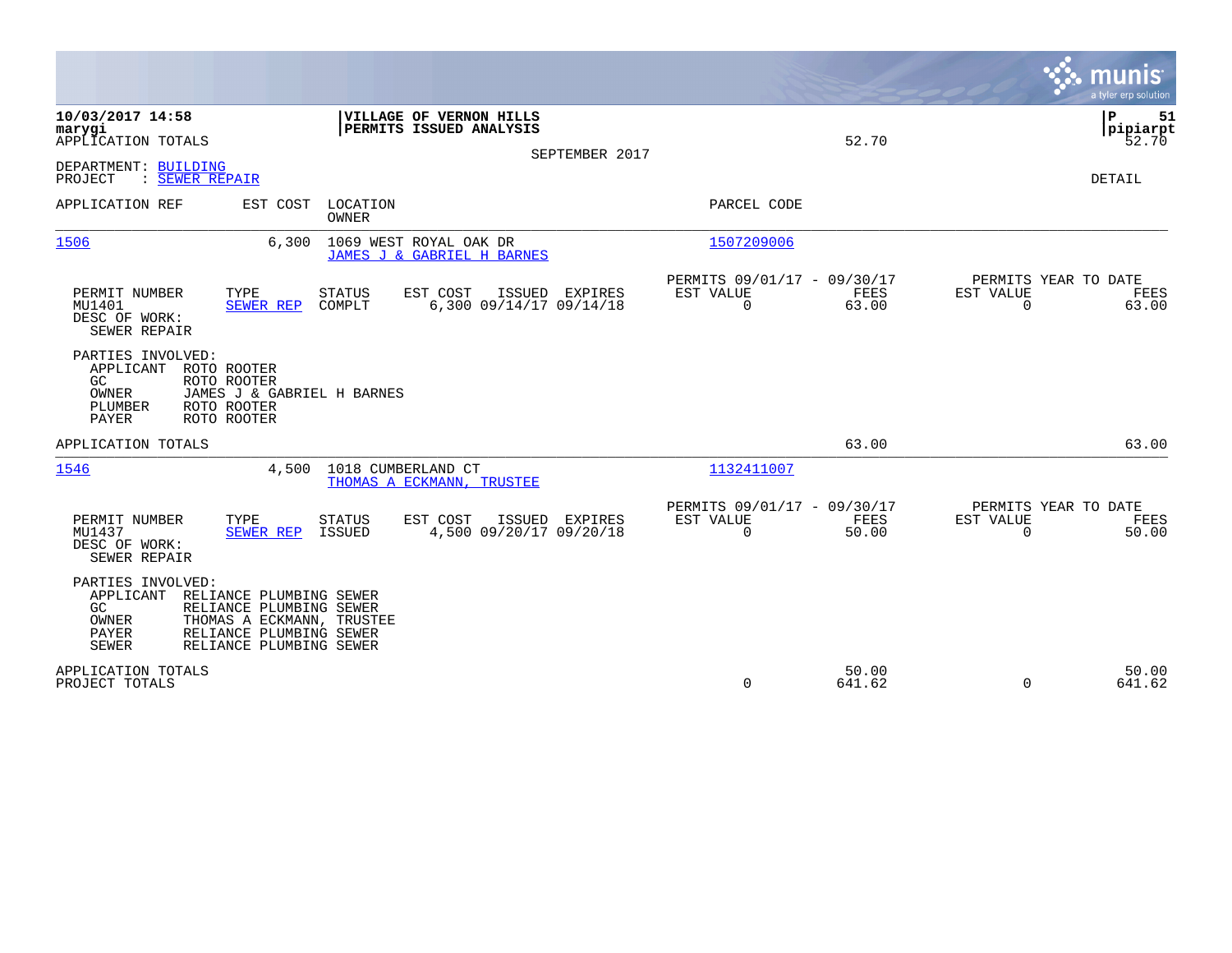|                                                                                |                                                                                                                                                         |                                |                                                        |                |                                                         |                |                                                  | munis<br>a tyler erp solution |
|--------------------------------------------------------------------------------|---------------------------------------------------------------------------------------------------------------------------------------------------------|--------------------------------|--------------------------------------------------------|----------------|---------------------------------------------------------|----------------|--------------------------------------------------|-------------------------------|
| 10/03/2017 14:58<br>marygi                                                     |                                                                                                                                                         |                                | VILLAGE OF VERNON HILLS<br>PERMITS ISSUED ANALYSIS     | SEPTEMBER 2017 |                                                         |                |                                                  | P<br>52<br> pipiarpt          |
| DEPARTMENT: BUILDING<br>: SIDING<br>PROJECT                                    |                                                                                                                                                         |                                |                                                        |                |                                                         |                |                                                  | <b>DETAIL</b>                 |
| APPLICATION REF                                                                | EST COST                                                                                                                                                | LOCATION<br>OWNER              |                                                        |                | PARCEL CODE                                             |                |                                                  |                               |
| 1472                                                                           | 2,400                                                                                                                                                   | 413 APPLETON DR                | KENNETH & BOZENA ADAMS                                 |                | 1505203015                                              |                |                                                  |                               |
| PERMIT NUMBER<br>MU1368<br>DESC OF WORK:<br>SIDING                             | TYPE<br>SIDING                                                                                                                                          | STATUS<br><b>ISSUED</b>        | EST COST<br>2,400 09/05/17 09/25/18                    | ISSUED EXPIRES | PERMITS 09/01/17 - 09/30/17<br>EST VALUE<br>$\Omega$    | FEES<br>50.00  | PERMITS YEAR TO DATE<br>EST VALUE<br>$\Omega$    | FEES<br>50.00                 |
| PARTIES INVOLVED:<br>APPLICANT<br>GC.<br>OWNER<br>PAYER                        | LC REMODELING<br>LC REMODELING<br>KENNETH & BOZENA ADAMS<br>LC REMODELING                                                                               |                                |                                                        |                |                                                         |                |                                                  |                               |
| APPLICATION TOTALS                                                             |                                                                                                                                                         |                                |                                                        |                |                                                         | 50.00          |                                                  | 50.00                         |
| 1484                                                                           | 8,700                                                                                                                                                   |                                | 652 CHERRY VALLEY RD<br>CHRISTOPHER C & DENISE R PEARL |                | 1508104030                                              |                |                                                  |                               |
| PERMIT NUMBER<br>MU1381<br>DESC OF WORK:<br>SIDING AN REROOF                   | TYPE<br><b>SIDING</b>                                                                                                                                   | <b>STATUS</b><br><b>ISSUED</b> | EST COST<br>8,700 09/06/17 09/06/18                    | ISSUED EXPIRES | PERMITS 09/01/17 - 09/30/17<br>EST VALUE<br>$\mathbf 0$ | FEES<br>87.00  | PERMITS YEAR TO DATE<br>EST VALUE<br>$\mathbf 0$ | FEES<br>87.00                 |
| PARTIES INVOLVED:<br>APPLICANT<br>GC<br>OWNER<br><b>PAYER</b><br><b>ROOFER</b> | ART & CO MIDWEST INC<br>ART & CO MIDWEST INC<br>CHRISTOPHER C & DENISE R PEARL<br>ART & CO MIDWEST INC<br>ART & CO MIDWEST INC                          |                                |                                                        |                |                                                         |                |                                                  |                               |
| APPLICATION TOTALS                                                             |                                                                                                                                                         |                                |                                                        |                |                                                         | 87.00          |                                                  | 87.00                         |
| 1486                                                                           | 12,399                                                                                                                                                  | 406 ELM TREE LN                | A STIEBER J KOEPPEN                                    |                | <u>1504105010</u>                                       |                |                                                  |                               |
| PERMIT NUMBER<br>MU1383<br>DESC OF WORK:<br>SIDING                             | TYPE<br><b>REROOF</b>                                                                                                                                   | <b>STATUS</b><br><b>ISSUED</b> | EST COST<br>12,399 09/07/17 09/20/18                   | ISSUED EXPIRES | PERMITS 09/01/17 - 09/30/17<br>EST VALUE<br>$\mathbf 0$ | FEES<br>123.99 | PERMITS YEAR TO DATE<br>EST VALUE<br>$\mathbf 0$ | FEES<br>123.99                |
| PARTIES INVOLVED:<br>APPLICANT<br>GC.<br>OWNER<br>PAYER<br>ROOFER              | AMERICAN BUILDING CONTRACTORS<br>AMERICAN BUILDING CONTRACTORS<br>A STIEBER J KOEPPEN<br>AMERICAN BUILDING CONTRACTORS<br>AMERICAN BUILDING CONTRACTORS |                                |                                                        |                |                                                         |                |                                                  |                               |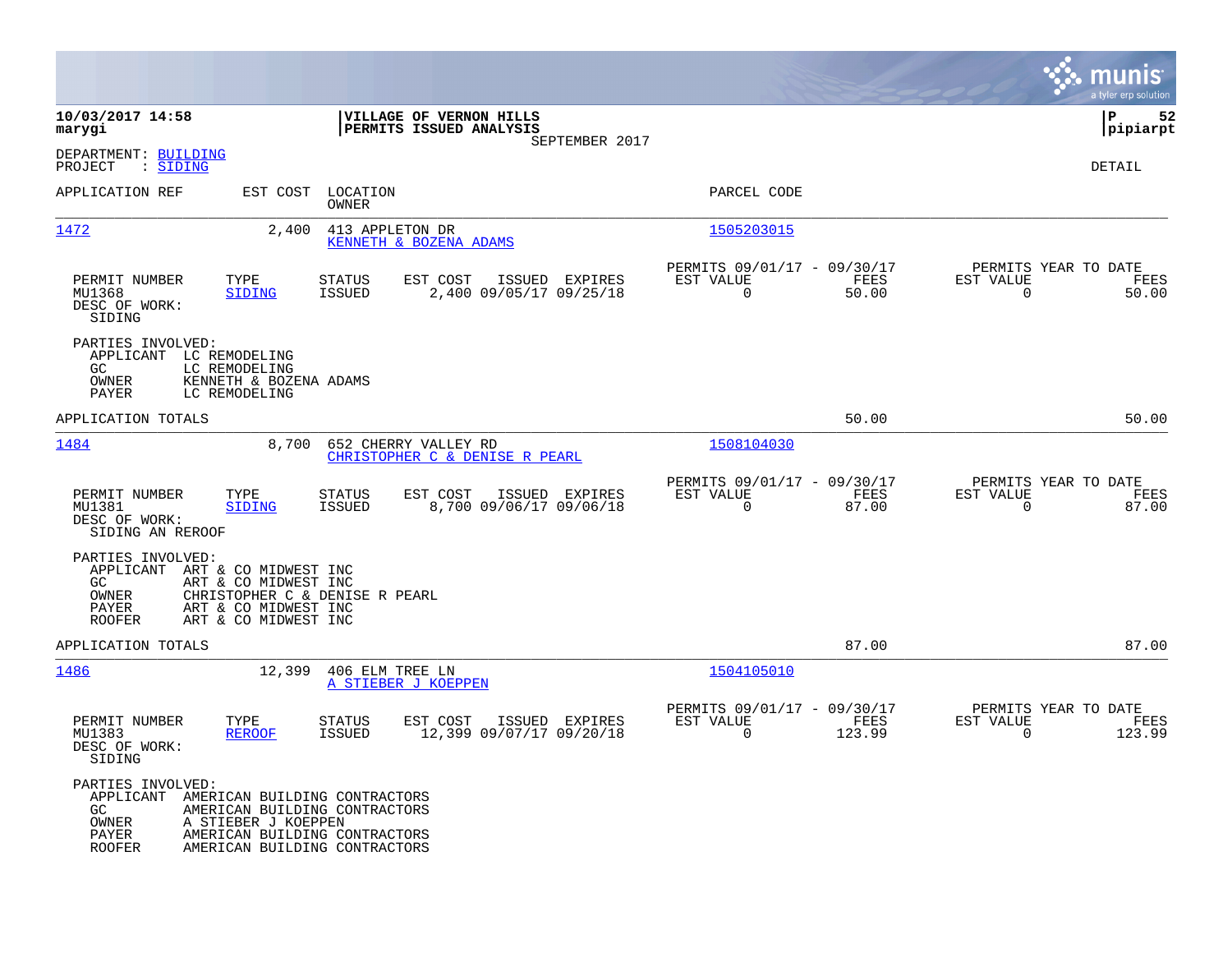|                                                                                     |                                                                                              |                                         |                                                    |                                            |                                                         |                |                                                  | munis<br>a tyler erp solution    |
|-------------------------------------------------------------------------------------|----------------------------------------------------------------------------------------------|-----------------------------------------|----------------------------------------------------|--------------------------------------------|---------------------------------------------------------|----------------|--------------------------------------------------|----------------------------------|
| 10/03/2017 14:58<br>marygi<br>APPLICATION TOTALS                                    |                                                                                              |                                         | VILLAGE OF VERNON HILLS<br>PERMITS ISSUED ANALYSIS |                                            |                                                         | 123.99         |                                                  | l P<br>53<br> pipiarpt<br>123.99 |
| DEPARTMENT: BUILDING<br>: SIDING<br>PROJECT                                         |                                                                                              |                                         |                                                    | SEPTEMBER 2017                             |                                                         |                |                                                  | <b>DETAIL</b>                    |
| APPLICATION REF                                                                     | EST COST                                                                                     | LOCATION<br>OWNER                       |                                                    |                                            | PARCEL CODE                                             |                |                                                  |                                  |
| 1540                                                                                | 34,355                                                                                       | 204 PONTIAC LN<br>DAVID DARDEN          |                                                    |                                            | 1506407008                                              |                |                                                  |                                  |
| PERMIT NUMBER<br>MU1432<br>DESC OF WORK:<br>SIDING, SOFFIT, FASCIA                  | TYPE<br><b>SIDING</b>                                                                        | STATUS<br>ISSUED                        | EST COST                                           | ISSUED EXPIRES<br>34,355 09/19/17 09/19/18 | PERMITS 09/01/17 - 09/30/17<br>EST VALUE<br>$\Omega$    | FEES<br>343.55 | PERMITS YEAR TO DATE<br>EST VALUE<br>$\mathbf 0$ | FEES<br>343.55                   |
| PARTIES INVOLVED:<br>APPLICANT POWER HOME REMODELING GROUP<br>GC.<br>OWNER<br>PAYER | POWER HOME REMODELING GROUP<br>DAVID DARDEN<br>POWER HOME REMODELING GROUP                   |                                         |                                                    |                                            |                                                         |                |                                                  |                                  |
| APPLICATION TOTALS                                                                  |                                                                                              |                                         |                                                    |                                            |                                                         | 343.55         |                                                  | 343.55                           |
| 1543                                                                                | 4,750                                                                                        | 296 SOUTHFIELD DR<br>ORLANDO A RUIZ     |                                                    |                                            | 1506401049                                              |                |                                                  |                                  |
| PERMIT NUMBER<br>MU1434<br>DESC OF WORK:<br>SIDING                                  | TYPE<br><b>SIDING</b>                                                                        | STATUS<br>ISSUED                        | EST COST                                           | ISSUED EXPIRES<br>4,750 09/19/17 09/19/18  | PERMITS 09/01/17 - 09/30/17<br>EST VALUE<br>$\mathbf 0$ | FEES<br>50.00  | PERMITS YEAR TO DATE<br>EST VALUE<br>$\mathbf 0$ | FEES<br>50.00                    |
| PARTIES INVOLVED:<br>APPLICANT<br>GC.<br>OWNER<br>PAYER                             | STERLING EXTERIORS INC<br>STERLING EXTERIORS INC<br>ORLANDO A RUIZ<br>STERLING EXTERIORS INC |                                         |                                                    |                                            |                                                         |                |                                                  |                                  |
| APPLICATION TOTALS                                                                  |                                                                                              |                                         |                                                    |                                            |                                                         | 50.00          |                                                  | 50.00                            |
| <u>1558</u>                                                                         | 2,400                                                                                        | 340 CHERRY VALLEY RD<br>LAVINA E NELSON |                                                    |                                            | 1508110021                                              |                |                                                  |                                  |
| PERMIT NUMBER<br>MU1449<br>DESC OF WORK:<br>SIDING                                  | TYPE<br>SIDING                                                                               | STATUS<br><b>ISSUED</b>                 | EST COST                                           | ISSUED EXPIRES<br>2,400 09/22/17 09/22/18  | PERMITS 09/01/17 - 09/30/17<br>EST VALUE<br>$\mathbf 0$ | FEES<br>50.00  | PERMITS YEAR TO DATE<br>EST VALUE<br>0           | FEES<br>50.00                    |
| PARTIES INVOLVED:<br>APPLICANT<br>GC.<br>OWNER<br>PAYER                             | LAVINA E NELSON<br>LAVINA E NELSON<br>LAVINA E NELSON<br>LAVINA E NELSON                     |                                         |                                                    |                                            |                                                         |                |                                                  |                                  |
| APPLICATION TOTALS                                                                  |                                                                                              |                                         |                                                    |                                            |                                                         | 50.00          |                                                  | 50.00                            |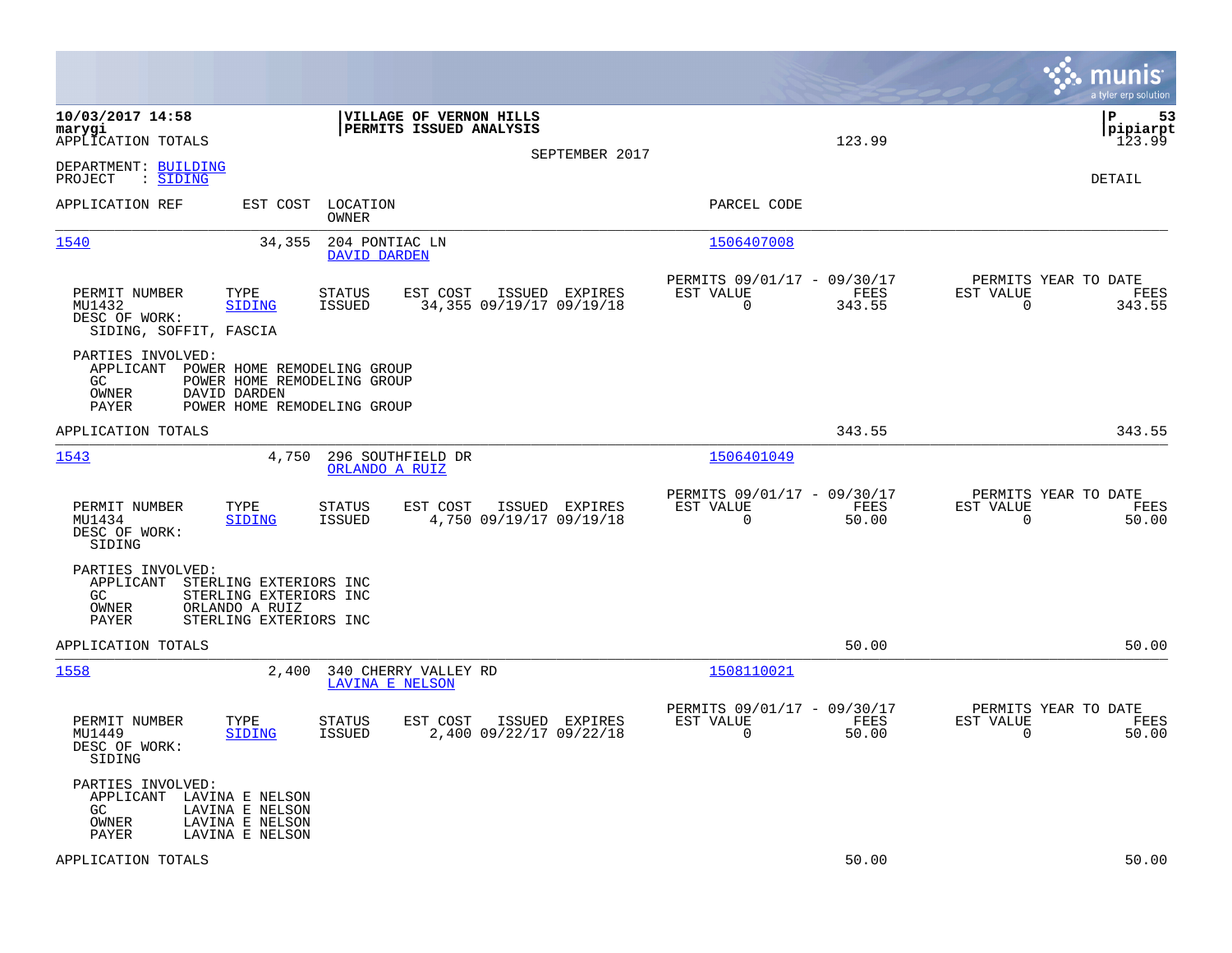|                                                        |                                                                        |                         |                                                    |                |                                                      |                 |                                        | <b>munis</b><br>a tyler erp solution |
|--------------------------------------------------------|------------------------------------------------------------------------|-------------------------|----------------------------------------------------|----------------|------------------------------------------------------|-----------------|----------------------------------------|--------------------------------------|
| 10/03/2017 14:58<br>marygi                             |                                                                        |                         | VILLAGE OF VERNON HILLS<br>PERMITS ISSUED ANALYSIS | SEPTEMBER 2017 |                                                      |                 |                                        | 54<br>P<br> pipiarpt                 |
| DEPARTMENT: BUILDING<br>PROJECT<br>: SIDING            |                                                                        |                         |                                                    |                |                                                      |                 |                                        | DETAIL                               |
| APPLICATION REF                                        | EST COST                                                               | LOCATION<br>OWNER       |                                                    |                | PARCEL CODE                                          |                 |                                        |                                      |
| 81                                                     | 8,000                                                                  |                         | 354 CHERRY VALLEY RD<br>KIRK & DEBRA FORGUE        |                | 1508110023                                           |                 |                                        |                                      |
| PERMIT NUMBER<br>MU48<br>DESC OF WORK:<br>SIDING       | TYPE<br>SIDING                                                         | STATUS<br><b>ISSUED</b> | EST COST<br>ISSUED<br>8,000 09/14/17 09/14/18      | EXPIRES        | PERMITS 09/01/17 - 09/30/17<br>EST VALUE<br>$\Omega$ | FEES<br>80.00   | PERMITS YEAR TO DATE<br>EST VALUE<br>0 | FEES<br>80.00                        |
| PARTIES INVOLVED:<br>CARPENTER<br>GC<br>OWNER<br>PAYER | CHRIS STEWART<br>CHRIS STEWART<br>KIRK & DEBRA FORGUE<br>CHRIS STEWART |                         |                                                    |                |                                                      |                 |                                        |                                      |
| APPLICATION TOTALS<br>PROJECT TOTALS                   |                                                                        |                         |                                                    |                | 0                                                    | 80.00<br>784.54 | $\Omega$                               | 80.00<br>784.54                      |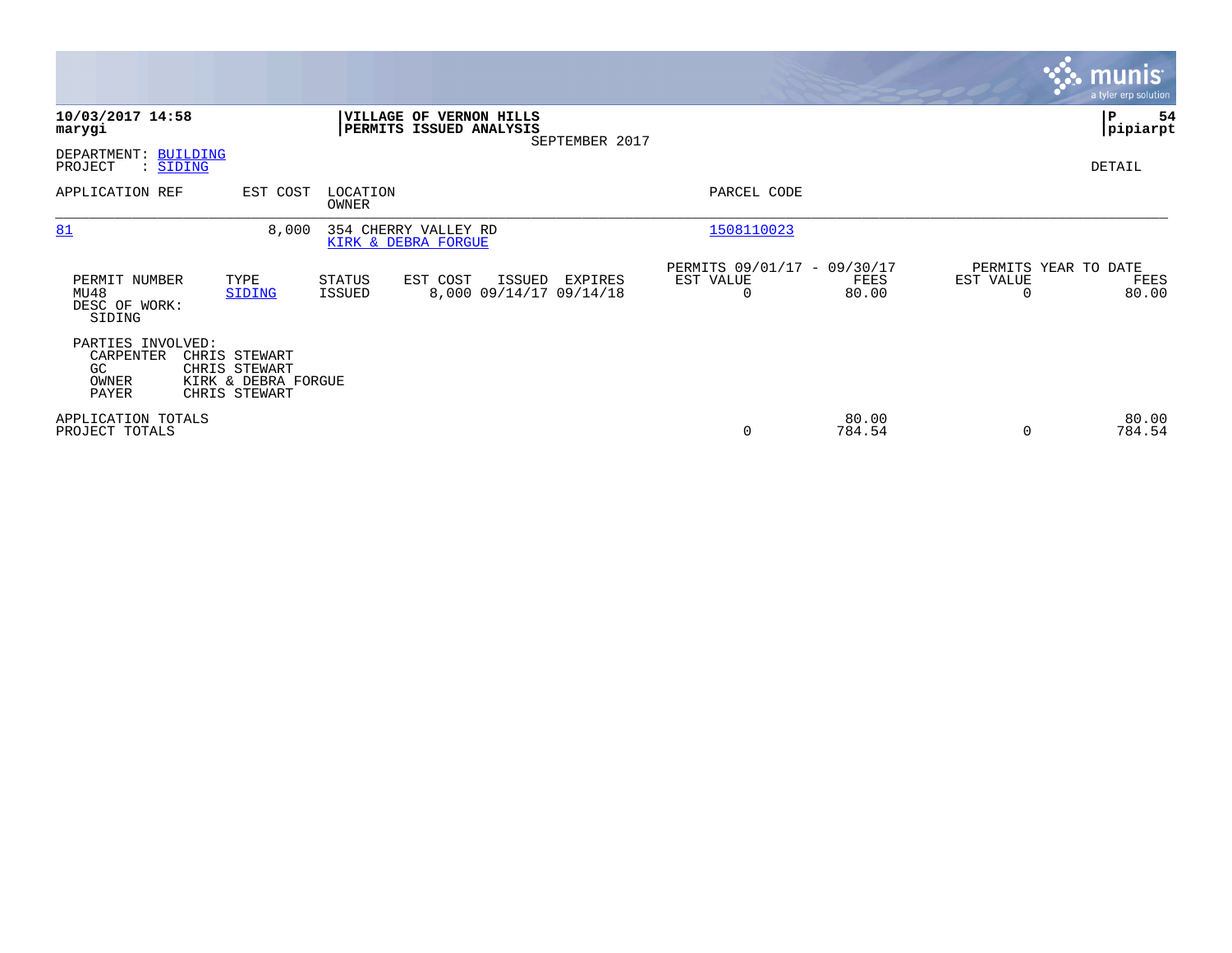|                                                                                                                                                                                                                                                                                                                                                                                                            |                                                                      |                                                         |                                           | munis<br>a tyler erp solution         |
|------------------------------------------------------------------------------------------------------------------------------------------------------------------------------------------------------------------------------------------------------------------------------------------------------------------------------------------------------------------------------------------------------------|----------------------------------------------------------------------|---------------------------------------------------------|-------------------------------------------|---------------------------------------|
| 10/03/2017 14:58<br>marygi                                                                                                                                                                                                                                                                                                                                                                                 | VILLAGE OF VERNON HILLS<br>PERMITS ISSUED ANALYSIS<br>SEPTEMBER 2017 |                                                         |                                           | Þ<br>55<br> pipiarpt                  |
| DEPARTMENT: BUILDING<br>: SWIMMING POOL/HOT TUB<br>PROJECT                                                                                                                                                                                                                                                                                                                                                 |                                                                      |                                                         |                                           | <b>DETAIL</b>                         |
| LOCATION<br>APPLICATION REF<br>EST COST<br><b>OWNER</b>                                                                                                                                                                                                                                                                                                                                                    |                                                                      | PARCEL CODE                                             |                                           |                                       |
| 1448<br>9,375<br><b>PAM PROTUS</b>                                                                                                                                                                                                                                                                                                                                                                         | 7 MONTGOMERY LN                                                      | 1505414004                                              |                                           |                                       |
| PERMIT NUMBER<br>TYPE<br><b>STATUS</b><br>MU1424<br><b>ISSUED</b><br>POOL/HOT<br>DESC OF WORK:<br>HOT TUB                                                                                                                                                                                                                                                                                                  | EST COST<br>ISSUED<br><b>EXPIRES</b><br>9,375 09/18/17 09/18/18      | PERMITS 09/01/17 - 09/30/17<br>EST VALUE<br>$\Omega$    | FEES<br>EST VALUE<br>93.75<br>$\Omega$    | PERMITS YEAR TO DATE<br>FEES<br>93.75 |
| PARTIES INVOLVED:<br>APPLICANT PAM PROTUS<br>ELECTRICIA GREEN ENERGY ELECTRIC COMPANY<br>PAM PROTUS<br>GC.<br>OWNER<br>PAM PROTUS<br>PAYER<br>PAM PROTUS                                                                                                                                                                                                                                                   |                                                                      |                                                         |                                           |                                       |
| APPLICATION TOTALS                                                                                                                                                                                                                                                                                                                                                                                         |                                                                      |                                                         | 93.75                                     | 93.75                                 |
| 968<br>4,500                                                                                                                                                                                                                                                                                                                                                                                               | 319 WESTMORELAND DR<br>MARIO MELCHOR & VERONICA GALARZA              | 1508110012                                              |                                           |                                       |
| PERMIT NUMBER<br>TYPE<br><b>STATUS</b><br>MU1420<br>POOL/HOT<br><b>ISSUED</b><br>DESC OF WORK:<br>ABOVE GROUND POOL                                                                                                                                                                                                                                                                                        | EST COST<br>ISSUED<br>EXPIRES<br>4,500 09/15/17 09/15/18             | PERMITS 09/01/17 - 09/30/17<br>EST VALUE<br>$\mathbf 0$ | FEES<br>EST VALUE<br>50.00<br>$\mathbf 0$ | PERMITS YEAR TO DATE<br>FEES<br>50.00 |
| PARTIES INVOLVED:<br>APPLICANT MARIO MELCHOR & VERONICA GALARZA<br>CONCRETE<br>MARIO MELCHOR & VERONICA GALARZA<br>ELECTRICIA MARIO MELCHOR & VERONICA GALARZA<br><b>EXCAVATOR</b><br>MARIO MELCHOR & VERONICA GALARZA<br>MARIO MELCHOR & VERONICA GALARZA<br>GC.<br>MARIO MELCHOR & VERONICA GALARZA<br>OWNER<br>PLUMBER<br>MARIO MELCHOR & VERONICA GALARZA<br>MARIO MELCHOR & VERONICA GALARZA<br>PAYER |                                                                      |                                                         |                                           |                                       |
| APPLICATION TOTALS<br>PROJECT TOTALS                                                                                                                                                                                                                                                                                                                                                                       |                                                                      | $\Omega$                                                | 50.00<br>143.75<br>$\Omega$               | 50.00<br>143.75                       |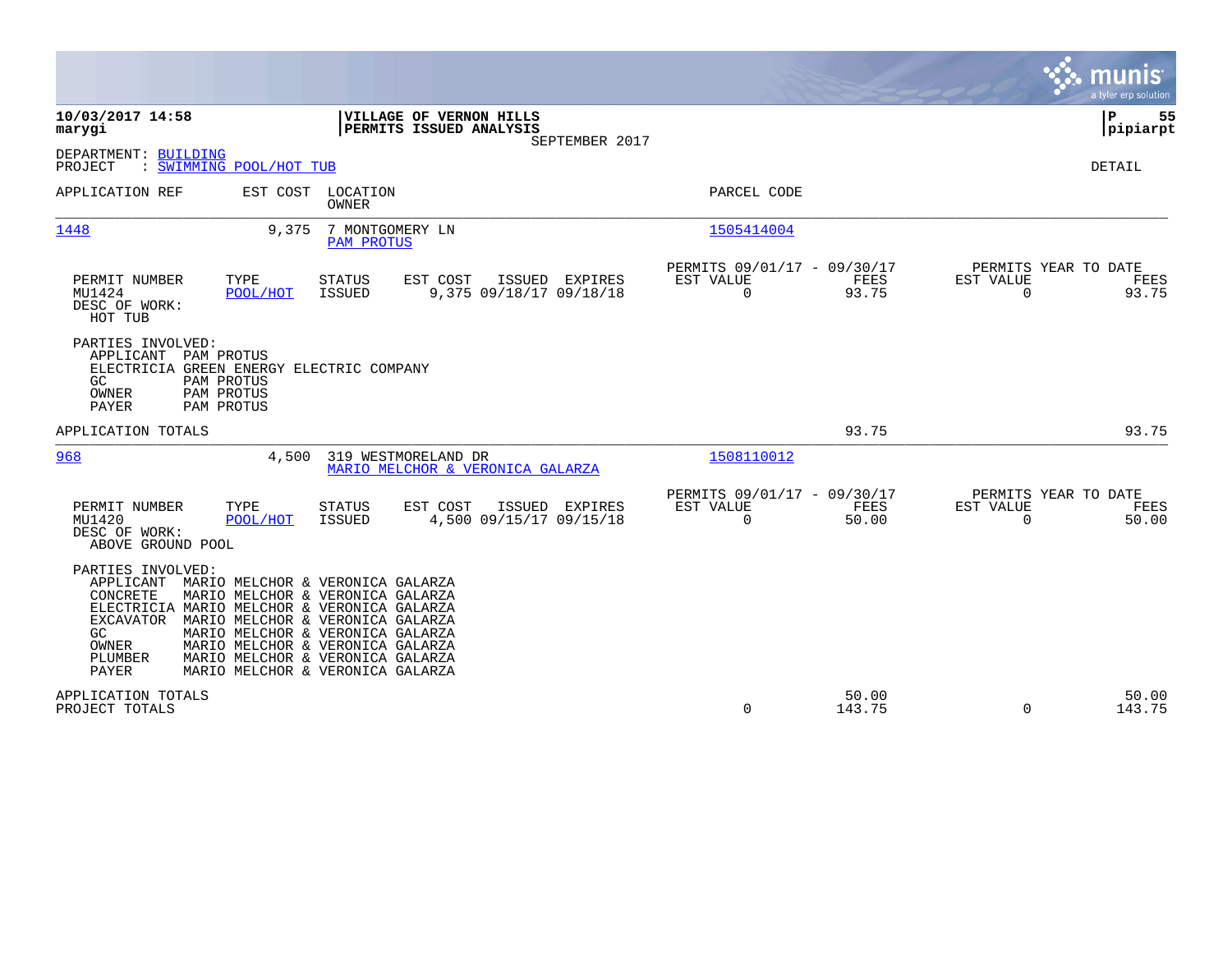|                                                  |                                                                            |                   |                                                    |                |                                               |             |                | munis<br>a tyler erp solution       |
|--------------------------------------------------|----------------------------------------------------------------------------|-------------------|----------------------------------------------------|----------------|-----------------------------------------------|-------------|----------------|-------------------------------------|
| 10/03/2017 14:58<br>marygi                       |                                                                            |                   | VILLAGE OF VERNON HILLS<br>PERMITS ISSUED ANALYSIS | SEPTEMBER 2017 |                                               |             |                | P<br>56<br> pipiarpt                |
| DEPARTMENT: BUILDING<br>PROJECT<br>$\colon$ TENT |                                                                            |                   |                                                    |                |                                               |             |                | DETAIL                              |
| APPLICATION REF                                  | EST COST                                                                   | LOCATION<br>OWNER |                                                    |                | PARCEL CODE                                   |             |                |                                     |
| 1550                                             | 0                                                                          | 75 EAST USHY 45   | VILLAGE OF VERNON HILLS                            |                | 1509300005                                    |             |                |                                     |
| PERMIT NUMBER<br>MU1438<br>DESC OF WORK:<br>TENT | TYPE<br><b>TENT</b>                                                        | STATUS<br>ISSUED  | EST COST<br>ISSUED<br>$0$ 09/20/17 09/20/18        | EXPIRES        | PERMITS 09/01/17 - 09/30/17<br>EST VALUE<br>0 | FEES<br>.00 | EST VALUE<br>0 | PERMITS YEAR TO DATE<br>FEES<br>.00 |
| PARTIES INVOLVED:<br>APPLICANT<br>GC.<br>OWNER   | VILLAGE OF VERNON HILLS<br>CLASSIC PARTY RENTAL<br>VILLAGE OF VERNON HILLS |                   |                                                    |                |                                               |             |                |                                     |
| APPLICATION TOTALS<br>PROJECT TOTALS             |                                                                            |                   |                                                    |                | 0                                             | .00<br>.00  | 0              | .00<br>.00                          |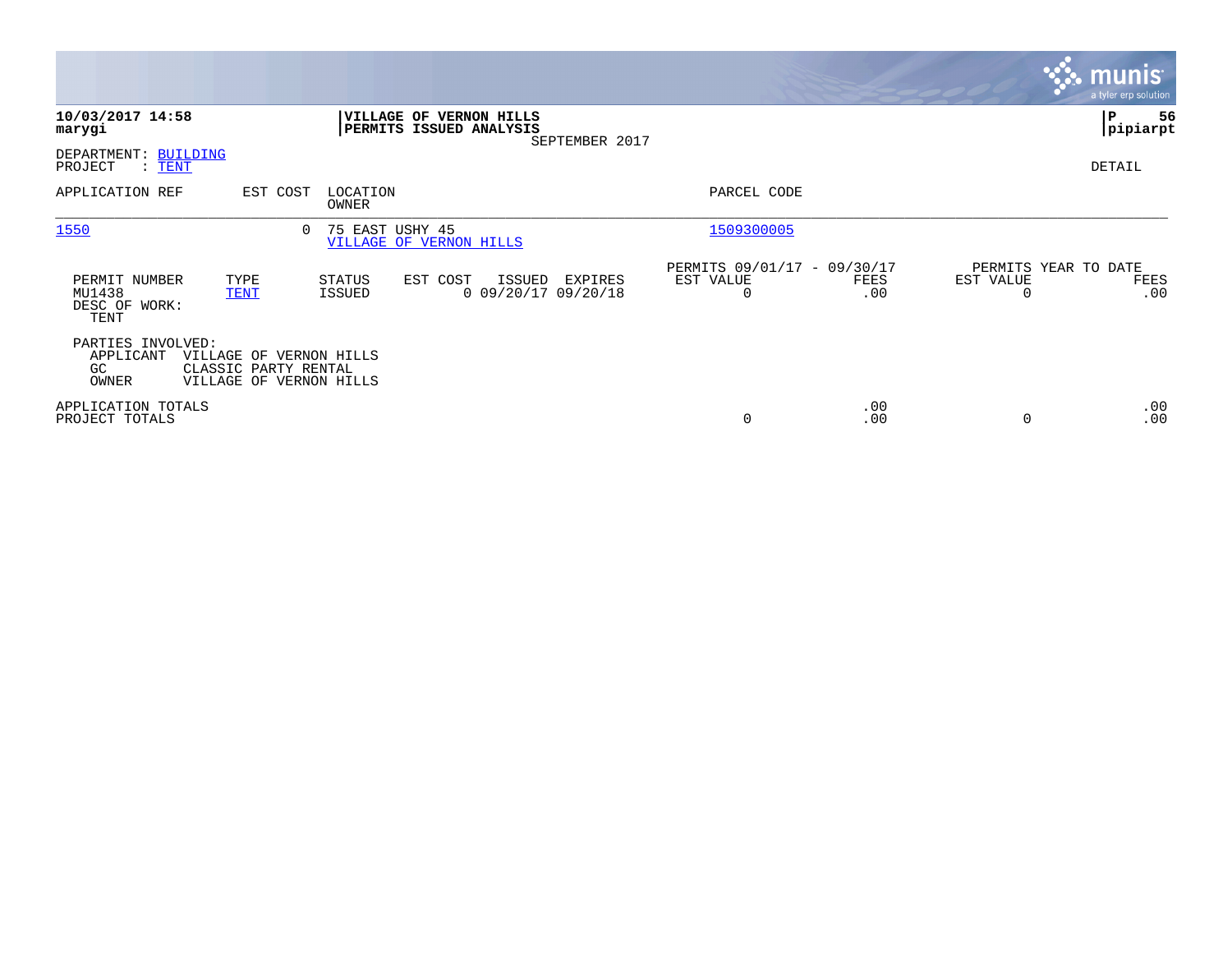|                                                                   |                                                                                                                                            |                                   |                                                          |                |                                                         |             |                                                  | munis<br>a tyler erp solution |
|-------------------------------------------------------------------|--------------------------------------------------------------------------------------------------------------------------------------------|-----------------------------------|----------------------------------------------------------|----------------|---------------------------------------------------------|-------------|--------------------------------------------------|-------------------------------|
| 10/03/2017 14:58<br>marygi                                        |                                                                                                                                            |                                   | VILLAGE OF VERNON HILLS<br>PERMITS ISSUED ANALYSIS       | SEPTEMBER 2017 |                                                         |             |                                                  | lР<br>57<br> pipiarpt         |
| DEPARTMENT: BUILDING<br>PROJECT                                   | : WATER HEATER                                                                                                                             |                                   |                                                          |                |                                                         |             |                                                  | <b>DETAIL</b>                 |
| APPLICATION REF                                                   |                                                                                                                                            | EST COST LOCATION<br><b>OWNER</b> |                                                          |                | PARCEL CODE                                             |             |                                                  |                               |
| <u> 1470</u>                                                      | 1,380                                                                                                                                      |                                   | 58 SOUTH OLD CREEK RD<br>ZHIHUI YANG & YIWEI LIU         |                | 1509104024                                              |             |                                                  |                               |
| PERMIT NUMBER<br>MU1366<br>DESC OF WORK:<br>WATER HEATER          | TYPE<br>WATER HEAT COMPLT                                                                                                                  | STATUS                            | EST COST<br>1,380 09/05/17 09/08/18                      | ISSUED EXPIRES | PERMITS 09/01/17 - 09/30/17<br>EST VALUE<br>0           | FEES<br>.00 | PERMITS YEAR TO DATE<br>EST VALUE<br>0           | FEES<br>.00                   |
| PARTIES INVOLVED:<br>APPLICANT<br>GC<br>OWNER<br>PLUMBER<br>PAYER | ZHIHUI YANG & YIWEI LIU<br>ZHIHUI YANG & YIWEI LIU<br>ZHIHUI YANG & YIWEI LIU<br>DRF TRUSTED PROPERTY SOLUTIONS<br>ZHIHUI YANG & YIWEI LIU |                                   |                                                          |                |                                                         |             |                                                  |                               |
| APPLICATION TOTALS                                                |                                                                                                                                            |                                   |                                                          |                |                                                         | .00         |                                                  | .00                           |
| 1481                                                              |                                                                                                                                            |                                   | 1,835 1078 CREEK BEND DR<br>WILLIAM D & WAN YEE REINHERZ |                | 1516103014                                              |             |                                                  |                               |
| PERMIT NUMBER<br>MU1377<br>DESC OF WORK:<br>WATER HEATER          | TYPE<br>WATER HEAT COMPLT                                                                                                                  | STATUS                            | EST COST<br>1,835 09/06/17 09/13/18                      | ISSUED EXPIRES | PERMITS 09/01/17 - 09/30/17<br>EST VALUE<br>$\mathbf 0$ | FEES<br>.00 | PERMITS YEAR TO DATE<br>EST VALUE<br>0           | FEES<br>.00                   |
| PARTIES INVOLVED:<br>APPLICANT<br>GC<br>OWNER<br>PLUMBER<br>PAYER | WILLIAM D & WAN YEE REINHERZ<br>WILLIAM D & WAN YEE REINHERZ<br>WILLIAM D & WAN YEE REINHERZ<br>ABT<br>WILLIAM D & WAN YEE REINHERZ        |                                   |                                                          |                |                                                         |             |                                                  |                               |
| APPLICATION TOTALS                                                |                                                                                                                                            |                                   |                                                          |                |                                                         | .00         |                                                  | .00                           |
| 1487                                                              |                                                                                                                                            | SRINIVASA DOKKU                   | 1,330 1270 GEORGETOWN WAY                                |                | 888888888                                               |             |                                                  |                               |
| PERMIT NUMBER<br>MU1384<br>DESC OF WORK:<br>WATER HEATER          | TYPE<br>WATER HEAT COMPLT                                                                                                                  | STATUS                            | EST COST<br>1,330 09/07/17 09/13/18                      | ISSUED EXPIRES | PERMITS 09/01/17 - 09/30/17<br>EST VALUE<br>0           | FEES<br>.00 | PERMITS YEAR TO DATE<br>EST VALUE<br>$\mathbf 0$ | FEES<br>.00                   |
| PARTIES INVOLVED:<br>GC<br>OWNER<br>PLUMBER<br>PAYER              | SRINIVASA DOKKU<br>SRINIVASA DOKKU<br>DRF TRUSTED PROPERTY SOLUTIONS<br>SRINIVASA DOKKU                                                    |                                   |                                                          |                |                                                         |             |                                                  |                               |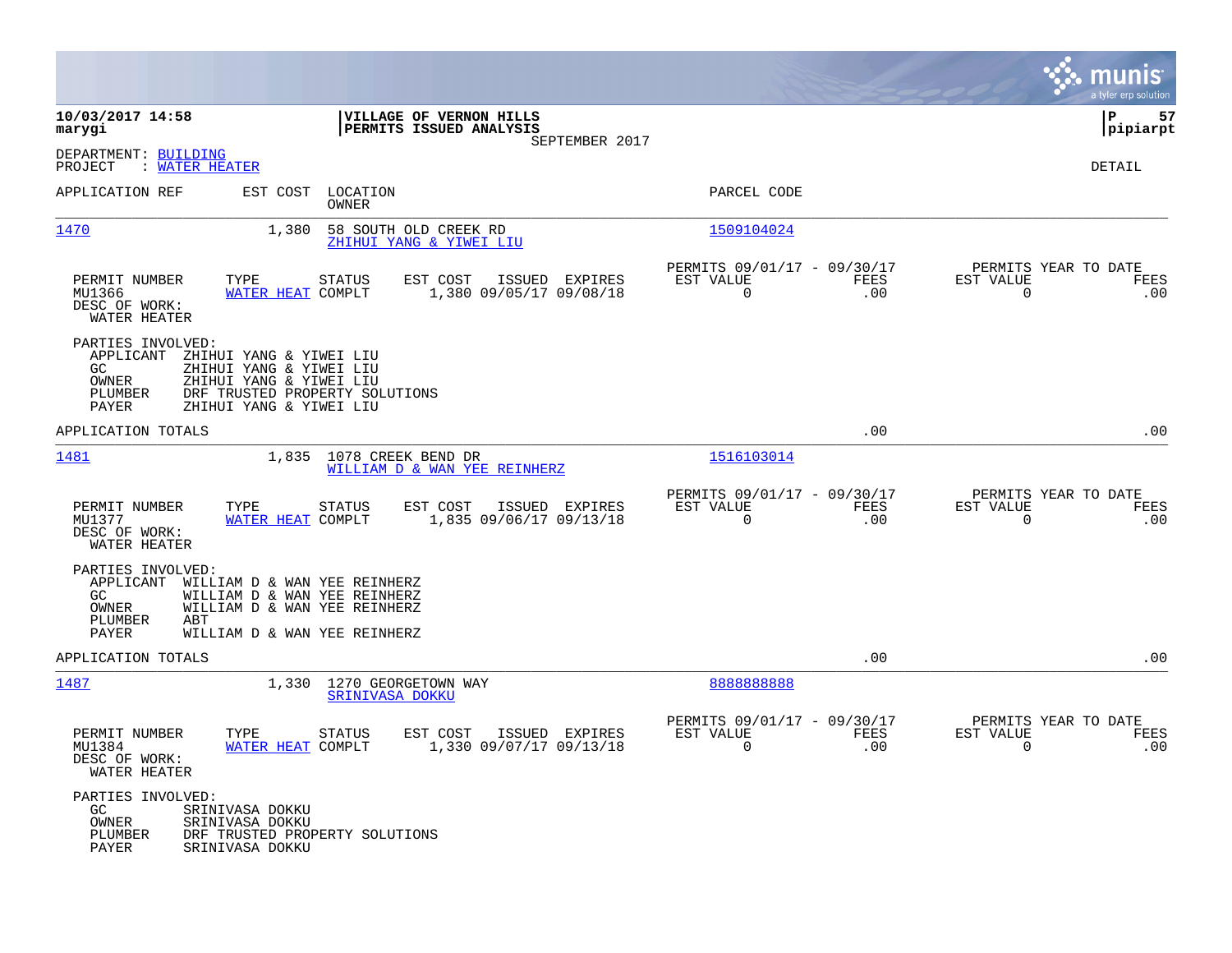|                                                                                       |                                                                                                                                                                    |                                                                      |                                                                      |             | munis<br>a tyler erp solution                       |                |
|---------------------------------------------------------------------------------------|--------------------------------------------------------------------------------------------------------------------------------------------------------------------|----------------------------------------------------------------------|----------------------------------------------------------------------|-------------|-----------------------------------------------------|----------------|
| 10/03/2017 14:58<br>marygi<br>APPLICATION TOTALS                                      |                                                                                                                                                                    | VILLAGE OF VERNON HILLS<br>PERMITS ISSUED ANALYSIS<br>SEPTEMBER 2017 |                                                                      | .00         | ΙP<br> pipiarpt                                     | 58<br>$.00 \,$ |
| DEPARTMENT: BUILDING<br>PROJECT<br>: WATER HEATER                                     |                                                                                                                                                                    |                                                                      |                                                                      |             | DETAIL                                              |                |
| APPLICATION REF                                                                       | EST COST<br>LOCATION<br>OWNER                                                                                                                                      |                                                                      | PARCEL CODE                                                          |             |                                                     |                |
| 1517                                                                                  | 1,455                                                                                                                                                              | 369S HOBBLE BUSH LN<br>JINGDONG ZENG & NING ZHENG                    | 1509108007                                                           |             |                                                     |                |
| PERMIT NUMBER<br>MU1408<br>DESC OF WORK:<br>WATER HEATER                              | TYPE<br>STATUS<br>WATER HEAT ISSUED                                                                                                                                | EST COST<br>ISSUED EXPIRES<br>1,455 09/12/17 09/12/18                | PERMITS 09/01/17 - 09/30/17<br>EST VALUE<br>$\mathbf 0$              | FEES<br>.00 | PERMITS YEAR TO DATE<br>EST VALUE<br>0              | FEES<br>.00    |
| PARTIES INVOLVED:<br>APPLICANT<br>GC.<br>OWNER<br>PLUMBER<br>PAYER                    | DRF TRUSTED PROPERTY SOLUTIONS<br>DRF TRUSTED PROPERTY SOLUTIONS<br>JINGDONG ZENG & NING ZHENG<br>DRF TRUSTED PROPERTY SOLUTIONS<br>DRF TRUSTED PROPERTY SOLUTIONS |                                                                      |                                                                      |             |                                                     |                |
| APPLICATION TOTALS                                                                    |                                                                                                                                                                    |                                                                      |                                                                      | .00         |                                                     | .00            |
| 1537                                                                                  | 1,150<br>501 EXETER PL                                                                                                                                             | DAVID W & PATRICIA A WINTER                                          | 1504101013                                                           |             |                                                     |                |
| PERMIT NUMBER<br>MU1426<br>DESC OF WORK:<br>WATER HEATER                              | <b>STATUS</b><br>TYPE<br>WATER HEAT ISSUED                                                                                                                         | EST COST<br>ISSUED EXPIRES<br>1,150 09/18/17 09/18/18                | PERMITS 09/01/17 - 09/30/17<br>EST VALUE<br>$\mathbf 0$              | FEES<br>.00 | PERMITS YEAR TO DATE<br>EST VALUE<br>0              | FEES<br>.00    |
| PARTIES INVOLVED:<br>APPLICANT ARROW PLUMBING INC<br>GC.<br>OWNER<br>PLUMBER<br>PAYER | ARROW PLUMBING INC<br>DAVID W & PATRICIA A WINTER<br>ARROW PLUMBING INC<br>ARROW PLUMBING INC                                                                      |                                                                      |                                                                      |             |                                                     |                |
| APPLICATION TOTALS                                                                    |                                                                                                                                                                    |                                                                      |                                                                      | .00         |                                                     | .00            |
| <u>1557</u>                                                                           | 2,150                                                                                                                                                              | 247 STONE FENCE RD<br><b>KATHY SANTIMAURO</b>                        | 1509105001                                                           |             |                                                     |                |
| PERMIT NUMBER<br>MU1447<br>DESC OF WORK:<br>WATER HEATER                              | TYPE<br><b>STATUS</b><br>WATER HEAT ISSUED                                                                                                                         | ISSUED EXPIRES<br>EST COST<br>2,150 09/22/17 09/22/18                | PERMITS 09/01/17 - 09/30/17<br>EST VALUE<br>$\overline{\phantom{0}}$ | FEES<br>.00 | PERMITS YEAR TO DATE<br>EST VALUE<br>$\overline{0}$ | FEES<br>.00    |
| PARTIES INVOLVED:<br>APPLICANT<br>GC<br>OWNER<br>PLUMBER                              | KATHY SANTIMAURO<br>KATHY SANTIMAURO<br>KATHY SANTIMAURO<br>ARROW PLUMBING INC                                                                                     |                                                                      |                                                                      |             |                                                     |                |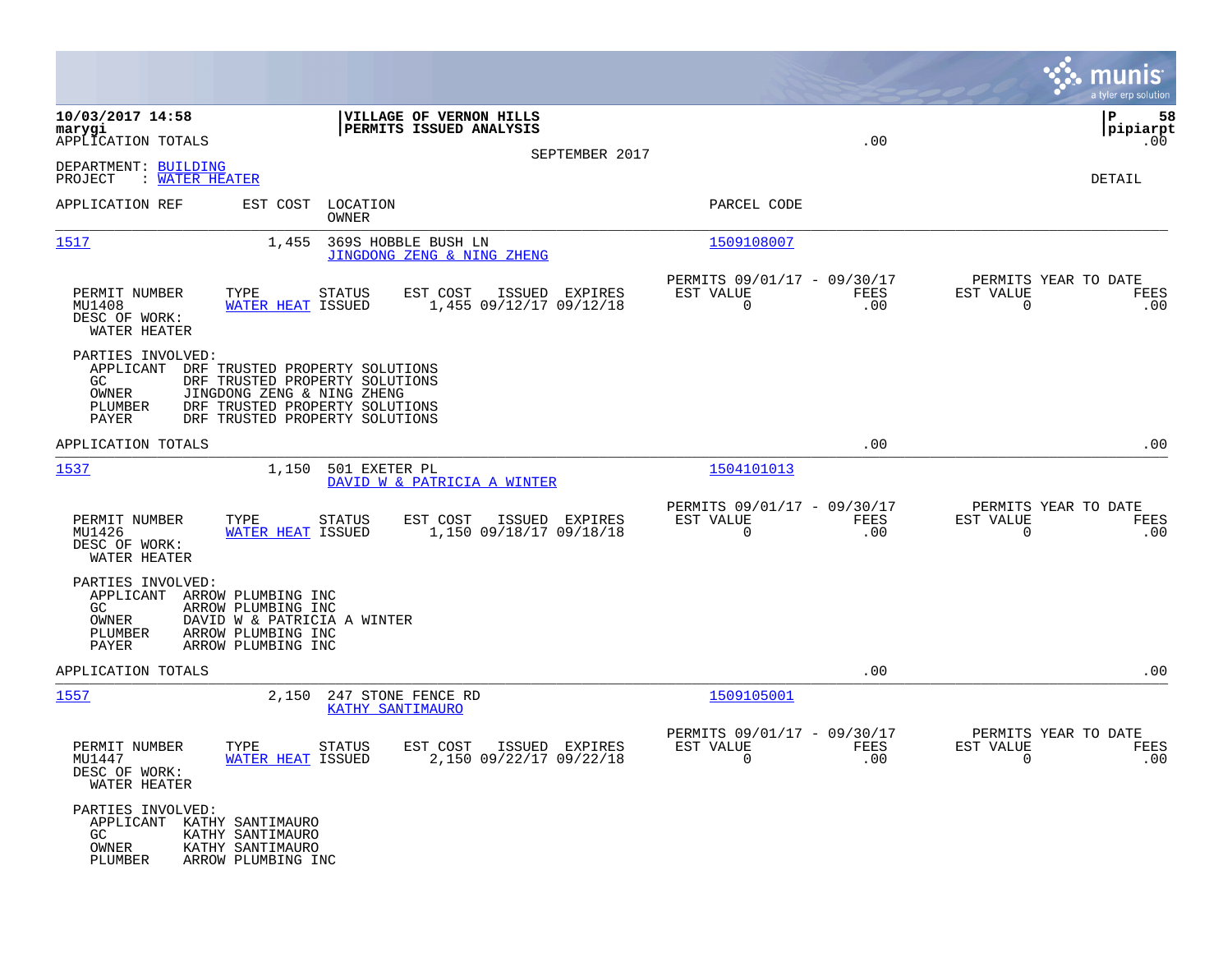|                                                                                                                                                                                                                            |                                                         |                    | munis<br>a tyler erp solution                                   |
|----------------------------------------------------------------------------------------------------------------------------------------------------------------------------------------------------------------------------|---------------------------------------------------------|--------------------|-----------------------------------------------------------------|
| 10/03/2017 14:58<br>VILLAGE OF VERNON HILLS<br>PERMITS ISSUED ANALYSIS<br>marygi<br>SEPTEMBER 2017                                                                                                                         |                                                         |                    | ΙP<br>59<br> pipiarpt                                           |
| DEPARTMENT: BUILDING<br>: WATER HEATER<br>PROJECT                                                                                                                                                                          |                                                         |                    | DETAIL                                                          |
| APPLICATION REF<br>EST COST LOCATION<br>OWNER                                                                                                                                                                              | PARCEL CODE                                             |                    |                                                                 |
| KATHY SANTIMAURO<br>PAYER                                                                                                                                                                                                  |                                                         |                    |                                                                 |
| APPLICATION TOTALS                                                                                                                                                                                                         |                                                         | .00                | .00                                                             |
| 1,029<br>1243N CAROLINE CT<br>1561<br>LORETTA L WEINSTEIN                                                                                                                                                                  | 1515302096                                              |                    |                                                                 |
| PERMIT NUMBER<br>TYPE<br><b>STATUS</b><br>EST COST<br>ISSUED EXPIRES<br>MU1452<br>WATER HEAT ISSUED<br>1,029 09/25/17 09/25/18<br>DESC OF WORK:<br>WATER HEATER                                                            | PERMITS 09/01/17 - 09/30/17<br>EST VALUE<br>0           | FEES<br>.00        | PERMITS YEAR TO DATE<br>EST VALUE<br>FEES<br>0<br>.00           |
| PARTIES INVOLVED:<br>APPLICANT<br>LORETTA L WEINSTEIN<br>GC.<br>LORETTA L WEINSTEIN<br>OWNER<br>LORETTA L WEINSTEIN<br>PLUMBER<br>ABT<br>PAYER<br>LORETTA L WEINSTEIN                                                      |                                                         |                    |                                                                 |
| APPLICATION TOTALS                                                                                                                                                                                                         |                                                         | .00                | .00                                                             |
| 1,970<br>515 TORREY PINES WAY<br>1601<br>CHESTER G & ARLENE S LIS                                                                                                                                                          | 1132104008                                              |                    |                                                                 |
| EST COST<br>PERMIT NUMBER<br>TYPE<br><b>STATUS</b><br>ISSUED EXPIRES<br>1,970 09/29/17 09/29/18<br>MU1491<br>WATER HEAT ISSUED<br>DESC OF WORK:<br>WATER HEATER                                                            | PERMITS 09/01/17 - 09/30/17<br>EST VALUE<br>$\mathbf 0$ | <b>FEES</b><br>.00 | PERMITS YEAR TO DATE<br>EST VALUE<br>FEES<br>$\mathbf 0$<br>.00 |
| PARTIES INVOLVED:<br>APPLICANT<br>CHESTER G & ARLENE S LIS<br>CHESTER G & ARLENE S LIS<br>GC<br>OWNER<br>CHESTER G & ARLENE S LIS<br>PLUMBER<br>DRF TRUSTED PROPERTY SOLUTIONS<br><b>PAYER</b><br>CHESTER G & ARLENE S LIS |                                                         |                    |                                                                 |
| APPLICATION TOTALS<br>PROJECT TOTALS                                                                                                                                                                                       | 0                                                       | .00<br>.00         | .00<br>$\Omega$<br>.00                                          |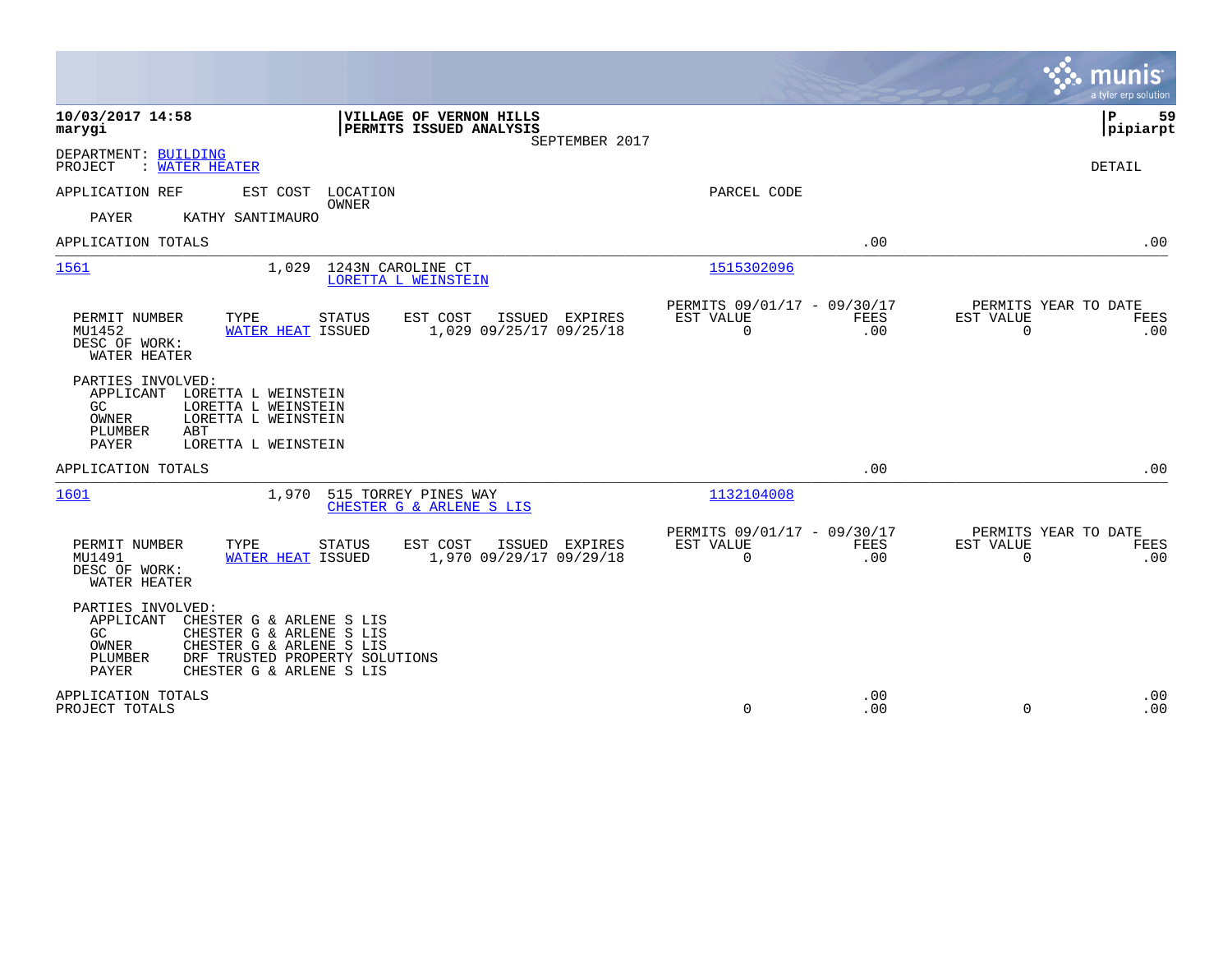|                                                                              |                                                                                               |                                 |                                                    |                                                                  |                                                                     |                       |                                      | munis<br>a tyler erp solution                 |
|------------------------------------------------------------------------------|-----------------------------------------------------------------------------------------------|---------------------------------|----------------------------------------------------|------------------------------------------------------------------|---------------------------------------------------------------------|-----------------------|--------------------------------------|-----------------------------------------------|
| 10/03/2017 14:58<br>marygi                                                   |                                                                                               |                                 | VILLAGE OF VERNON HILLS<br>PERMITS ISSUED ANALYSIS | SEPTEMBER 2017                                                   |                                                                     |                       |                                      | lР<br>60<br>$ $ pipiarpt                      |
| DEPARTMENT: BUILDING<br>: CO/CART/KIOSK<br>PROJECT                           |                                                                                               |                                 |                                                    |                                                                  |                                                                     |                       |                                      | DETAIL                                        |
| APPLICATION REF                                                              | EST COST                                                                                      | LOCATION<br>OWNER               |                                                    |                                                                  | PARCEL CODE                                                         |                       |                                      |                                               |
| 1454                                                                         | 0                                                                                             | 2130 HAWTHORN CTR<br>CENTENNIAL |                                                    |                                                                  | 1133401086                                                          |                       |                                      |                                               |
| PERMIT NUMBER<br>MU1359<br>DESC OF WORK:<br>CO: SHOE MGK                     | TYPE<br>CO NO FEE                                                                             | STATUS<br>COMPLT                | EST COST                                           | ISSUED EXPIRES<br>$0$ 09/01/17 09/08/18                          | PERMITS 09/01/17 - 09/30/17<br>EST VALUE<br>0                       | FEES<br>.00           | EST VALUE<br>$\mathbf 0$             | PERMITS YEAR TO DATE<br>FEES<br>.00           |
| PARTIES INVOLVED:<br>GC.<br><b>OCCUPANT</b><br>OWNER<br>PAYER                | SHOE MGK<br>SHOE MGK<br>CENTENNIAL<br>SHOE MGK                                                |                                 |                                                    |                                                                  |                                                                     |                       |                                      |                                               |
| APPLICATION TOTALS                                                           |                                                                                               |                                 |                                                    |                                                                  |                                                                     | .00                   |                                      | .00                                           |
| 1504                                                                         | $\Omega$                                                                                      | 1020 HAWTHORN CTR<br>CENTENNIAL |                                                    |                                                                  | 1133401086                                                          |                       |                                      |                                               |
| PERMIT NUMBER<br>MU1431<br>MU1399<br>DESC OF WORK:<br>KIOSK - CERT OF OCC    | TYPE<br>CO NO FEE<br>$CO-C/K$                                                                 | STATUS<br>COMPLT<br>COMPLT      | EST COST                                           | ISSUED EXPIRES<br>$0$ 09/19/17 09/19/18<br>$0$ 09/11/17 09/14/18 | PERMITS 09/01/17 - 09/30/17<br>EST VALUE<br>$\Omega$<br>$\mathbf 0$ | FEES<br>.00<br>100.00 | EST VALUE<br>$\Omega$<br>$\mathbf 0$ | PERMITS YEAR TO DATE<br>FEES<br>.00<br>100.00 |
| PARTIES INVOLVED:<br>APPLICANT<br>GC<br><b>OCCUPANT</b><br>OWNER<br>PAYER    | ADRIANA BRINCEANU<br>ADRIANA BRINCEANU<br>REGINA MARII LLC<br>CENTENNIAL<br>ADRIANA BRINCEANU |                                 |                                                    |                                                                  |                                                                     |                       |                                      |                                               |
| APPLICATION TOTALS                                                           |                                                                                               |                                 |                                                    |                                                                  |                                                                     | 100.00                |                                      | 100.00                                        |
| 1518                                                                         | 0                                                                                             | 2016 HAWTHORN CTR<br>CENTENNIAL |                                                    |                                                                  | 1133401086                                                          |                       |                                      |                                               |
| PERMIT NUMBER<br>MU1410<br>DESC OF WORK:<br>CUSTOM KIOSK - HICKORY FARMS     | TYPE<br>$CO-C/K$                                                                              | <b>STATUS</b><br><b>ISSUED</b>  | EST COST                                           | ISSUED EXPIRES<br>$0$ 09/12/17 09/12/18                          | PERMITS 09/01/17 - 09/30/17<br>EST VALUE<br>$\Omega$                | <b>FEES</b><br>100.00 | EST VALUE<br>$\Omega$                | PERMITS YEAR TO DATE<br>FEES<br>100.00        |
| PARTIES INVOLVED:<br>APPLICANT HICKORY FARMS # 10817<br>GC<br>OWNER<br>PAYER | HICKORY FARMS # 10817<br>CENTENNIAL<br>HICKORY FARMS # 10817                                  |                                 |                                                    |                                                                  |                                                                     |                       |                                      |                                               |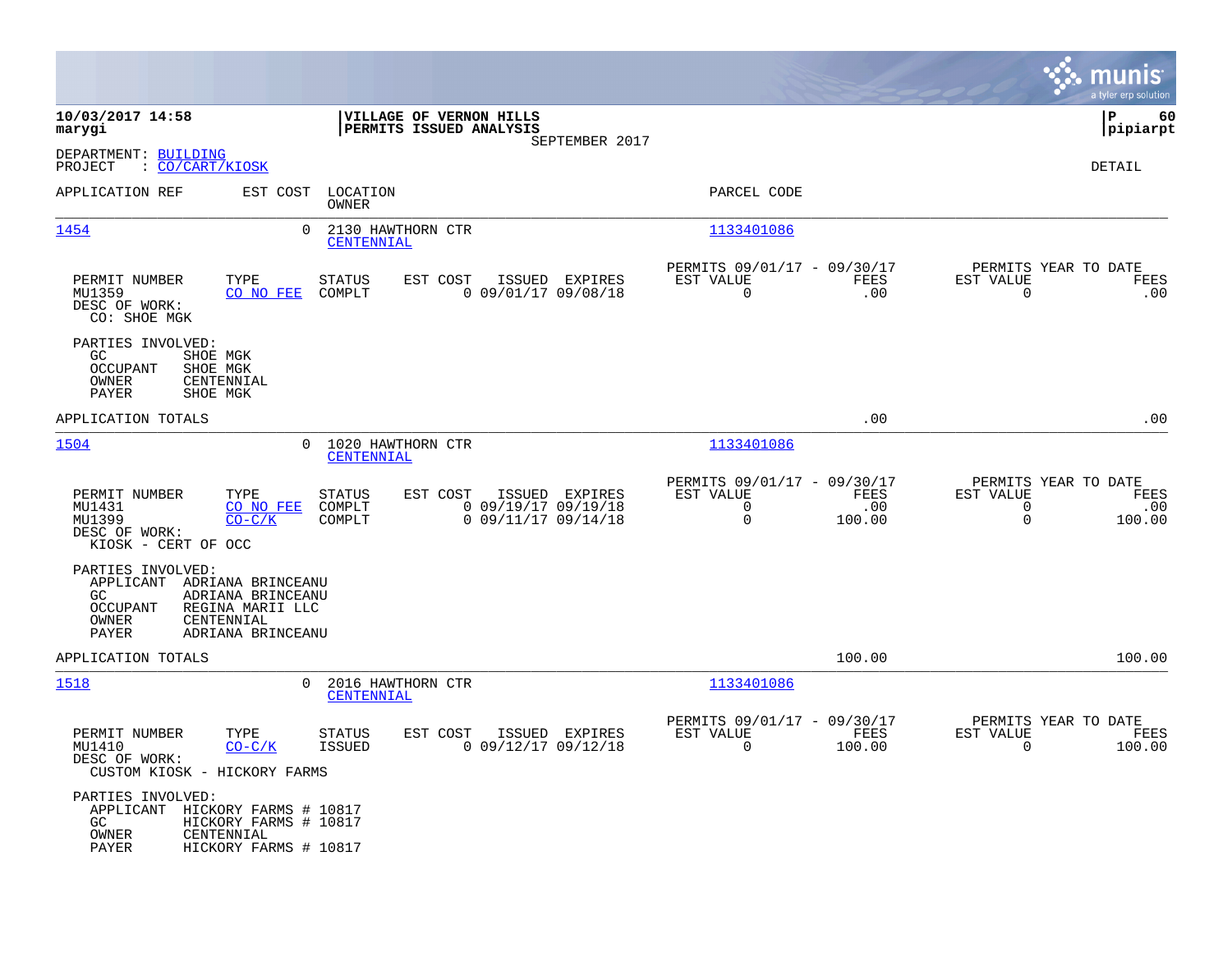|                                                    |          |                                                           |                |             |        | $\mathbf{\ddot{.}}\mathbf{.}$ munis<br>a tyler erp solution |
|----------------------------------------------------|----------|-----------------------------------------------------------|----------------|-------------|--------|-------------------------------------------------------------|
| 10/03/2017 14:58<br>marygi<br>APPLICATION TOTALS   |          | VILLAGE OF VERNON HILLS<br><b>PERMITS ISSUED ANALYSIS</b> | SEPTEMBER 2017 |             | 100.00 | P<br>61<br><b>pipiarpt</b><br>100.00                        |
| DEPARTMENT: BUILDING<br>: CO/CART/KIOSK<br>PROJECT |          |                                                           |                |             |        | DETAIL                                                      |
| APPLICATION REF                                    | EST COST | LOCATION<br>OWNER                                         |                | PARCEL CODE |        |                                                             |
| PROJECT TOTALS                                     |          |                                                           |                | $\Omega$    | 200.00 | 200.00                                                      |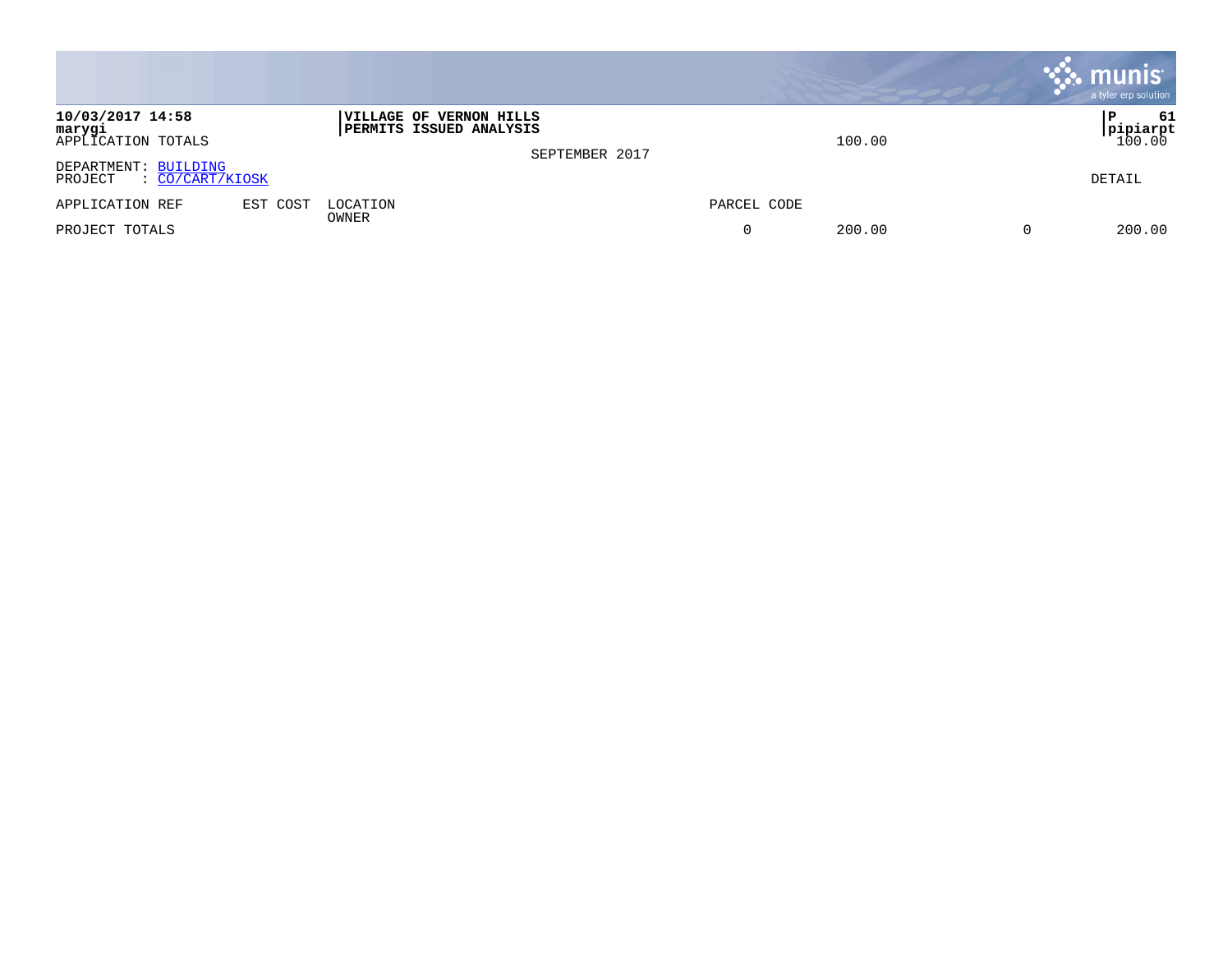|                                                                                                                                                                                                                     |                                                                                         |                                                                           | munis<br>a tyler erp solution                                      |
|---------------------------------------------------------------------------------------------------------------------------------------------------------------------------------------------------------------------|-----------------------------------------------------------------------------------------|---------------------------------------------------------------------------|--------------------------------------------------------------------|
| 10/03/2017 14:58<br>marygi                                                                                                                                                                                          | VILLAGE OF VERNON HILLS<br>PERMITS ISSUED ANALYSIS<br>SEPTEMBER 2017                    |                                                                           | l P<br>62<br> pipiarpt                                             |
| DEPARTMENT: BUILDING<br>: SIGN<br>PROJECT                                                                                                                                                                           |                                                                                         |                                                                           | DETAIL                                                             |
| APPLICATION REF<br>EST COST                                                                                                                                                                                         | LOCATION<br><b>OWNER</b>                                                                | PARCEL CODE                                                               |                                                                    |
| 1239<br>5,138                                                                                                                                                                                                       | 555 EAST TOWNLINE RD 5<br>JDK & OVERLOOK TOWNLINE LLC                                   | 1504201018                                                                |                                                                    |
| PERMIT NUMBER<br>TYPE<br>MU1360<br><b>SIGN</b><br>DESC OF WORK:<br>SIGN - VERNON HILLS ANIMAL HOSPITAL                                                                                                              | EST COST<br><b>STATUS</b><br>ISSUED EXPIRES<br>5,138 09/01/17 09/25/18<br><b>ISSUED</b> | PERMITS 09/01/17 - 09/30/17<br>EST VALUE<br>FEES<br>0<br>110.00           | PERMITS YEAR TO DATE<br>EST VALUE<br>FEES<br>0<br>110.00           |
| PARTIES INVOLVED:<br>APPLICANT SIGNS NOW<br>ELECTRICIA B & D ELECTRIC<br>GC<br>SIGNS NOW<br>OCCUPANT<br>TOWNLINE ANIMAL HOSPITAL<br>OWNER<br>JDK & OVERLOOK TOWNLINE LLC<br>SIGNS NOW<br>PAYER<br>SIGN<br>SIGNS NOW |                                                                                         |                                                                           |                                                                    |
| APPLICATION TOTALS                                                                                                                                                                                                  |                                                                                         | 110.00                                                                    | 110.00                                                             |
| 1325<br>5,178                                                                                                                                                                                                       | 555 EAST TOWNLINE RD 6<br>JDK & OVERLOOK TOWNLINE LLC                                   | 1504201018                                                                |                                                                    |
| PERMIT NUMBER<br>TYPE<br>MU1402<br><b>SIGN</b><br>DESC OF WORK:<br>SIGN: 7 SPICES                                                                                                                                   | <b>STATUS</b><br>EST COST<br>ISSUED EXPIRES<br><b>ISSUED</b><br>5,178 09/11/17 09/20/18 | PERMITS 09/01/17 - 09/30/17<br>EST VALUE<br>FEES<br>0<br>99.00            | PERMITS YEAR TO DATE<br>EST VALUE<br>FEES<br>$\Omega$<br>99.00     |
| PARTIES INVOLVED:<br>APPLICANT FASTSIGNS<br>ELECTRICIA PRO TEAM ELECTRIC<br>GC.<br>FASTSIGNS<br><b>OCCUPANT</b><br>7 SPICES<br>OWNER<br>JDK & OVERLOOK TOWNLINE LLC<br>PAYER<br>FASTSIGNS<br>FASTSIGNS<br>SIGN      |                                                                                         |                                                                           |                                                                    |
| APPLICATION TOTALS                                                                                                                                                                                                  |                                                                                         | 99.00                                                                     | 99.00                                                              |
| 1386<br>3,600                                                                                                                                                                                                       | 701 NORTH MILWAUKEE AVE 312<br>INLAND REAL ESTATE CORPORATION                           | 1503102018                                                                |                                                                    |
| PERMIT NUMBER<br>TYPE<br>MU1394<br><b>SIGN</b><br>DESC OF WORK:<br>SIGN                                                                                                                                             | ISSUED EXPIRES<br><b>STATUS</b><br>EST COST<br><b>ISSUED</b><br>3,600 09/08/17 09/08/18 | PERMITS 09/01/17 - 09/30/17<br>EST VALUE<br>FEES<br>$\mathbf 0$<br>111.00 | PERMITS YEAR TO DATE<br>EST VALUE<br>FEES<br>$\mathbf 0$<br>111.00 |
| PARTIES INVOLVED:<br>APPLICANT OLYMPIC SIGNS                                                                                                                                                                        |                                                                                         |                                                                           |                                                                    |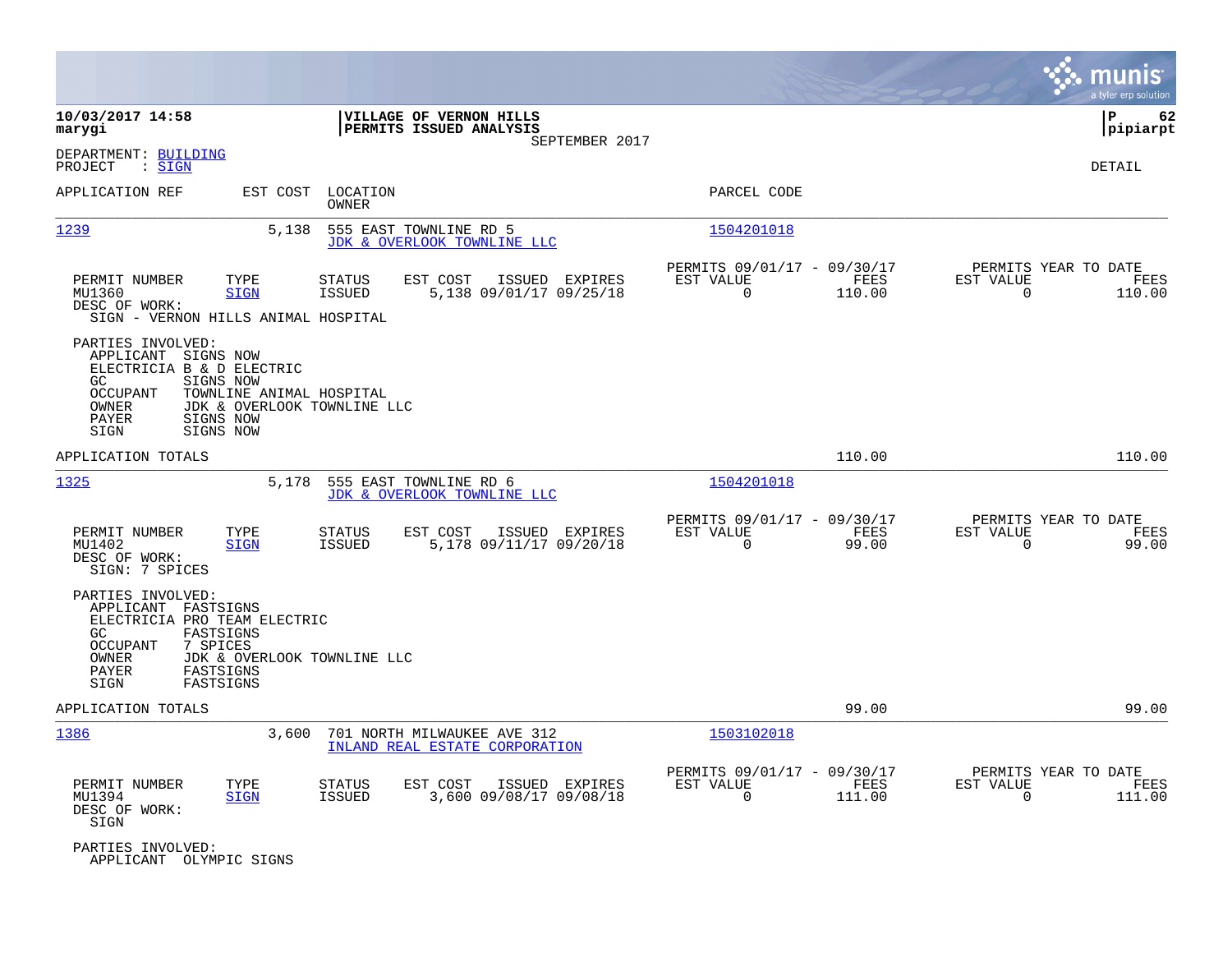|                                                                                                                                                                                                                                                               |                                                                                         |                                                                           | munis<br>a tyler erp solution                                      |
|---------------------------------------------------------------------------------------------------------------------------------------------------------------------------------------------------------------------------------------------------------------|-----------------------------------------------------------------------------------------|---------------------------------------------------------------------------|--------------------------------------------------------------------|
| 10/03/2017 14:58<br>marygi                                                                                                                                                                                                                                    | <b>VILLAGE OF VERNON HILLS</b><br>PERMITS ISSUED ANALYSIS<br>SEPTEMBER 2017             |                                                                           | l P<br>63<br> pipiarpt                                             |
| DEPARTMENT: BUILDING<br>PROJECT : SIGN                                                                                                                                                                                                                        |                                                                                         |                                                                           | <b>DETAIL</b>                                                      |
| APPLICATION REF<br>EST COST LOCATION                                                                                                                                                                                                                          | OWNER                                                                                   | PARCEL CODE                                                               |                                                                    |
| ELECTRICIA OLYMPIC SIGNS<br>OLYMPIC SIGNS<br>GC.<br><b>OCCUPANT</b><br>NOTHING BUNDT CAKES<br>INLAND REAL ESTATE CORPORATION<br>OWNER<br>PAYER<br>OLYMPIC SIGNS<br>OLYMPIC SIGNS<br>SIGN                                                                      |                                                                                         |                                                                           |                                                                    |
| APPLICATION TOTALS                                                                                                                                                                                                                                            |                                                                                         | 111.00                                                                    | 111.00                                                             |
| 1410<br>800                                                                                                                                                                                                                                                   | 103 WEST TOWNLINE RD<br><b>JOSEPH Z WASCOW</b>                                          | 1505200032                                                                |                                                                    |
| TYPE<br>PERMIT NUMBER<br>MU1425<br><b>SIGN</b><br>DESC OF WORK:<br>SIGN                                                                                                                                                                                       | ISSUED EXPIRES<br><b>STATUS</b><br>EST COST<br><b>ISSUED</b><br>800 09/18/17 09/18/18   | PERMITS 09/01/17 - 09/30/17<br>EST VALUE<br>FEES<br>$\mathbf 0$<br>81.00  | PERMITS YEAR TO DATE<br>EST VALUE<br>FEES<br>0<br>81.00            |
| PARTIES INVOLVED:<br>ELECTRICIA NORTH SHORE SIGN<br>GC<br>SEW PERSONAL<br><b>OCCUPANT</b><br>SEW PERSONAL<br>OWNER<br>JOSEPH Z WASCOW<br>PAYER<br><b>GAIL HARGROW</b><br>SEW PERSONAL<br><b>PAYER</b><br>SIGN<br>NORTH SHORE SIGN                             |                                                                                         |                                                                           |                                                                    |
| APPLICATION TOTALS                                                                                                                                                                                                                                            |                                                                                         | 81.00                                                                     | 81.00                                                              |
| 1416<br>5,800                                                                                                                                                                                                                                                 | 700 NORTH MILWAUKEE AVE 103<br>HAWTHORN HILLS SQUARE 1687 LLC                           | 1504201051                                                                |                                                                    |
| PERMIT NUMBER<br>TYPE<br>MU1442<br><b>SIGN</b><br>DESC OF WORK:<br>SIGN - NAPOLEON FIREPLACE GALLERY                                                                                                                                                          | <b>STATUS</b><br>EST COST<br>ISSUED EXPIRES<br><b>ISSUED</b><br>5,800 09/21/17 09/21/18 | PERMITS 09/01/17 - 09/30/17<br>EST VALUE<br>FEES<br>$\mathbf 0$<br>100.00 | PERMITS YEAR TO DATE<br>EST VALUE<br>FEES<br>$\mathbf 0$<br>100.00 |
| PARTIES INVOLVED:<br>APPLICANT NORTH SHORE SIGN<br>ELECTRICIA NORTH SHORE SIGN<br>GC<br>NORTH SHORE SIGN<br><b>OCCUPANT</b><br>NAPOLEON FIREPLACE GALLERY<br>HAWTHORN HILLS SQUARE 1687 LLC<br>OWNER<br>NORTH SHORE SIGN<br>PAYER<br>NORTH SHORE SIGN<br>SIGN |                                                                                         |                                                                           |                                                                    |
| APPLICATION TOTALS                                                                                                                                                                                                                                            |                                                                                         | 100.00                                                                    | 100.00                                                             |
| 1417<br>8,000                                                                                                                                                                                                                                                 | 445 EAST TOWNLINE RD A2<br>MAMOM POWERS, JR                                             | 1504201008                                                                |                                                                    |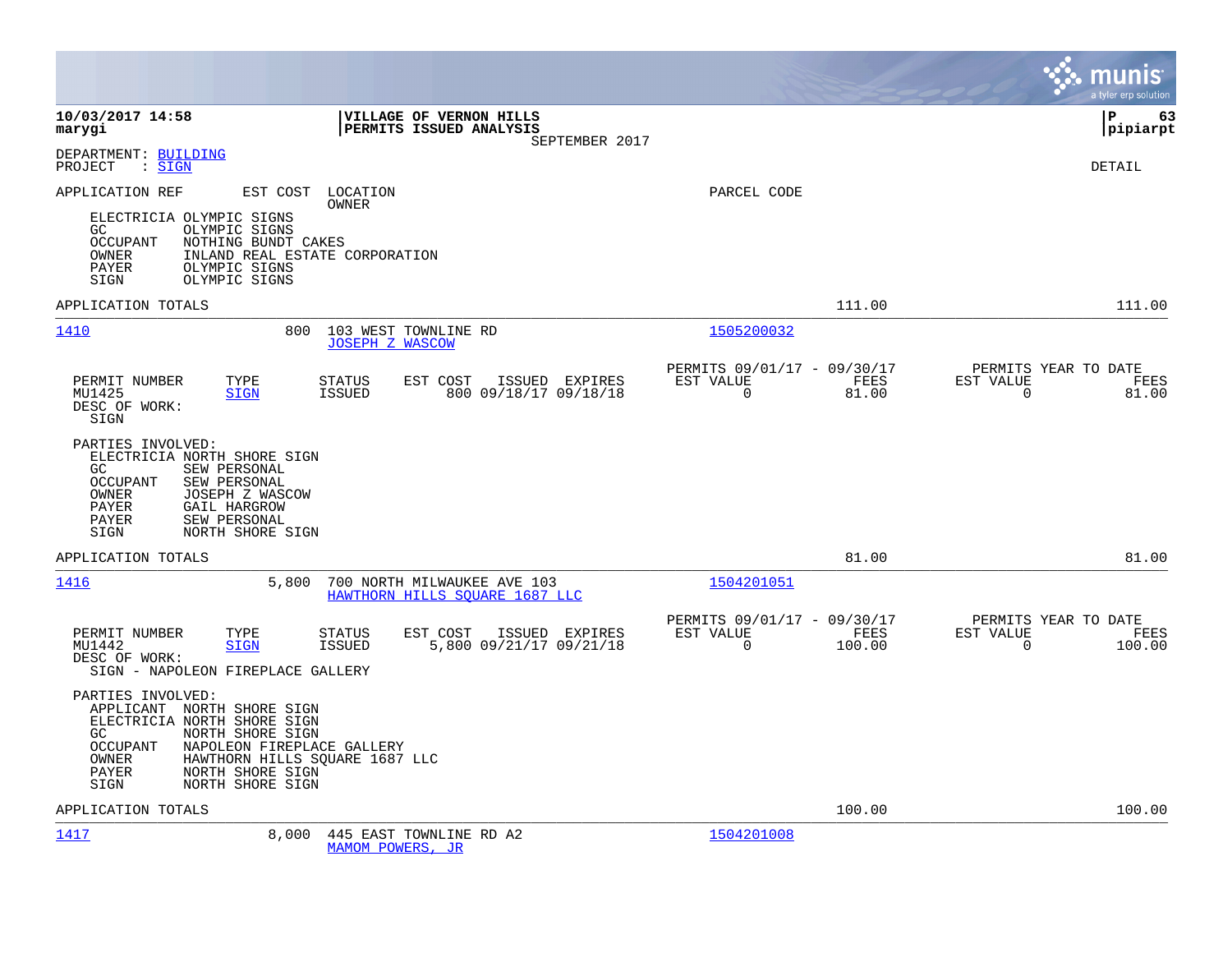|                                                                                                                                                                                                         |                                                                        |                           |                                                         |                            |                                                  | munis<br>a tyler erp solution |
|---------------------------------------------------------------------------------------------------------------------------------------------------------------------------------------------------------|------------------------------------------------------------------------|---------------------------|---------------------------------------------------------|----------------------------|--------------------------------------------------|-------------------------------|
| 10/03/2017 14:58<br>marygi                                                                                                                                                                              | VILLAGE OF VERNON HILLS<br>PERMITS ISSUED ANALYSIS                     |                           |                                                         |                            |                                                  | l P<br>64<br> pipiarpt        |
| PERMIT NUMBER<br>TYPE                                                                                                                                                                                   | STATUS<br>EST COST<br>ISSUED                                           | EXPIRES<br>SEPTEMBER 2017 | PERMITS 09/01/17 - 09/30/17<br>EST VALUE                | FEES                       | PERMITS YEAR TO DATE<br>EST VALUE                | FEES                          |
| DEPARTMENT: BUILDING<br>: SIGN<br>PROJECT                                                                                                                                                               |                                                                        |                           |                                                         |                            |                                                  | DETAIL                        |
| APPLICATION REF                                                                                                                                                                                         | EST COST<br>LOCATION                                                   |                           | PARCEL CODE                                             |                            |                                                  |                               |
| MU1409<br><b>SIGN</b><br>DESC OF WORK:<br>SIGN: ROOSTERS                                                                                                                                                | OWNER<br><b>ISSUED</b><br>8,000 09/12/17 09/12/18                      |                           | $\mathbf 0$                                             | 104.00                     | $\Omega$                                         | 104.00                        |
| PARTIES INVOLVED:<br>APPLICANT LA GRANGE SIGN<br>ELECTRICIA LA GRANGE SIGN<br>LA GRANGE SIGN<br>GC.<br>OCCUPANT<br>OWNER<br>MAMOM POWERS, JR<br>LA GRANGE SIGN<br>PAYER<br>LA GRANGE SIGN<br>SIGN       | ROOSTERS MEN'S GROOMING                                                |                           |                                                         |                            |                                                  |                               |
| APPLICATION TOTALS                                                                                                                                                                                      |                                                                        |                           |                                                         | 104.00                     |                                                  | 104.00                        |
| 1443                                                                                                                                                                                                    | 800<br>413 NORTH MILWAUKEE AVE 100<br>MID-AMERICA ASSET MANAGEMENT INC |                           | 1503102020                                              |                            |                                                  |                               |
| PERMIT NUMBER<br>TYPE<br>MU1415<br><b>SIGN</b><br>DESC OF WORK:<br>SIGN: HALLOWEEN CITY                                                                                                                 | EST COST<br>STATUS<br>800 09/13/17 09/13/18<br>ISSUED                  | ISSUED EXPIRES            | PERMITS 09/01/17 - 09/30/17<br>EST VALUE<br>$\mathbf 0$ | FEES<br>75.00              | PERMITS YEAR TO DATE<br>EST VALUE<br>$\mathbf 0$ | FEES<br>75.00                 |
| PARTIES INVOLVED:<br>APPLICANT<br>FLAMINGO KID SIGNS<br>GC.<br>FLAMINGO KID SIGNS<br>HALLOWEEN CITY<br>OCCUPANT<br>OWNER<br>PAYER<br>FLAMINGO KID SIGNS<br>SIGN<br>FLAMINGO KID SIGNS                   | MID-AMERICA ASSET MANAGEMENT INC                                       |                           |                                                         |                            |                                                  |                               |
| APPLICATION TOTALS                                                                                                                                                                                      |                                                                        |                           |                                                         | 75.00                      |                                                  | 75.00                         |
| 1494                                                                                                                                                                                                    | 1,500<br>906 WEST USHY 45<br>EUGENIA ECONOMOS                          |                           | 1506400003                                              |                            |                                                  |                               |
| PERMIT NUMBER<br>TYPE<br>MU1406<br><b>SIGN</b><br>DESC OF WORK:<br>2 SIGNS                                                                                                                              | EST COST<br>STATUS<br>COMPLT<br>1,500 09/12/17 09/13/18                | ISSUED EXPIRES            | PERMITS 09/01/17 -<br>EST VALUE<br>0                    | 09/30/17<br>FEES<br>120.00 | PERMITS YEAR TO DATE<br>EST VALUE<br>0           | FEES<br>120.00                |
| PARTIES INVOLVED:<br>APPLICANT<br>GARDEN BERRY CAFE<br>GC<br>GARDEN BERRY CAFE<br>OCCUPANT<br>GARDEN BERRY CAFE<br>OWNER<br>EUGENIA ECONOMOS<br>PAYER<br>GARDEN BERRY CAFE<br>SIGN<br>GARDEN BERRY CAFE |                                                                        |                           |                                                         |                            |                                                  |                               |